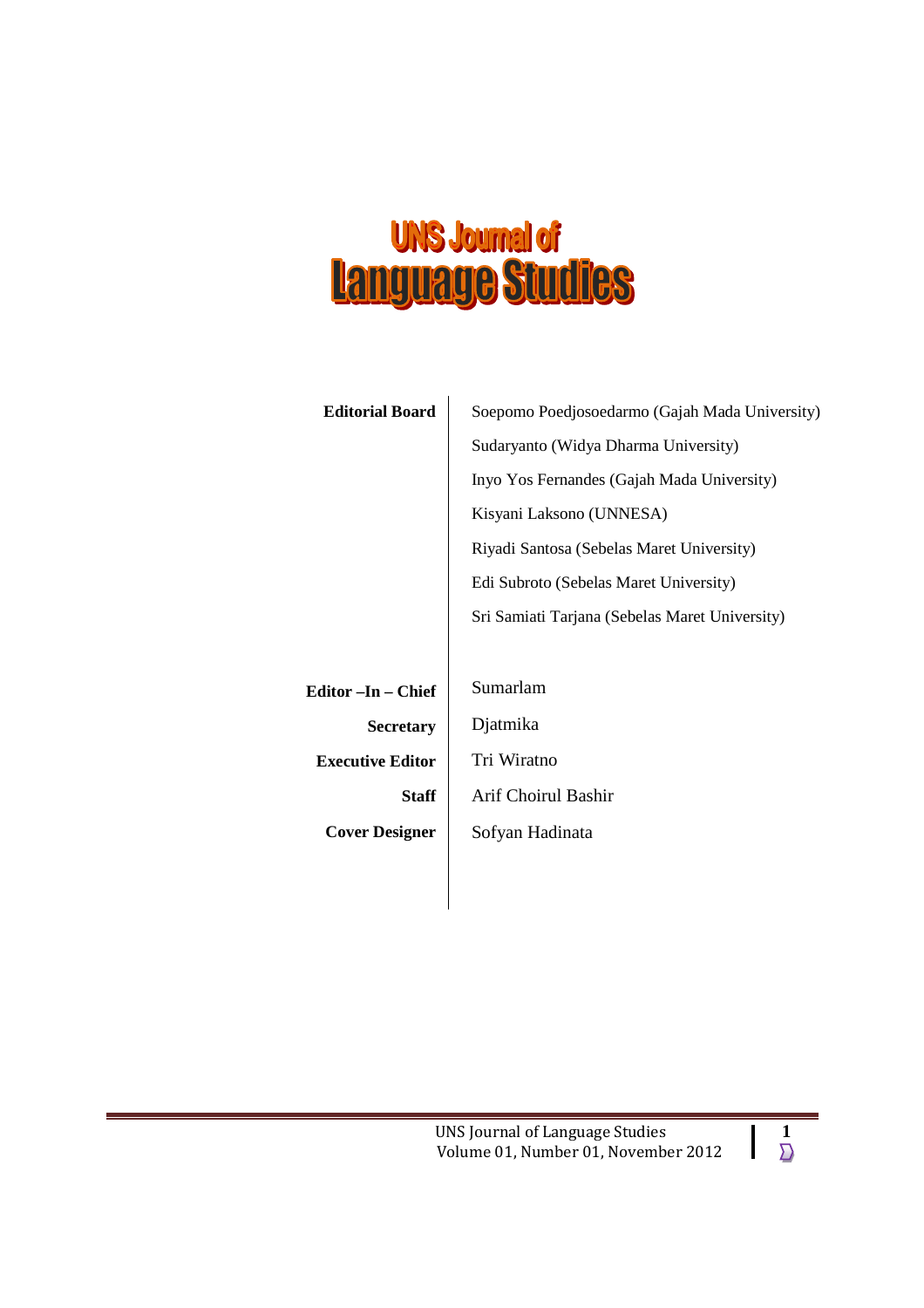

# International Journal

Volume 01, Number 01, November 2012

# **CONTENT**

**Notes from the Editor**

| THE RUDE DURYUDANA AND THE TRICKY SENGKUNI                                  |  |
|-----------------------------------------------------------------------------|--|
|                                                                             |  |
| RETAINING STYLE WITHOUT HARMING FIDELITY: A CASE OF TRANSLATING             |  |
| <b>PAULINE METAPHORS</b>                                                    |  |
|                                                                             |  |
| RICE PLANTING RITUAL USING MANTRA BY CARUBAN COMMUNITY MADIUN               |  |
|                                                                             |  |
| PRONOUNCIATION OUALITY OF JAVANESE OF ESL STUDENTS IN PRODUCING             |  |
| THE ENGLISH SOUND: A Case studty of Javanese ESL Students in Tertiary Level |  |
|                                                                             |  |
| ROLE RELATION NEGOTIATION BETWEEN NATIVE SPEAKER AND                        |  |
| <b>INDONESIAN EFL-LEARNER IN AN ENGLISH CASUAL CONVERSATION</b>             |  |
|                                                                             |  |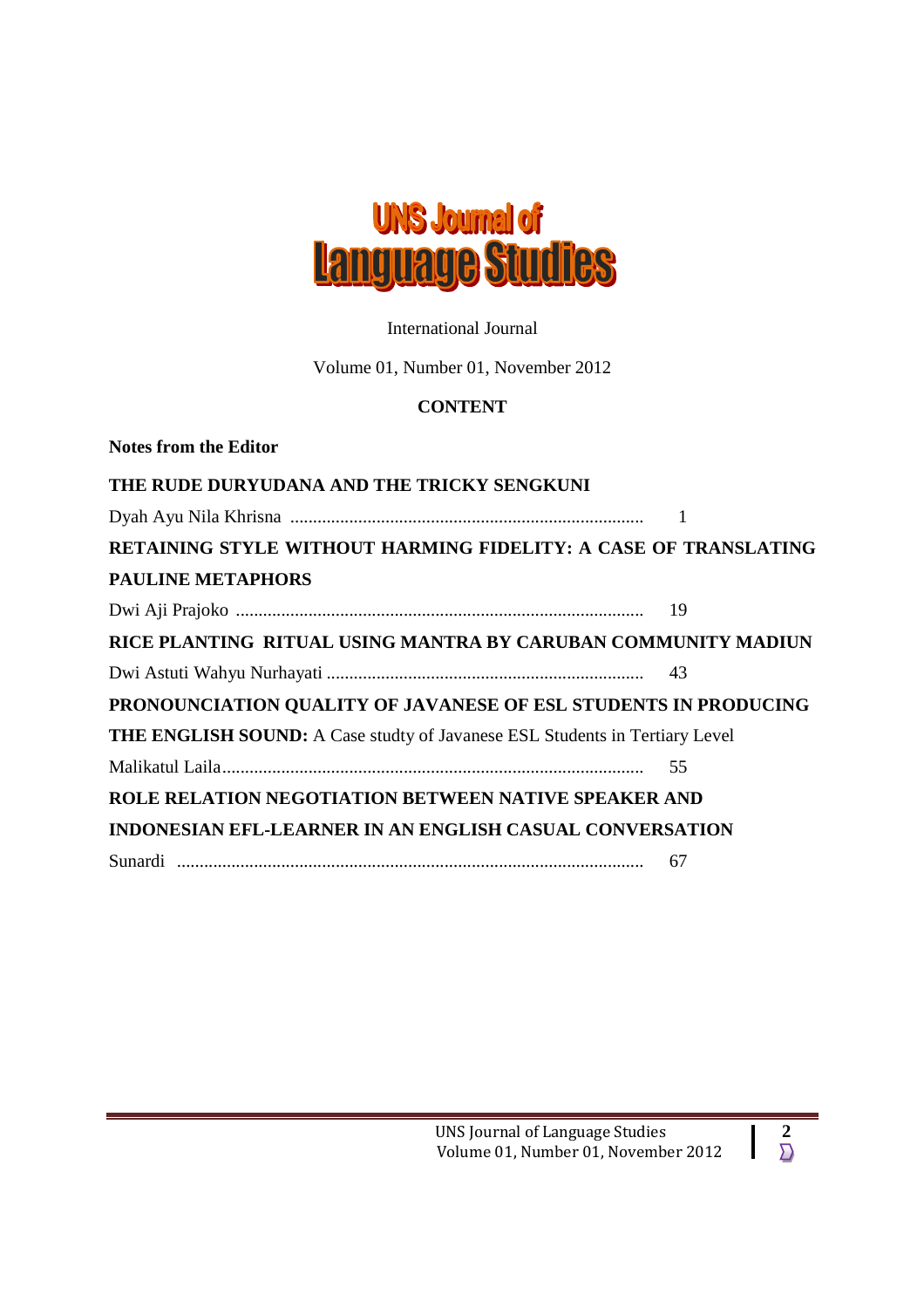# **THE RUDE DURYUDANA AND THE TRICKY SENGKUNI 1)**

By:

## **Dyah Ayu Nila Khrisna 2)**

Lecturer in Sebelas Maret University of Surakarta;

#### Post graduate student of Linguistics Department, UNS

Email: deal\_ayu@yahoo.co.id

#### **Abstract**

This paper discusses the work of a foreign translator in rendering a wayang performance entitled "Pandawa Boyong" simultaneously from Javanese to English.

Wayang translation is brand new way to introduce Javanese culture to foreigners as well as to sustain its existance among people with modern lifestyles. One of the aspects translated in a wayang performance is the personalities of each characters. The translation will only convey the same effect as the original if the translator is expert in both, language and culture of Javanese and English. Each character has different personalities recognized from their speech acts and the tones as well as the gestures made by the *dalang*. Accordingly, the translator has to render the same speech acts as in the source language and consider the nonverbal language to create the same character.

**Key words**: Wayang, Simultaneous Translation, Speech acts, Sengkuni.

# **Introduction**

Translation nowadays is significantly developed as it reaches most aspects of life including culture. The language used by a community may represent its cultural behavior including the personality of the speaker. The activity of translating is unavoidable carrying cultural behavior of one language and others. One of translation activities representing those issues is translating *wayang kulit* performance (shadow puppet show). *Wayang kulit* is one of dignified Javanese cultural heritages sustained until today's generation. It is directed by a *dalang* (puppeteer) who takes an important role to make each character 'alive'. Its passion has attracted the world to explore its valuable philosophy carried by the story.

Translated *wayang* performance was firstly introduced by a dalang assistant named Kitsie Emerson, and the Javanese language used in the whole performance is no longer barrier for foreigners since. Kitsie Emerson is a translator as well as a musician. She is an American but so in love with Javanese culture since she took a course in *karawitan* (Javanese musical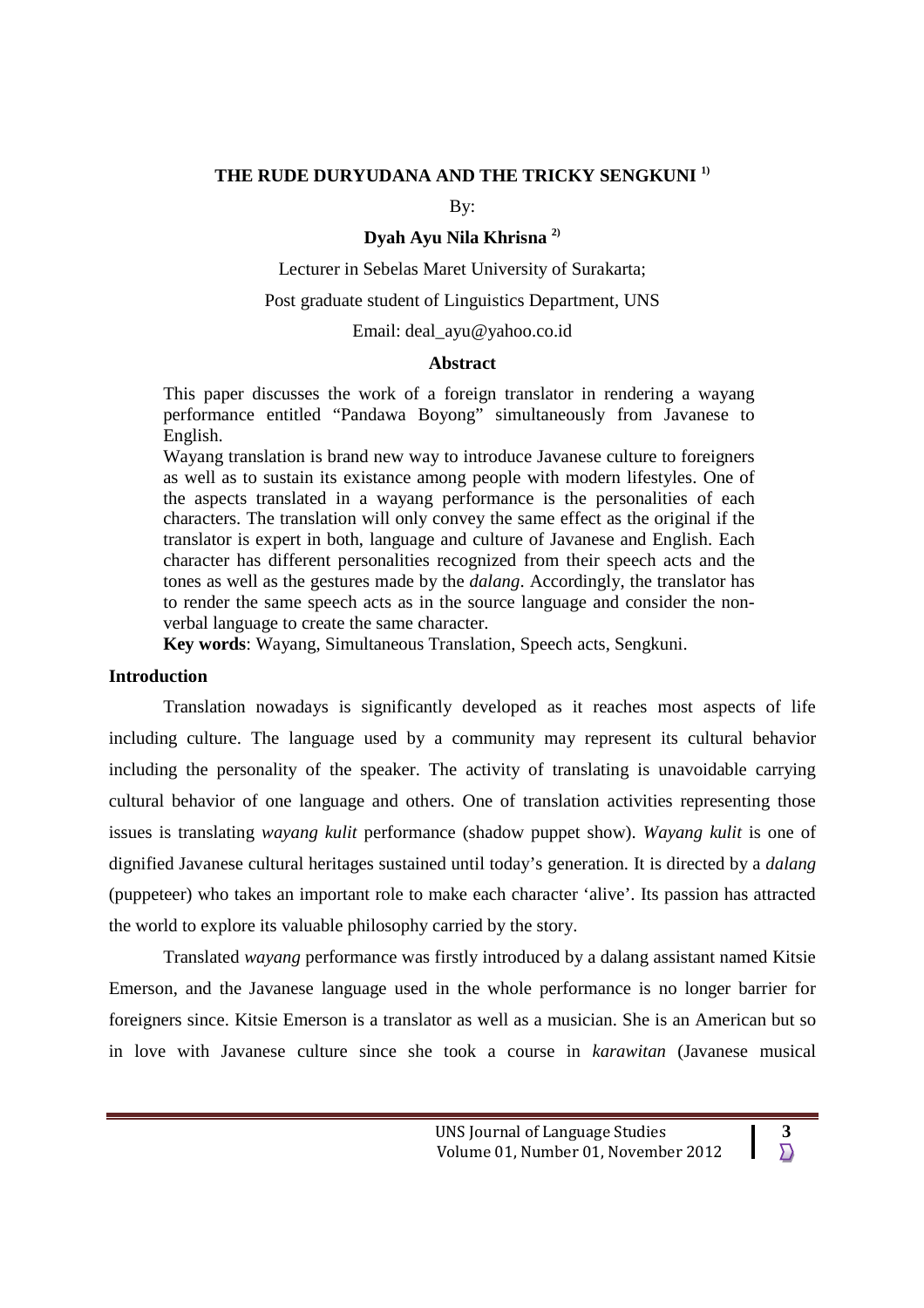instruments). Her interest in Javanese culture brought her to a deeper chemistry with *wayang* that finally took her to a very important position as so far, the only *wayang* translator.

The translation process itself is unusual. It is done simultaneously that the translator keeps translating without pauses as the show goes on. This process is similar to interpreting which the source language is conveyed orally. However, different from interpreting, the product of *wayang* translation is a text displayed in screen placed in front of the audience, next to the stage. The written text as the final product of translation process is chosen to be the best way to transfer the message of the source language, thus the audience can both enjoy the original *wayang* performance and digest the message implied from the translation provided.

# *Footnote*

- 1) research article
- 2) Student of Doctoral Program of Linguistics (Translation) of Pascasarjana UNS, Surakarta

The hardest part of translating *wayang* is rendering the archaic Javanese utterances representing the personalities of each character into English. Javanese language consists of three language levels which are obviously difficult to meet their equivalence in English. Therefore, the translation does not sustain the language diversity of the source language but merely renders the message. The following is the statement of the translator prior to the *wayang* performance begins:

The "translation" which will be projected in this screen tonight, should be thought of as a rough, anecdotal listening guide. The translator will be typing on the spot, in real time, since *wayang* is still primarily a spontaneous, oral tradition. When possible and desirable, a word-by-word translation may be given. But often the best information for the translator to provide may be to simply offer background, a context, a quick summary, or a brief explanation.

However, the task of the translator still remains difficult. She has to 'live' the puppets through the translation. Each character has different personalities recognized from their speech acts and the tones as well as the gestures made by the dalang. Accordingly, the translator has to render the same speech acts as in the source language and consider the non-verbal language to create the same character.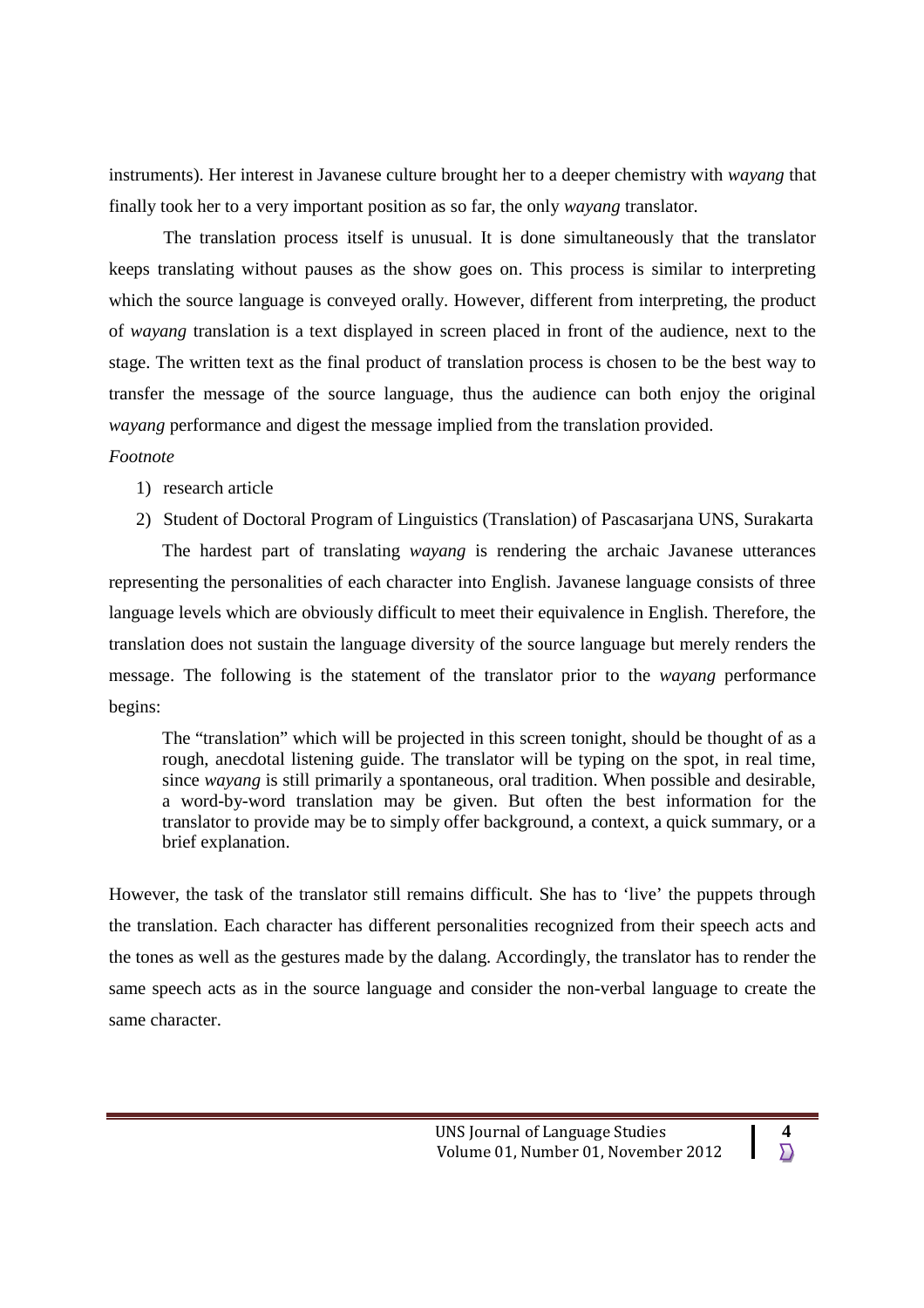Based on those premises, it is interesting to conduct a study on the translation of speech acts to reveal the personalities of the characters in a live *wayang* performance entitled "*Pandawa Boyong*" by Ki Purbo Asmoro, translated by Kitsie Emerson.

## **Synopsis**

Leaflets containing the synopsis of the story were given to the audiences to build their early understanding about the performance they were about to enjoy. This strategy could decrease the translator's 'burden' since it is much easier to understand thing we are already familiar with. The following is the synopsis mentioned:

The battle of Baratayuda is almost over and has claimed many lives, including some of the Kurawas' best men. Duryudana is furious that the Pandawas always seem to win. Sengkuni troubles Duryudana by telling him that the Kurawas defeat is largely due to the part played by Banowati who is acting as a spy for the Pandawas. Duryudana hurries to see Banowati, and after throwing various accusations at one another. Duryudana finally comes to understand the situation and departs for the battlefield. Aswatama holds a grudge against Banowati and determines to kill her. However, Resi Krepa manages to repress Aswatama's anger and Banowati flees to the forest.

On the battlefield of Kurusetra, Sengkuni and Duryudana are killed by Bima, and the Pandawas move to Astina. Destarastra and Gendari are overcome with grief at the death of the Kurawas and determine to take revenge by killing Bima. Kresna, however, is on the alert and the Pandawas manage to escape unharmed. Destarastra feels ashamed, and together with Gendari, he leaves Astina to travel deep into the forest where he meets his end. In the forest, Banowati meets Arjuna, and together they go back to Astina where they join the Pandawas in celebrating the birth of Parikesit, the son of Abimanyu. But their celebrations are short-lived and soon turn to tragedy when Aswatama and Kartamarma come secretly in the night, armed with the magical weapon, undamanik. They make an underground passage leading to the palace and Trustajumna, Srikandi, Pancawala, and Banowati are killed. But Kartamarma and Aswatama finally meet their death at the hands of the Pandawas.

The central character in this story is Duryudana, the king of Astina and Sengkuni, the king's right hand man. Both Duryudana and Sengkuni has strong personalities and very wellknown among the *wayang* lovers. The analysis of speech act of Duryudana and Sengkuni from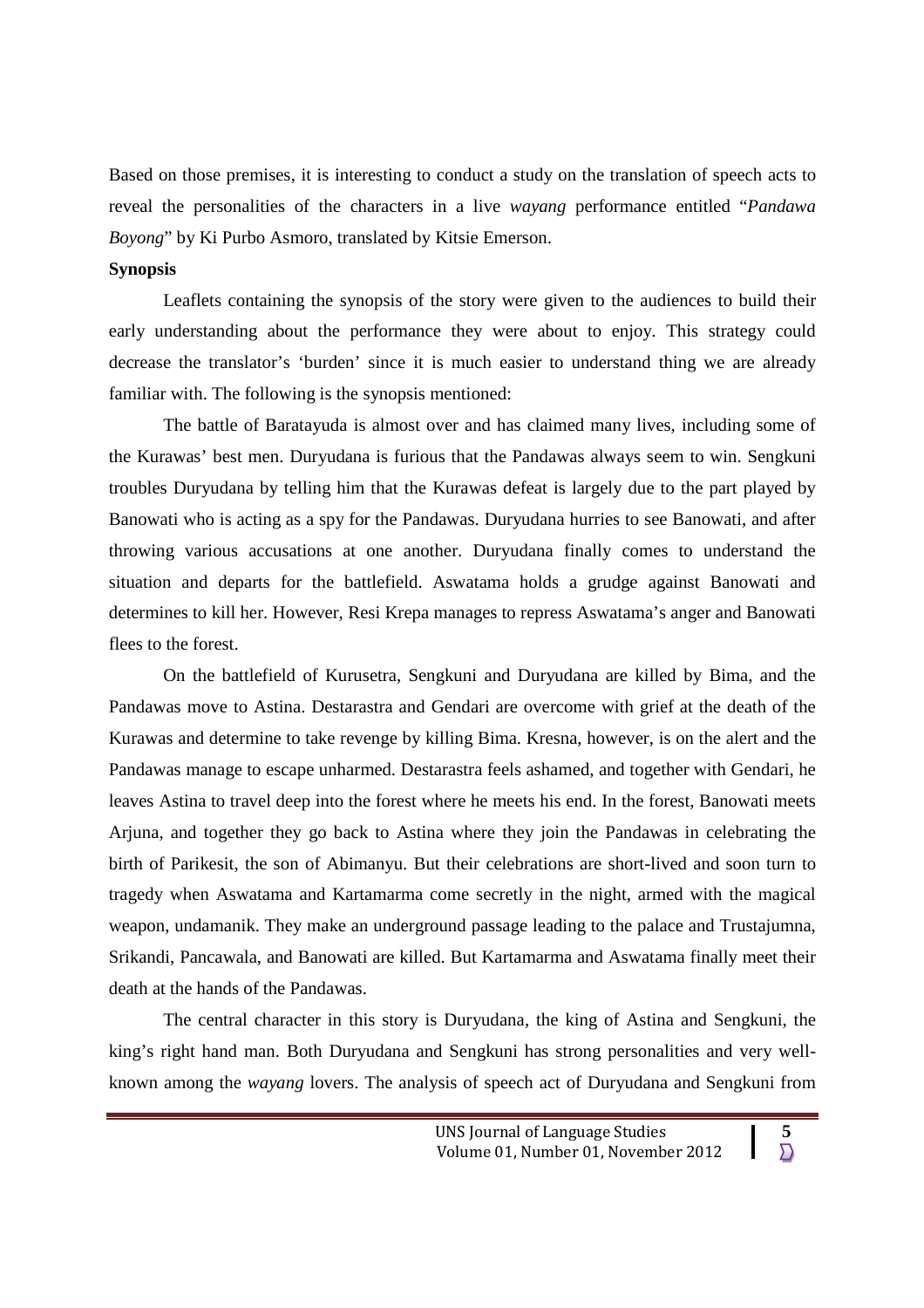both the source language and the translation is done to know how the translation reveals the same character as in the source language. Below is a brief description of Duryudana and Sengkuni: Duryudana

Duryudana is the eldest son of the blind king Destarastra and Queen Gendari, the eldest of the one hundred **Kurawa** brothers. He is known as a rude person, yet dummy for he is easy to provoke. Duryudana is mentored by his maternal uncle Sengkuni, who desires the elevation of his sister's children at the expense of the Pandawas. Sengkuni masterminds most of Durydana's plots to humiliate and kill the Pandawas.

On the contrary, Duryudana is a gentle husband. He adores his wife, Banowati, and would do anything for her although for Banowati, Duryudana is not her true love. She was in fact Arjuna's (family member of Pandawas) beloved woman.

# Sengkuni

Another faithful friend of Kurawa is Sengkuni or Harya Suman. He is a man full of intrigue, very tricky. At his first year in Astina, he did not have any position, although he is a trusted friend of Duryudana. But he is so smart to find ways in the central power if necessary by defamation. In order to satisfy Duryudana to oppress Pandawas, he would do gladly. Due to his mastering to twist words he is appointed as Patih (chief minister) of Astina.

## **Literature Review**

# **Speech Acts**

Based on its purpose, Kreidler (1998: 180-194 ) classifies speech acts into seven categories; (a) Assertive utterances, (b) Performative utterances, (c) Verdictive utterances, (c) Expressive utterances, (e) Directive utterances, (f) Commissive utterances, and (g) Phatic utterances.

# (a). Assertive utterances

The purpose of this utterance is to inform. It is concerned with facts and is used by the speakers to tell what they know or believe. What is reported must be something that can be true or could have been true or in other words, the speaker commits himself to the truth of what is reported and the addressee accepts it as true.

The verbs including in this type of utterance are: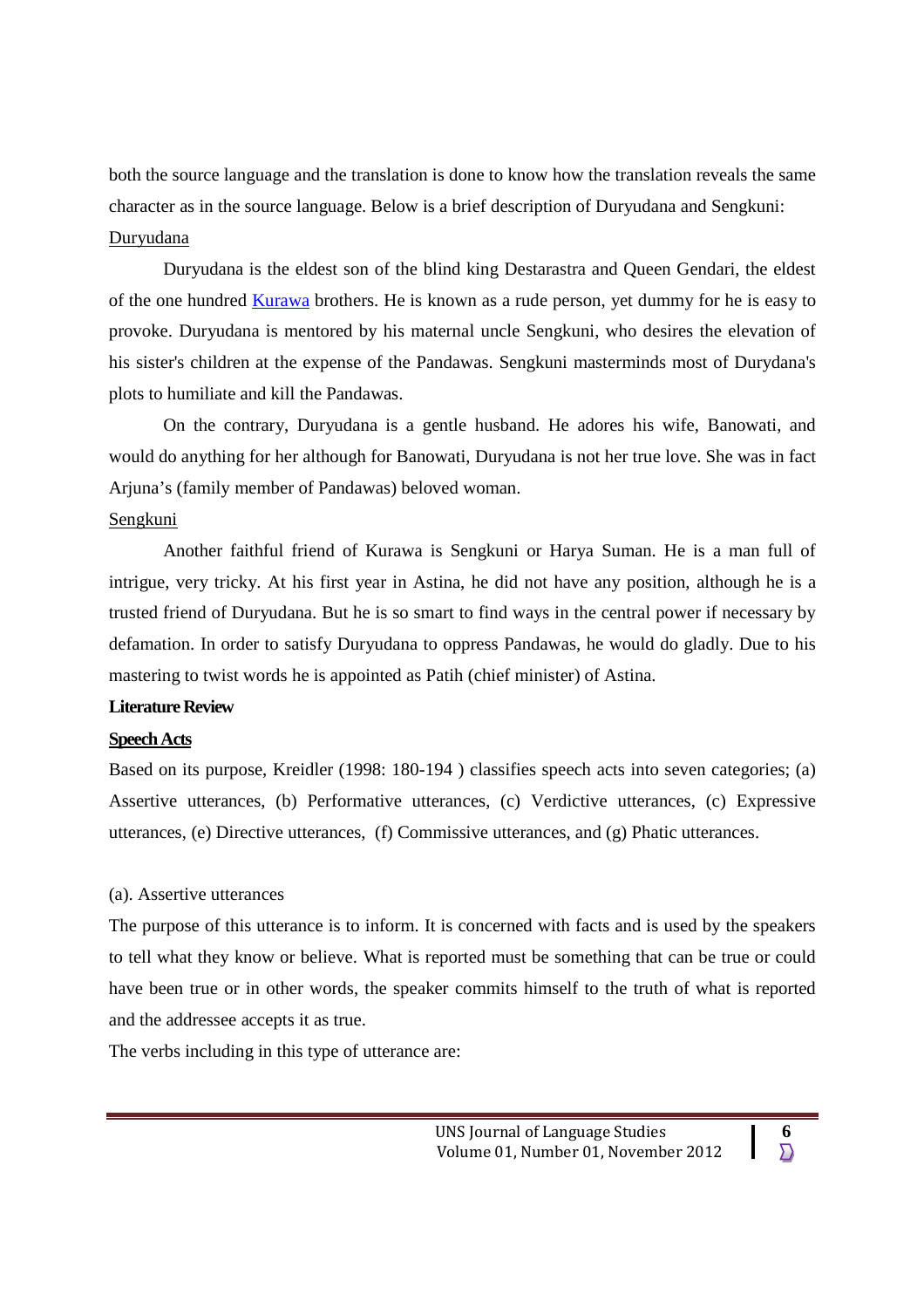| Focus on information |                                                                  |                  |          |         |          |         |         |          |
|----------------------|------------------------------------------------------------------|------------------|----------|---------|----------|---------|---------|----------|
| announce             | declare                                                          | disclose         |          | explain |          | express |         | indicate |
| mention              |                                                                  | proclaims relate |          | report  |          |         |         |          |
|                      | Focus on truth-value of utterance                                |                  |          |         |          |         |         |          |
| affirm               | allege                                                           | assert           | certify  |         | concede  |         |         | swear    |
| guarantee            | attest                                                           | bet              | claim    |         | maintain |         | contend |          |
|                      | Focus on speaker's commitment or involvement in what is reported |                  |          |         |          |         |         |          |
| confide              | deny                                                             | profess          | protest  |         |          |         |         |          |
|                      | Focus on manner of communicating                                 |                  |          |         |          |         |         |          |
| emphasize            | hint                                                             | imply            | intimate |         |          | stress  |         |          |
|                      | Focus on the nature of the message                               |                  |          |         |          |         |         |          |
| Dictate              | narrate recount                                                  |                  | preach   |         |          |         |         |          |
| Focus on aspect      |                                                                  |                  |          |         |          |         |         |          |
| predict              | recall                                                           |                  |          |         |          |         |         |          |

# (b) Performative utterances

The utterances are valid if spoken by person who has the authority to make them accepted. The verbs include *bet*, *declare*, *baptize*, *name*, *nominate*, *pronounce*. The subject of the sentence must be 'I' or 'we'. "I pronounce you as husband and wife", for example, is valid if it is uttered by a preacher. Performative utterances mostly take place in formal setting.

# (c) Verdictive utterances

Verdictive utterances are speech acts in which the speaker makes an assessment or judgment toward the acts of the addressee. These include ranking, assessing, appraising, condoning. The verbs include *accuse*, *charge*, *excuse*, *thank*.

# (d) Expressive utterances

The expressive utterances are conveyed as a result of previous actions of the speaker, or perhaps the present result of those actions or failures. The verbs of the utterances include *acknowledge*, *admit*, *confess*, *deny*, *apologize*.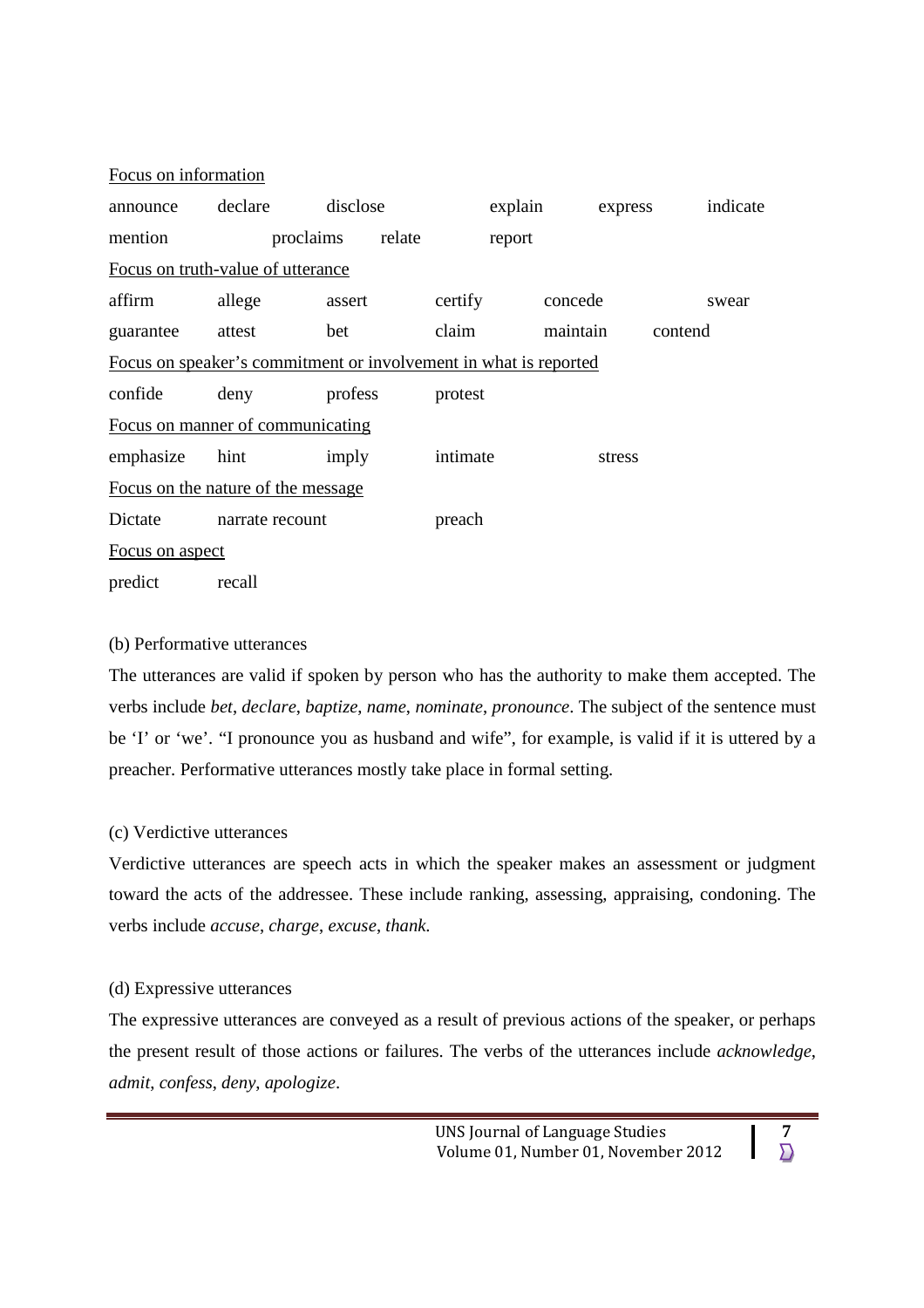#### (e) Directive utterances

The goal of uttering directive utterances is to get the addressee to do some act or refrain from performing an act. The pronoun 'you' is applied as actor whether it is actually present in the utterance or not. Directive utterances are classified into three types namely command, request, and suggestion. The verbs included in command are *charge*, *command*, *direct*, *order*, *tell*, *demand* and the verbs included in suggestion are *appeal to*, *ask*, *beg*, *beseech*, *entreat*, *implore*, *petition*, *plead*-*with*, *request*.

#### (f) Commissive utterances

Commissive utterances are speech acts that commit a speaker to a course of action. These include promises, pledges, threats, and vows. The verbs commonly used include agree, ask, offer, refuse, swear, all with following infinitives.

#### (g) Phatic utterances

The main purpose of conveying these utterances is to establish rapport between members of the same society. What the speaker utters is not really meant to get information. Phatic utterances include greetings, farewells, polite expressions such as "Thank you," "You're welcome," "Excuse me" when these are not really verdictive or expressive.

## **Translation**

Newmark (1988: 5) stated that "rendering the meaning of a text into another language in the way that the author intended the text". This definition encourages translators to keep considering the message that the author wanted to convey. The translation made should be accurate although it is rendered in a different form. Bassnett and McGuire state "what is generally understood as translation involves the rendering of a source language (SL) text into the target language (TL) so as to ensure that (1) the surface meaning of the two will be approximately similar and (2) the structures of the SL will be preserved as closely as possible but not so closely that the TL structures will be seriously distorted" (1991: 2). In addition, Nida and Taber define translation as "reproducing in the receptor language the closest natural equivalent of the source language message, first in term of meaning and secondly in terms of style" (1969).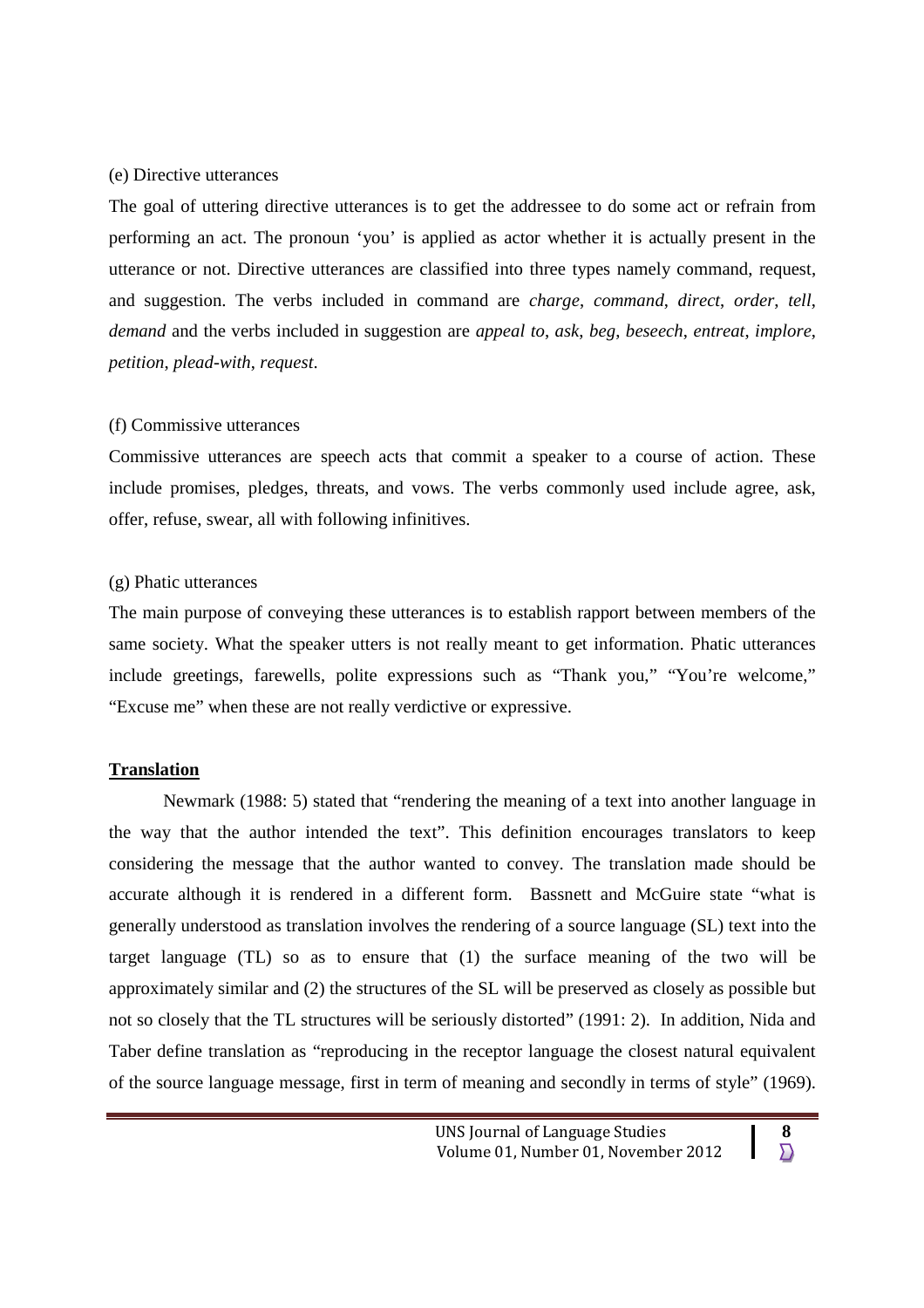This definition emphasizes that a translation product covers the closest natural equivalent of the source language message, in term of meaning and style.

Referring to the three quotations above, the idea of translation is a process of transferring thoughts and ideas from source language (SL) into target language (TL) properly and accurately without disregarding the natural equivalent of meaning and style

# **Methodology**

The data used in this study were taken from a *wayang* performance entitled "*Pandawa Boyong*" (The Pandawa Move to Astina) by Ki Purbo Asmoro translated by Kitsie Emerson. The data are in the form of written copy of Javanese – English utterances said by Duryudana and Sengkuni. They were collected with observation and content analysis.

## **Results and Discussion**

## **The Analysis of Duryudana's Personalities**

Duryudana is identified having two dominant personalities i.e. a rude person who is easy to provoke and yet a gentle husband. This sub chapter researches the speech acts forming the personalities of Duryudana and compares them to the translation.

## **Duryudana as a rude and easy to provoke-person**

From the wayang transcript, some utterances showing this personality are extracted below:

## Utterance 1

Context of situation: the following utterance is angrily expressed by Duryudana after Bisma, his grandfather, told him at the end of his life that the chaos happened between Kurawas and Pandawas is caused by Sengkuni. He used to trust Sengkuni and did all things he commanded but he then fights against Sengkuni after the death of Bisma. The utterance is the cynical response of Duryudana when Sengkuni approaches him to show his condolence. It implies the inconsistent thought of Duryudana.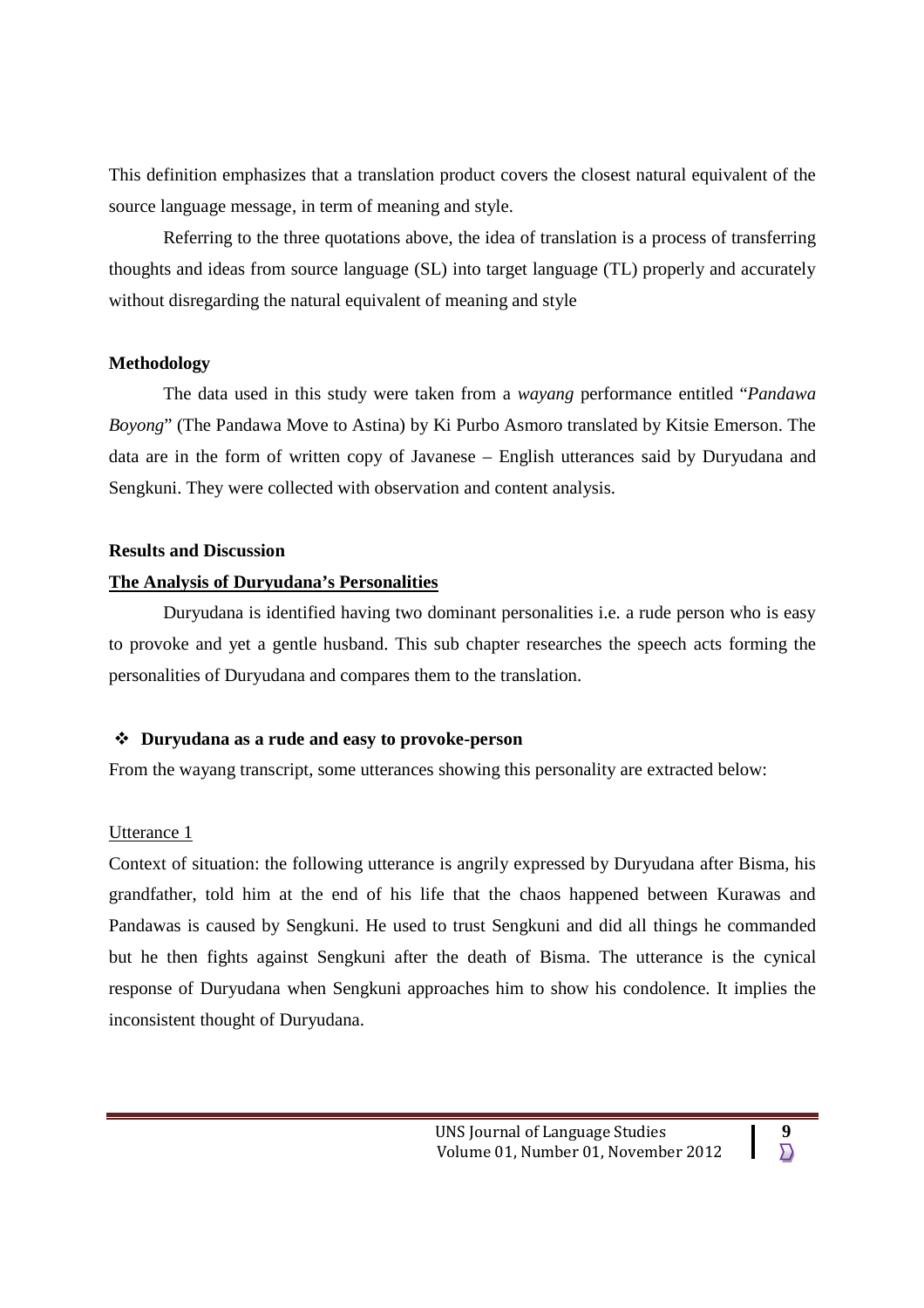- SL: "*mang mingkem, kula boten butuh sesorah sing kula butuhaken sakniki tumandhang sing nyata. Sing damel kaya ngeten sinten. Bharatayudha kula mang tempukaké kalih Pandhawa. Kula mangdhu kalih sedulur kula dhéwé. Wiwit kuncung ngantos gelung sampéyan nyebar rasa memungsuhan. Bumi paling padha barang sakniki pun badhé marus pathok balung krikil untu. Mring sampeyan bisa ngglagari boten bisa ngringkes. Menawi dipun raosaken ing pundhi raos setya bekti sampéyan dhateng kula tumraping Negari Ngastina?*"
- TL: "Shut your mouth. I don't need your words. I don't need your advice. Who caused all this anyway? This war with Pandawa--my own cousins--from the very beginning it's you have forged us as enemies. Now skulls and bones lie on the battlefield and you still stand there mouthing off. You feel you have gained much from being in Astina?"

| <b>Source Language</b>                      | <b>Target Language</b>                       |
|---------------------------------------------|----------------------------------------------|
| Mang mingkem.                               | Shut your mouth.                             |
| <b>Directive: commanding</b>                | <b>Directive: commanding</b>                 |
| Kula boten butuh sesorah.                   | I don't need your words. I don't need your   |
|                                             | advice.                                      |
| <b>Assertive: indicating</b>                | <b>Assertive: indicating</b>                 |
| sing kula butuhaken sakniki tumandhang sing |                                              |
| nyata.                                      |                                              |
| <b>Assertive: indicating</b>                |                                              |
| Sing damel kaya ngeten sinten?              | Who caused all this anyway?                  |
| <b>Verdictive: blaming</b>                  | <b>Verdictive: blaming</b>                   |
| Bharatayudha kula mang tempukake            | This war with Pandhawa --my own cousins--    |
| kalih Pandhawa.                             |                                              |
| <b>Verdictive: blaming</b>                  | <b>Assertive: mentioning</b>                 |
| Kula mangdhu kalih sedulur kula dhewe.      |                                              |
| <b>Verdictive: blaming</b>                  |                                              |
| Wiwit kuncung ngantos gelung sampeyan       | From the very beginning it's you have forged |
| nyebar rasa memungsuhan.                    | us as enemies.                               |
| <b>Verdictive: blaming</b>                  | <b>Verdictive: blaming</b>                   |
| Menawi dipun raosaken ing pundhi raos       | You feel you have gained much from being     |
| setya bekti sampeyan dhateng kula tumraping | in Astina?                                   |
| Negari Ngastina?                            |                                              |
| <b>Assertive: relating</b>                  | <b>Assertive: relating</b>                   |

Table 1. is the analysis of speech acts translation of Duryudana as a rude person

| UNS Journal of Language Studies     | 10 |
|-------------------------------------|----|
| Volume 01, Number 01, November 2012 |    |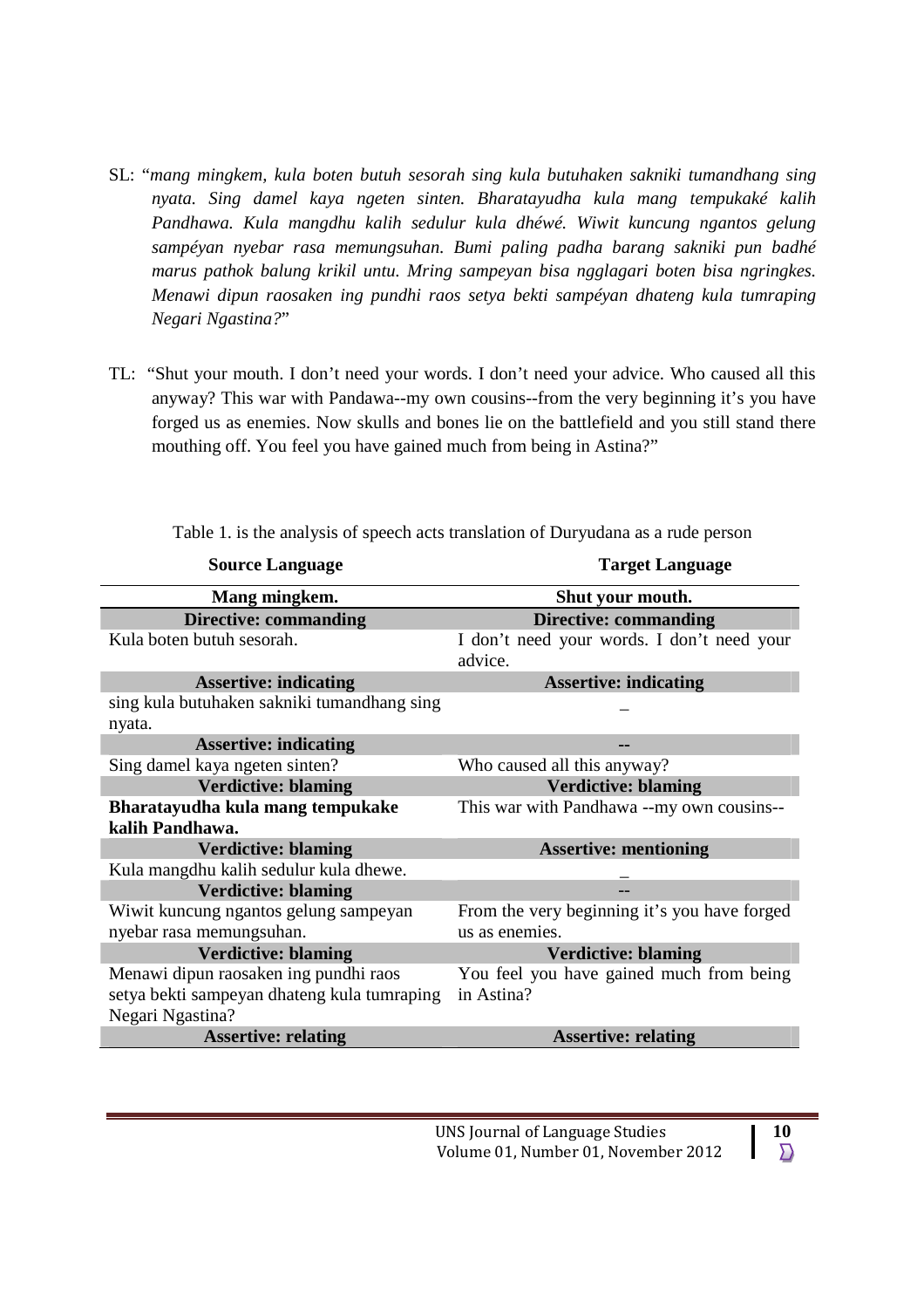The result formulated in Table 1 shows that the speech acts of *blaming* dominate the Duryadana's utterance. Besides, the speech acts of *command*, *indicating*, *relating*, and *scolding* are also found. All the speech acts identified from the utterance express the anger and the upset feeling of Duryudana. The present of *blaming(s)* and the absence of *conforming* indicates the rude personality of Duryudana. His emotion is easy to provoke. Once he is told about such unpleasant news, he will immediately behave in a way that hurts other people's feeling. In conclusion, the source language analysed has successfully accomodated the first personality of Duryudana.

On the other hand, the translation does not result the same speech acts as found in the source language. There are some speech acts deleted and shifted causing a change of effect which consequently influence the personality of the speaker. Speech act of *blaming* on the clause "*Bharatayudha kula mang tempukake kalih Pandhawa*" for example, is translated into a clause "This war with Pandhawa --my own cousins—" which contents the speech act of *mention*. *mention* is merely speaking about something focussing on information instead of involving emotion that invites reaction. Hence, the personality of Duryudana is less expressively rendered in the translation.

# Utterance 2

Context of Situation: Sengkuni has successfully convinced Duryudana that he is innocent. He puts the blame on Banowati. He provokes Duryudana that Banowati is the spy sent by Pandawas. Duryudana is so mad and confronts his wife right after meeting Sengkuni.

- SL: *… "Banowati" arêpa mbok gawe pintêr nggonmu nyingitke wêwadine lêlakon iku têtêp kaoyak. Tata lair kowe dadi bojoku nanging sêjatine kowe bêgundhale Pandhawa. Ala ndina nistha papa wong wedok ra nduwe rasa antêban. mula mèmpêr nalika wus sêmana Lesmana Mandrakumala mati kowé nètèske luh wae ora ning barèng Abimanyu sing modar kowé gulung koming rina wêngi. Jroning bratayuda mung drêmimil ucapmu ndonga-ndongakne supaya pun kakang lan Kurawa ndang modar pêrlune bèn langgêng ndilati tungkake Janaka.*
- TL: .. Banowati, however, you may pass the secrets of our nation to others, you've been found out. We know now that you are a puppet of the Pandhawa reign. It all falls together now in my mind. When our son died you did not shed a tear. But when Abimanyu perished you couldn't stop sobbing. You do nothing but lick the soles of Arjuna's feet.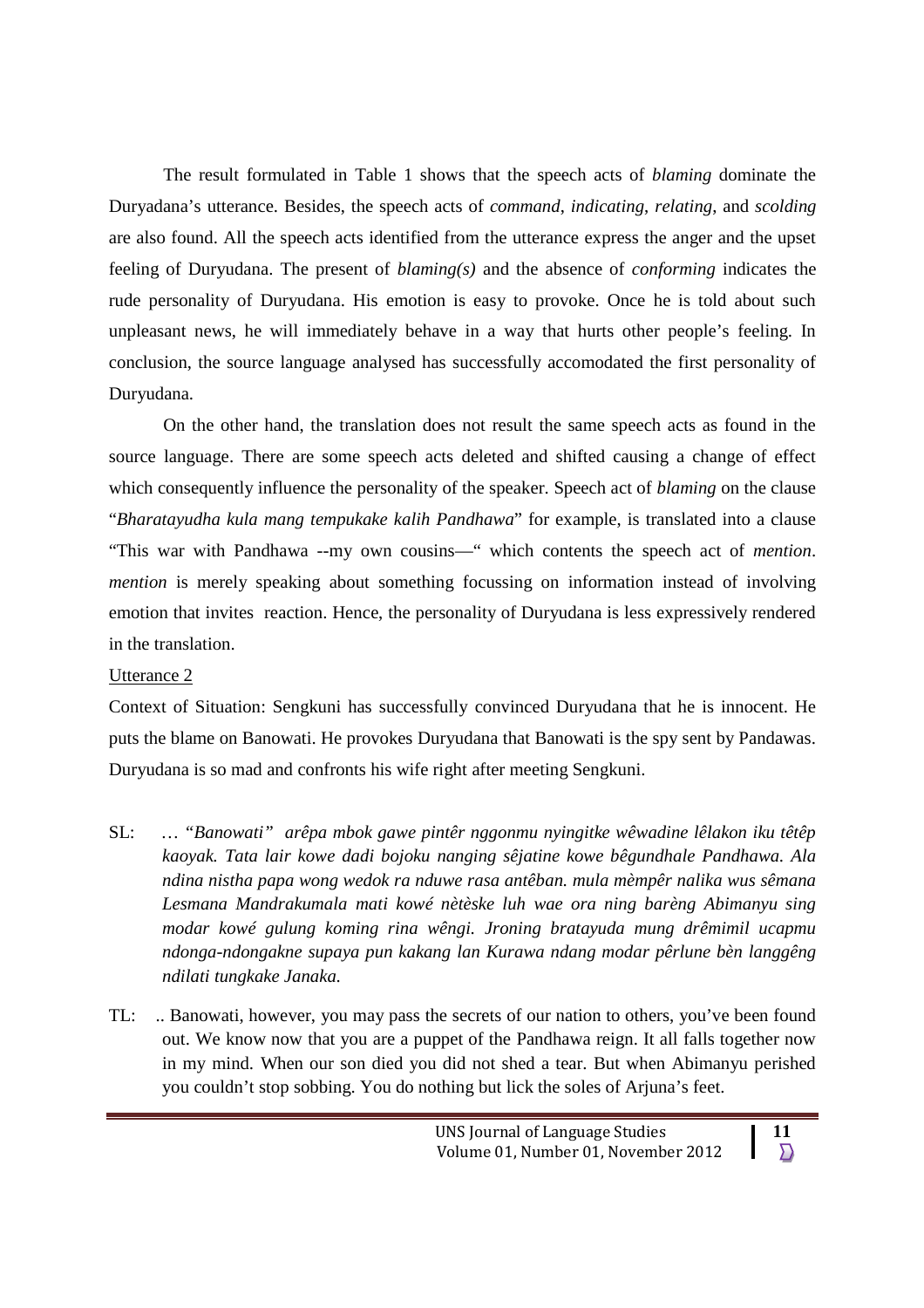|                                       | Table. 2                                |
|---------------------------------------|-----------------------------------------|
| "Banowati" arêpa mbok gawe pintêr     | Banowati, however, you may pass the     |
| nggonmu nyingitke wêwadine lêlakon    | secrets of our nation to others, you've |
| iku têtêp kawiyak                     | been found out                          |
| <b>Verdictive: blaming</b>            | <b>Verdictive: blaming</b>              |
| tata lair kowe dadi bojoku nanging    | We know now that you are a puppet of    |
| sêjatine kowe bêgundhale Pandhawa     | the Pandhawa reign.                     |
| <b>Verdictive: blaming</b>            | <b>Verdictive: blaming</b>              |
| ala ndina nistha papa wong wedok ra   |                                         |
| nduwe rasa antêban.                   |                                         |
| <b>Verdictive: insulting</b>          |                                         |
| mula mèmpêr nalika wus sêmana         | It all falls together now in my mind.   |
| Lesmana Mandrakumala mati kowé        | When our son died you did not shed a    |
| nètèske luh wae ora                   | tear.                                   |
| <b>Assertive: relating</b>            | <b>Assertive: relating</b>              |
| ning barèng Abimanyu sing modar       | But when Abimanyu perished you          |
| kowé gulung koming rina wêngi         | couldn't stop sobbing.                  |
| <b>Assertive: relating</b>            | <b>Assertive: relating</b>              |
| jroning bratayuda mung drêmimil       | You do nothing but lick the soles of    |
| ucapmu ndonga-ndongakne supaya pun    | Arjuna's feet.                          |
| kakang lan Kurawa ndang modar         |                                         |
| pêrlune bèn langgêng ndilati tungkake |                                         |
| Janaka                                |                                         |
| <b>Verdictive: blaming</b>            | <b>Verdictive: scolding</b>             |

Similar to the previous utterance, this second utterance is also dominated by the speech act of *blaming*. His rudeness can be easily identified as the speech act of *insulting* is also found in the utterance. Unfortunately, the clause showing the *insulting* speech act is omitted in the translation so that the degree of madness implied in the utterance decreases. Furthermore, the shifting of *blaming* to *scolding* found in the last clause changes the emotional appeal of the speaker.

# **Duryudana as a gentle husband**

Context of situation: Banowati feels upset due to the innappropriate words said by Duryudana to her. She is not kind of person as Duryudana thinks of her. She is about to leave Duryudana, and it makes him sorry.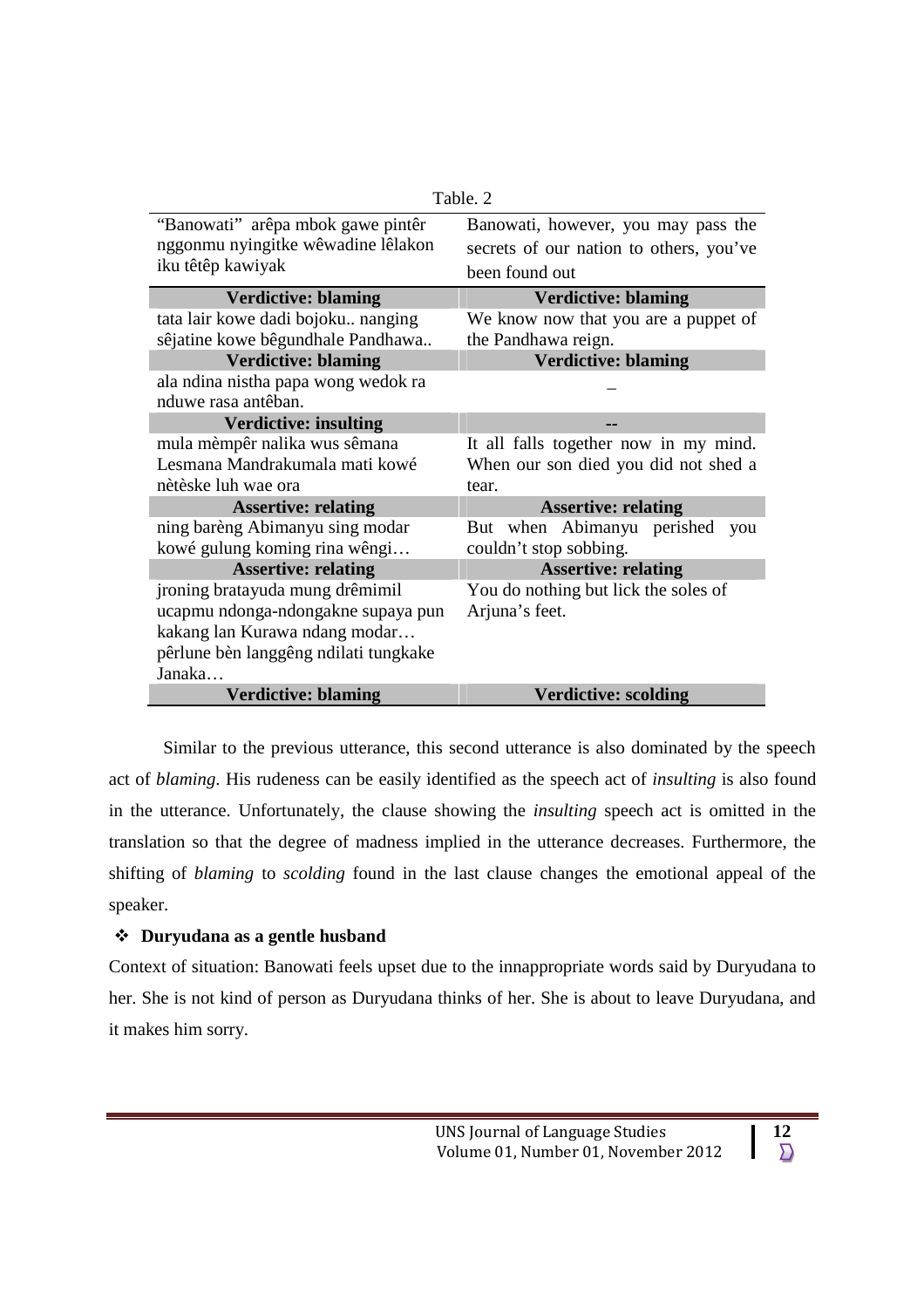- SL: *Banowati…!!! kowé aja minggat Banowati…aku njaluk ngapura … Banowati!! yèn pêrlu sigarên dhadhaku.. aku pitaya kalawan antêbing sih sêtyamu marang nêgara Ngastina kumalungkunge pun kakang.. dumadine ucapanku kang kaya mêngkene mêrga sakaro paman Harya…hature paman Sêngkuni ingkang bêbingung rasa.*
- TL: Please forgive me, Banowati. Just cut my heart in half if need be. I know in my soul that you are faithful to our nation no matter what else. It was Sengkuni who confused me and put the idea in my head.

| Banowati!!! kowé aja minggat                                                                                  |                                                                         |
|---------------------------------------------------------------------------------------------------------------|-------------------------------------------------------------------------|
| Directive: begging                                                                                            |                                                                         |
| Banowatiaku njaluk ngapura                                                                                    | Please forgive me, Banowati.                                            |
| <b>Expressive: apologizing</b>                                                                                | <b>Expressive: apologizing</b>                                          |
| Banowati!!<br>pêrlu<br>yèn<br>dhadhaku                                                                        | sigarên Just cut my heart in half if need be.                           |
| <b>Directive: begging</b>                                                                                     | Directive: begging                                                      |
| sêtyamu marang nêgara Ngastina to our nation no matter what else.<br>kumalungkunge pun kakang                 | aku pitaya kalawan antêbing sih I know in my soul that you are faithful |
| <b>Expressive: aknowledging</b>                                                                               | <b>Expressive: aknowledging</b>                                         |
| mêngkene mêrga sakaro paman put the idea in my head.<br>Haryahature paman Sêngkuni<br>ingkang bêbingung rasa. | dumadine ucapanku kang kaya It was Sengkuni who confused me and         |
| <b>Expressive: confessing</b>                                                                                 | <b>Expressive: confessing</b>                                           |

Table. 3 The analysis of speech acts translation of Duryudana as a gentle husband

The utterance shows the anxious feeling of Duryudana. He loves Banowati badly and never wants to let her go. In this occassion, he does not speaks such innapropriate words. Speech acts expressing his rudeness are not present in the utterance. He could dramatically transform himself into a nice person with positive manners such as *begging*, *apologizing*, *aknowledging*, and *confessing*. The speech acts are identified as evidence of gentle personality Duryudana posseses.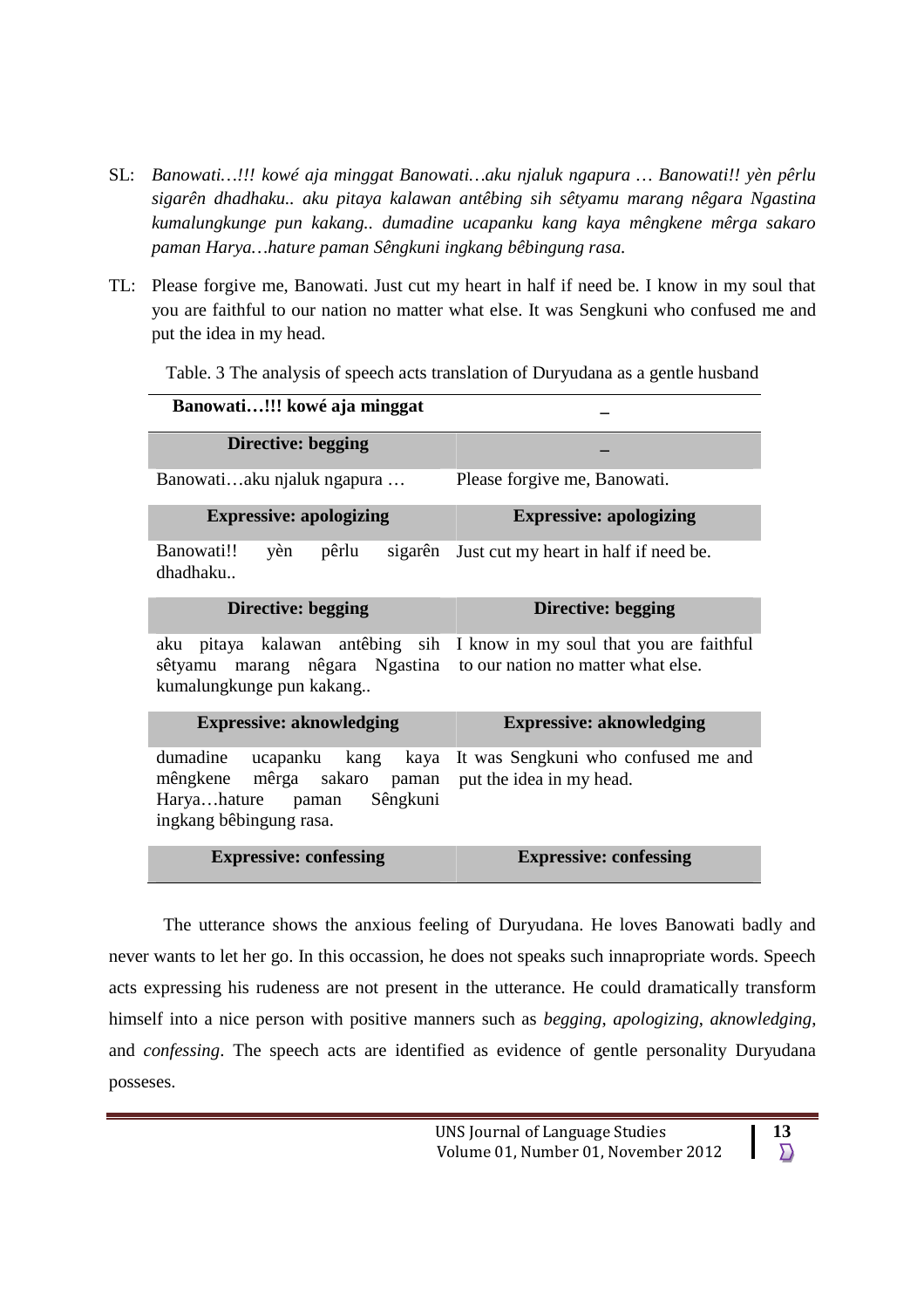The translation results the equivalent form and effect. It conveys the same speech acts as the original. Ergo, the gentle personality of Duryudana can also be recognized in the target language although the first clause is deleted. However, the bad personality seems to stick forever in him. He puts the blame on Sengkuni when asking Banowati for apology by saying "*dumadine ucapanku kang kaya mêngkene mêrga sakaro paman Harya…hature paman Sêngkuni ingkang bêbingung rasa*" which is translated into " It was Sengkuni who confused me and put the idea in my head" to save his face.

## **The Analysis of Sengkuni's Personalities**

The following is the analysis of Sengkuni's personalities which are full of intrigue, very tricky, and mastering to twist words.

# Utterance 1

SL: *Ngger, pangapunten ingkang agung nggih. Kinten kula jagad menika sampun nyekseni bilih prasetyanipun umpamané plasajenar anggѐn kula ciklu-ciklu ngantos jambul wanen ing ngarsa ngger anak prabu menika. Kula kepengin mamrih sumuping badhé menika boten nyatanipun. Kula késah saking nagari plasa jenar suwita paduka wonten mriki menika namung trimah dados ganjel ampéyan paduka anggir sampun kacetha budidaya pejahing pandhawa menika wiwit indhil-indhil ngantos ondhol-ondhol. Jaman pendandaran siswa saka lima wonten ingkang mestani lampahan pagurun soka lima. Pandhawa siswanipun Begawan Durna Kurawa nggih mekaten, dipun dadar katriasanipun kaliyan Begawan guru kumbayana. Para ingsung gawe wolod saka kurawa boten saged mapan saking kridaning pandawa ingkang sekti kalintang. Kula lajeng gawe rika daya. Bratasena kula damel wuru waragang. Pengunjukan ingkang sampun kula campuri tarak nyana daru beksi. Sareng sampun dhawah wonten ing Brantara kula bandhut mawi talining baita kula seret kula cemplungaken wontening benawi. Kanyatanipun boten pejah, boten nganti dumugi semanten jaman lampahan balé galagala pandawa kula damel supados pejah kobong wonten kitha pramanakoti. Lampahing babad wanawarta nggih mekaten, kula loropaken manjing alas mertani ning nyatanipun inggih taksih gesang lelampahipun pandawa dhadhu kurawa kelampahan brindili sedaya bandha brana picis gadhahane pandawa kinukut dening paduka. Ngger anak prabu, ngantos pandawa dados tiyang papa liman dipun bucal ing wana kamiyaka kalih welas taun laminipun. Menapa sedaya menika boten ngalahaken sih setya bektinipun pun paman dhateng dhateng paduka ngger anak prabu miwah kuncaraning negari ngastina kula wonten mriki menika kados menapa coba? Kula boten pamrih menapa-menapa, naming makarya ingkang nyata inggih lakrek. Kula rumaos ngayom wonten ing*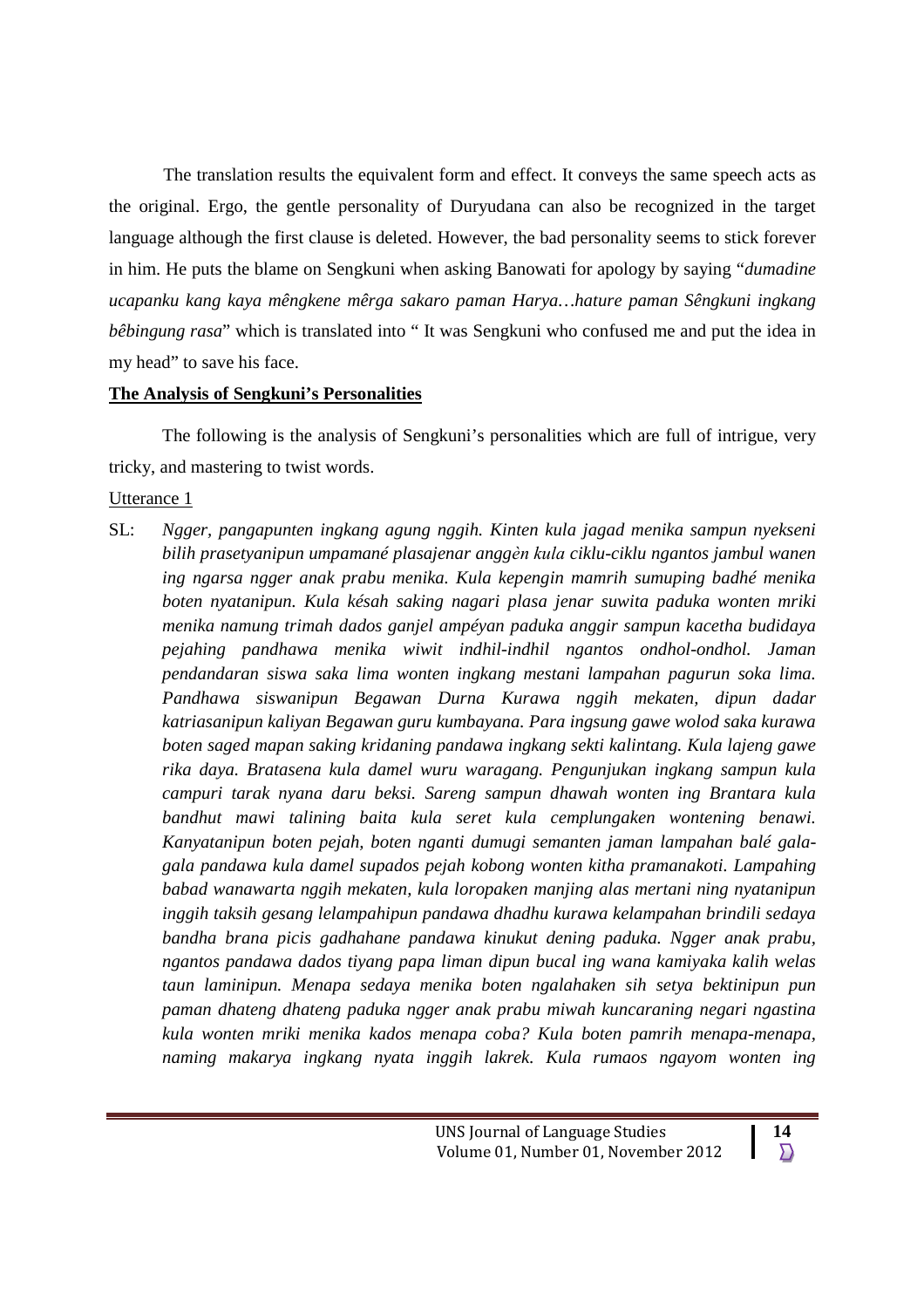*sahandhap. Sampeyan paduka sinuwun dados umpama wonten mriki sak menikapurun boten pados menapa-menapa.*

TL: Excuse me, your Highness, I am willing to grow old under your rule and all that has ever been in my heart has been your prosperity. I left my own principality only to be a minister here, and to be your right-hand man. Clearly, I have done nothing but strived for the death of the Pandhawa, I admit it. Back when we had the competitions of skill back when you were all youngsters, led by Durna, it was clear that the Kurawa were all losers. Not a single one worth anything in skill. So it was up to me to arrange the Pandhawa's losing the competition. I poisoned Bima. He had to step out, yet didn't die. Then again, I tried to burn down their villa years later. I tried to force their destruction to no avail. Again, during the dice game, it was I who manipulated the situation so that they had to go to the forest for 12 years. Does that not all prove my loyalty and devotion? What else am I looking for but only to serve you? I feel obligated to you. I feel dedicated to this day, and look for nothing for myself.

| Ngger, pangapunten ingkang agung Excuse me, your Highness,<br>nggih. |                                          |
|----------------------------------------------------------------------|------------------------------------------|
| <b>Expressive: apologizing</b>                                       | <b>Expressive: apologizing</b>           |
| Kinten kula jagad menika sampun                                      | I am willing to grow old under your      |
| bilih<br>prasetyanipun<br>nyekseni                                   | rule                                     |
| umpamané plasajenar anggèn kula                                      |                                          |
| ciklu-ciklu ngantos jambul wanen ing                                 |                                          |
| ngarsa ngger anak prabu menika.                                      |                                          |
| <b>Assertive: denying</b>                                            | <b>Assertive: denying</b>                |
| Sedyaning manah kula mung pengin                                     | and all that has ever been in my heart   |
| mulyakaken<br>paduka<br>sasedherek                                   | has been your prosperity.                |
| boten wonten ceceking ngraos kula.                                   |                                          |
| <b>Assertive: denying</b>                                            | <b>Assertive: denying</b>                |
| Kula késah saking nagari plasa jenar                                 | I left my own principality only to be a  |
| suwita paduka wonten mriki menika                                    | minister here, and to be your right-hand |
| trimah<br>dados<br>ganjel<br>namung                                  | man. Clearly, I have done nothing but    |
| sampéyan paduka anggir sampun                                        | strived for the death of the Pandawa, I  |
| kacetha<br>budidaya<br>pejahing                                      | admit it.                                |
| pandhawa menika wiwit indhil-indhil                                  |                                          |
| ngantos ondhol-ondhol.                                               |                                          |
| <b>Assertive: denying</b>                                            | <b>Assertive: denying</b>                |
| Jaman pendandaran siswa saka lima                                    | Back when we had the competitions of     |
| wonten ingkang mestani lampahan                                      | skill                                    |
| pagurun soka lima.                                                   |                                          |
| <b>Assertive: recalling</b>                                          | <b>Assertive: recalling</b>              |
| Pandhawa<br>siswanipun<br><b>Begawan</b>                             | Back when you were all youngsters, led   |
|                                                                      | 15<br>UNS Journal of Language Studies    |

Table 4. The analyis of speech acts translation of Sengkuni

Volume 01, Number 01, November 2012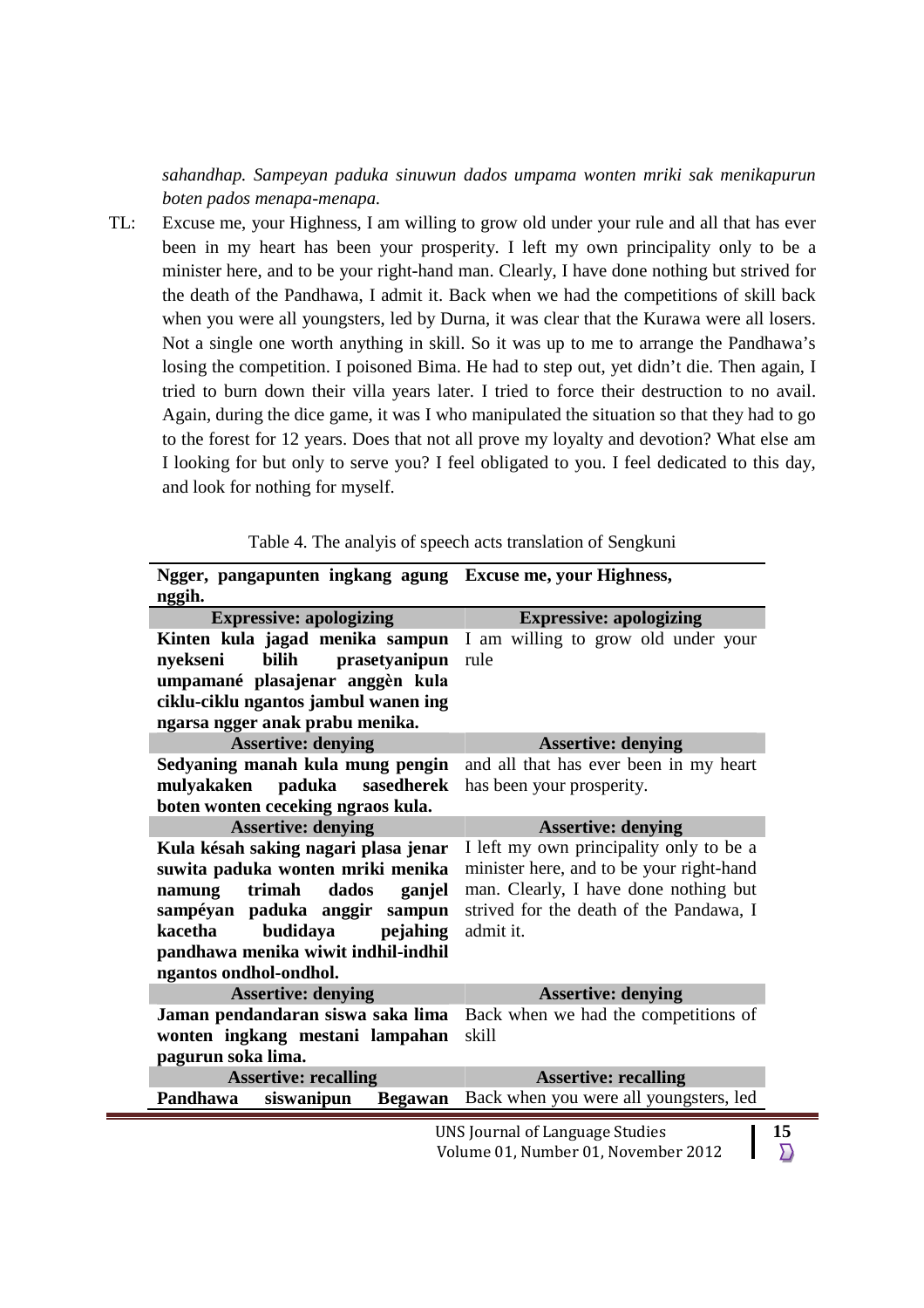| Durna Kurawa<br>nggih mekaten,                                                                                                                                                                                                                                            | by Durna, it was clear that the Kurawa<br>were all losers.                          |
|---------------------------------------------------------------------------------------------------------------------------------------------------------------------------------------------------------------------------------------------------------------------------|-------------------------------------------------------------------------------------|
| dipun dadar katriasanipun kaliyan<br>Begawan guru kumbayana.                                                                                                                                                                                                              |                                                                                     |
| <b>Assertive: recalling</b>                                                                                                                                                                                                                                               | <b>Assertive: recalling</b>                                                         |
| saka<br>ingsung gawe wolod<br>Para<br>kurawa boten saged mapan saking<br>kridaning pandawa ingkang sekti<br>kalintang.                                                                                                                                                    | Not a single one worth anything in<br>skill.                                        |
| <b>Assertive: recalling</b>                                                                                                                                                                                                                                               | <b>Assertive: recalling</b>                                                         |
| Kula lajeng gawe rika daya.                                                                                                                                                                                                                                               | So it was up to me to arrange the<br>Pandhawa's losing the competition.             |
| <b>Assertive: recalling</b>                                                                                                                                                                                                                                               | <b>Assertive: recalling</b>                                                         |
| <b>Bratasena</b><br>kula<br>damel<br>wuru<br>waragang.<br>Pengunjukan ingkang sampun kula<br>campuri tarak nyana daru beksi.                                                                                                                                              | I poisoned Bima. He had to step out,<br>yet didn't die.                             |
| <b>Assertive: recalling</b>                                                                                                                                                                                                                                               | <b>Assertive: recalling</b>                                                         |
| Sareng sampun dhawah wonten ing                                                                                                                                                                                                                                           | I tried to force their destruction to no                                            |
| Brantara kula bandhut mawi talining<br>baita kula seret kula cemplungaken<br>wontening benawi.                                                                                                                                                                            | avail.                                                                              |
| <b>Assertive: recalling</b>                                                                                                                                                                                                                                               | <b>Assertive: recalling</b>                                                         |
| boten<br>Kanyatanipun boten pejah,<br>dumugi semanten<br>nganti<br>jaman<br>lampahan balé gala-gala pandawa<br>kula damel supados pejah kobong<br>wonten kitha pramanakoti.                                                                                               | Then again, I tried to burn down their<br>villa years later.                        |
| <b>Assertive: recalling</b>                                                                                                                                                                                                                                               | <b>Assertive: recalling</b>                                                         |
| Lampahing babad wanawarta nggih<br>mekaten, kula loropaken manjing<br>alas mertani ning nyatanipun inggih<br>taksih gesang lelampahipun pandawa<br>dhadhu kurawa kelampahan brindili<br>bandha<br>sedaya<br>picis<br>brana<br>gadhahane pandawa kinukut dening<br>paduka. | Again, during the dice game, it was I<br>who manipulated the situation,             |
| <b>Assertive: recalling</b>                                                                                                                                                                                                                                               | <b>Assertive: recalling</b>                                                         |
| Ngger anak prabu, ngantos pandawa<br>dados tiyang papa liman dipun bucal<br>ing wana kamiyaka kalih welas taun<br>laminipun.                                                                                                                                              | so that they had to go to the forest for<br>12 years.                               |
| <b>Assertive: recalling</b>                                                                                                                                                                                                                                               | <b>Assertive: recalling</b>                                                         |
| sedaya<br>menika<br><b>Menapa</b><br>boten                                                                                                                                                                                                                                | Does that not all prove my loyalty and                                              |
|                                                                                                                                                                                                                                                                           | <b>UNS Journal of Language Studies</b><br>16<br>Volume 01, Number 01, November 2012 |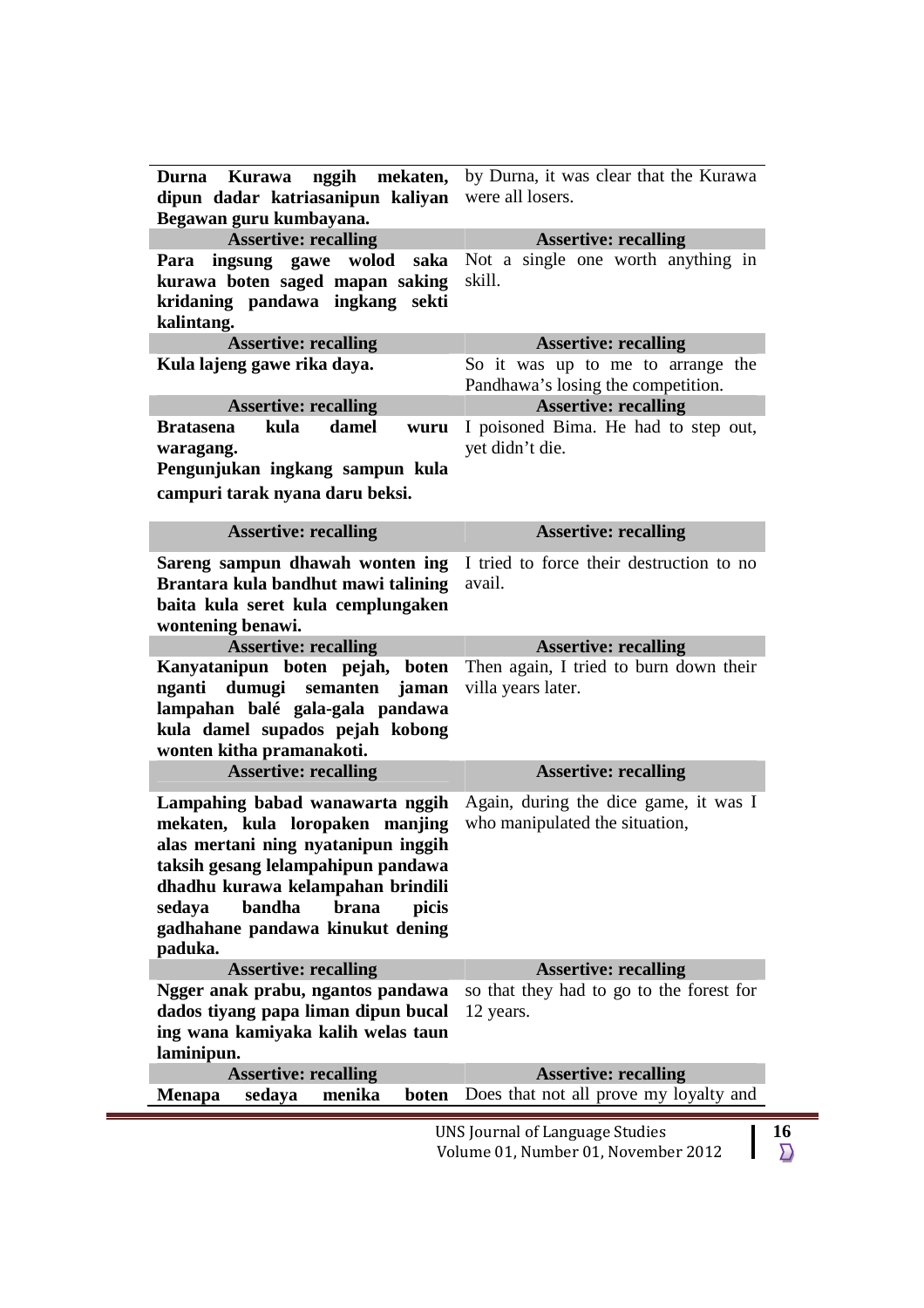| ngalahaken sih setya bektinipun pun devotion?<br>paman dhateng dhateng paduka<br>ngger anak prabu miwah<br>kuncaraning negari ngastina kula<br>wonten mriki menika kados menapa<br>coba? |                                                                                                            |
|------------------------------------------------------------------------------------------------------------------------------------------------------------------------------------------|------------------------------------------------------------------------------------------------------------|
| <b>Assertive: convincing</b>                                                                                                                                                             | <b>Assertive: convincing</b>                                                                               |
| Kula boten pamrih menapa-menapa,<br>naming makarya ingkang nyata<br>inggih lakrek.                                                                                                       | What else am I looking for but only to<br>serve you?                                                       |
| <b>Assertive: convincing</b>                                                                                                                                                             | <b>Assertive: convincing</b>                                                                               |
| Kula rumaos ngayom wonten ing I feel obligated to you.<br>sahandhap.                                                                                                                     |                                                                                                            |
| <b>Assertive: convincing</b>                                                                                                                                                             | <b>Assertive: convincing</b>                                                                               |
| wonten mriki<br>umpama<br>menikapurun boten pados menapa-<br>menapa                                                                                                                      | <b>Sampeyan paduka sinuwun dados</b> I feel dedicated to this day, and look for<br>sak nothing for myself. |
| <b>Assertive: convincing</b>                                                                                                                                                             | <b>Assertive: convincing</b>                                                                               |

His expertise in twisting words is clearly seen in the Table 4. He is good at convincing people to make his evil plan comes true. One of his 'victim' is Duryudana. Duryudana is like a delicious meal to Sengkuni. He knows a lot about Duryudana particularly his weaknesses. Thus, he could easily provoke Duryudana and use him to hand what he plans. When Duryudana blames Sengkuni and commands him to be responsible for the chaos happened between Pandawas and Kurawas, he insists that he did nothing wrong. The way he proves himself innocent is by recalling things he had done for Duryudana. By mentioning the crime actions he did to Pandawas, he successfully convinced Duryudana that he is blameless. The translation of this utterance conveys exactly the same speech acts as in the original. In other words, the trickypersonality of Duryudana is successfully rendered in the target language.

Another example of the bad manner of Sengkuni is exemplified below:

# Utterance 2

SL: *Kula nyuwun sѐwu ingkang paduka sengker wonten ing taman kadilengeng. Garwa menika nyeksѐni pun sigaraning jiwa. Nanging kula ngertos bilih sejatosipun, menika mata pitaya, ingkang pundi ingkang nanem wonten bumi Ngastina. Mrih paduka Pitaya mangga nanging umpami boten nggih boten dados punapa. Gratunipun upami wonten pamrih*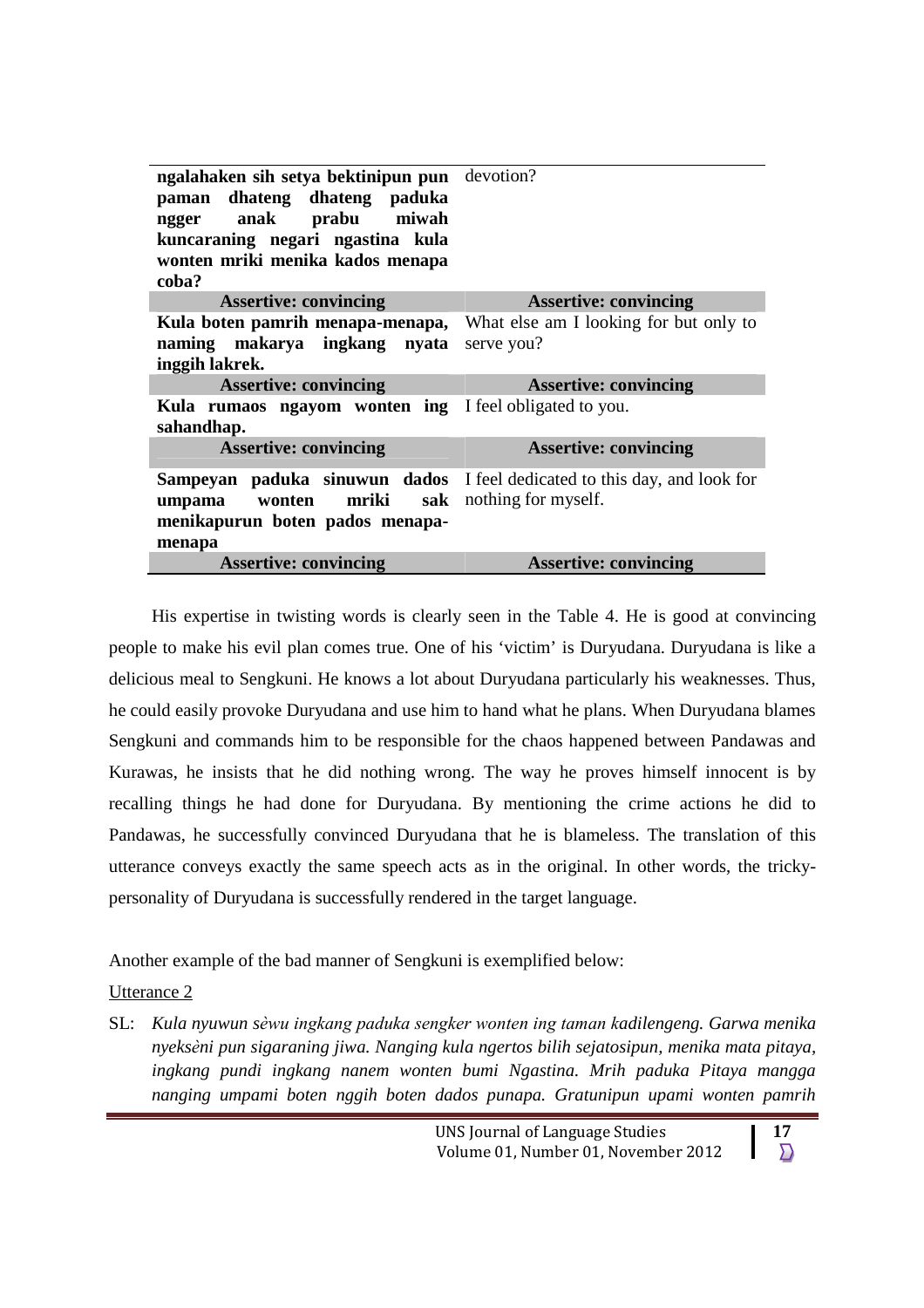*menapa-menapa nggih pendhak-pendhak senapati gugur wonten madyaning palagan mboten pegat barisaning senapati. Sampun dipun wuningani dening pandawa nggih labet saking Banowati.*

TL: Excuse me, but you meet this spy every time you go into the Queen's garden. A wife should be your other half. Yet, it seems to me that the spy planted in Astina is no other than--believe my words or not up to you--I have nothing to gain from telling you, no gain from lying. But every commander who goes forward, their secrets are given away by your wife.

| wonten<br>taman<br>sengker<br>ing<br>kadilengeng.                      | Kula nyuwun sèwu ingkang paduka Excuse me, but you meet this spy<br>every time you go into the Queen's<br>garden. |
|------------------------------------------------------------------------|-------------------------------------------------------------------------------------------------------------------|
| <b>Assertive: hinting</b>                                              | <b>Assertive: hinting</b>                                                                                         |
| menika<br>nyeksèni<br>Garwa<br>pun                                     | A wife should be your other half.                                                                                 |
| sigaraning jiwa.                                                       |                                                                                                                   |
| <b>Assertive: hinting</b>                                              | <b>Assertive: hinting</b>                                                                                         |
| ngertos<br><b>Nanging</b><br>kula                                      | <b>bilih</b> Yet, it seems to me that the spy planted                                                             |
| sejatosipun, menika mata pitaya, in Astina is no other than            |                                                                                                                   |
| ingkang pundi ingkang<br>nanem                                         |                                                                                                                   |
| wonten bumi Ngastina.                                                  |                                                                                                                   |
| <b>Assertive: asserting</b>                                            | <b>Assertive: asserting</b>                                                                                       |
| Mrih paduka Pitaya mangga nanging -believe my words or not up to you-- |                                                                                                                   |
| umpami boten nggih boten dados                                         |                                                                                                                   |
| punapa.                                                                |                                                                                                                   |
| <b>Assertive: convincing</b>                                           | <b>Assertive: convincing</b>                                                                                      |
|                                                                        | Gratunipun upami wonten pamrih I have nothing to gain from telling you,                                           |
| menapa-menapa nggih pendhak-                                           | no gain from lying.                                                                                               |
| pendhak senapati gugur wonten                                          |                                                                                                                   |
| madyaning palagan mboten pegat                                         |                                                                                                                   |
| barisaning senapati.                                                   |                                                                                                                   |
| <b>Assertive: convincing</b>                                           | <b>Assertive : convincing</b>                                                                                     |
| Sampun dipun wuningani dening But                                      | every commander who<br>goes                                                                                       |
| pandawa nggih<br>labet<br>saking                                       | forward, their secrets are given away by                                                                          |
| Banowati.                                                              | your wife.                                                                                                        |
|                                                                        |                                                                                                                   |
| <b>Verdictive: accusing</b>                                            | <b>Verdictive: accusing</b>                                                                                       |

Table. 5

The result shown in Table 5 proves us that Sengkuni is not only good at convincing and provoking but also good at hinting. Hinting is the effort of Sengkuni to lead Duryudana into a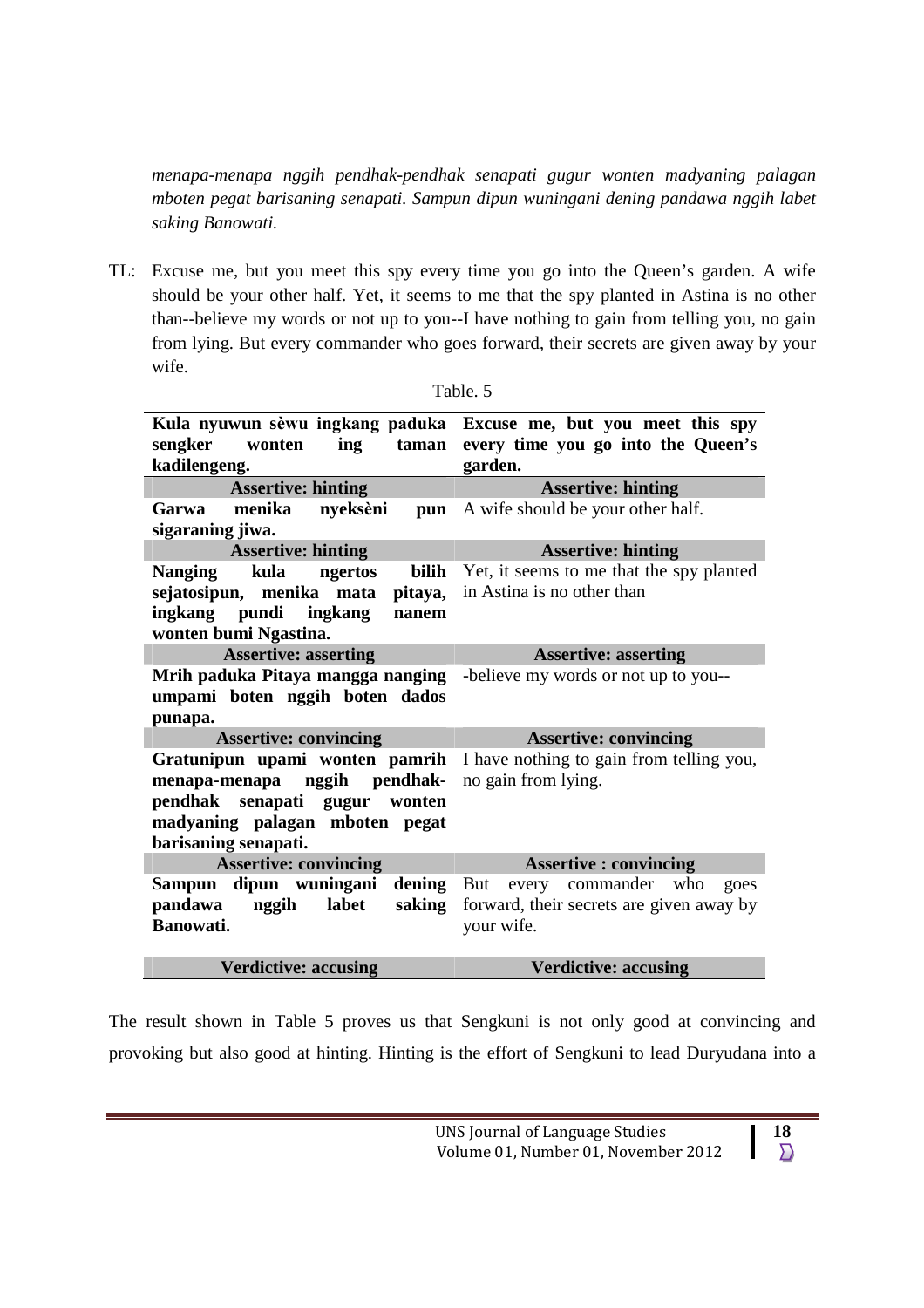clue. The clue refers to Banowati. He arranges his words so well and utters them indirectly to have Duryudana convinced. He puts the blame on Banowati for the sake of himself.

Similar to the previous translation, the target language of this utterance perfectly conveys the speech acts as well the personality of Duryudana.

Duryudana is a true liar and his expertise in convincing is undebatable. All the things he said are untrue. Blaming and provoking are effective weapons that could destroy anyone trying to fight against him. Even laughter can be used as a weapon to convince the audience and the reader that he is a man who is full of intrigue. The following is his 'satisfaction' expression after winning Duryudana's heart, mind, and soul:

- SL: *Ehehehe… sontoloyo anggepé apa bubrah kahanan iso remuk bubuk dadi rempon kaya ngene kok rékané amѐh nyalahake aku, ekekekekek yen ana penaké waé kok pada péngin ngrasake, ana batine pada nggaglak, mѐlu nguntal nanging bareng ana remuke mung sengkuni sing disuya-uya, hhehekkk.*
- TL: Ha, what do you all take me for? I will not be faulted for this war. If we're in prosperity it's fine but if there's trouble it's always my fault.

## **Conclusion**

The translated *wayang kulit* performance, particularly the translation of speech acts found in the utterances conveyed by Duryudana and Sengkuni, are mostly the same as the original. A big appreciation must be given to the translator for her competence in maintaining the personalities of the original characters although for some cases it is slightly different. The changes are marked by the deletions and shifts of the speech acts in the target language. However, as a foreigner, the translation made by translator is nearly perfect. Moreover, it is done simultaneously that requires the translator to master Javanese language and culture. The translator must also posses listening, memorizing, and typing skills to run this 'special' translation process.

#### **References**

Baker, Mona. (1992). *In Other Words*. London and New York: Routledge.

Basnett-McGuire. (1991). *Translation studies*. New York: Metheun & Co.Ltd.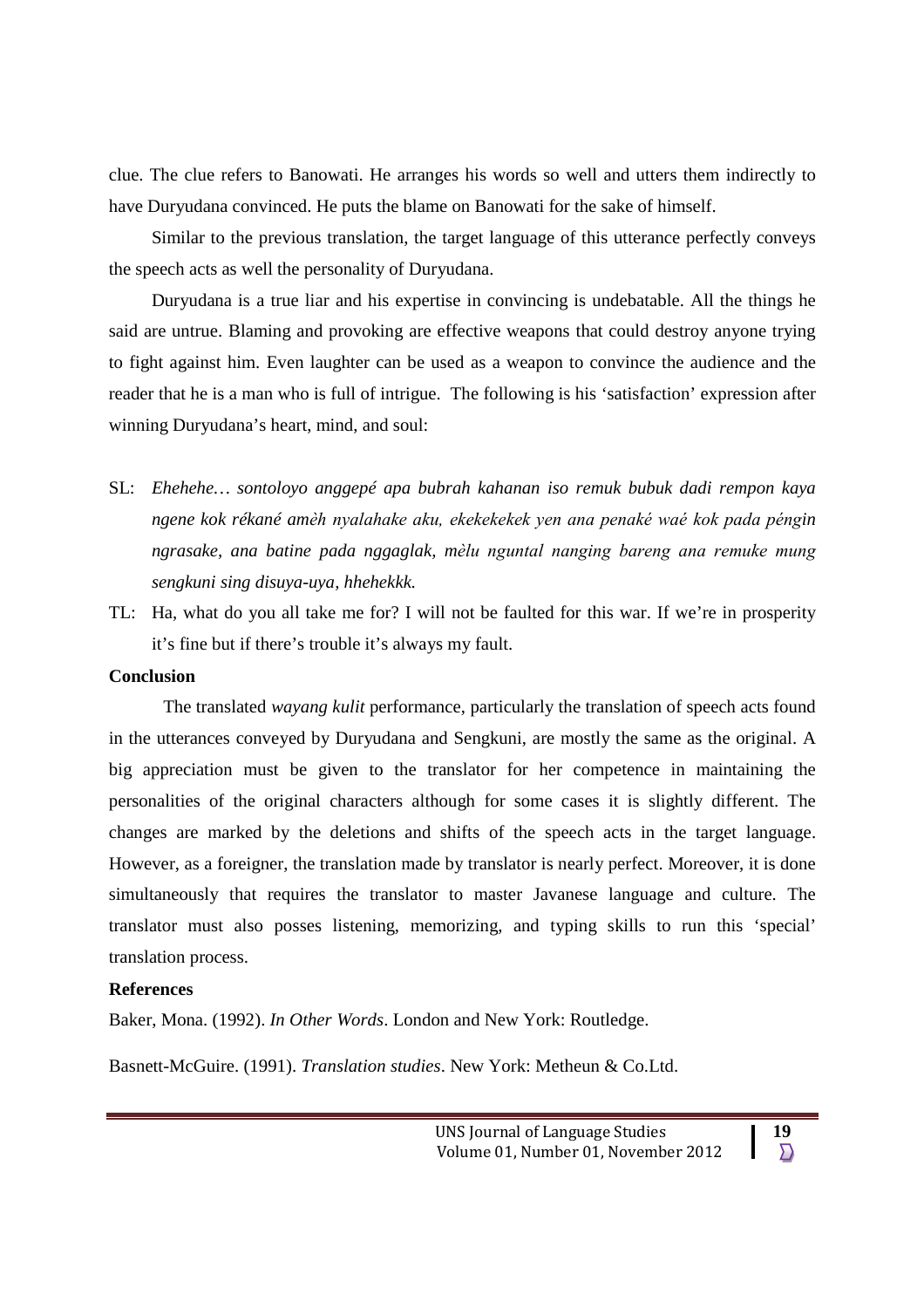Kreidler, Charles W. (1998). *Introducing English Semantics*. London: Routledge. Newmark, Peter. (1988). *A Textbook of Translation*. Singapore: Prentice Hall.

Nida, Eugene A. (1969). *The Theory and Practice of Translation.* Den Haag: E.J. Brill. Wijaya, I Dewa Putu. (2008). *Tindak Tutur dan Perwatakan dalam Cerpen "Harga Seorang Perempuan" Karya Oka Rusmini*. SINTESIS 6(1), 50-65.

Scribd. *Tokoh-Tokoh Wayang.* Retrieved from http://ml.scribd.com/doc/7230574/*Wayang*-Kulit-01 Wikimedia Foundation, Inc. (2012). Retrieved from http://en.wikipedia.org/wiki/Duryodhana

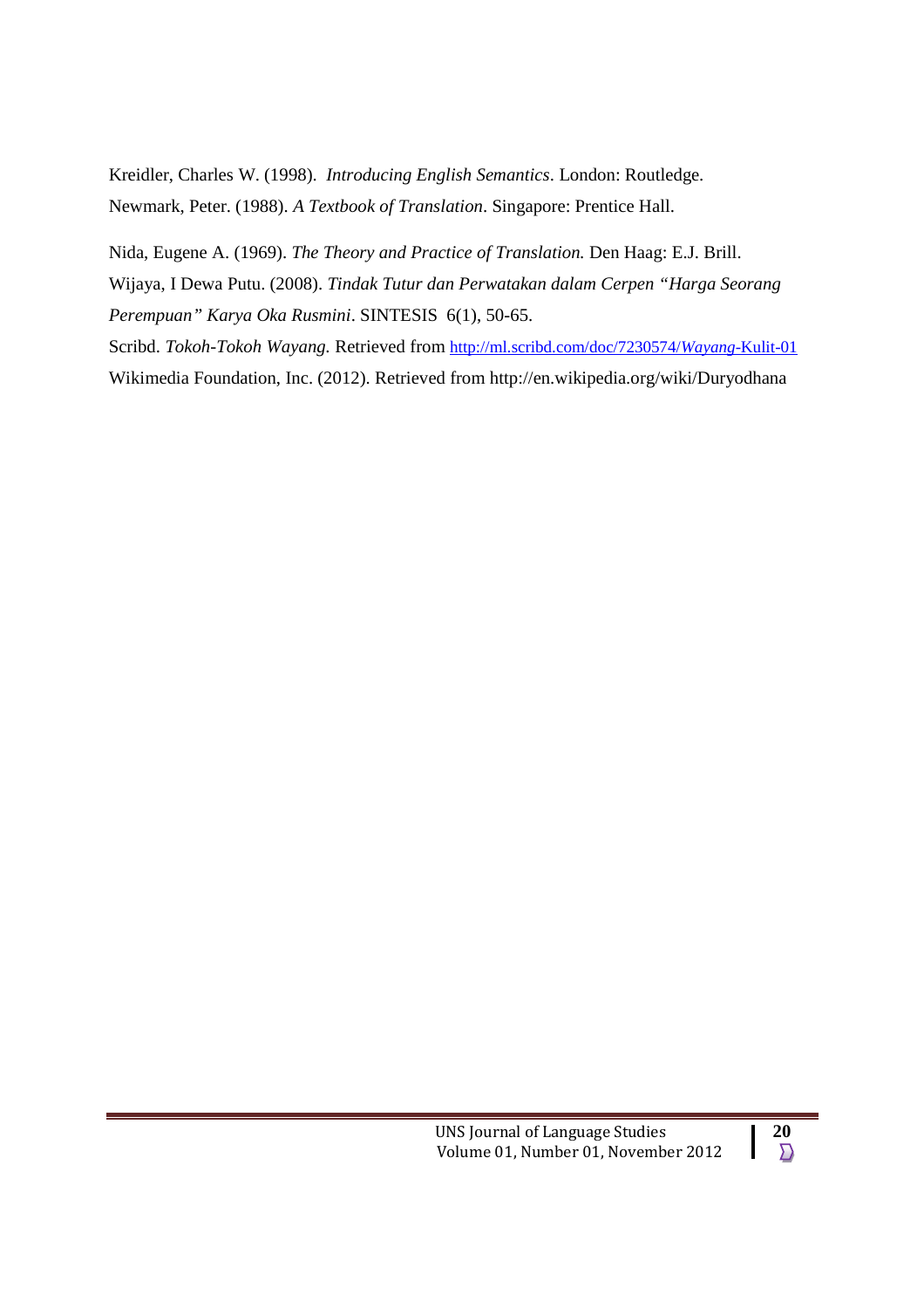## **RETAINING STYLE WITHOUT HARMING FIDELITY: A CASE OF TRANSLATING PAULINE METAPHORS** By:

#### **Dwi Aji Prajoko**

Lecturer in IKIP PGRI Madiun;

Post graduate student of Linguistics Department, UNS

Email: dwiaji.prajoko@gmail

# **ABSTRACT**

The objectives of this study are to legitimize the retention of metaphors in the translation when they do not harm meaning and dynamic fidelity, to assess renderings on the basis of their fidelity, and to suggest alternative renderings for the ones violating the fidelity. This study shows surprising findings. Applying Lakoff and Johnson's (1980) metaphorical concepts on Pauline metaphors, the researcher finds that many English and Indonesian metaphors have the same metaphorical concepts. This potentially makes the retention of the metaphors in the rendering meaningful or natural due to its match with the dynamic fidelity. The context of the meaningful metaphors, then, must be analyzed to determine the accuracy or meaning fidelity. This study echoes the notion that style is as important as meaning (Mahmkjer, 2004; Shi, 2006:10), even though Nida and Taber (1969) strongly suggest that meaning must be the top priority when it is in tension with style in their translation. To the translators, this study suggests not hastily discarding metaphors in the translation, replacing them with non-metaphors and, therefore, missing the significance of metaphors.

**Key words:** metaphor, translation, fidelity

## **A. INTRODUCTION**

Literal inexpressibility, compactness, and vividness mark the significance of metaphors, since literal language in a certain context is insufficient. In this case, metaphors explain the unknown, the undigested, or the unnamed phenomena in the light of the familiar or the existing terms. Moreover, the compact ways of transferring chunk of experience from the well-known vehicle to the less well-known topic make metaphor more economic and, therefore, memorable. Methodologically, metaphors also use vivid representation through their concrete imagery, so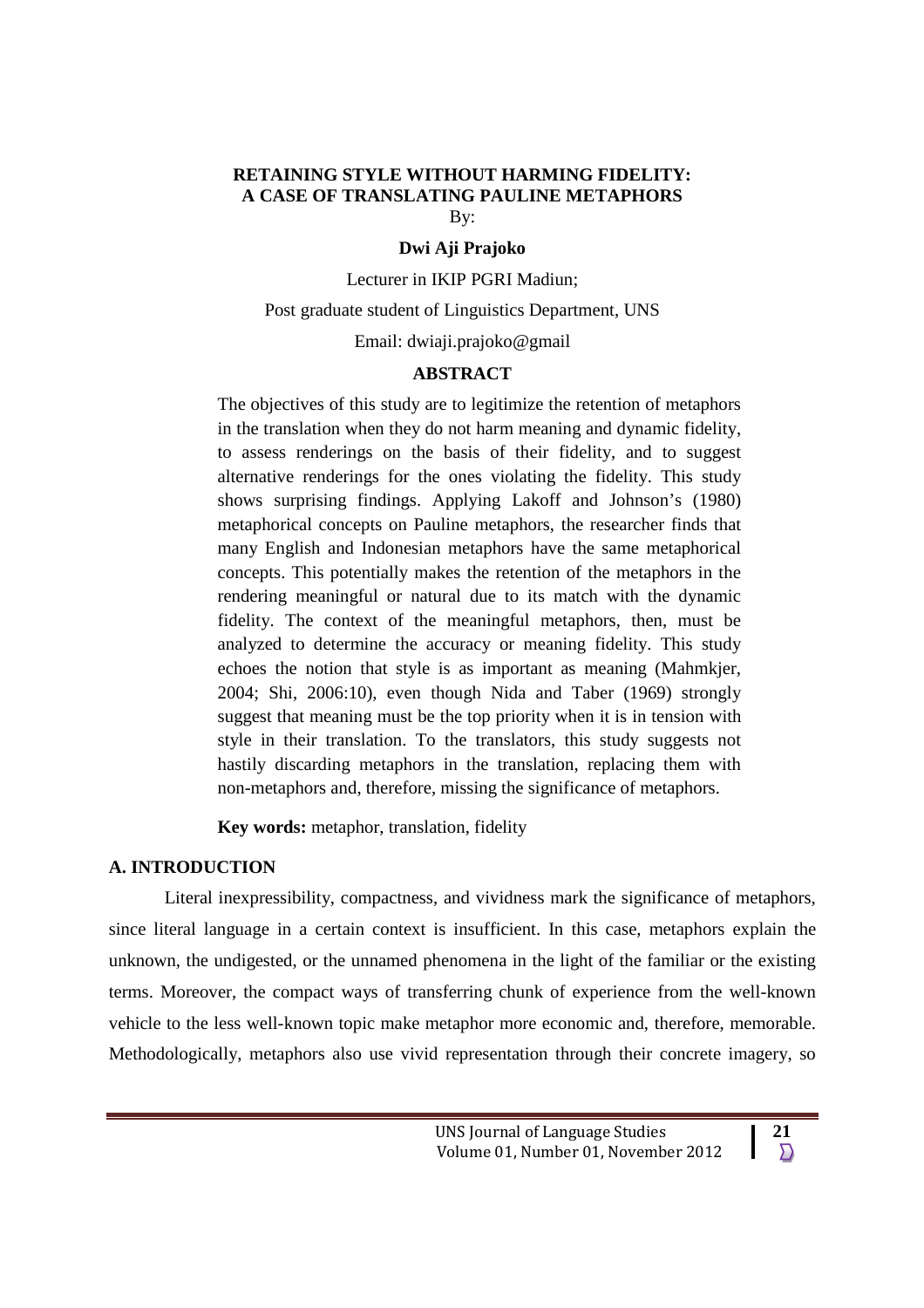that they are not only memorable but also emotional.<sup>1</sup> These features are proposed by Ortony (1975) and supported fully by Mooij (1976:16) and partially by Paivio (1979:164), Wallace (1982), De Waard and Nida (1986:21), Katz (1989:496), and Del Corro (1991:116). The significance of metaphors makes them very important to be retained or adapted in the rendering. The problem is that how to do that without harming the fidelity.

## **B. THEORETICAL FRAMEWORK**

## **1. Metaphors and Their Significance**

A metaphor can be defined as a figure of speech in which certain marked characteristics from the domain of the topic are seen in terms of certain marked characteristics from that of the vehicle.<sup>2</sup> In terms of scope, metaphors exclude similes but include all personifications since a personification is a special case of metaphor (Lakoff and Johnson 1980; Newmark 1988:104). However, the domain is not limited to the personification of abstraction, but it covers the attribution of human forms and qualities to all non-human entities (Moeliono,  $1982:176$ ).<sup>3</sup> Further, terminologically speaking, Richard's (1936) classical terms, namely *topic*/*tenor*, *vehicle*, and *ground,* are preferred for they are widely known.

Metaphors are characterized by analogy or similarity (Mooij 1976; Ortony 1979; Miller 1979). This is the result of the mapping of the vehicle onto the topic. From the point of view of the norms of literal language, metaphors are characterized by semantic violation (Mac Cormac 1985; Steinhart and Kittay 1994) and pragmatic violation (Steinhart and Kittay, 1994). Semantic violation is to violate the rules of selectional restrictions. And pragmatic violation means disobeying the maxim(s) of co-operative principles (Grice, 1975:45–7). Metaphors extremely violate the maxim of quality. Even if they are true, still they disobey the maxim of relevance. The maxim of quality is flouted in, for instance, *I am the gate* (TEV, John 10:9). Even if a

<sup>&</sup>lt;sup>1</sup> This emotional tension is also caused by the conceptual recognition of the semantic anomaly of a metaphor (Mac Cormac, 1985:34), since it is strictly observed and deliberately done (Baker, 1992:14).

 $2$  This is concluded from the narrower definitions of metaphor (Steinheart and Kittay 1994; Crystal 1994).

<sup>&</sup>lt;sup>3</sup> *Encarta Encyclopedia* (Microsoft, 1999) records that personification in the history of religion is known as anthropomorphism referring to the depiction of God in a human image, with human traits, bodily form, and emotions.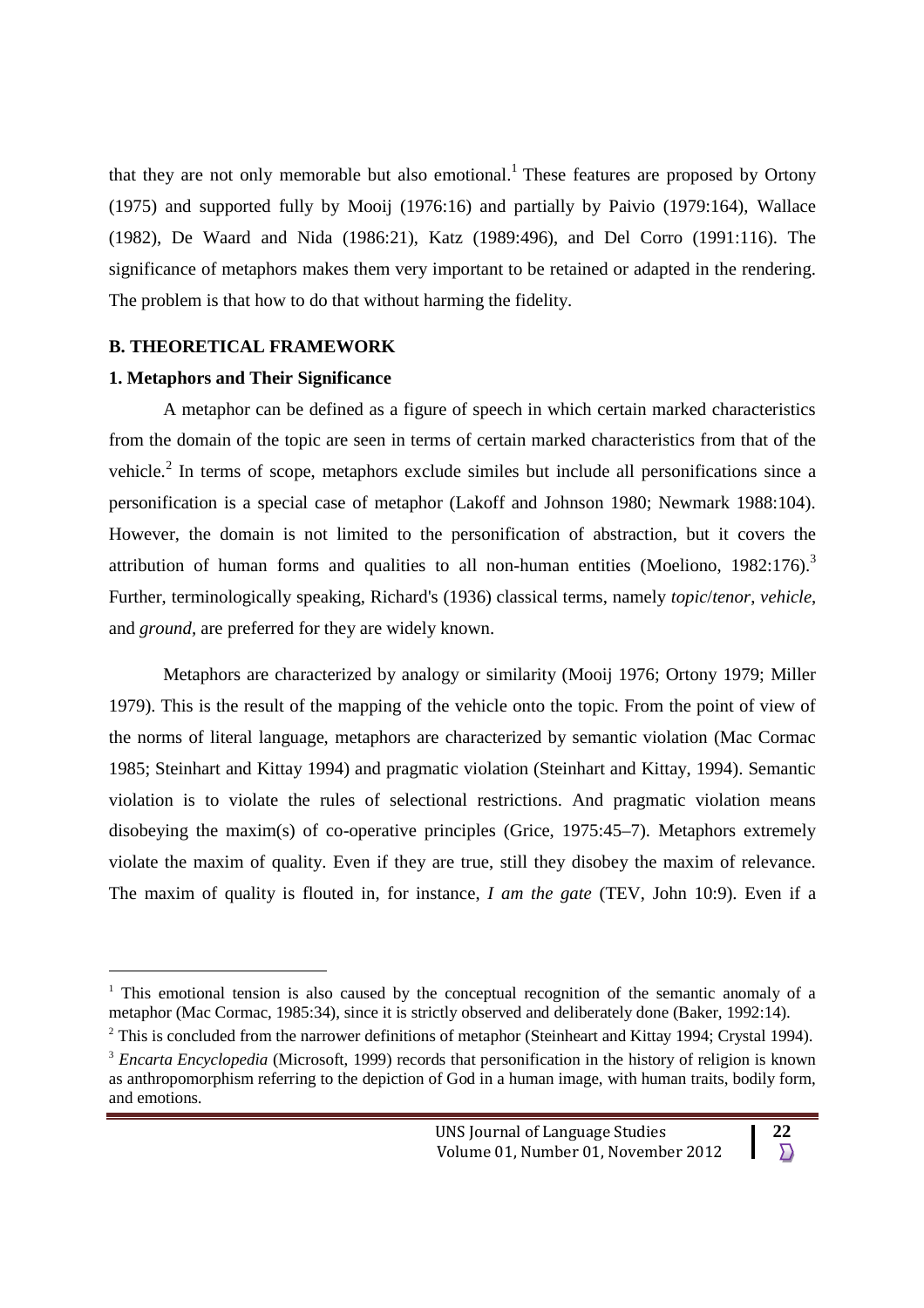metaphor is true such as in *you are not my sheep* (TEV, John 10:26), it violates the maxim of relevance.

A metaphor is so significant that the purpose of metaphor is not merely referential but also pragmatic (Newmark (1988:104). The referential purpose is "to describe a mental process or state, a concept, a person, an object, a quality or an action more comprehensively and concisely than is possible in literal or physical language" and the pragmatic purpose is "to appeal to the senses, to interest, to clarify 'graphically', to please, to delight, to surprise." Similarly, the purpose of Biblical metaphor is not merely to clarify and illustrate a teaching point. It is also to catch and hold the attention of the hearer, and to arouse a certain emotional response in the hearer (Barnwell, l980:101). It can be seen that the first purpose is referential, and the last two are pragmatic. Thus, metaphors is not only seen traditionally, namely as "a rhetorical device, which functions mainly as the aesthetic device" (Qiyun Zhang 2008:84) in order to "give people much more pleasure (Anderson 2008:134).

# **2. Metaphorical Concepts**

This study chooses the system-based criteria offered by Lakoff and Johnson (1980:9, 55) in determining whether metaphors are alive or dead. They argue that a metaphor is alive if it is organized in a coherent system. The metaphor in question must widely interact with other metaphors because of the similar base of the metaphorical concepts. Expressions such as *spend the time*, *have enough of time* and *thank you for the time* are live metaphors since they are based on the metaphorical concept TIME IS MONEY which also generates myriad metaphors such as *budget*/*cost the time*, *use/use up the time*, *run out of time*, *give*/*lose time*, et cetera. By contrast, the isolated and unsystematic metaphors such as *the foot of mountain* and *the eye of needle* are dead since they are understood in terms of marginal metaphorical concepts like A MOUNTAIN IS A PERSON or A NEEDLE IS A PERSON. Since this study uses live metaphors, metaphorical concepts are very helpful in data finding. Metaphorical concepts are also used to determine the meaningfulness or the naturalness of the renderings.

# **3. Fidelity**

According to Nida and Taber (1969:12–3), "Translating consists in reproducing in the receptor language the closest natural equivalent of the source language message, first in terms of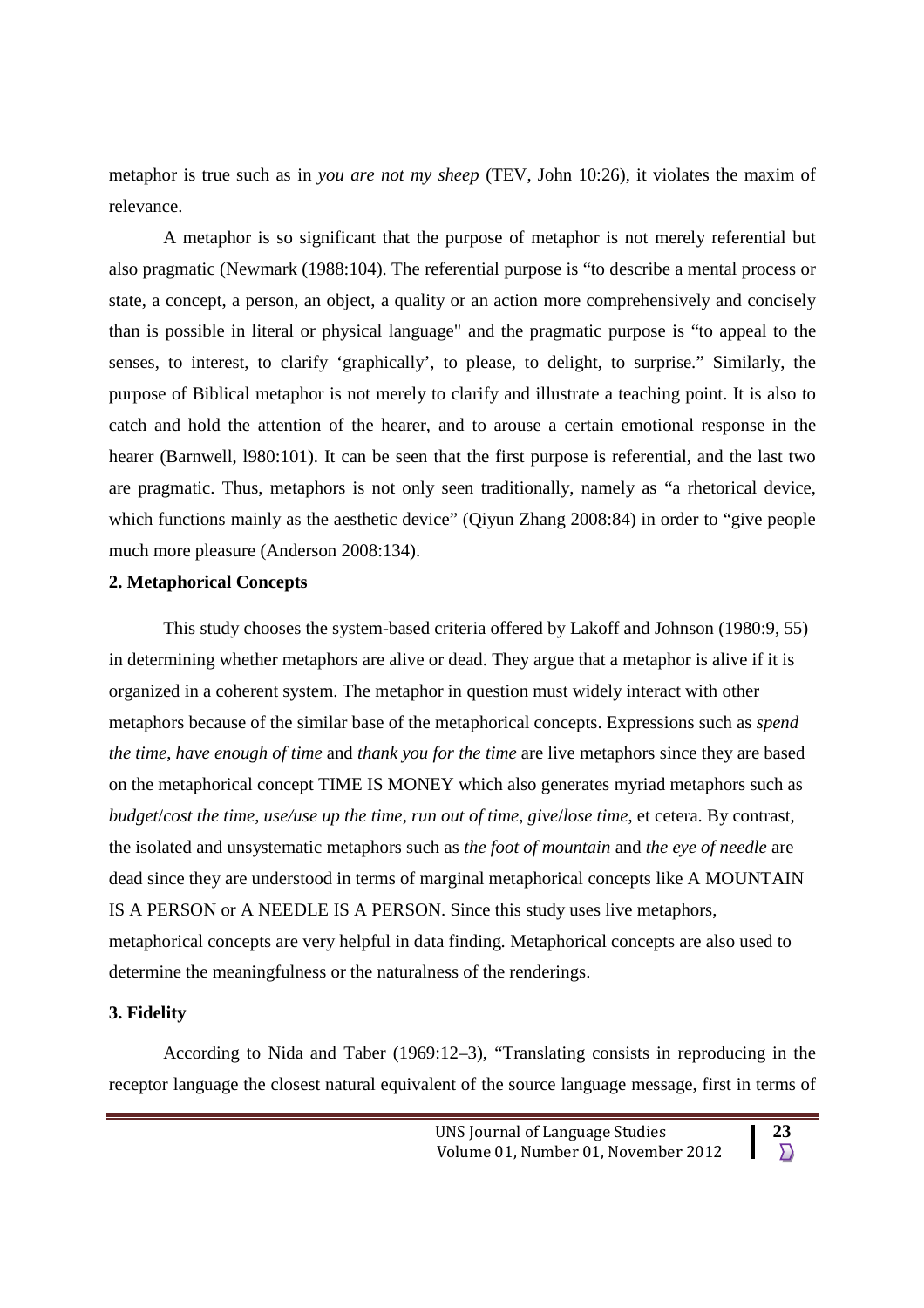meaning and secondly in terms of style." Methodology of the Dynamic translation is clearly summarized in the definition. The first is to reproduce in the receptor language the closest to the original meaning and the most natural to the original style, and the second is to give priority on preserving the original meaning in the rendering rather than retaining the original style, only if they are in tension (Nida 1964:166; Nida and Taber 1969:12). The last mention is to remind translators not to overemphasize on the meaning correspondence, so that the original style is slightly neglected (Nida, 1976:72–3).

The concept of fidelity proposed by Beekman and Callow (1974) agrees to the new concept of *faithful translation*, which is the same as the closest natural equivalence (Nida, 1964). Fidelity<sup>4</sup> is a quality of being faithful that is attributed to a translation. A rendering having fidelity, then, is called a faithful rendering. By definition, a faithful rendering is "a translation which transfers the meaning and the dynamics of the original text." Compared to the Dynamic translation that sees translation as a process, a faithful translation sees it as a product. However, the output of the process, namely the closest natural equivalence, is the same as fidelity.<sup>5</sup> Since fidelity and the closest natural equivalence are identical, fidelity also deals with the highest degree of accuracy.

Retaining the meaning of the original in the rendering results in meaning fidelity. The meaning of the original metaphor can be traced by observing certain properties of the topic analogous to that of the vehicle. In this case, a given property-matching model of similarity and the context—both the linguistic and the extra-linguistic—can be used to find the meaning. Meaning fidelity is accredited if the original meaning is transferred into the receptor language. A rendering unnecessarily violating meaning fidelity obtains low level of fidelity since the Dynamic translation gives priority on meaning fidelity rather than on dynamic fidelity.

Retaining the dynamics of the original in the rendering results in dynamic fidelity. The dynamics of the metaphor in question is determined by its meaningfulness. In this study, the meaningfulness is judged by the use of the same metaphorical concepts (Lakoff and Johnson,

<sup>4</sup> Fidelity does not mean "exactness in reproducing" (*Webster's New Dictionary and Thesaurus,* 1990:213) since fidelity, according to the dynamic translation, deals with reproducing the highest degree of accuracy.

<sup>&</sup>lt;sup>5</sup> Fidelity and the closest natural equivalence are the same because they are not only the output of the same methodology, but also, theoretically, influenced by transformation and communication theories.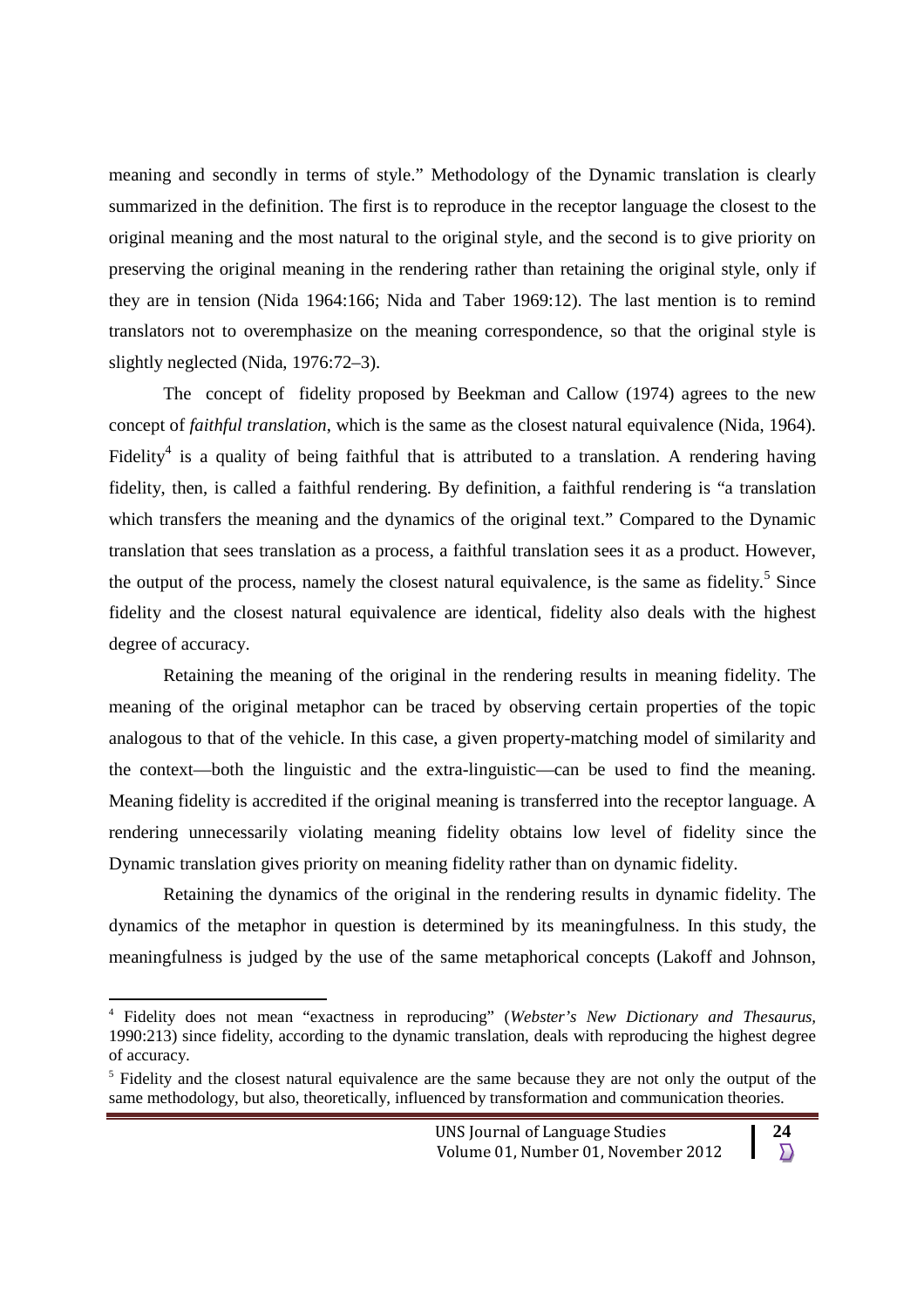1980). A rendering that unnecessarily reduces the original dynamics obtains mid level of fidelity. Thus, only a rendering keeping in the rendering both the meaning and the dynamics of the original in their highest degree of accuracy obtains high level of fidelity.

# **C. RESEARCH METHODOLOGY**

# **1. The Data Collection**

First, library research has been needed to study the theory of metaphors. Then, the definition and the features of metaphors are used as a guideline for the data finding. Since the required data are live metaphors, the next step is to exclude dead metaphors by applying the metaphorical concepts. The source text is from *Good News Bible: The Bible in Today's English Version* published by the American Bible Society in 1979. This Bible is commonly called the *Today's English Version* (TEV) or *Good News Bible* (GNB). The target text is from the *Alkitab Kabar Baik dalam Bahasa Indonesia Sehari-hari* published by the LAI in 1993. This Bible is commonly called the *Today's Indonesian Version* (TIV) or the *Bahasa Indonesia Sehari-hari* (BIS).

# **2. The Data Corpus**

This study takes 27 units as the corpus of data. <sup>6</sup> Each unit may consist of a phrase, a clause, or clauses containing metaphors. The data corpus are taken from Paul's Letters within the *New Testament*.

# **3. The Data Analysis**

A conceptual model is used to analyze the data. This study neither adopts Nida's (1964) nor Nida and Taber's (1969) techniques of evaluating the closest natural equivalence, namely the equal responses between the original and the translation readers because, according to Gunarwan (1997), the target readers of the highly qualified renderings may significantly give different responses with that of the original readers. Besides, in the case of Bible translation, the original readers of the Bible can be a subject of dispute (Sterk, 1990:111). Equivalence, in this context, means faithful to the meaning and the dynamics of the original. Meaning fidelity is determined

<sup>6</sup> Beekman and Callow (1974:127) say that the *New Testament* contains several hundred metaphors and similes. This study does not take the whole data but only Pauline Letters. This study does not include similes and dead metaphors either. Last but not least, some Greek metaphors have been converted into similes or, maybe, have been abandoned in the *Today's English Version* (TEV)*.*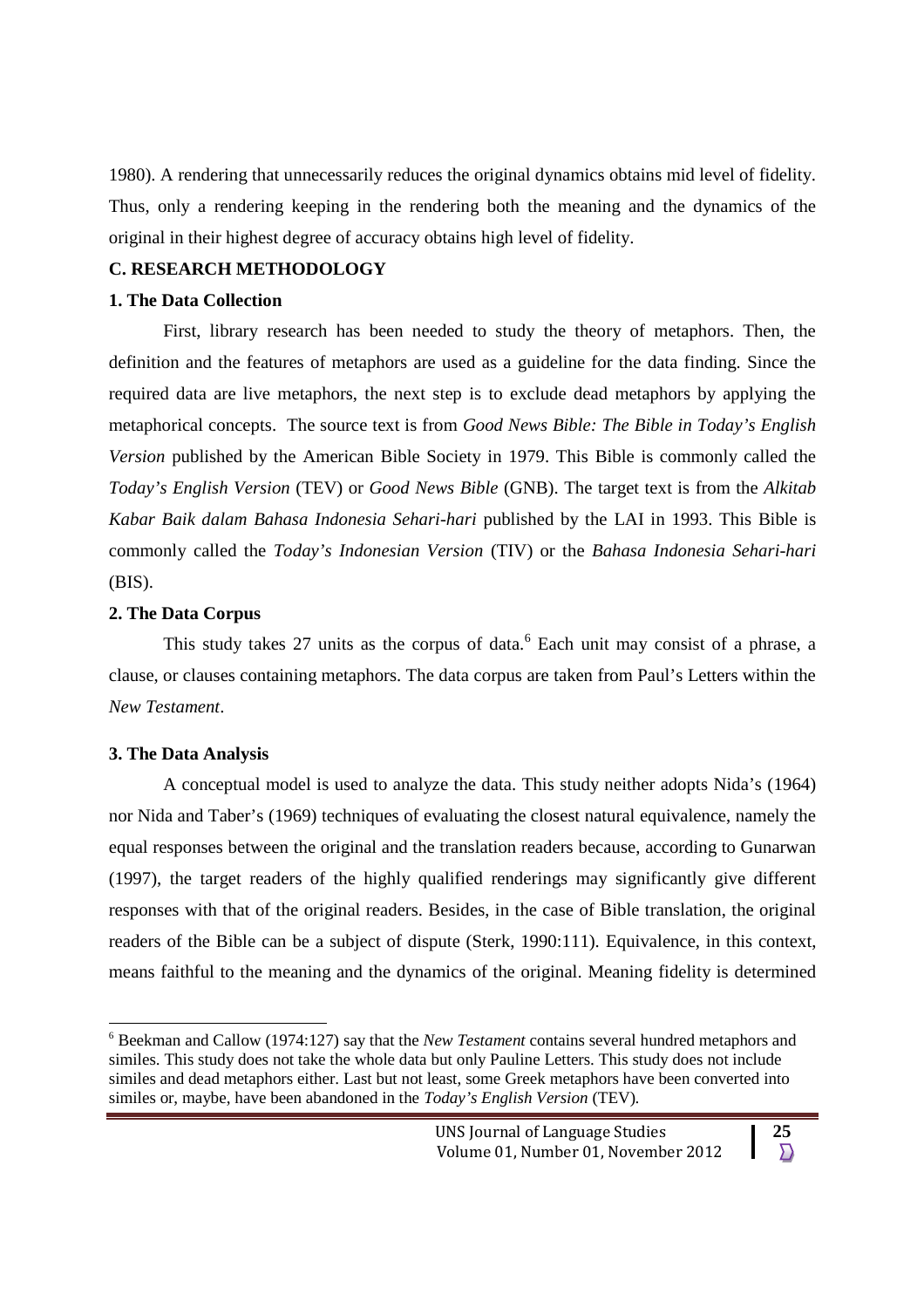by comparing the meaning of the rendering to the meaning of the original; dynamic fidelity is sought by comparing the naturalness/meaningfulness of both the original and the rendering.

First, the metaphor of the source language must be analyzed its dynamics. In this phase, this study describes the meaningfulness of the topic-vehicle relationship of the original metaphor that must be based on the known metaphorical concept. For example, the topic *you* spoken in terms of *sheep* in *you are not my sheep* (TEV, John 10:26) is meaningful because it is based on the known metaphorical concept PERSONS ARE ANIMALS. This study, then, analyzes whether or not the metaphorical concept of the original metaphor is known in the receptor language. If the answer is positive, the original metaphor can be transferred meaningfully into the receptor language such as "kalian bukanlah domba-domba-Ku." If the answer is negative, the original metaphor must be translated with a metaphor based on another metaphorical concept meaningful to the receptor language. However, these two strategies are justified only if they do not violate the meaning fidelity. If the condition is not fulfilled, it is recommended to translate into non-metaphor.

The meaning of the original must be analyzed too. In this phase, Searle's (1979) property-matching principles of similarity and/or linguitic and extra-linguistic contexts help find certain properties of the topic analogous to that of the vehicle. However, the most important is the context.<sup>7</sup> If the meaning of the metaphor can be traced through the linguistic context, the retention of the original metaphor does not flout the meaning fidelity. However, if the meaning of the original metaphor depends on the extra-linguistic context, the translator must consider whether or not the extra-linguistic context is shared. The shared extra-linguistic context guarantees the retention of the original metaphor. The unshared extra-linguistic context allows to adapt the original metaphor to the receptor language, supplying a linguistic context to the translated metaphor, or converting the metaphor into a non-metaphor: a simile, a simile combined with sense, or sense.

The significance of metaphors requires the translation from metaphor to metaphor. However, this translation strategy is taken only if any fidelity principle is not flouted. The scale

<sup>7</sup>Only one of six Searle's similarity principles, namely the widened rule of restriction, is context-free. Other similarities based on the salient-defining characteristic, the well known property, the belief, the association, and the condition are relatively contextual. Besides, the principles cannot cover all phenomena.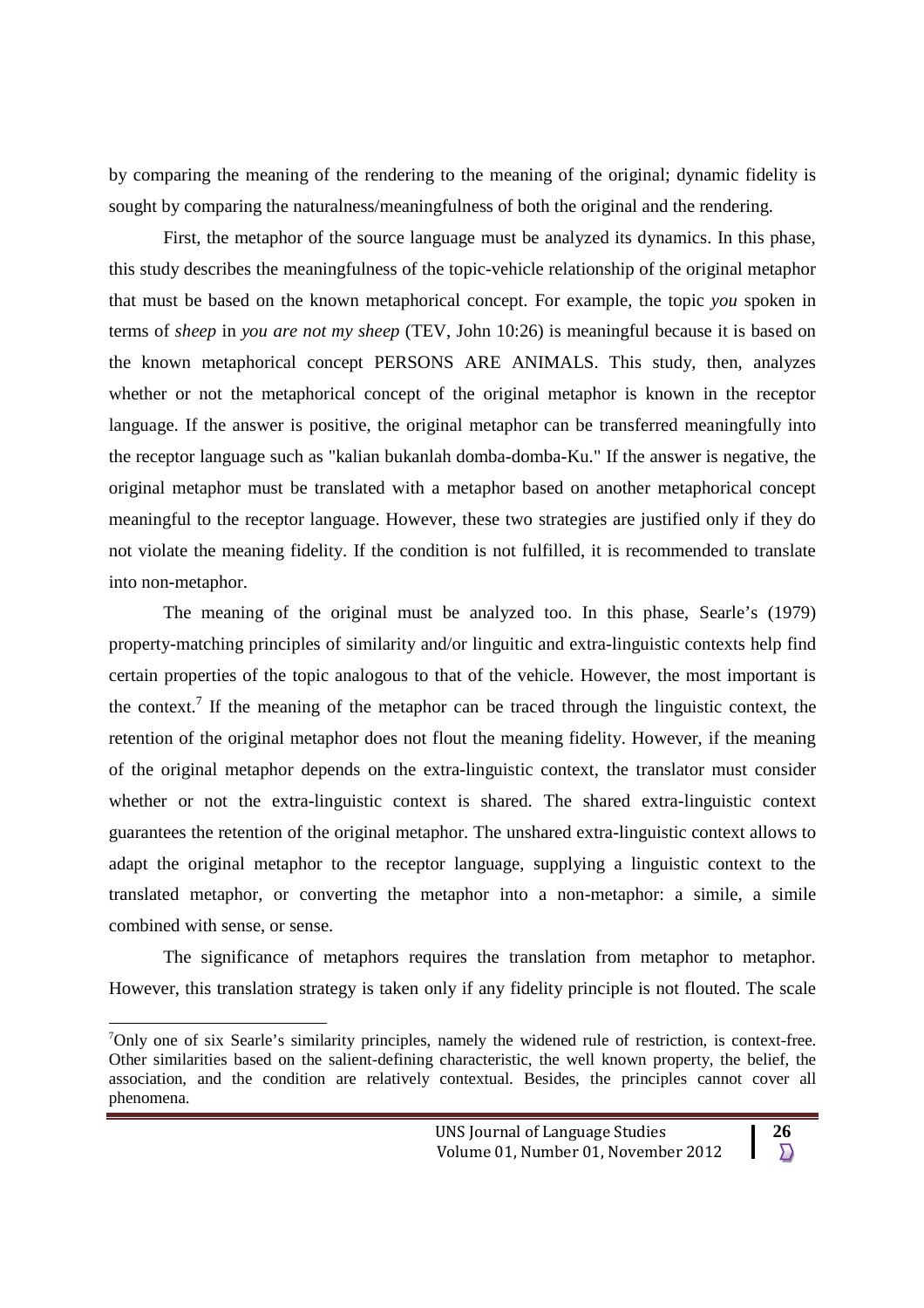of priority in metaphor-to-metaphor translation is the transfer, the adaptation, the transfer with additional context, and the adaptation with additional context. However, if metaphor-tometaphor translation is not possible, the scale of priority is to convert the original metaphor to a simile, to a simile combined with sense, and to sense.

After analyzing the dynamics and the meaning of the original metaphor and determining how to translate it, this study, then, analyzes and categorizes fidelity of the rendering into three levels, that is, the high, the mid, and the low level fidelity.<sup>8</sup> The high level of fidelity is a quality of rendering that keeps the meaning and the dynamics of the original in their highest degree of accuracy. The mid level of fidelity is a quality of any rendering that unnecessarily reduces the dynamics of the original. The reduction of the dynamics is allowed only if it is for the sake of meaning fidelity. Finally, the low level of fidelity is a quality of any rendering that unnecessarily loses the meaning of the original. The minimal distortion of the original meaning is still accepted if the keeping of the didactic reference in the rendering is in conflict with the keeping of the historical reference, so that the latter must be sacrificed for the previously mentioned. Alternative renderings are given especially for those that do not obtain the high level of fidelity.

## **D. ANALYSIS**

Fidelity of the TIV is subjectively evaluated after either the dynamics or the meaning of a given metaphor has been identified. A rendering that keeps the meaning and the dynamics of the original in their highest degree of proximity obtains high level of fidelity. Unnecessarily reducing the dynamics of the original makes the rendering belong to mid level of fidelity. A rendering classified as low level of fidelity is caused by unnecessarily distorting the meaning of the original. This judgment relies on the principle in which the meaning fidelity is more important than the dynamic fidelity.

# **1. High Level of Fidelity**

To obtain high level of fidelity, a rendering must retain the meaning and the dynamics of the original in the highest degree of nearness. The following renderings are classified as having high level of fidelity due to the right transfer, right adaptation, and necessary supply of the additional context.

<sup>&</sup>lt;sup>8</sup> This writer owes Moeliono the classification. He suggests categorizing fidelity into three levels: high, mid, and low level of fidelity. However, the theoretical responsibility of the classification is this writer's.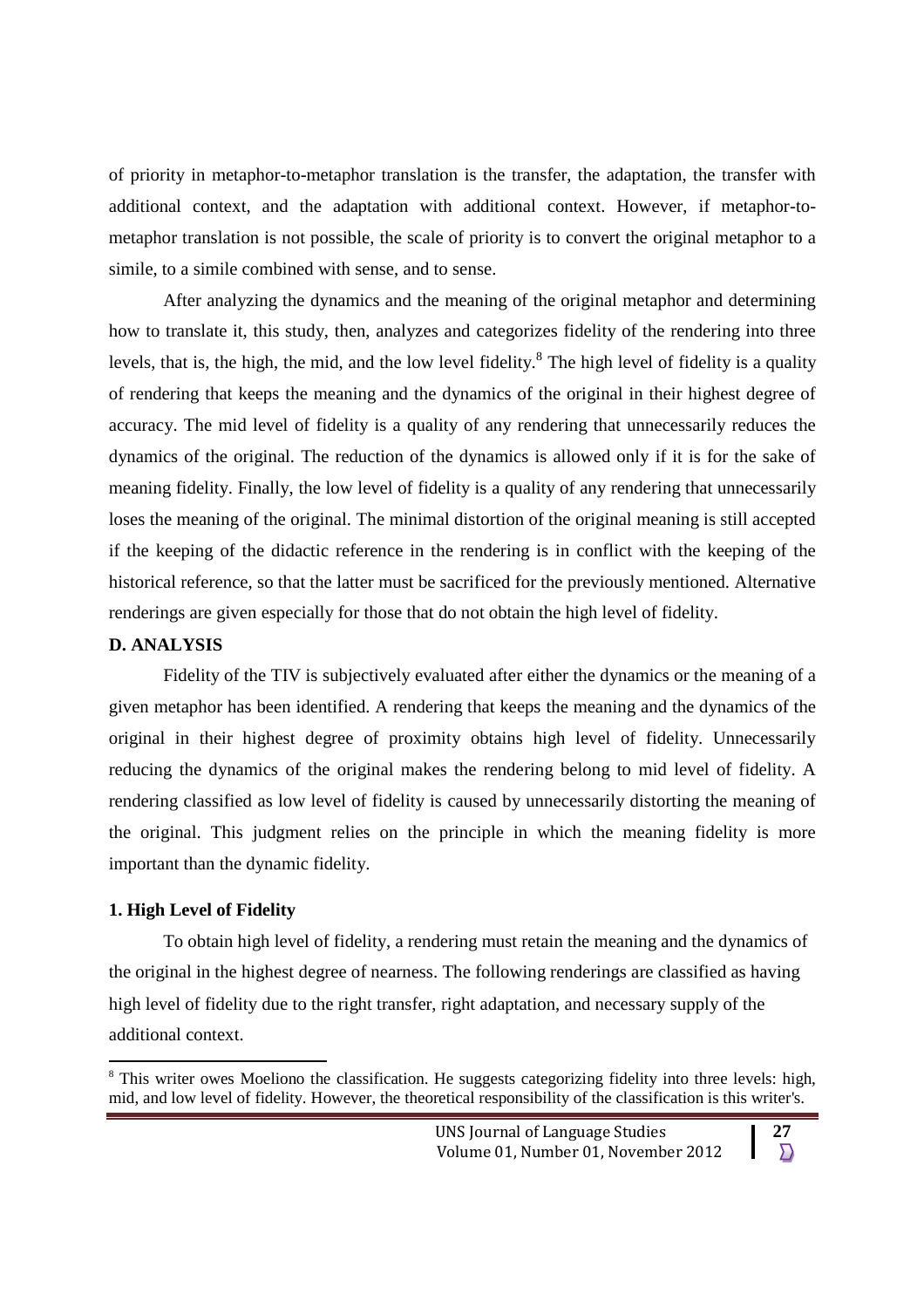## **a. Right Transfer**

It is recommended to transfer the original metaphor that can be meaningfully and faithfully rendered. Here, the transfer means translating from metaphor to metaphor in which the rendering keeps the original vehicle regardless the changes of syntactic. The following renderings belong to the classification.

01. I Cor 3:11 For God has already placed *Jesus Christ as the one and only foundation, and no other foundation can be laid*.

Sebab Allah sendiri sudah menempatkan Jesus Kristus sebagai satu-satunya pondasi untuk gedung itu; tidak ada pondasi yang lain.

Indonesians also talk about persons in terms of parts of a building such as "tentara yang kuat adalah tiang negara" [Kamus Besar Bahasa Indonesia (KBBI), strong armies are poles of a state], "Amin Rais sebagai pasak reformasi" (Amin Rais as the peg of the reform), "anak sulungnyalah yang menopang hidupnya sekeluarga" (KBBI, it is the eldest brother who props up the whole family). The basis of all is the metaphorical concept PERSONS ARE IMPORTANT PARTS OF A BUILDING. Since *Jesus Christ as the one and only foundation* is based on the same metaphorical concept, the metaphor can be retained meaningfully in the rendering. Besides, the meaningfulness is also supported by the familiarity of *foundation* as the vehicle.

Fortunately, the literal meaning of *foundation* is the same with that of Indonesian word "pondasi" (foundation), namely the solid base put down to build a house on. The similarity is important since the metaphorical meaning is based on the salient defining characteristic of it. This implicates that retaining the metaphor does not flout the meaning fidelity.

The metaphor, therefore, can be retained in the rendering without violating either the meaning or the dynamic fidelity. The TIV, therefore, assigns the high level of fidelity for retaining it.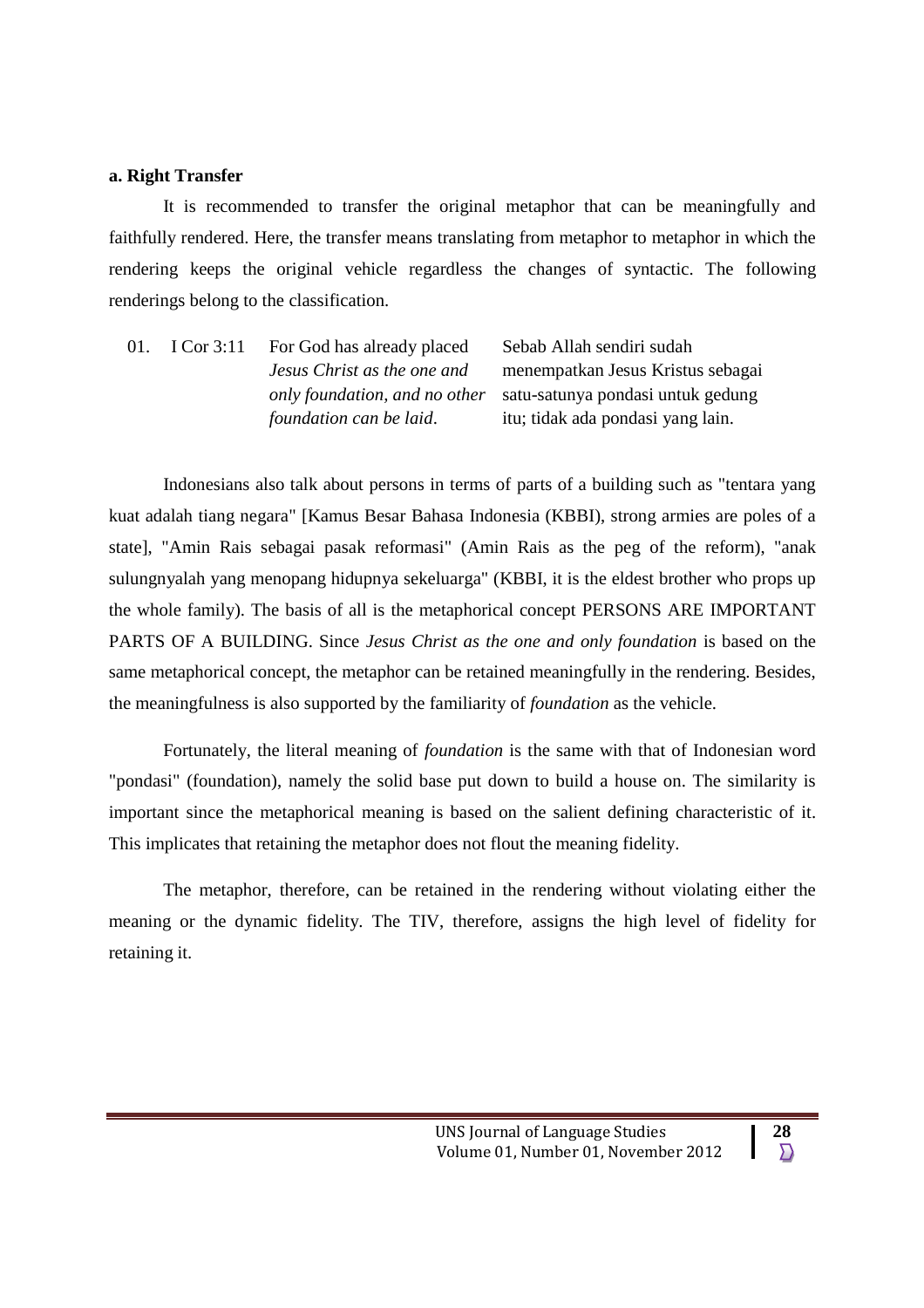02. I Cor 7:9 But if you cannot restrain your desires, go ahead and marry—it is better to marry then to *burn with passion*.

Tetapi jika saudara tidak dapat menahan nafsu, Saudara hendaknya kawin. Sebab lebih baik saudara kawin daripada nafsu saudara berkobar-kobar.

The metaphor *burn with passion* derives from the metaphorical concept EMOTIONS ARE INFLAMMABLE. This supports many metaphorical expressions such as "api semangat/kemarahan/ kecemburuan/asmara" (fire of spirit/anger/jealousy/love), "menyulut kecemburuan/kemarahan" (kindle jealousy/anger), "terbakar semangatnya/kecemburuannya/kemarahannya/gairahnya/nafsunya" (one's spirit/jealousy/anger/desire/passion burns), "gairahnya/kemarahannya/semangatnya/nafsunya/ dendamnya berapi-api/membara/berkobar-kobar/menyala-nyala" (one's spirit/anger/desire/passion/ revenge flares up violently), "memadamkan semangat/kemarahan" (extinguish spirit/anger). Thus, *burn with passion* can be meaningfully retained in the rendering. Moreover, the TIV shows that the meaning of the original can be kept by translating the metaphor into "nafsu berkobar-kobar" (passion flares up) since they are metaphors of the same types. According to *Webster's New Dictionary and Thesaurus* (1998) and KBBI, both mean terribly having sexual passion. Fortunately, the ground help reveals it, that is, a state in which you *cannot restrain your desires*. Finally, for translating the metaphor into "nafsu berkobar-kobar," the TIV keeps not only the original meaning but also the dynamics. Hence, the rendering obtains the high level of fidelity.

## **b. Right Adaptation**

Right adaptation means translating from metaphor to metaphor in which the rendering correctly adapts the vehicle of the original to the receptor language. The vehicles can be partially or totally adapted. The adaptation can be substitutes for transfer or compulsory. The latter mentioned is recommended if the retention of the original metaphor will cause any problem of fidelity.

03. I Cor *I had to feed you milk, not*  $3.2$ *solid food*, because you were not ready for it.

Dahulu saya hanya memberikan kepadamu makanan bayi, bukan makanan orang dewasa, sebab kalian belum cukup kuat untuk itu.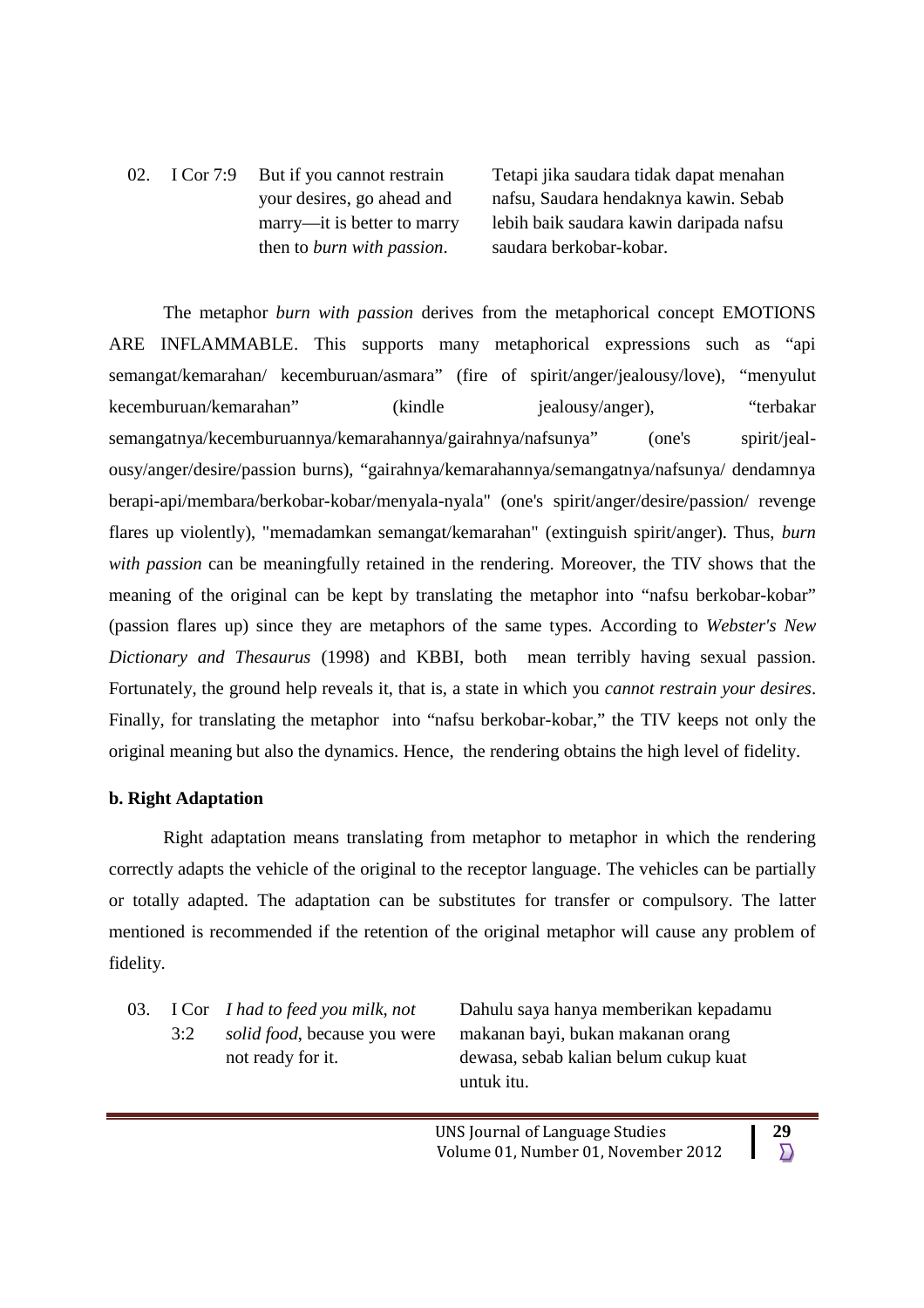The metaphor is based on the metaphorical concept AN EXPERIENCE/KNOWLEDGE/ EDUCATION IS FOOD. This originates Indonesian expressions such as "haus pengetahuan" (thirst for knowledge), "mengenyam pendidikan" (taste education), "makan sekolahan" (eat school), "kenyang pengalaman," (full of experience), "pengalaman manis/pahit" (sweet/bitter experience). One can feed or be fed with experience/knowledge/education since they are food. The food can be liquid or solid. Accordingly, *I had to feed you milk, not solid food, because you were not ready for it* can be retained in the rendering meaningfully.

The meaning of the metaphor can be understood since the topic and the ground are stated or can be reasoned from the cotext. The ground is stated, namely *because you were not ready for it*. The topic and ground can also be reasoned from the previous verse, namely *I had to talk to you as though you belonged to this world, as children in the Christian faith* (I Cor 3:1). Accordingly, *I had to talk to you as though I had to feed you milk, not solid food, because you were not ready for it* means "I had to talk to you as though I had to feed you milk, not solid food, because you were not ready for difficult teaching." Thus, the available cotext makes the metaphor faithfully retainable in the rendering.

The metaphor can be retained faithfully and meaningfully in the rendering. Even though the TIV adapts the receptor language, the TIV still assigns the high level of fidelity. The TIV renders *milk* into "makanan bayi" (infant's food) and *solid food* into "makanan orang dewasa" (adult's food). In so doing, the TIV seems to be afraid of making readers highlight different property of *milk,* so that the adaptation is a clue to the intended meaning. Such a worry is not necessary because the cotext have already made the meaning clear. The TIV, however, does not violate any fidelity at all since *milk* and *solid food* are not historical references, so that they are allowed to get needy adaptation in the rendering.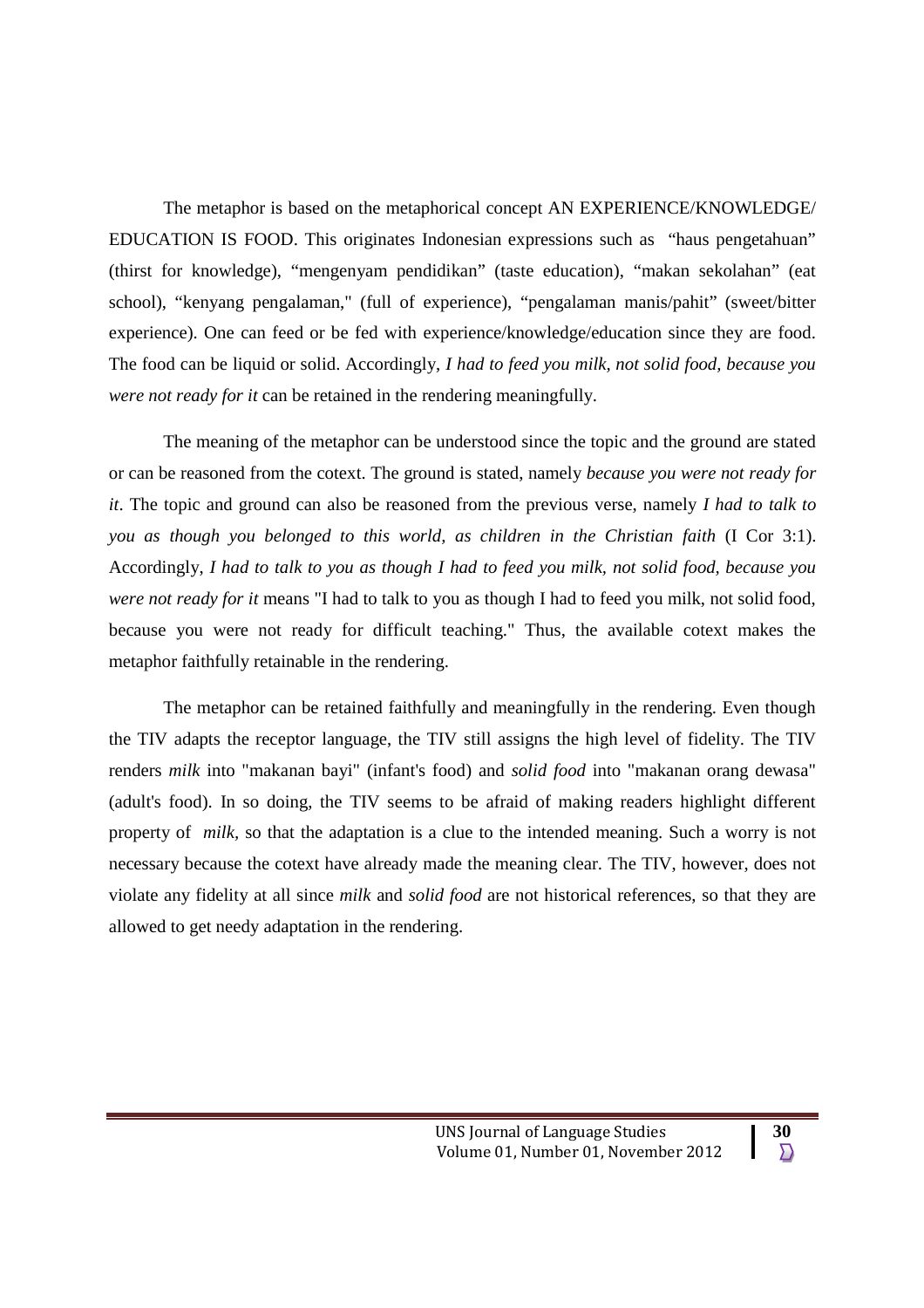04. Eph 3:17A *his home in your hearts* through … and I pray that *Christ will make* faith*.*

Semoga karena kalian percaya kepada Kristus, Kristus tinggal di dalam hatimu

The metaphor *Christ will make his home in your hearts* derives from the metaphorical concept HEARTS ARE CONTAINERS. Many Indonesian and Javanese expressions are under such a metaphorical concept such as "ia tinggal di hatiku" (s/he lives in my heart), "ia tersimpan di hatiku" (s/he is saved in my heart), "sudah tidak punya tempat lagi di hatinya" (having no more place in her/his heart) ati segara (Jav, sea-like heart), "atine sumpek" (Jav, her/his heart is crowded), et cetera. Accordingly, the metaphor can be retained in the rendering meaningfully.

The expression *make his home* indicates that "the dwelling is more or less permanent one" (Bratcher and Nida, 1982:85). Accordingly, the TIV keeps the meaning fidelity because of rendering it with "tinggal" (to stay) instead of, for instance, "singgah" (to stop in). Besides, such a translation does not defect the dynamic fidelity. Accordingly, the TIV obtains the high level of fidelity for slightly adapting the metaphor to the receptor language.

# **c. Necessary Supply of the Additional Context**

Necessary supply of the additional context means making explicit some implicit information. This addition to metaphor-to-metaphor translation is required only if the retention or the adaptation potentially obscures the meaning of the original metaphor. The following metaphors are translated correctly due to adding the necessary context.

| 05. Eph | You, too, are built upon the    | Kalian pun dibangun diatas dasar yang  |
|---------|---------------------------------|----------------------------------------|
| 2:20    | foundation laid by the apostles | diletakkan rasul-rasul dan nabi-nabi,  |
|         | and prophets, the cornerstone   | dengan Kristus Yesus sebagai batu yang |
|         | being Christ Jesus himself.     | terutama.                              |

The two features of the building metaphor, i.e. *foundation* and *cornerstone*, can be retained meaningfully in the rendering since they are based on the shared metaphorical concept PERSONS ARE BUILDINGS which also bears Indonesian expressions. The metaphorical concept calls forth expressions such as "membangun diri" (building oneself), "membangun bangsa" (building people), "membangun manusia seutuhnya" (building person completely), "wong rusak/bubrah" (Jav, damaged people). Furthermore, the meaning of the vehicle *foundation*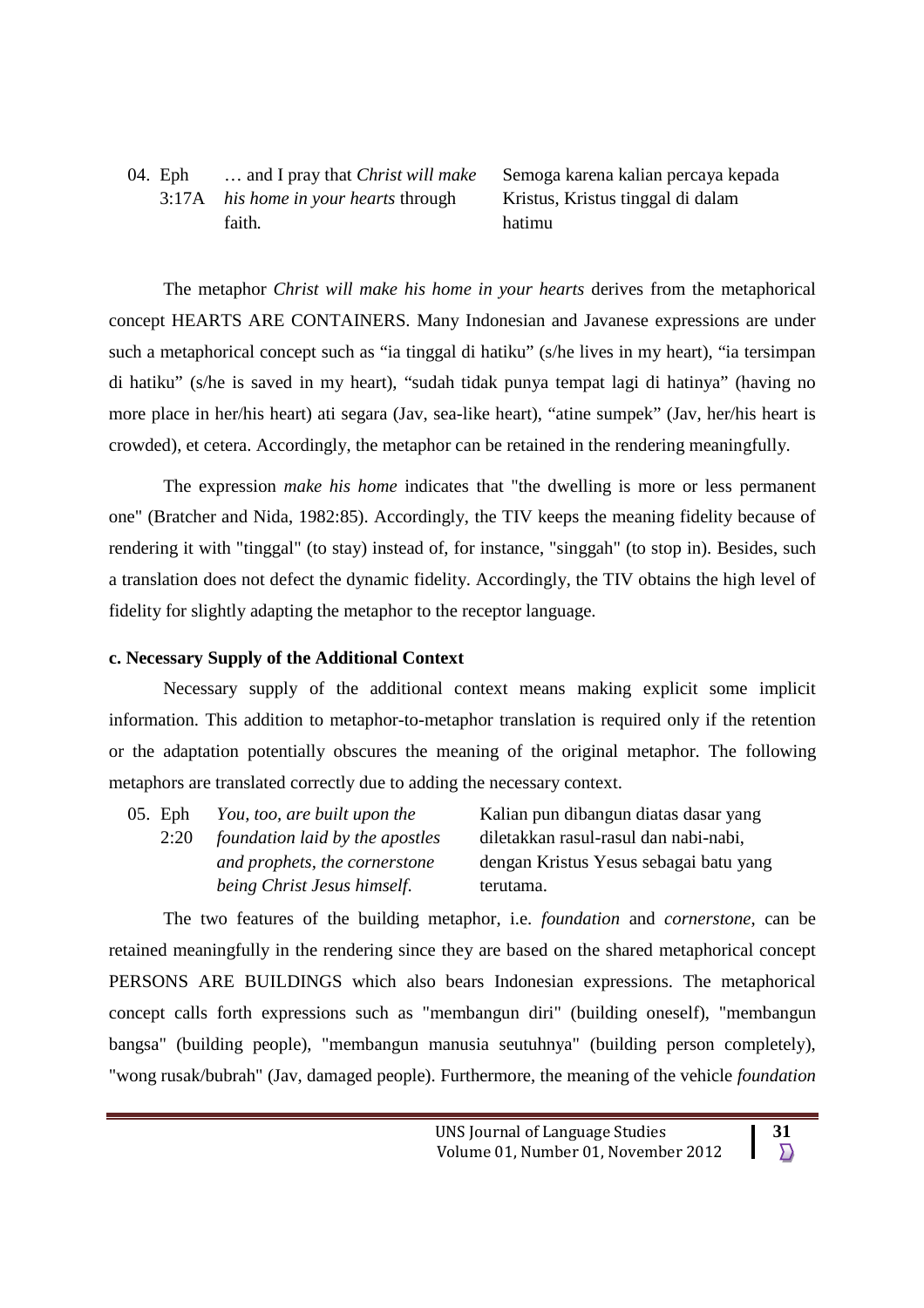is perceived perfectly by Indonesians, therefore, the vehicle can be retained in the rendering without violating the meaning fidelity. By contrast, even though retaining *cornerstone* is meaningful because of a part of a building metaphor, it can be misleading in terms of meaning. According to *Webster's New Dictionary and Thesaurus* (1990), cornerstone is "the stone that unites the two walls of a building at a corner; the principal stone, especially the corner of the foundation of a building." However, the vehicle *cornerstone* in the metaphor is to highlight the "principal stone of a building" and to hide other property. In this case, the meaning component of *cornerstone* can be rendered by analytical redistribution. Accordingly, *cornerstone* can be rendered into "batu utama/pokok" (the principal stone) rather than "batu penjuru" (cornerstone). This agrees to the following figurative cotext, namely *one who holds the whole building together*. In the TEV, the *foundation* is transferred but the *cornerstone* is rendered into "batu terutama." The faithful rendering obtains the high level of fidelity.

## **2. Mid Level of Fidelity**

Unnecessarily reducing the dynamics of the original makes the rendering belong to mid level of fidelity. The following renderings are justified as having the mid level of fidelity for unnecessarily supplying the additional context, converting the metaphor to a simile or sense, and omitting the vehicles.

## **a. Unnecessary Supply of the Additional Context**

To appreciate the compactness of the original metaphor, context is supplied only when the meaning obvious for the original readers is obscure in the receptor language. Supplying the context is not required if the chance of either the original or target readers in understanding the metaphor based on the existing context are relatively the same. In this case, translating metaphor has nothing to do with simplifying the original text, but producing the text that is readily understood.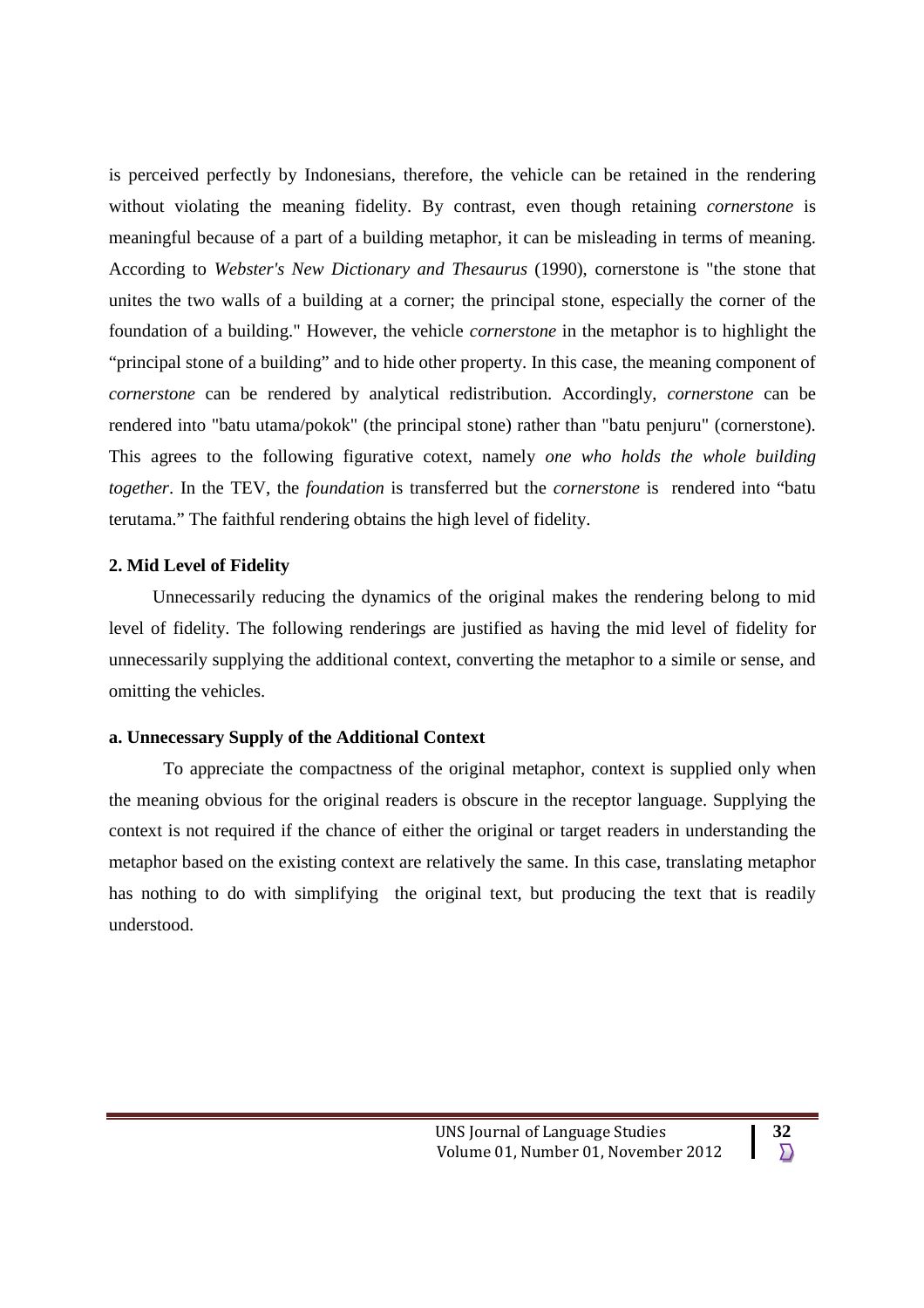06. Eph

**7**

6:13– *So put on God's armor now! Then the evil day comes, you will be able to resist the enemy attacks; and after fighting to the end, you will still hold your ground. So stand ready with truth as a belt tight around your waist, with righteousness as your breastplate, and as your shoes the readiness to announce the good news of peace. At all times carry faith as a shield; for with it you will be able to put out all the burning arrows shot by the Evil One. And accept salvation as a helmet, and the word of God as the sword which the spirit gives you.*

Sebab itu, sekarang, pakailah seluruh perlengkapan perang Allah, supaya pada hari yang jahat kalian sanggup melawan serangan-serangan musuh. Dan supaya setelah kalian berjuang sampai akhir kalian masih gagah perkasa. Hendaklah kalian siap siaga. Pakailah kesetiaan pada Allah sebagai ikat pinggang, dan ketulusan sebagai baju besimu. Hendaklah kerelaan memberitakan Kabar Baik yang membawa sejahtera menjadi sepatumu. Setiap waktu pakailah percayamu kepada Tuhan sebagai senjata penangkis; dengan iman itu kalian dapat memadamkan semua anak panah berapi dari si jahat. Ambillah keselamatan sebagai topi baja, dan perkataan Allah sebagai pedang dari Roh Allah.

Suggested rendering: […] Setiap waktu pakailah perisai iman; dengan perisai itu kalian dapat memadamkan semua anak panah berapi dari si jahat. […]

The metaphorical concept GOODNESS IS A WAR INSTRUMENT produces the armor metaphor and Indonesian expressions: "sanjata pitulungan" (Jav, weapon of help), "benteng iman" (forth of faith), "benteng keadilan dan kebenaran" (fort of justice and truth), "perisai iman" (shield of faith), "pedang keadilan" (sword of justice). Analogously, the armor metaphor can be retained meaningfully in the rendering.

The general ground of the armour metaphor is based on its defining characteristic, namely to protect and to fight against any enemy. Fortunately, it is stated clearly in the cotext, namely *Then the evil day comes, you will be able to resist the enemy attacks; and after fighting to the end, you will still hold your ground*. The general vehicle and ground are then followed by specic topics and more specific vehicles, and one specific ground. To be exactly, see the figure 1 and 2. In the figure 1, the collection of the specific topics are mapped by the general vehicle accompanied with the general ground. In the figure 2, all specific vehicles have their topics. But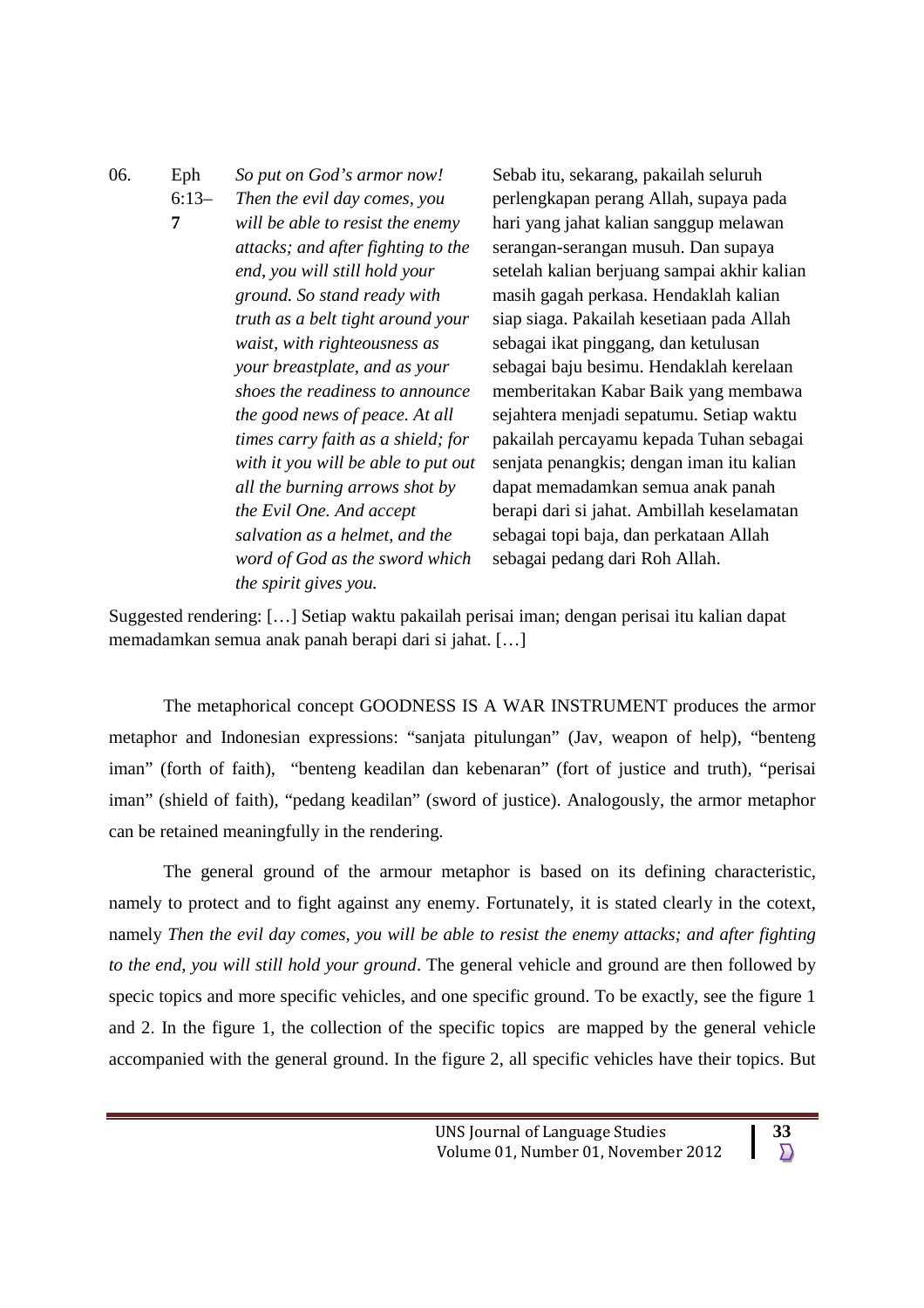the specific ground stated explicitly is only the one between *faith* and *shield*, namely *to put out all the burning arrows shot by the Evil One*.

| Collection of Specific Topics<br>(=General Topic)                                                            | General<br>Vehicle | <b>General Ground</b>                                                                                                                           |
|--------------------------------------------------------------------------------------------------------------|--------------------|-------------------------------------------------------------------------------------------------------------------------------------------------|
| Truth, righteousness, readiness to<br>announce the good news of peace,<br>faith, salvation, and words of God | God's<br>armour    | When the evil day comes, you will<br>be able to resist the enemy attacks;<br>and after fighting to the end, you will<br>still hold your ground. |

# **Figure 1: The General Topic, Vehicle, and Ground in Eph 6:13–7**

| Topic                                           | Vehicle                                        | Ground                                                    |
|-------------------------------------------------|------------------------------------------------|-----------------------------------------------------------|
| Truth                                           | A belt tight around your<br>waist <sup>9</sup> | Implied                                                   |
| Righteousness                                   | <b>Breastplate</b>                             | Implied                                                   |
| Readiness to announce<br>the good news of peace | <b>Shoes</b>                                   | Implied                                                   |
| Faith                                           | Shield                                         | To put out all the burning<br>arrows shot by the Evil One |
| Salvation                                       | Helmet                                         | Implied                                                   |
| Words of God                                    | Sword                                          | Implied                                                   |

**Figure 2: The Specific Topics, Vehicles, and Ground in Eph 6:13–7**

Nobody can guarantee that either the original or the target readers will fully understand all specific grounds that are impicit. Thus, it is unnecessary to simplify the metaphor by making explicit all implicit information. The most important is that the essence of didactic fidelity can be hold since the collection of the specific topics mapped by the general vehicle are accompanied clearly by the general ground.

The metaphor must be transferred. Otherwise, the rendering violates the original meaning, the dynamics or both. The TIV slightly reduces the dynamics of the original for

<sup>9</sup> Put in isolation *a belt tight around your waist* may be similar to Indonesian expression "mengencangkan ikat pinggang" that figuratively means to economize. But Indonesian readers will not misunderstand that since the expression is in the context of armour.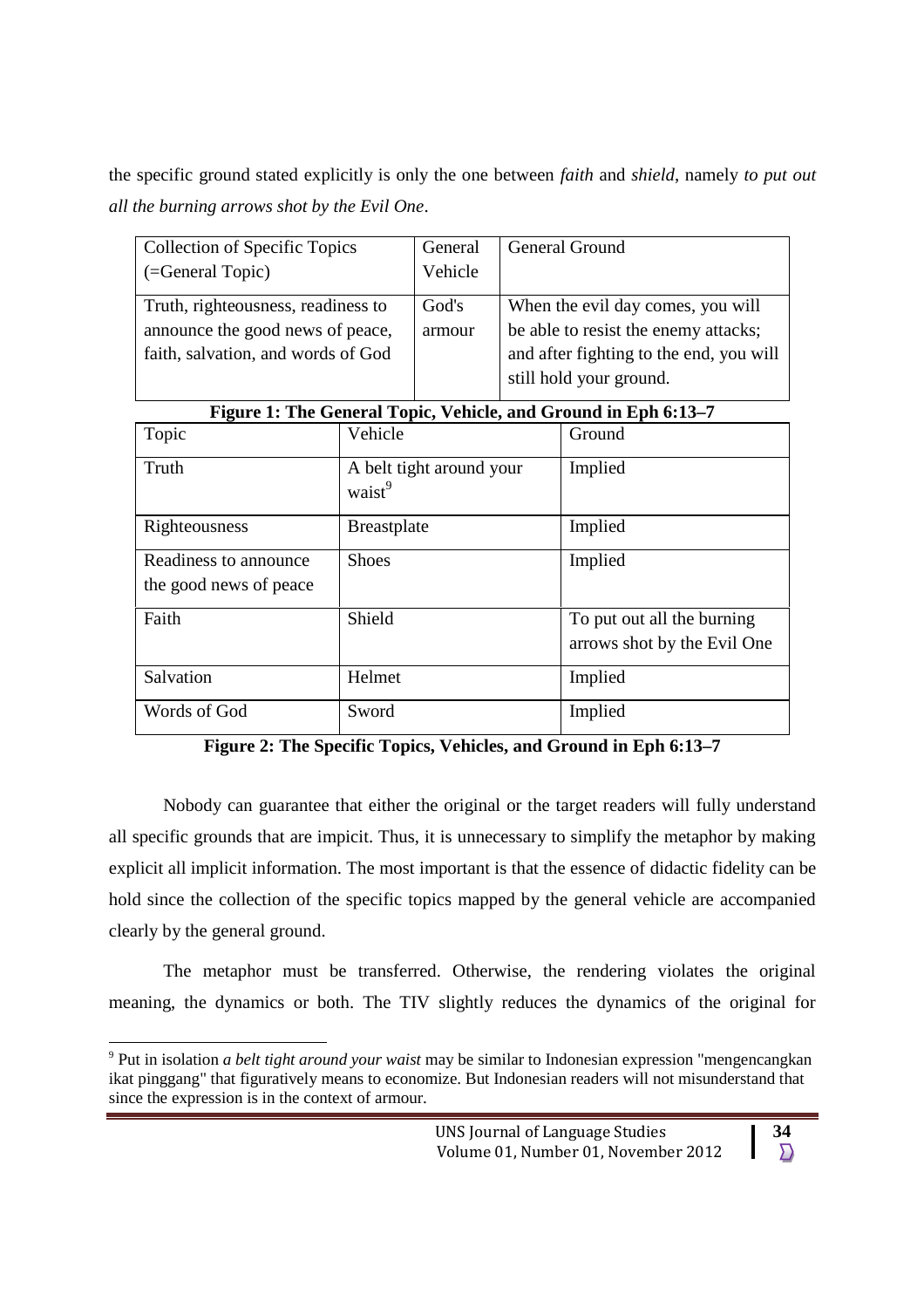rendering *shield* into "senjata penangkis" (weapon of defense) instead of "perisai" (shield). In so doing, the TIV uses the analytical redistribution of "perisai" in order to make the function of "perisai" obvious. However, this is unnecessary since the general function of "perisai" is already obvious for Indonesian readers. Specifically, it is stated clearly in the cotext, namely *to put out all the burning arrows shot by the Evil One*. Accordingly, the TIV achieves the mid level of fidelity.

#### **b. Unnecessary Conversion to Simile**

Metaphor-to-simile conversion must be based on the strong reason that metaphor-tometaphor translation defects any fidelity. Otherwise, the renderings ignores the meaningfulness of the original expressed in the metaphorical forms in which one of their features, namely semantic violation, is important to arouse emotional tension. The renderings belonging to this classification range from partial to total conversion. The partial conversion may happen to the datum consisting of more than one metaphorical clauses.

| 07. I Cor 4:13 | We are no more than this               | Kami tidak lebih dari sampah dunia |
|----------------|----------------------------------------|------------------------------------|
|                | world's garbage; we are the            | ini; sampai saat ini kami masih    |
|                | <i>scums of the earth</i> to this very | dianggap seperti kotoran bumi      |
|                | moment.                                |                                    |
|                |                                        |                                    |

Suggested rendering: Kami tidak lebih dari sampah dunia ini; bahkan sampai saat ini pun kami hanyalah kotoran bumi.

Indonesians often talk about persons in terms of unclean things such as "debu" (dust), "kotoran" (scums), "sampah" (garbage), "kecoa" (cockroach), "tikus" (rats), et cetera to mean that they have low values. This is based on the metaphorical concept PERSONS ARE DIRTY THINGS. Because of having the same basis, the Biblical metaphor can be meaningfully rendered by transferring it. The retention also keeps the meaning fidelity since the original metaphor is also taken to mean to have very low values. The TIV has done the best for rendering *world's garbage* into "sampah dunia" (garbage of the world). The rendering cannot be replaced by "sampah masyarakat" (garbage of society) although "sampah dunia" and "sampah masyarakat" are equivalent terms (KBBI). This is because the rendering is repeated with the phrase with similar meaning and form, i.e. "kotoran bumi" as the rendering of *scums of the earth*. Unluckily,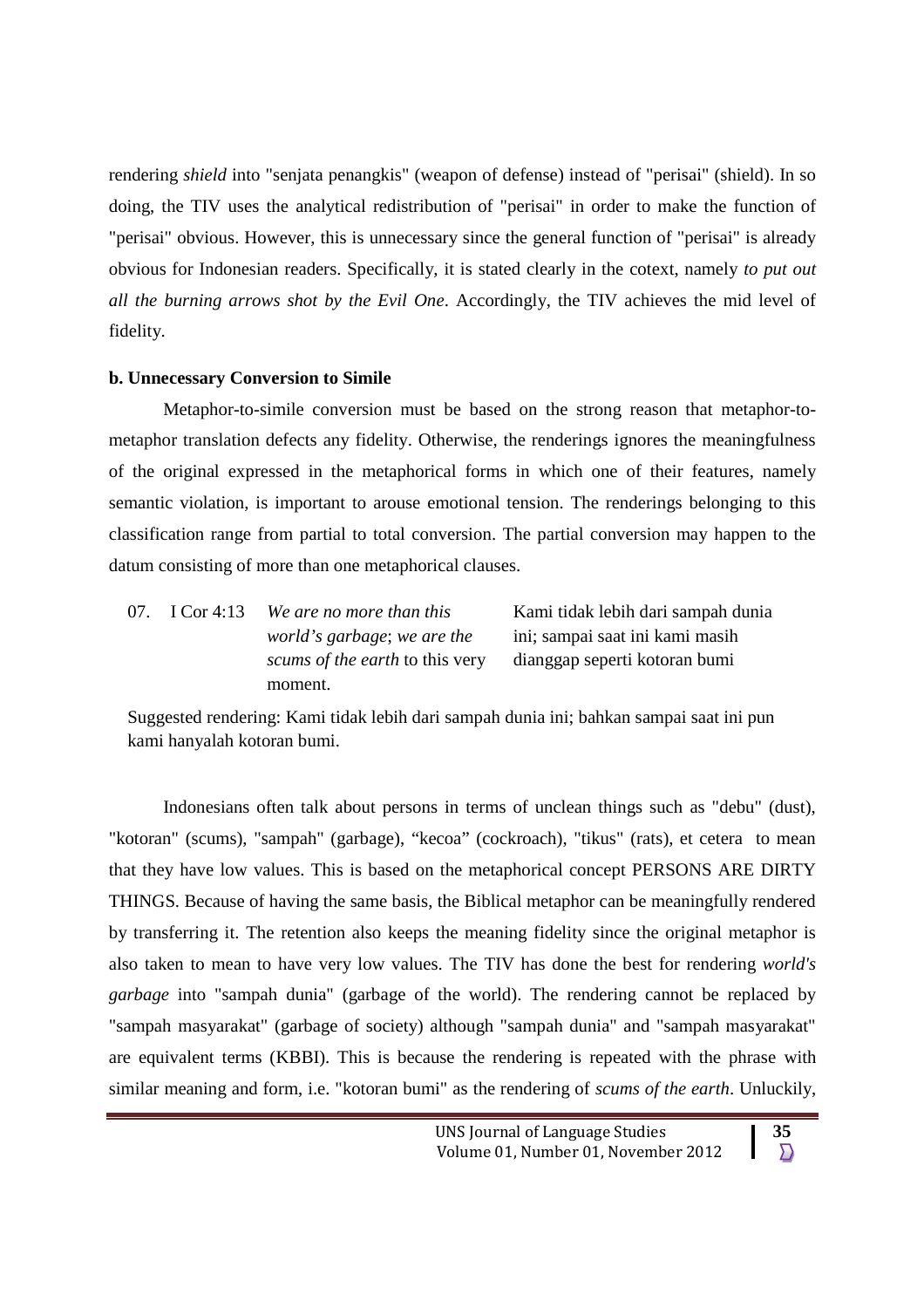the TIV converts the metaphor of the second clause into a simile, so that this reduces the dynamics of the original. This makes the rendering obtain mid level of fidelity only.

08. I Cor 3:9a … *you are God's field* … kalian seperti ladang Allah.

Suggested rendering: … kalian lah ladang Allah.

The metaphor *you are God's field* derives from the metaphorical concept PERSONS ARE FIELD. This makes the retention of the original metaphor meaningful, since the metaphorical concept is the basis of many Indonesian expressions such as "perempuan itu mengandung benihnya" (the woman is having pregnant with his seed), "kekerasan sudah tertanam dalam dirinya" (violence has been planted in him), "ia telah memagari dirinya" (s/he has fenced her/himself), "istrinya sangat subur" (his wife is very fertile), "hidupnya sangat gersang dari kasih sayang orangtua" (her/his life is very barren from parental love), et cetera. The metaphor can also be transferred faithfully, since the ground can be reasoned from the previous verse in which the workers, Paul and Apollos say, "For we are partners together for God" (I Cor 3:9a). Thus, if the ground of metaphor is stated directly after the vehicle, the metaphor will be "You are also God's field on which God is working" (Ellingworth and Hatton, 1985:74). Thus, the TIV unnecessarily converts the metaphor into a simile. This makes the rendering obtain the mid level of fidelity for reducing the dynamics of the original.

## **c. Unnecessary Conversion to the Sense**

Converting the original metaphor to sense is badly needed whenever translating metaphor to metaphor or simile causes any problem of fidelity. If this is not the case, the conversion will not yield a good translation for weakening the dynamic fidelity or even distorting the meaning fidelity.<sup>10</sup> The dynamic fidelity is reduced due to denying the significance of metaphor, namely compactness or vividness. The following renderings belonging to this classification range from partial to total conversion.

 $10$  Converting to sense is likely to flout the meaning fidelity especially for metaphors whose meanings and forms are inseparable.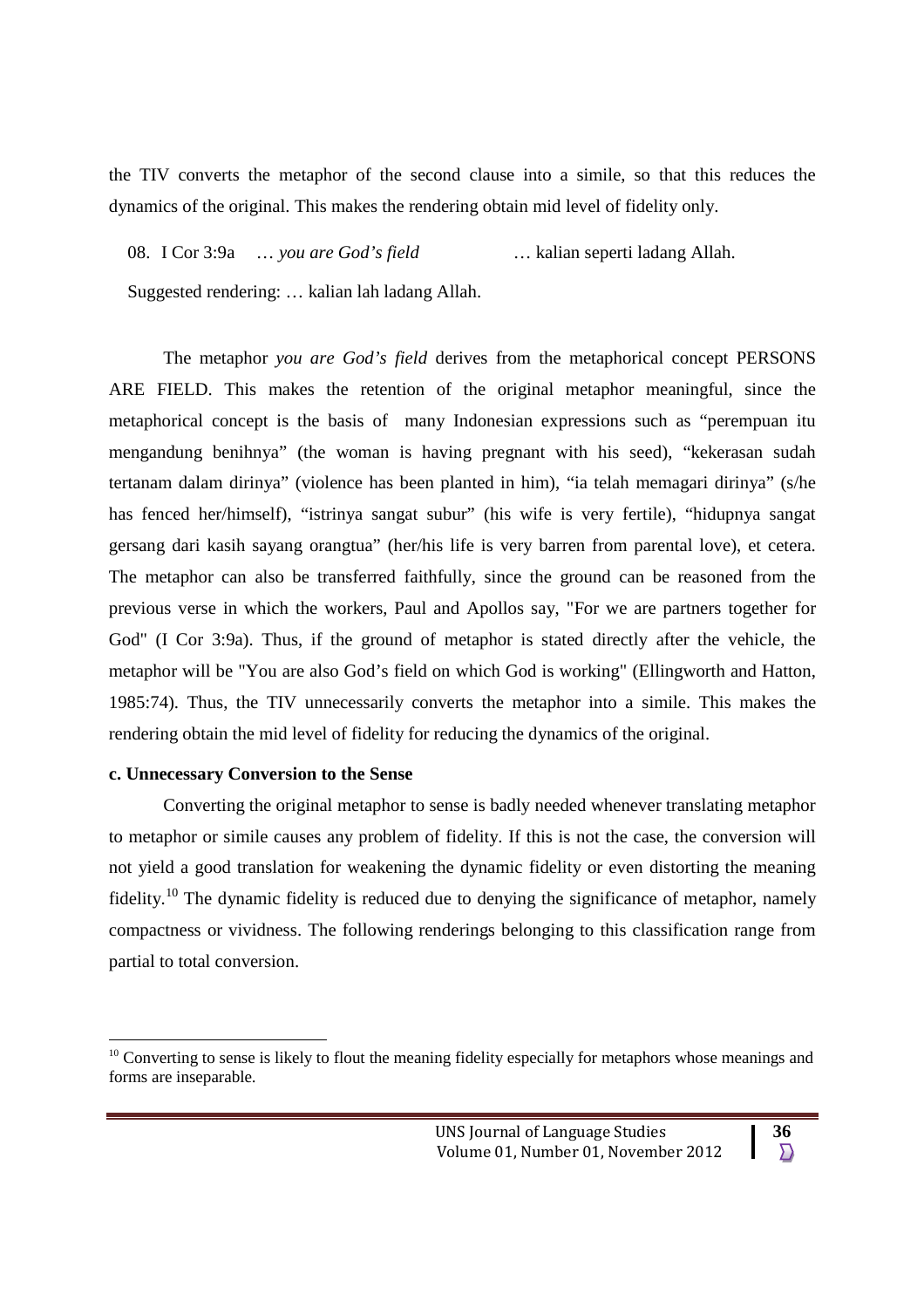09. II Cor  $9:10$ *And God, who supplies seed for the sower and bread to eat, will also supply you with all the seed you need and will make it grow and produce a rich harvest from your generosity*.

Allah juga menyediakan benih untuk si penabur dan makanan untuk kita. Ia juga akan menyediakan dan memperbanyak apa yang kalian tabur, supaya hasil kemurahan hatimu itu bertambah juga.

Suggested rendering: Allah yang menyediakan benih bagi petani dan makanan bagi kita menyediakan juga benih yang kalian perlukan dan menumbuhkannya serta memberikan panen besar karena kalian murah hati.

Paul speaks of resource in terms of *seed*. In such a plant-life-system, multiplying the resource can be spoken in terms of *making the seed grow and produce a rich harvest.* Accordingly, the metaphor means God gives the resource you need and multiplies it since you are generous/cheerful givers. This comprehension is made possible because the previous verses say "… for God loves the one who gives gladly. And God is able to give you more than you need, so that you will always have all you need for yourselves and more than enough for every good cause" (TEV, II Cor 9:7–8). Thus, the retention of the metaphor in the rendering is faithful since the cotext can torpedo the unnecessary ambiguity.

In an agricultural country like Indonesia, a plant-life system is so familiar that it is used in many metaphorical expressions. They are "menanamkan uang/modal/saham" (to plant the money/capital/share), bunga uang (flower of money), pertumbuhan ekonomi (KBBI, growth of economy), pokok perusahaan itu lima juta rupiah (KBBI, the trunk of the firm is five million rupiahs), "perhiasannya merimbun" (KBBI, her jewelry becomes dense). All of these are based on the metaphorical concept RESOURCES ARE PLANTS. Accordingly, the retention of the metaphor in the rendering is still meaningful since speaking resources in terms of seed shares the metaphorical concept.

The TIV significantly reduces the dynamics of the original for converting the vehicle *grow* and *a rich harvest* into sense. This means that the TIV ignores that the metaphor can be retained meaningfully and faithfully.

| 10. | I Tim | Run your best in the   | Berjuanglah sungguh-sungguh untuk hidup     |  |  |  |  |
|-----|-------|------------------------|---------------------------------------------|--|--|--|--|
|     |       | race of faith, and win | sebagai orang Kristen supaya engkau merebut |  |  |  |  |

UNS Journal of Language Studies **37**<br>Volume 01. Number 01. November 2012 Volume 01, Number 01, November 2012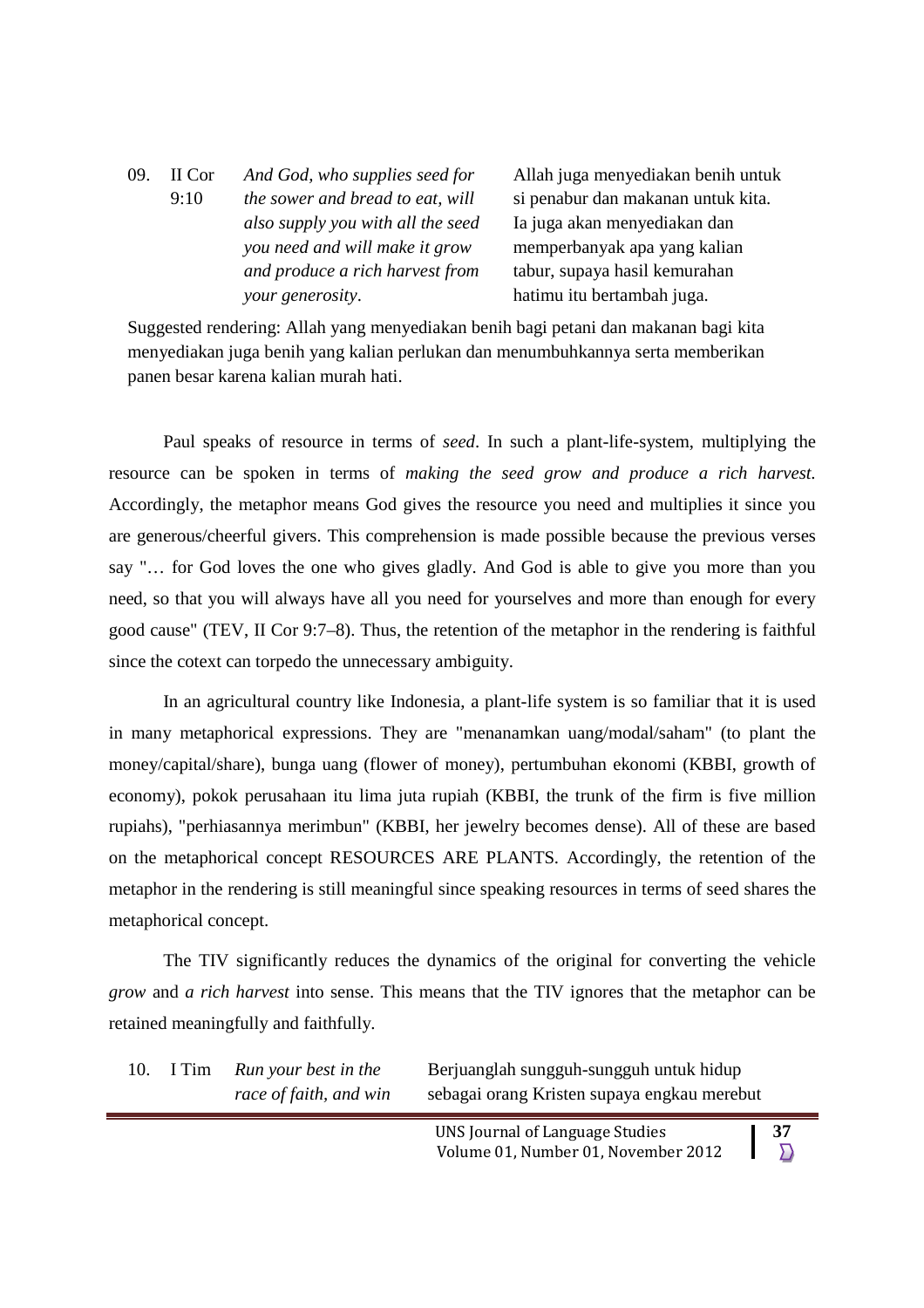6:12 *eternal life for yourself*. hadiah hidup sejati dan kekal.

Suggested rendering: Berjuanglah sebagai orang beriman seperti pelari yang baik dalam perlombaan, dan menangkanlah hidup kekal kalian sendiri.

It is very meaningful to speak faith in terms of defense instruments such as "perisai iman" (shield of faith), "benteng iman" (fort of faith) or in another protective instrument such as "pagar iman" (fence of faith). However, *run your best in the race of faith* sounds strange because of speaking faith in terms of compatible subject. However, *win eternal life* can be retained meaningfully in the rendering since it is based on the shared metaphorical concept LIFE IS A GAMBLING that organizes expressions such as "mempertaruhkan hidupnya" (to bet on her/his life), "mengadu nasib" (to bet on one's fate), "ia memegang kartu mati" (s/he holds dead cards) et cetera.

*Run your best in the race of faith* must be converted into a simile, since the retention can make people misunderstand that as many faithful Christians are against each other in order to be the best. By contrast, *win eternal life* can be retained in the rendering. The word *win* can be classified as a universal metaphor since, in all over the world, the result of winning of any game/race/gambling is the same, that is, to get the prize. In this case, the prize is eternal life. Therefore, *win the eternal life* can be rendered either by retaining it, i.e. "memenangkan hidup kekal" (win the eternal life) or adapting it, i.e. "merebut hadiah hidup kekal" (to seize the prize of the eternal life).

The retention and the adaptation of the metaphor in the rendering cannot generate the dynamic and meaning fidelity. The athletic imagery, however, can be hold in the form of simile by adding some literal and figurative contexts. Such a strategy makes the rendering more dynamic than the sense conversion does. After all, the TIV weakens the dynamics of the athletic imagery for rendering *run your best in the race of faith* into "Berjuanglah sungguh-sungguh untuk hidup sebagai orang Kristen." Therefore, the rendering assigns mid level of fidelity.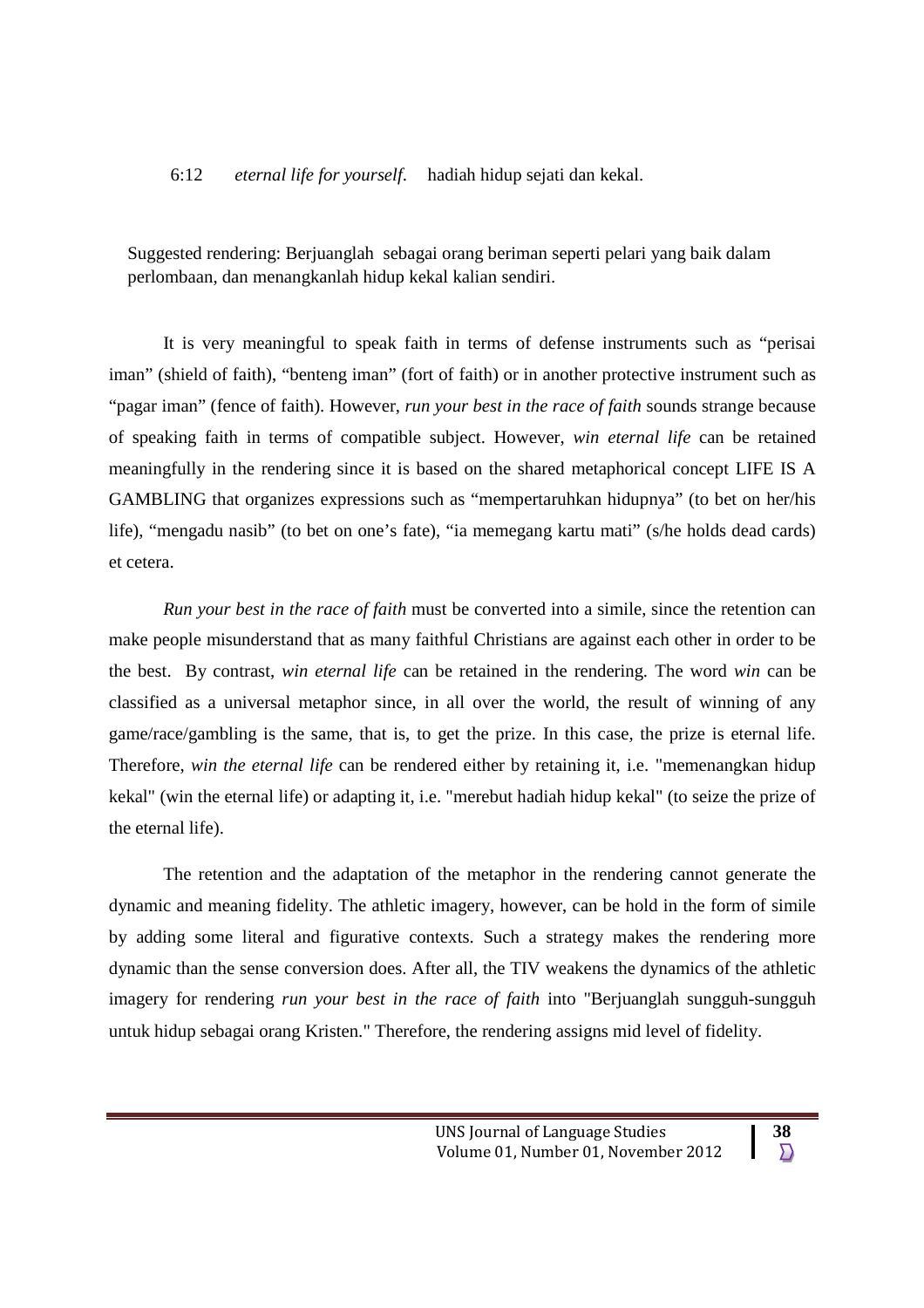#### **d. Unnecessary Omission of the Vehicles**

The vehicle omission in metaphor translation happens only when it is redundant in the receptor language, so that the act does not bother any fidelity. The following renderings, however, discard the vehicles that are not redundant. As a result, the dynamics of the original is reduced in the translation.

11. Rom Instead, their thoughts have  $1.21$ become complete nonsense, and *their empty minds are filled with darkness*.

Sebaliknya manusia memikirkan yang bukan-bukan; hati mereka sudah menjadi gelap.

Suggested rendering: Sebaliknya manusia memikirkan yang bukan-bukan; pikirannya yang kosong menjadi gelap.

The metaphorical concept MINDS ARE CONTAINERS organizes Indonesian expressions such as "pikirannya penuh dengan rencana jahat" (her/his mind is full of evil plan), "pikirannya/otaknya kosong" (her/his brain/mind is empty), "pikiran-nya/otaknya tidak ada isinya" (her/his brain/mind contains nothing), "membebani pikirannya" (to become burden of her/his mind), et cetera. Accordingly, the metaphor can be transferred meaningfully because the basis of *empty minds is filled with darkness* is under the same metaphorical concept. This is even enforced by the universality of the vehicle *darkness* (Bratcher and Nida, 1982:129). The universality also makes the retention of it not violate the meaning fidelity. Besides, the retention of *empty minds* in the rendering also adheres to the meaning fidelity since the ground explicitly states that *empty* refers to *complete nonsense*, so that it can be restated like "people's minds are complete nonsense like empty containers." The metaphor *empty minds are filled with darkness* is cause-and-effect, namely people's senselessness (empty mind) causing their ignorance (darkness of mind). In other words, "failure to perceive God's power and deity with the 'mind' brings a darkening of the mind" (Meyer, 1988:1136). The TIV violates the dynamic fidelity due to discarding the vehicle *empty*. This excludes the cause from the cause-and-effect metaphor. The rendering, therefore, gets the mid level of fidelity.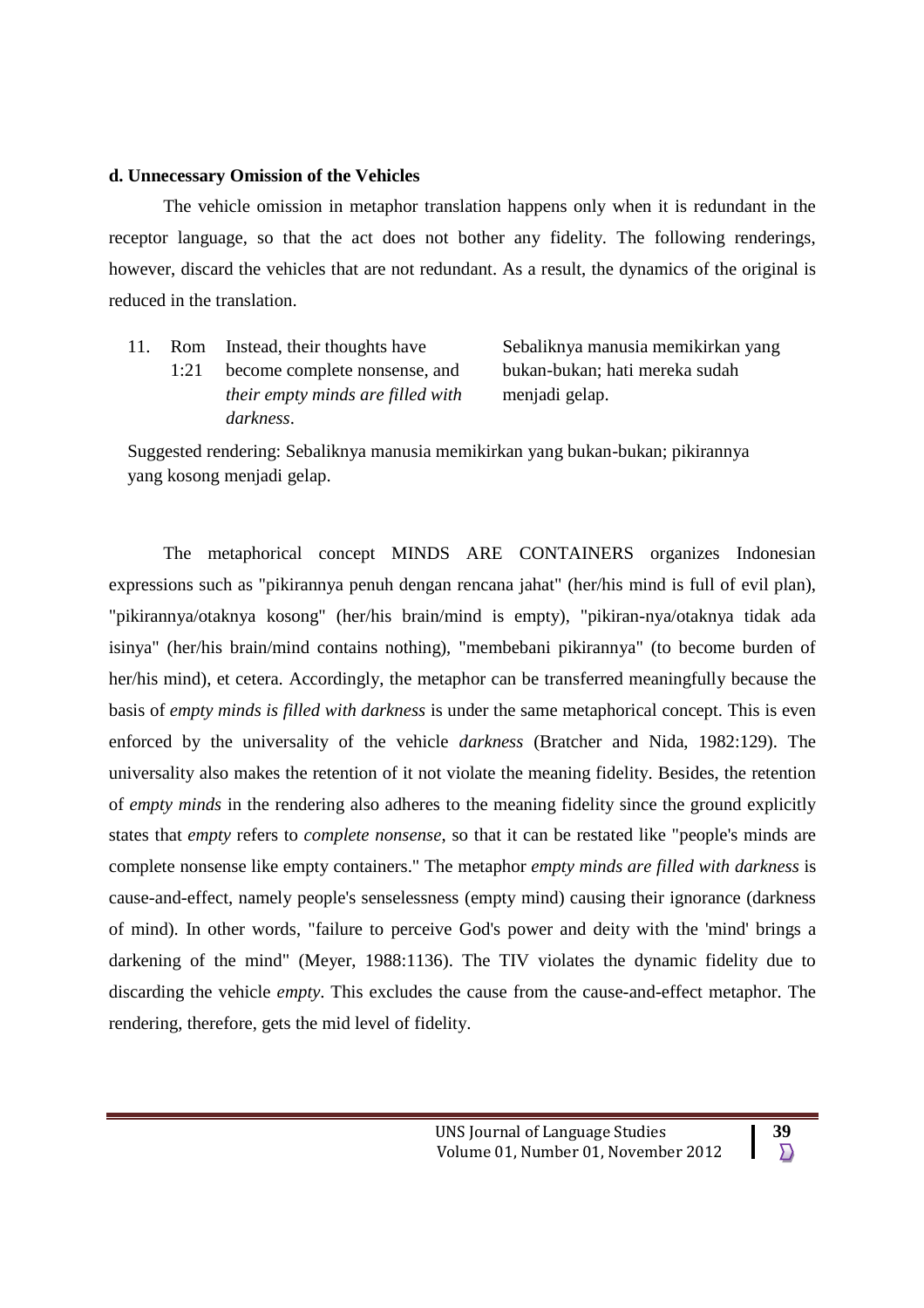### **3. Low Level of Fidelity**

A rendering classified as low level of fidelity is caused by unnecessarily distorting the meaning of the original. The following renderings are justified as having low level of fidelity.

#### **a. Incomplete Conversion to the Sense**

Converting the original metaphor to sense may reduce the dynamic fidelity (see Unnecessary Conversion to the Sense). Further, the incomplete conversion yields the renderings losing some meaning components of the original metaphor. Naturally, this is caused by the inseparable bond between the meaning and the form of the original metaphor. Nevertheless, the translator's carelessness is more reasonable.

12. Rom 13:14 But *take up the weapons of* Biarlah Tuhan Yesus Kristus yang *the Lord Jesus Christ* menentukan apa yang harus kalian lakukan.

Suggested rendering: Hunuslah Tuhan Yesus Kristus sebagai senjatamu.

The metaphor *take up the weapons of the Lord Jesus Christ* derives from the metaphorical concept PERSONS ARE INSTRUMENTS. This systemizes expressions such as "suaminya bisa menjadi senjata untuk menghadapi ruwetnya aturan birokrasi" (her husband can be a weapon for facing the complicated procedure of bureaucracy), "dia lah kunci keberhasilan perusahaan itu" (s/he is a key of the company success), "ia sekedar sekrup kecil dari mesin besar Orde Baru" (s/he was just a little screw in a big machine of the *Orde Baru*), "ia bukan manusia lagi tetapi mesin" (s/he is not a person anymore but a machine), "mahasiswa adalah lokomotif demokrasi" (students are the locomotives of democracy). Analogously, *take up the weapons of the Lord Jesus Christ* can also be meaningfully retained in the rendering.

The rendering "hunuslah Tuhan Yesus Kristus sebagai senjatamu" (unsheathe Lord Jesus Christ as your weapon) guarantees the retention of the original meaning. It does not only retain the notion that the weapons are the Lord Jesus Christ but also the notion that the addressees are required to be active and ready for any danger by figuratively taking up weapons. Accordingly, the rendering can adapt the metaphor to keep the meaning fidelity.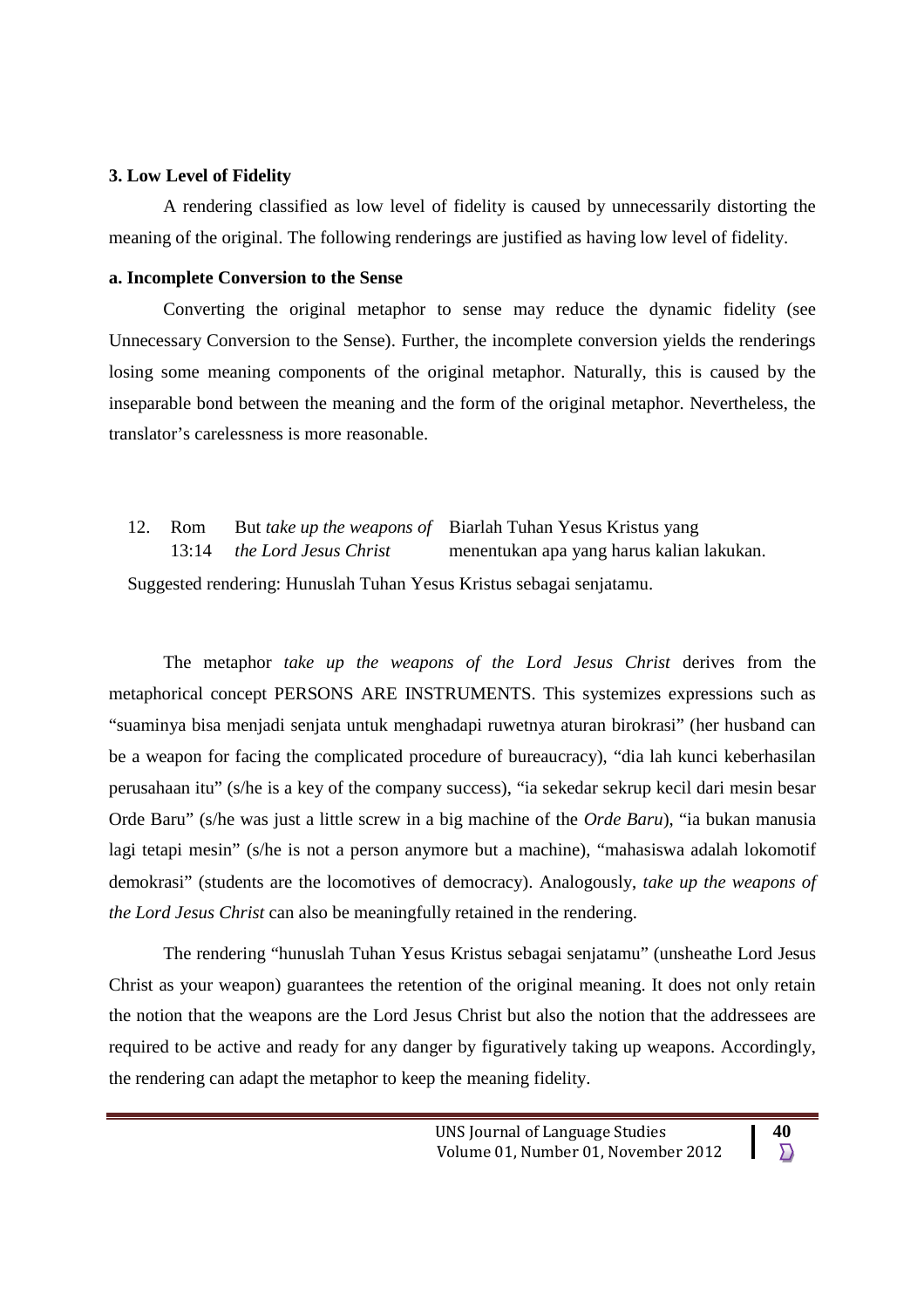The metaphor can be meaningfully and faithfully retained with slight adaptation in the rendering. Unfortunately, the TIV converts the metaphor into the sense. In so doing, the rendering omits the extra meaning implicated from the weapon metaphor, that is, a command to the addressees to be active and ready for any danger. The missing meaning is so significant that the rendering obtains the low level of fidelity.

#### **b. Omission of the Important Vehicles**

Due to its redundancy, any metaphor can be omitted without harming any fidelity. The vehicle omission in the following renderings, however, makes the loss of meaning happen, since the vehicles carry meaning. They are not redundant.

|  | 13. I Cor 3:6 <i>I planted the seed, Apollos</i> | Saya menanam dan Apolos       |
|--|--------------------------------------------------|-------------------------------|
|  | watered the plant, but it was God                | menyiram dan Allah sendirilah |
|  | who made the plant grow.                         | yang membuat tanamannya       |
|  |                                                  | tumbuh.                       |

Suggested rendering: Saya menanam benihnya, Apolos menyirami tanamannya, tetapi Allah sendirilah yang membuat tanamannya tumbuh.

The contextual metaphor *I planted the seed, Apollos watered the plant, but it was God who made the plant grow* does not violate the maxim of quality. However, the maxim of relevance is flouted since Paul's remark is not a relevant answer to the quarrelling people who partly took sides with Paul and partly with Apollos. Metaphorically, the context informs that *plant* and *seed* are used to talk about the gospel. Thus, a question of dynamic fidelity is whether the metaphorical concept IDEAS ARE PLANTS is meaningful or not. Fortunately, the metaphorical concept originates some conventional expressions such as "ndhedher kabecikan" (Jav, plant goodness), "menanam benih kebencian" (plant the seed of hatred), "menumbuhkan patriotisme" (grow patriotism), "memupuk persahabatan" (fertilize friendship), "gagasannya berkembang" (one's ideas flower) "ngundhuh wohing panggawe" (Jav, harvest the fruits of deeds), et cetera. This even gives birth to new expressions in social and political discourse such as "rumput toleransi sudah mengering" (the grass of tolerance has been dry), "demokrasi adalah bunga wangi di taman Indonesia" (democracy is a fragrant flower in the Indonesian garden). For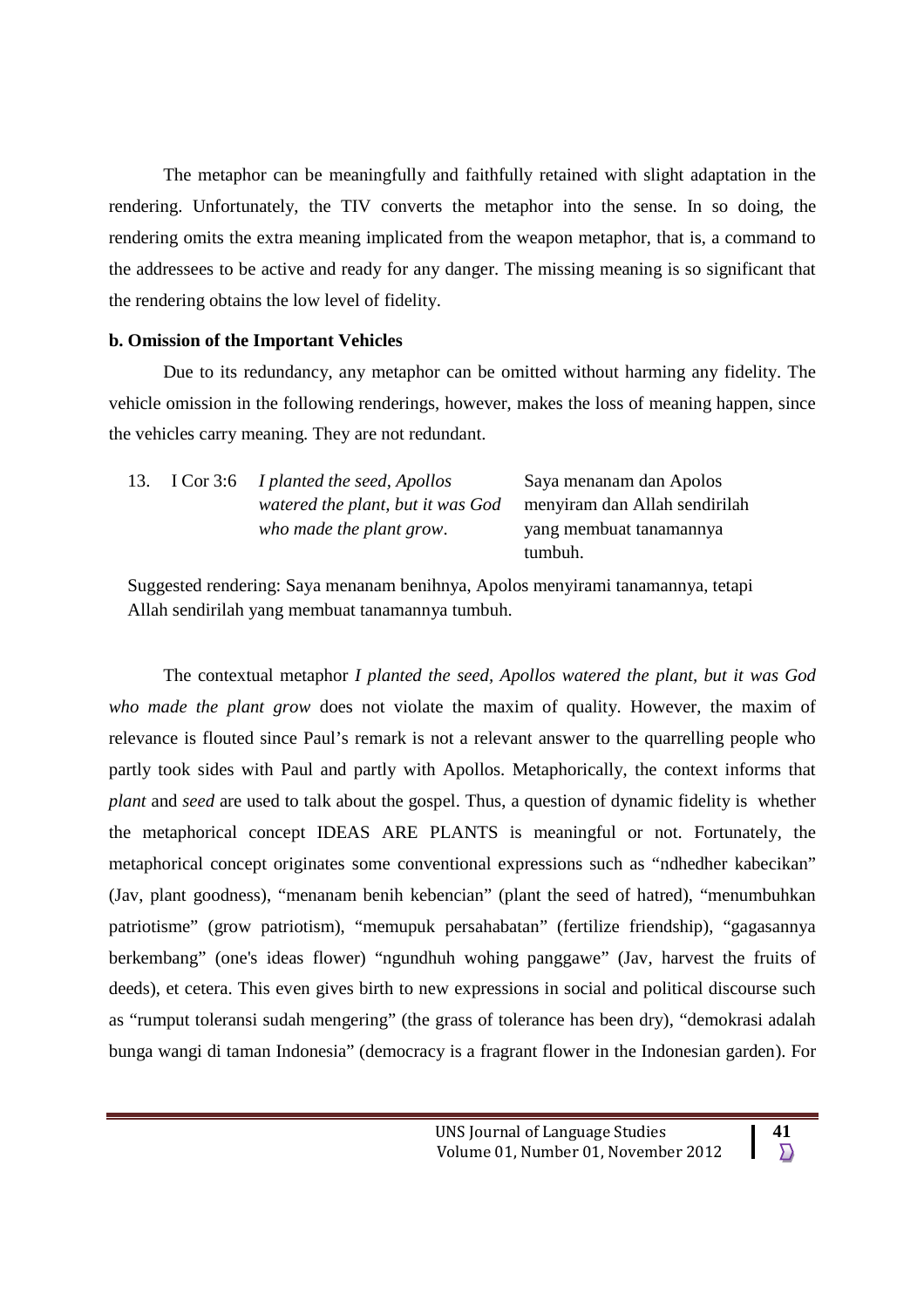that reason, the metaphorical plants are meaningful to Indonesian speakers, so that they can be retained in the rendering.

Retaining the metaphor in the rendering also does not obscure the intended meaning since either the original or the target readers have equal advantages to understand the metaphor. The first advantage is the universality of the flora metaphor based on an agricultural process, i.e. the growth of plants. Planting the seed and watering the plant represent two things similar with respect to the goal, namely to grow plant, but different in terms of time. The contrast between Paul who plants the seed and Apollos who waters the plant on the one hand and God who grows the plant on the other hand is to compare the men's impotence in front of God's power. The second advantage is that both the original and the target readers have a better understanding if only they read further the linguistic context. The context informs that Paul had come, taught, and established the church in Corinth in which Apollos came to the church later (I Cor 4:15; Acts 18:1–7). Paul's act is metaphorically expressed as *planting seed* and Apollos' as *watering the plant*.

The TIV assigns the low level of fidelity because it unnecessarily discards the vehicle *seeds* and *plant* in the rendering. Nevertheless, it still holds the the dynamic fidelity for retaining the most parts of the meaningful metaphor.

## **E. CONCLUSION**

All of the 27 original metaphors have been traced to have the same metaphorical concepts with the Indonesian metaphors. The naturalness/meaningfulness of the renderings, therefore, can be grasped through defending metaphors in the translation. In the following turn, the  $co(n)$  text of the metaphors and the universality of the vehicles make the metaphors possible to be retained or adapted in the translation without harming meaning fidelity either.

Most renderings successfully retain and adapt the metaphors without violating any fidelity. Some renderings, however, reduce the significance of metaphors by unneccessarily supplying additional context, converting to simile, converting to the sense, and omitting of the vehicles. Since metaphor significance belongs to style, its violation gets mid level fidelity.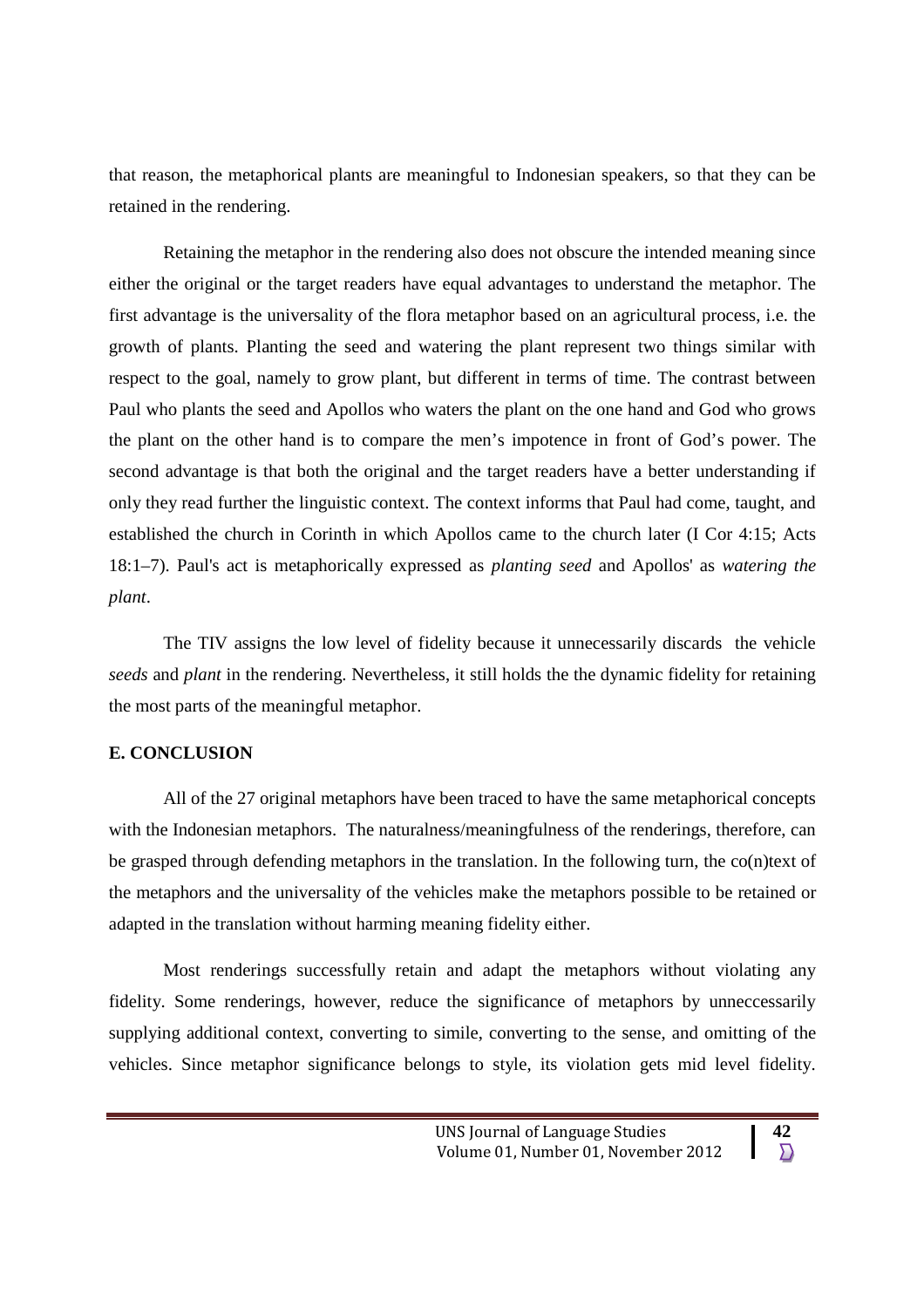Finally, some omission of the important vehicles and incomplete conversion violate meaning fidelity which leads to the low fidelity.

### **BIBLIOGRAPHY**

- American Bible Societies. 1984. *Good News Bible: The Bible in Today's English Version*. New York: American Bible Society.
- Anderson, Judith H. 2005. *Translating Investments: Metaphor and the Dynamic of Cultural Change in Tudor-Stuart England*. New York: Fordham University Press
- Baker, Mona. 1992. *In Other Words.* London and New York: Routledge.
- Barnwell, Katherine G. L. 1980. *Introduction to Semantics and Translation with Special Reference to Bible Translation*. Horsely Green: Summer Institute of Linguistics.
- Beekman, John and John Callow. I974. *Translating the Word of God*. Grand Rapids: Zondervan.
- Bratcher, Robert Gand Eugene A. Nida. 1982. *A Translator's Handbook on Paul's Letter to the Ephesians*. London, New York, Stuttgart: United Bible Societies.
- Chomsky, Noam. 1965. *Aspects of the Theory of Syntax.* Cambridge: The MIT Press.
- De Waard, Jan and Eugene A. Nida. 1986. *From One Language to Another: Functional Equivalence in Bible Translating*. Tennessee: Thomas Nelson.
- Del Corro, Anicia. 1991. "The Use of Figurative Language." *The Bible Translator* 42. 1: 114–28.
- Ellingworth, Paul and Howard A Hatton. 1994. *A Handbook on Paul's First Letter to the Corinthians* Second Edition. New York: United Bible Societies.
- Gentzler, Edwin. 1993. *Contemporary Translation Theories*. London and New York: Routledge.
- Gildea, Patricia and Sam Glucksberg. 1983. "On Understanding Metaphor: The Role of Context." *Journal of Verbal Learning and Verbal Behavior* 22. 5: 577–90.
- Grice, H. Paul. 1975. "Logic and Conversation." In Peter Cole and Jerry L. Morgan (eds.). *Syntax and Semantics* Volume 3. 41–58. London: Academic Press.
- Gunarwan, Asim. 1997. "Perpadanan Dinamis di dalam Penerjemahan Puisi: Kajian Empiris." In Bambang Kaswanti Purwo (ed.) *PELLBA 10.* 187–217. Jakarta: Kanisius.
- Katz, Albert N. "On Choosing the Vehicles of Metaphors: Referential Concreteness, Semantic Distances, and Individual Differences." *Journal of Memory and Language* 28. 4: 486 99.
- Koller, Werner. 1995. "The Concept of Equivalence and the Object of Translation Studies." *Target* 7. 2: 191–222.
- Lakoff, George and Mark Johnson. 1980. *Metaphors We Live By*. Chicago and London: The University of Chicago Press.
- Lembaga Alkitab Indonesia and Lembaga Biblika Indonesia. 1993. *Alkitab Kabar Baik dalam Bahasa Indonesia Sehari-hari.* Jakarta: Lembaga Alkitab Indonesia.
- Lembaga Alkitab Indonesia. 1993. *Kabar Baik Untuk Anda Good News For You: Perjanjian Baru Bahasa Indonesia-Bahasa Inggris.* Jakarta: Lembaga Alkitab Indonesia.
- Leon-Dufour, Xavier. 1990. *Ensiklopedi Perjanjian Baru*. Stefan Leks and A. S. Hadiwiyata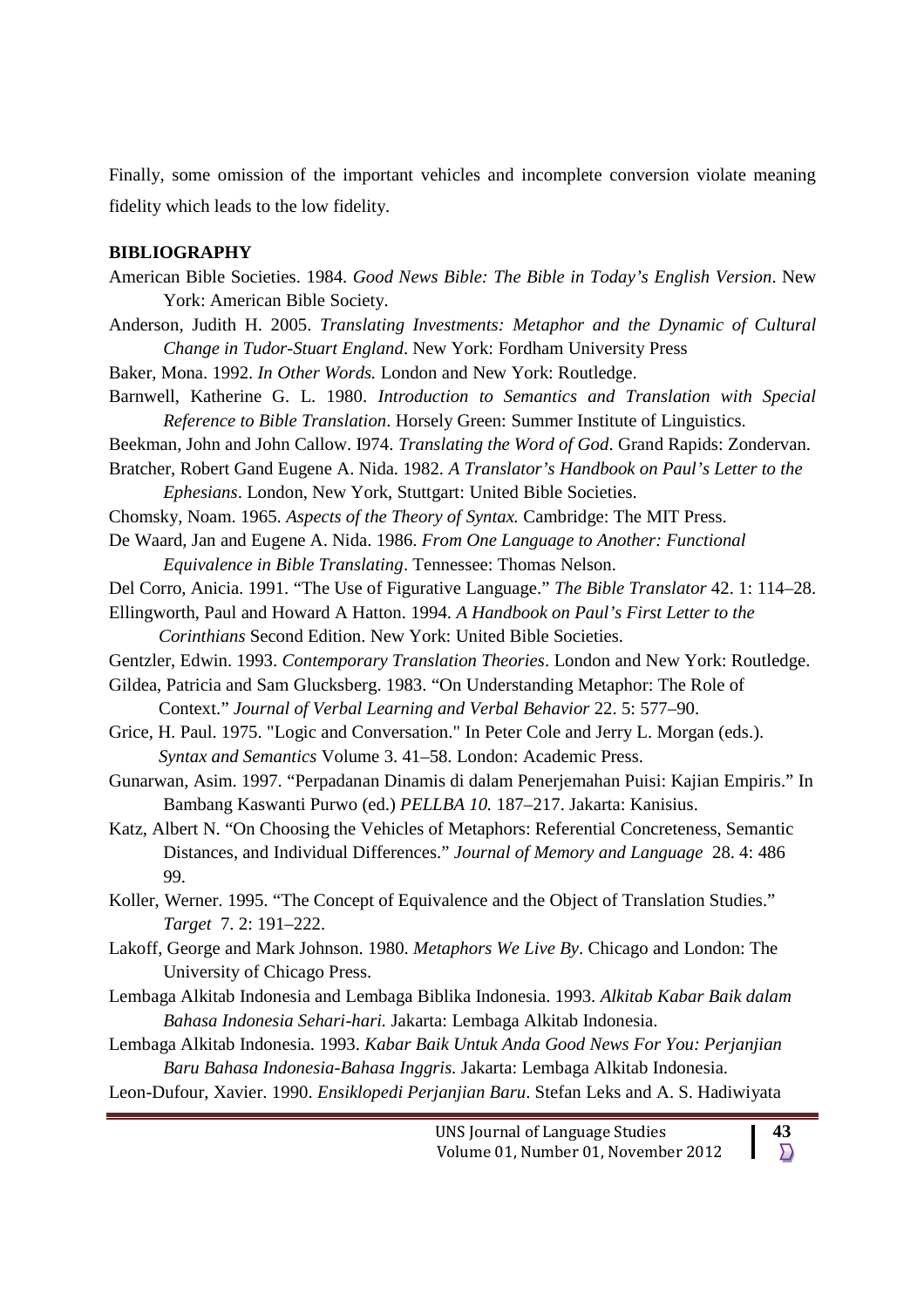(trans). Yogyakarta: Kanisius.

Mac Cormac, Earl R. 1985. *A Cognitive Theory of Metaphor*. Massachusetts: The MIT Press.

Malmkjaer, Kirsten.2004. "Translational Stylistic: Dulcken's Translation of Hans Christian Andersen" in *Language and Literature* 13.1: 13-24. London: SAGE Publication

McCune, Keith Michael. 1985. "The Internal Structure of Indonesian Roots Part 1." *Nusa: Linguistic Studies of Indonesian and Other Languages in Indonesia* 21–22: 87–121

Miller, George A. 1979. "Images and Models, Similes and Metaphors." In Ortony 1979: 202–50.

- Moeliono, Anton M. 1989. "Diksi atau Pilihan Kata." ed. C. Ruddyanto. *Kembara Bahasa.* 173 9. Jakarta: Gramedia.
- Mooij, J. A. A. 1976. *A Study of Metaphor*. Oxford: North-Holand Publishing.
- Newmark, Peter. 1985. "The Translation of Metaphor." Wolf Paprotte and Rene Dirven (eds.)
- *The Ubiquity of Metaphor: Metaphor in Language and Thought*. 295–326. Amsterdam: John Benjamin.
- Nida, Eugene A. 1964. *Toward A Science of Translating: with Special Reference to Principles and Procedures Involved in Bible Translating*. Leiden: E. J. Brill.
- ---- and Charles Taber. 1969. *Theory and Practice of Translation*. Leiden: E. J. Brill.
- Ortony, Andrew. 1975. "Why metaphors are Necessary and Not Just Nice?" *Educational Theory*, 25: 45–53.
- ----. 1979. "The Role of Similarity in Similes and Metaphors." In Ortony 1979: 186–201.
- Paivio, Allan. 1979. "Psychological Processes in the Comprehension of Metaphor." In Ortony 1979: 150–71.
- Qiyun Zhang. 2008. "The Cognition and Image Preservation in the Translation of Metaphor from English to Chinese" in *Asian Social Science* 4. 8: 84-89
- Richard, I. A. 1936. *The Philosophy of Rhetoric*. London: Oxford University Press.
- Searle, John R. 1979. "Metaphor." In Ortony 1979: 92–123.
- Shi, Aiwei. 2004. "Style and Stylistic Accommodation in Translation" in *Translation Journals* 8. 3 accessed from http://www.translatum.gr/journal/4/style-in-translation.htm.
- Steinhart, E. and E. F. Kittay. 1994. "Metaphor." In R. E. Asher and JMY Simpson (eds.) *Encyclopedia of Language and Linguistics*. 2452–6. Oxford: Pergamon.
- Sterk, J.P. 1990. "Translating for Impact?" *The Bible Translator* 41. 1: 109–21.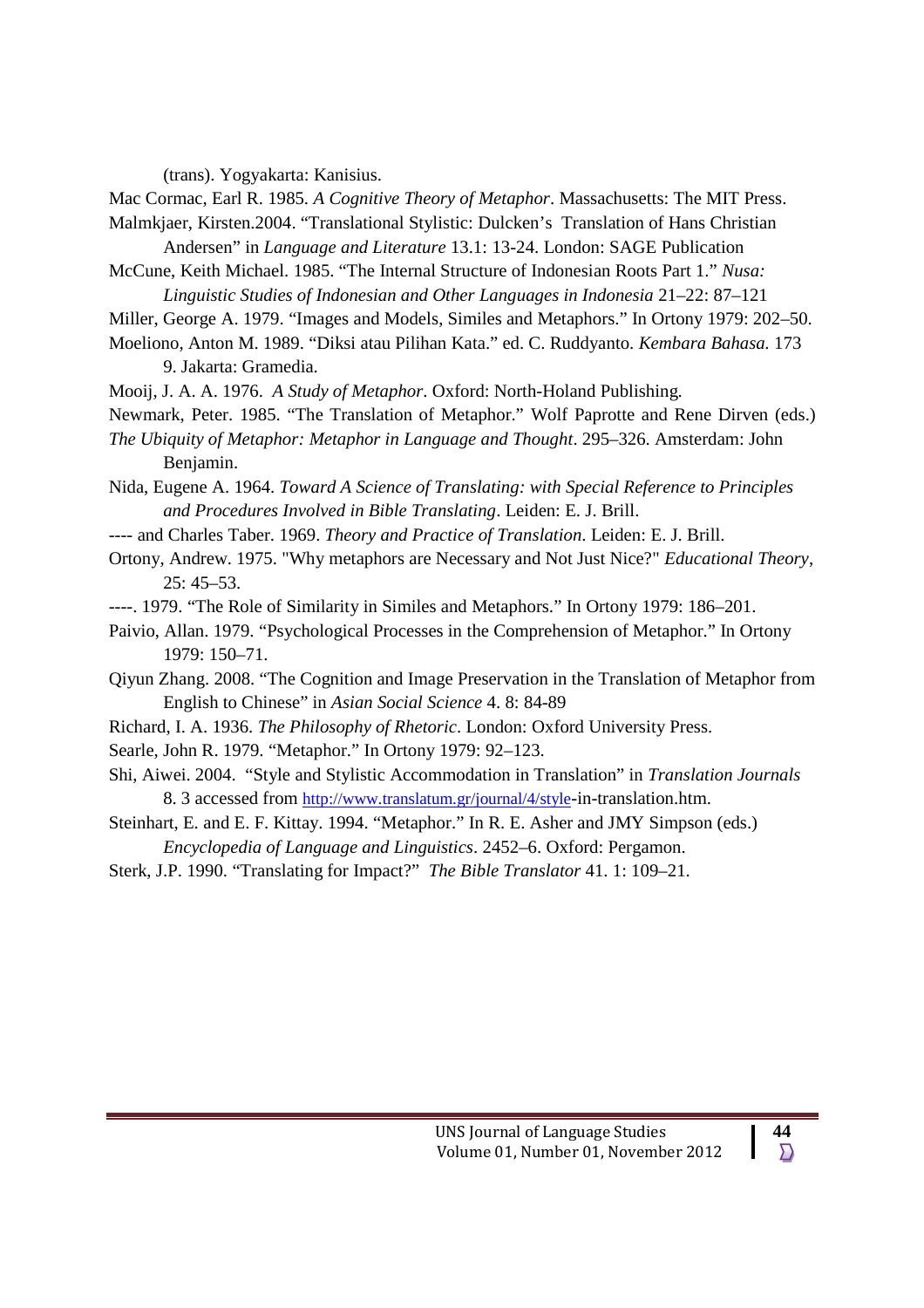# **RICE PLANTING RITUAL USING MANTRA BY CARUBAN COMMUNITY MADIUN**

By:

Dwi Astuti Wahyu Nurhayati Islamic State College, Tulungagung, East Java dwiastuti\_76@yahoo.co.id/dwiastuti507@gmailcom.

**Abstract:** This study examines local culture especially the use of mantra in planting rice ritual by Javanese in Ngepeh Village Caruban Madiun. The mantra consisted of three parts (early/prototype:Head;Middle/Body; End/wasana: Foot) is used to request the good harvest in which expresses symbolic interaction in the form of salvation.There some factors which influence Javanese community conduct rice planting ritual such as Javanese belief, Javanese worldview, the essence of life. Mantra is used as means to communicate with the Rice Goddess/Dewi Sri and also Danyang of the Village to ask the fertilie harvest and safety from the pest or disasters. It is a case study research which uses a qualitative approach. The technique of collecting the data in this research are participatory observation ( to get the related data to the expression mantra) and In depth Interview (get the the interpretation of the society related to the the essence of life). In conclusion, the relationship of culture and language in the Java community also affects the activity of the use of mantra in the rice planting ceremony (tandur rhyme). In this case the farmer Caruban have inherited the tradition of ancestor worship the rice goddess Dewi Sri as well as The Village Danyang Watcher respected to the next generation and they are considered to whom request that all their wishes can be fulfilled.

**Keywords:** *Mantra, Rice Planting Ritual, Caruban Community*

# **A.INTRODUCTION**

Geertz (1966, in Pals, 2001:413) formulate culture is considired as "the composition of meaning", or ideas, in the form of symbols which people pass on their knowledge of life and express their attitude to it. Understanding culture as a system of ritual value, always associated with religion as a system of cultural values. In a system of cultural values and attitudes there are various forms of knowledge. Art can also be a sub-system of the culture,as well as general knowledge.

Understanding culture as a system of knowledge in reality only with things that are subjective, whereas social action as well as material objects is the result of a set of objective knowledge or culture.It means that there is a clear separation between culture and culture results (Triguna, 1971:1). This classification clarifies the position of the culture, especially the limits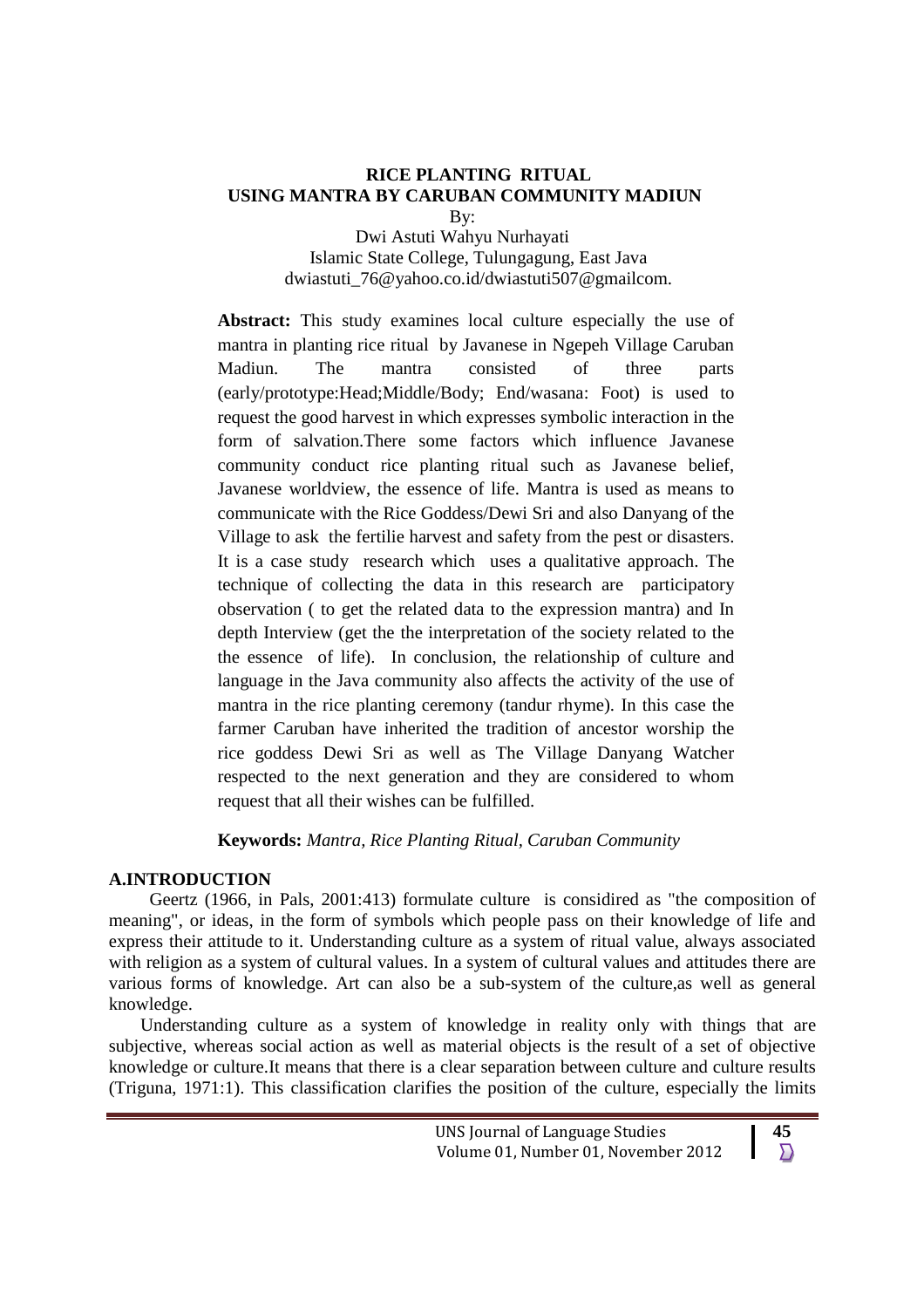stated is the overall culture of an idea or ideas, actions, and results obtained through human action process learn and can be applied in public life. It means that culture is not restricted to systems of knowledge, but also to the actions and results of those actions (Koentjaraningrat,1958:1983).

In the statement above, there are two key words in an effort to understand the dynamics of culture. The first keyword is the meaning or sense, that is the essence of life penghayat and perpetrators of culture (Geertz, 1992; Kuntowijoyo, 1994; Sutrisno, 1977). The second key word is value as the content of the views that are considered most valuable by the particular community or group that believed and held as a decent reference behavior (Koentjaraningrat, 1983; Budhisantoso, 1989). References starting from a physical, expressive leather that are core to the constructive form, from the instrumental and merely serves as a means of getting to the destination value. While the symbol of a symbol set (including the script) agreed by consensus or present users to mark certain entities (Bachtiar, 1982; Sutrisno, 1977). In human life is inseparable from cultural patterns, in which people are born and live. Humans learn cognitive maps to interpret behavior and events were seen. In addition, people also use these plans to regulate the pattern of life in order to achieve the goal. Category systems every culture is based on determination of certain symbols. The main factors that will be disclosed in the description of this is about people who think which based on F.Tonies (1949) has the eternal dilemma: as individual beings, social beings and creatures of God Almighty. This theory can not be separated from human nature in light of the teachings of religion and description of human existence in a philosophical point of view.

Geertz (1966, in Pals, 2001:414) made the boundaries or scope of religion as a cultural implies (1) a system of symbols which acts, (2) establish the mood and motivation of strong pervasive, and long lasting in man by the way, (3) formulating conceptions of a general order of life, and (4) wrap this conception with a such an aura of factuality that (5) moods and motivations seem realistic uniquely.

The power of tradition and religion in peasant communities in some areas Caruban, Madison, today still has a binding force to the myth that has to do with rice, Dewi Sri / Goddess with Danyang Watcher Paddy Rice). Although the myth is a belief that is not in religion, not even justified by Islam embraced by the people, processes executing in a cult-like ceremonies to Dewi Sri, has become one in faith, and have been addressed by the community with the same emotion. Society then place your trust as a ceremony in which one form of attachment to the community, with their ancestors in the process of starting or when the harvest come.

Social life is essentially the knowledge, confidence and awareness of their natural and social environments. Knowledge, confidence and awareness of the human form of life systems macrocosm, microcosm, and social as objectivization his personal life and his relationship with other human beings. Macrocosm view of nature and symbols that are meaningful to him very attached and color in his life. Human life is closely related to symbolic systems such as ethos and worldview (World View), where each ritual can be explained and generally be more Publio, a rite in which there is a mood and motivation on the one hand and a metaphysical concept, on the other (Geertz, 1992:33).

The tendency of people to interpret the symbols contained in any ritual rice planting, be universal with more contextual meaning. Discussion symbol especially embodied in artistic expression that is always involved in the ceremony, is an interesting phenomenon to be studied and studied,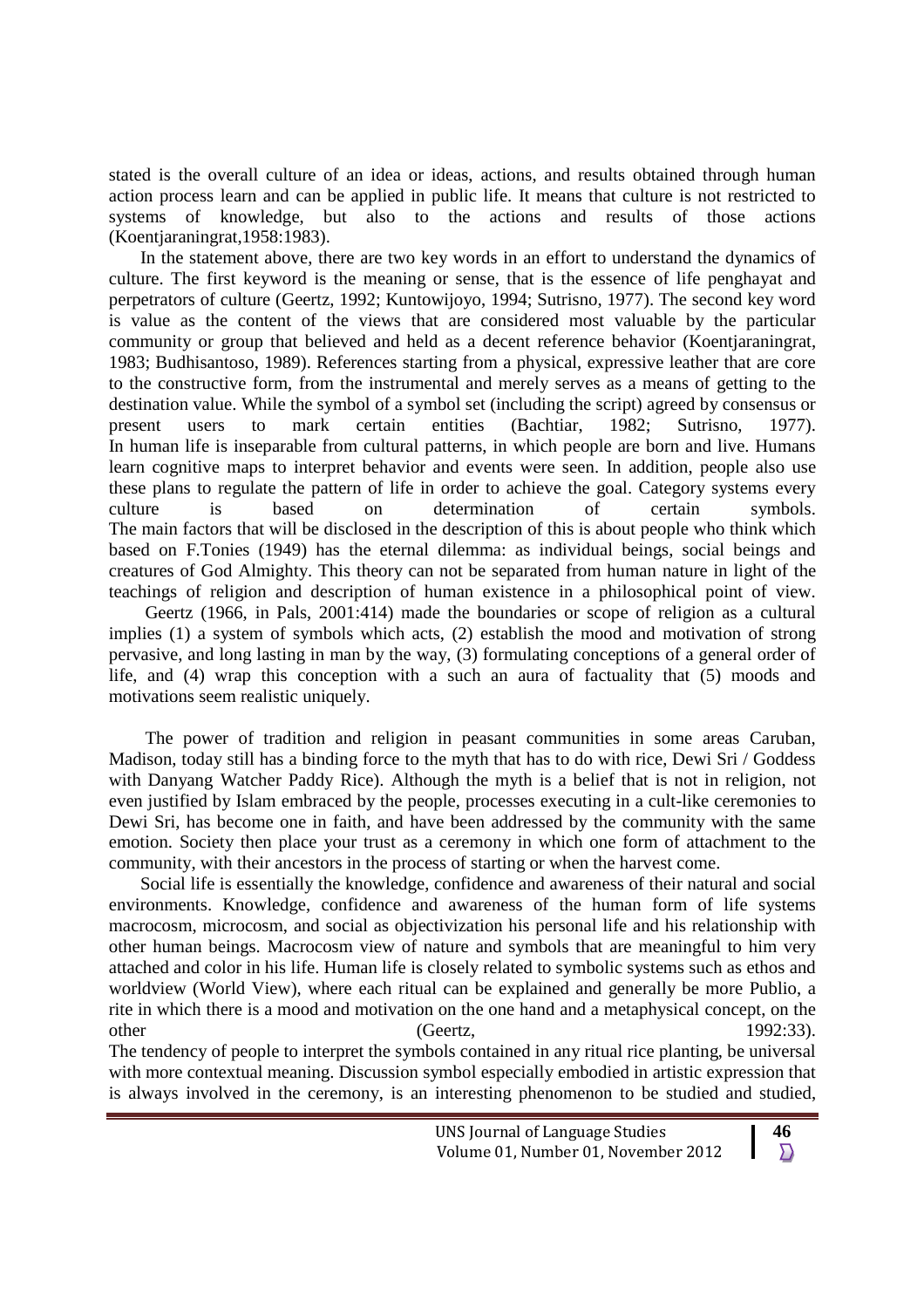because bearing paradoxical phenomenon in religious communities Caruban Madiun particular region, precisely in the village district Ngepeh. Caruban Kab. Madiun. Based on the description above, the researcher is interested in writing a research under a title: "Ritual Ceremony Reflection Tandur Caruban Madiun Public Life Itself". The research which is carried out in this paper essentially aims to describe and understand the influence of ritual activity in the rice-planting ceremony, the reflection of the nature of life in Madiun Caruban. This study is also intended to explain new phenomenon in society Caruban reinterpretation of Madiun, to the position or role of ritual that grow and grow until today. To limit the depth of the analysis in this paper, the writer formulates the problem as following: (1) Java Community in Madiun Caruban closely associated with the implementation of routine rituals of planting rice, in which expresses symbolic interaction in the form of salvation. (2) The function or role of each of these forms of performing arts-oriented communities Caruban Madiun, as a reflection of the nature of community life.

Based on the problem statement, the question formulated in this paper is as follows: How does slametan in Tandur rice ceremony reflect the nature of Javanese people live at Caruban Madiun?

#### **B. Related Literature Review a. Javanese Belief**

Javanese's "Belief" comes from the word "believe" is the impulse in receiving something logical and not logical without a load or doubt at all this is pure confidence. This word has the same meaning with belief and religion, but has a very broad sense. "The Java" is a native Java inhabited central and eastern Java or Java-speaking people whose native language is Java.

Discussing about the beliefs of Java is very broad and covers various aspects of magic or the supernatural is beyond the reach of their power. Java community long before religions came in, they already believe in the existence of God Almighty by various names such as "gang gusti murbeng dumadi" or God Almighty that in the whole process of Javanese life at that time is always oriented to the Almighty God . Thus, the Javanese have known and recognized the existence of god long before religion into Java thousand years ago and has become a tradition until today is that Javanese religion is the "tatanan pugaraning urip" or living arrangements based on a noble character.

Belief in one God manifested in Javanese tradition is based on something real, real or *kesunyatan* then realized on the way of life and positive role in the life of Javanese society, that life is always going well and responsibly. Javanese is a belief or religion may be said to be primarily adopted in Java and other tribes that settled in Java. Javanese religion is actually the name of a group of beliefs that are similar to one another and not an organized religion like the religion of Islam or Christianity. The distinctive feature of Javanese religion is a blend of animism, Hindu and Buddhist religions. However, the influence of Islam and Christianity. It seems taht religion is a belief syncretism.

Observations related professions Geetz about Mojokuto locals. Classification of population by public opinion Mojokuto based on trust, professions, ethnic and political views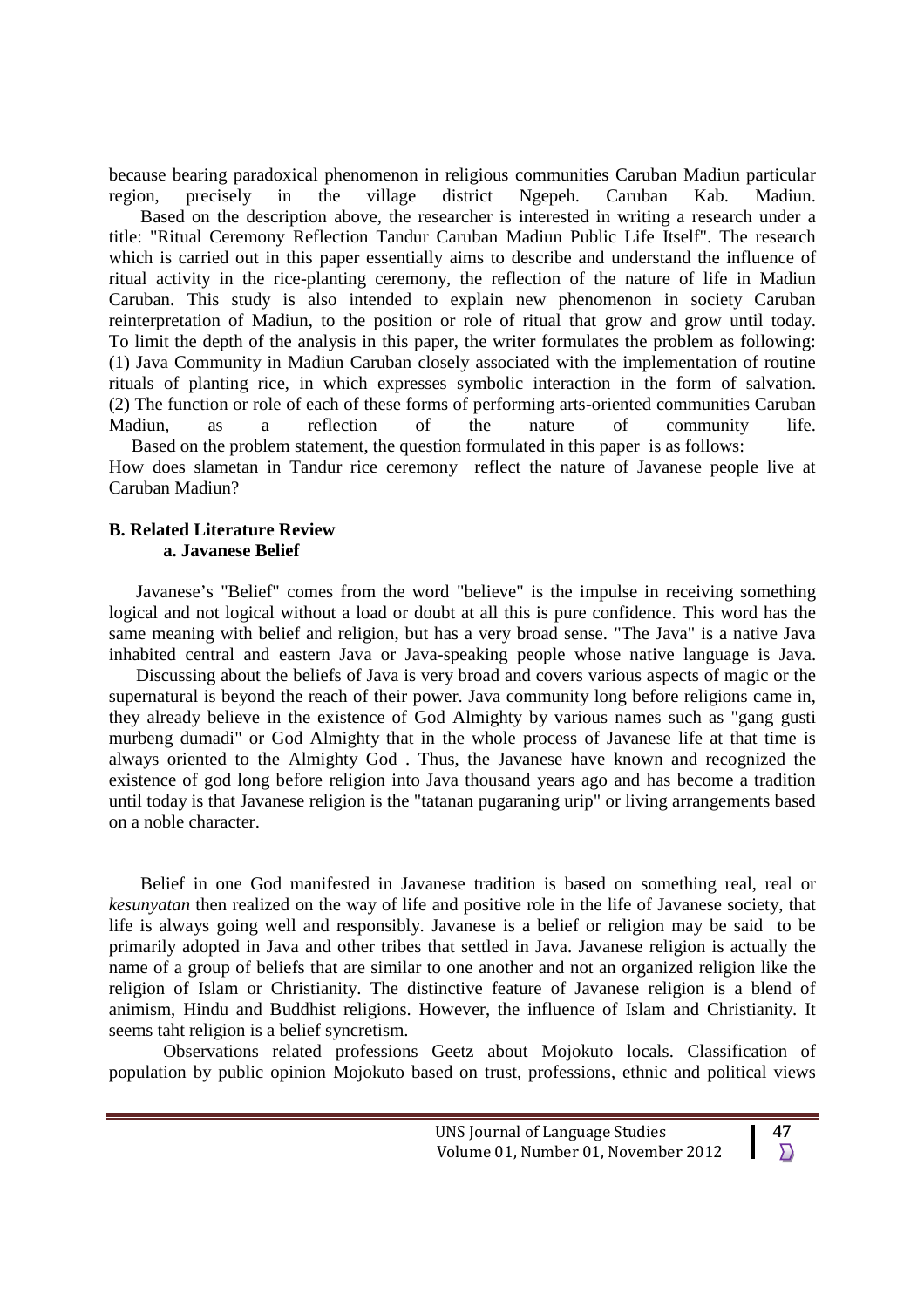and in three core found the village social structure, market and government bureaucracies that reflect the three types of cultures *abangan*, *santri and noblemen*.

## **1. Abangan Group**

The social structure of the village is usually associated to farmers, craftsmen and laborers were filled with small animist tradition slametan ceremony, belief in spirits, traditional medicine, magic and pointed to all religious traditions abangan For Javanese religious system slametan, is the result of traditions that became a symbol of the unity of the mystical and social environment in which they are present together in one table all who attended and the supernatural spirit to meet every basic need of an event that people want to be remembered, redeemed or sanctified.

In the tradition of the cycle slametan known: 1) the range of life crisis 2) relating to the patterns of the big day, but following the Islamic Javanese calendar 3) associated with the village integration 4) slametan for extraordinary events like *dislameti*. All of what slametan occupy every life process abangan world. *Slametans* implicated in social behavior and bring emotional balance individual having *dislameti.*

## **2. Santri Group**

Modjokuto was esstblished in the middle of the 19th century, Muslim pilgrims abangan crystallized in a general setting. While they are made up of the merchant class and many emerging farmers from the north led to Java variant students. The contrast between abangan and students is if abangan's doctrine is indifferent and was blown away at the ceremony. While students are more concerned with doctrine and defeat ritual aspects of Islam which becomes disappeared.

To maintain the doctrine of students, they develop a pattern of special education and continuous. Among boarding schools (traditional students patterns), mushola and mosques (local students community), the congregation (traditional Islamic mysticism) and the school system has been introduced by the modernist movement. Later it arises variants of new educational and doctrinal study attempts students entering the public school.

# **3. Noblemen Group**

In Javanese culture, the term blue-blooded aristocracy or social class is one that refers to the nobility. The highest class in society because it has a descendant of the royal family. This group refers to the advanced elements of Hinduism Hindu-Javanese palace tradition. As well as the palace, the aristocracy more emphasis on the power of refined manners, high art and intuitive mysticism and social potential which needs to fill the Dutch colonial government bureaucracy.

## **b. Javanese Worldview**

Worldview is the purpose of Java is the overall view of all descriptive beliefs about the realities faced by humans is very significant and is obtained from a variety of life experiences. Based on the results Parsudi Suparlan in Suriname (1976) that the Java principled "sangkan Paraning dumadi" (from which humans come from, what and who he is in the present and where the direction and purpose of life lived will be given). This principle involves two things, namely the concept of human existence in the world and the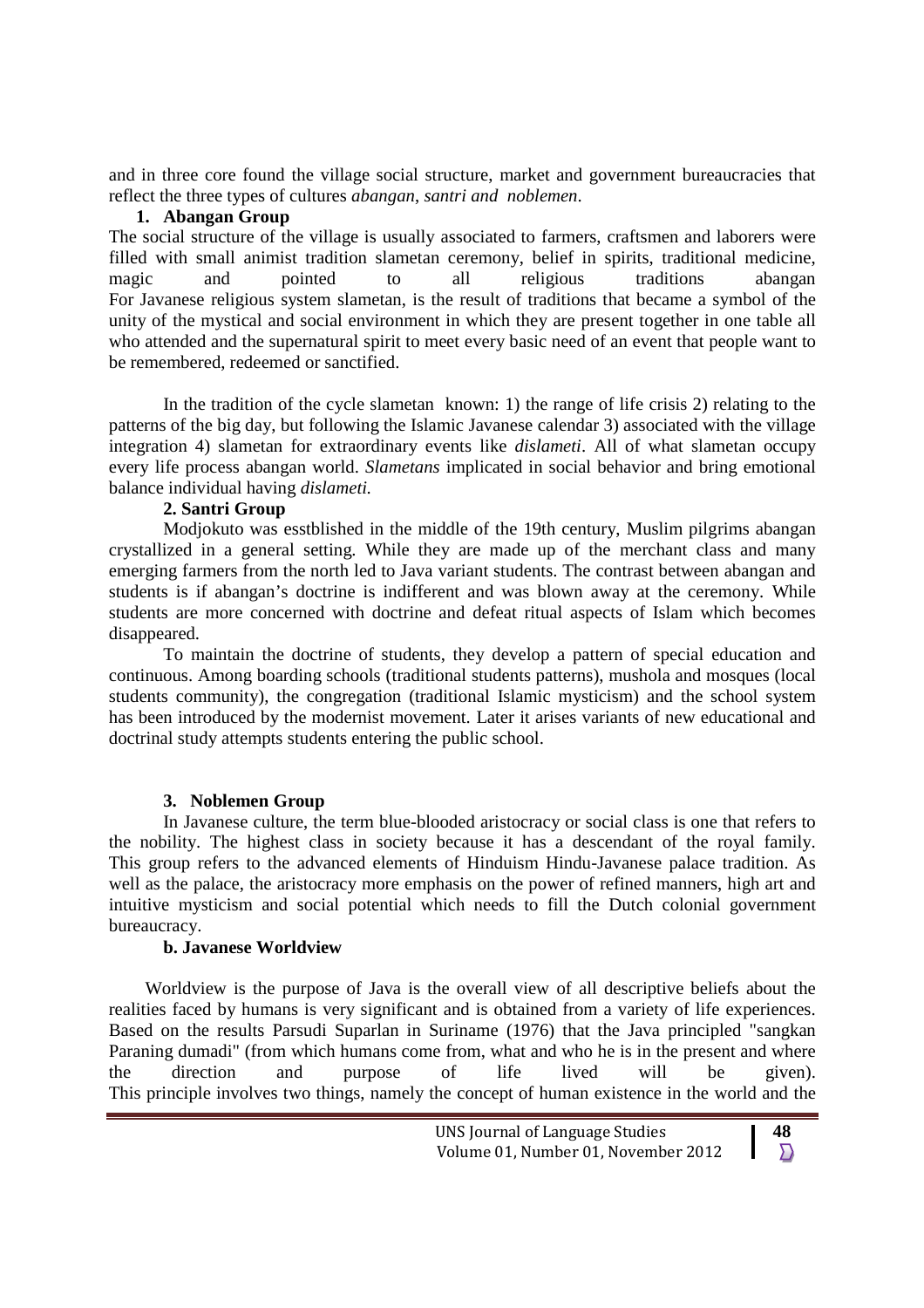concept of man's place in the world. Java community with all his views have distinctive cultural characteristics, in accordance with the conditions of local communities. In broad outline the Javanese philosophy of life can be divided into parts, namely the view du birth and mental outlook. The view associated with the position of a person was born as individuals and social beings, while the inner view of the related person's position is considerd as an individual and social beings. In this view of Java has rules that is identified by expressions of culture as the embodiment of the cultural values that are supported by the community. Conversely, inner view of the problems associated with the supernatural but occupy an important place in the system of Javanese culture.

There is a system that demands to minimize the interests of an individual thing, it is based on but the communal spirit of the individual, a person is required to have a strong belief and determination in the fight for life (honestly and being humble/ *nerimo*). The expression on the crystallization or material to read the spirit of life to be able to position ourselves as individuals in order to maintain the existence of life. Socially, the Javanese have a primary orientation is to create a noble attitude toward others. To create that many people who avoid their Java *adigang adigung, Adiguna,sre dengki, panas elen, wedi isin, eling lan Waspodo*, and creating a harmony of social relations. In this case involve social norms such harmony. *Tepo sliro*, jujur, *andap ashor* and so on. Actually goals and views of Java are the same, namely to achieve inner and outer happiness for its members. Happiness is realized as living well, pretty clothing perspective, safe and secure shelter. Java Community relations is a further manifestation of the man in the family. While in family relationship was a reflection of the relationship of the human person and the other person.

#### **c. The Essence of Life**

Based on the knowledge possessed by humans, humans are able to interpret and use symbols in accordance with the events and experiences lived. Blummer (in Poloma, 1994:261) argues that human beings act toward things based on the meaning that is the thing for them. This means that the symbolic world shows how the human family to see, feel, think, and act, about the world they are based on the values held together in a particular community. Further Gärna (1994:4), emphasizes that symbolic symbolic thinking is seeing symptoms in life and nature as a symbol that has has a specific meaning. Berger and Lucman (1966) outline that to describe the reality of the phenomenon, it is necessary to consider the fact that an understanding of objective and subjective reality, as both reality is what will determine the form of a reality. Man in the process becomes a whole person, place in a reciprocal relationship with the environment. That is, people who are developing not only reciprocally connected with a given natural environment, but with a social and cultural order that is linked to him through an intermediary influential people (Triguna, 1997: 16)

Customs and beliefs are strongly held by the public at Madiun Caruban ritual forms relating to life is always followed by various ceremonies, such as in the case of birth, puberty, circumcision, and marriage. Integration of religious values and customs that are often done until nowdays is in the forms of "slametan".

Like most rituals in Madiun, the ceremony associated with the cycle of life, full of symbolism and is always based on the concept of the philosophical teachings of Java Ritual Tandur), is always closely related to the belief in a supernatural hope and security. In various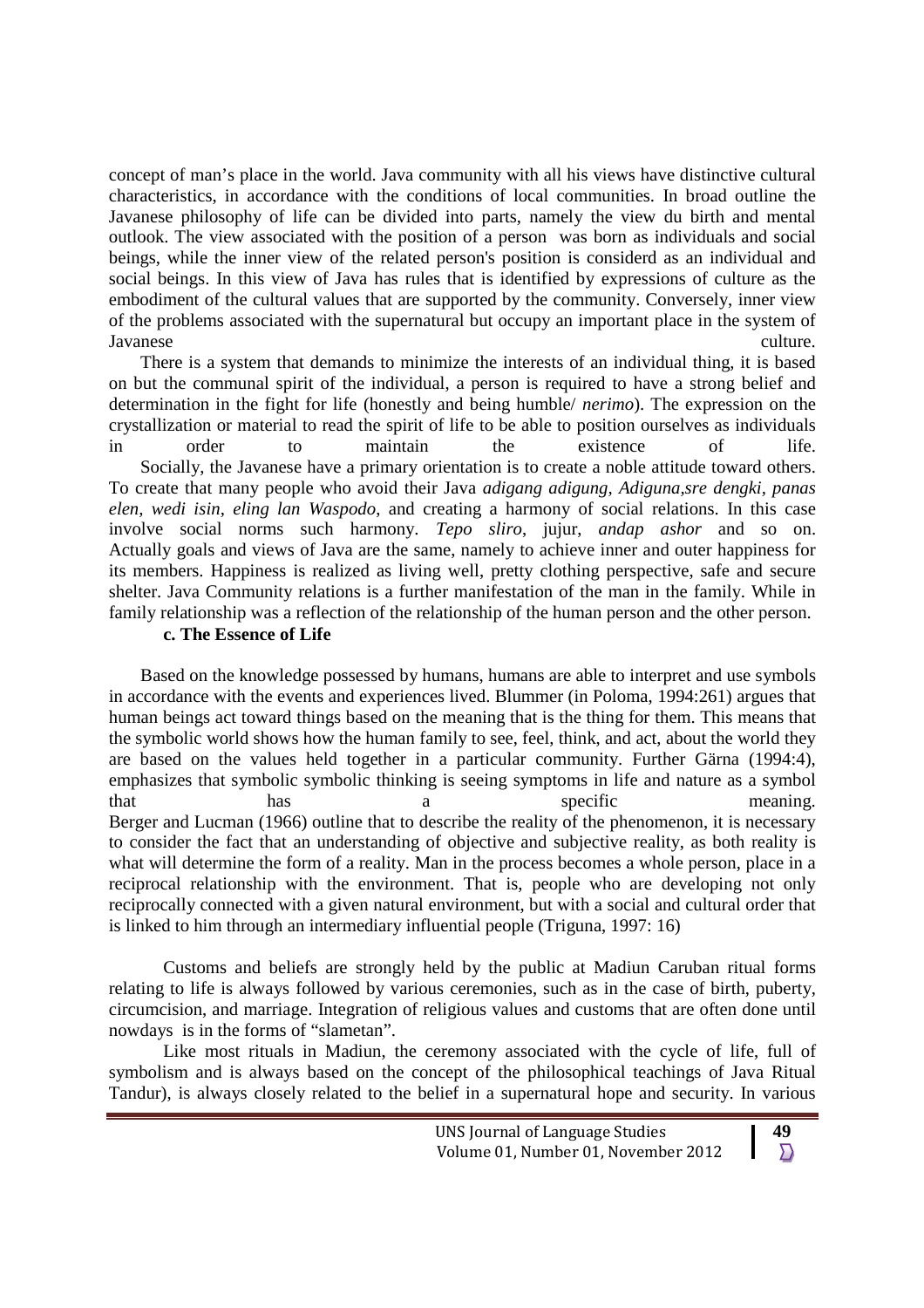ceremonies performed rituals in the form of religious ceremonies. In a reflection of the nature of people's lives Madiun, beliefs provide support to the customs. Often trust plays justify society's views on power or symbols attached to the community. Influence exerted by faith (religion) is usually in the form of the provision of value or argument that justifies customs, where peoples should have a role or should function in society(London,1997).

Discussion of the relationship with God as the creator of nature, which can be assessed based on the premise that Aurelius Augustine concluded that the human conscience to see himself on the basis of the legal nature of the deepest in which the law is God, who finally appeared in the moral consciousness pertaining to any value in this world. Moral argument of Emanuel Kant explains that the human mind has particularly sound reason and a variety of symbols, basically people also understand the existence of an "imperative catagories" which means imposing commands. Thus, people feel there is an obligation that comes from God.

It was studied from the view of the human conscience Java is acceptable as maintenance of a sense of faith and devotion to God Almighty, which practically encourages people as individed persona to do good (doing good) to refrain from evil deeds (evil). It is also examined from the inductive-deductive reasoning, that every human being has the potential to think, to search, find and believe in the existence of God the Creator and manager of real life and the supernatural, either through various theoretical approaches. One approach used theory is the theory which analyzed the potential indications spiritual intelligence, is how someone gives meaning to the life she lived. The meaning of life is a way for someone to fill his life and gives an overall picture that shows the direction in how people relate to themselves, others, and the natural surroundings on the basis of taste mahabbahlillah (Tasmara, 2001: 135).

Furthermore Victor Frankle (in Tasmara, 2001:139), conduct a logoterapi existential psychology. Logos in Greek means meaning or sense (meaning), but it can also indicate something that is spiritual. So logotherapy intended as a psychological pattern that is based on the recognition of the human beings who have spiritual dimensions other than physical dimensions. Logotherapy assumes that the meaning of life (the meaning life) and the desire to live (the hill to meaning) is a major driving force or motivation of people to achieve a meaningful of life.

The analysis of this research concerns on the existence of the shape, structure, functions and roles within each organization mantra ritual rice planting, be an interesting discussion as it pertains to religion, in the form of beliefs, ceremonies or religious rites that followed the Caruban Madiun. The phenomenon of which can then be observed, with regard to the element of psychology in which explanations and cultural phenomenon that involves confidence and satisfaction of a number of art-related impulse in the human spirit, then gave birt the conflict of life.

In the Islamic concept, art placed at the level of the human relationship with humans that make up a culture. Culture is the expression formed human instinct that require aesthetic pleasure. So it can be said that art derived from culture, where the culture is an aspect of the deen of Islam. Finally, the arts a part of the deen of Islam which is controlled and subject to religious norms. Thus art has aesthetic value, aesthetic value while the deen of Islam must be combined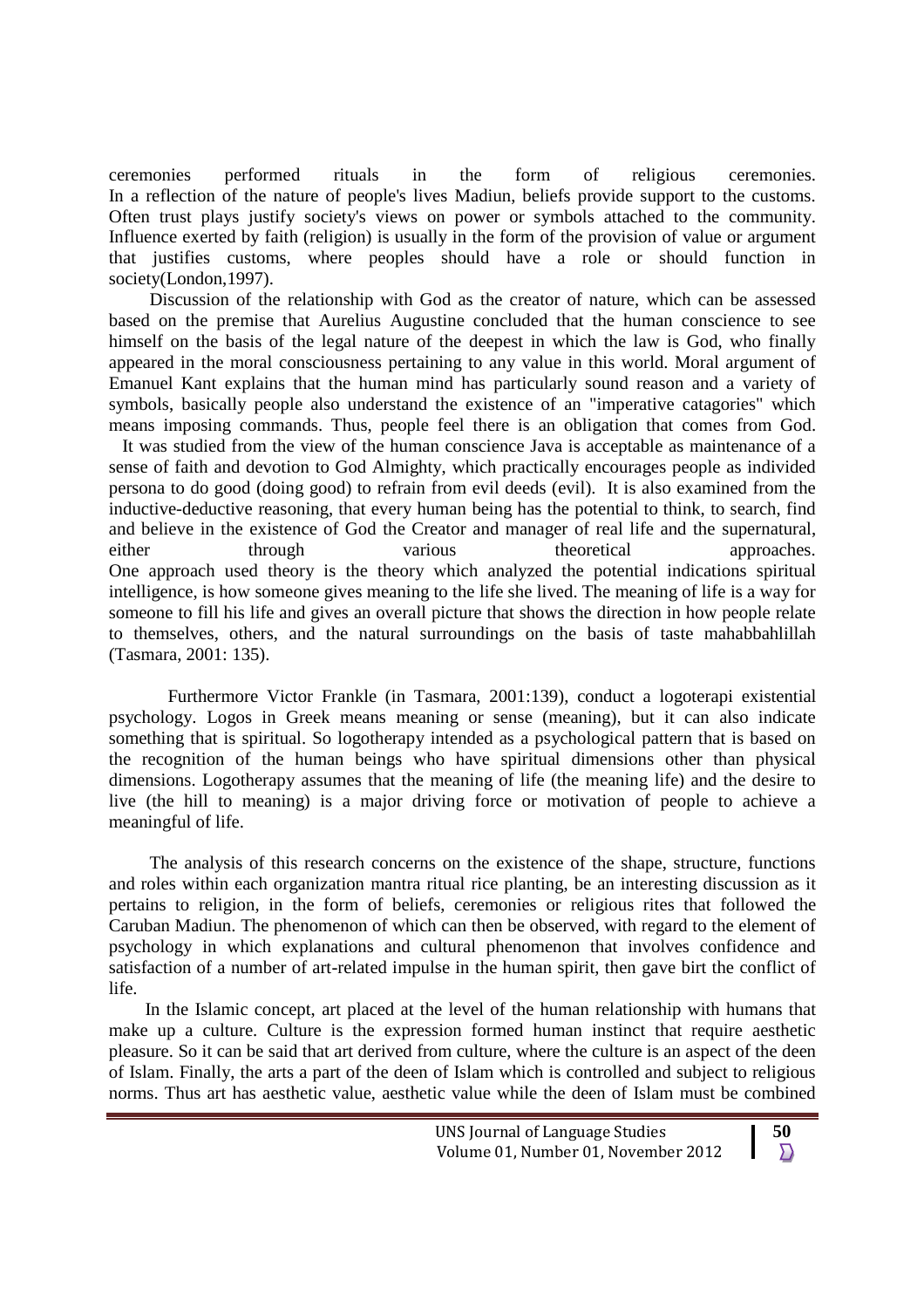with goodness. A good thing must be true because there is a possibility that something is fun, but the cause of safety is the goal of Islamic religious teachings. Seen in concept of Islam is not autonomous art, art is sourced on culture, and culture shaped beam are subject to the Islamic religion. Islam does not prohibit intrinsically related to the mundane, but it will not be lost in a world so to corrupt civilization as well as the afterlife by creating a secularism (Qazalba,1989:105).

## **Defintion of Mantra**

Mantra is a product of a culture that had colored the lives of people in Indonesia. Ngrengengan kasustraan Padmosoekotjo in Java Volume II (1960: 122) says that, "*japa, amantra, donga, sidikira, aji-aji* has meaning, which is almost the same, ie the sounds or words that are considered to have magical power". According to I Made Titib (2000: 10-11) the meaning of prayer, that is to say stuti, Stava, Stotra, and specific mantras to worship and invoke His grace. Further explained again that word mantra japa will not escape, because the spell has a meaning parallel to japa. Japa means repetition of mantra or certain vijaksara particular by means of the means JapaMala or beads. Implementation of the *Japa-Japa* is usually done at the end or before praying implemented. Japa is also done at any time in an effort to continually to be closer themselves with Sang Hyang Vidhi or istadevata, devata, a question devata, a particular particular idol.

Mantra is one form of cultural archipelago. Culture has three forms, namely: 1) mentifact, 2) sosiofact, and 3) artefact (Koentjaraningrat, 1984:5-6). Mantra Javanese, hereinafter called MOJ (*Mantra Orang Jawa* can be regarded as a blueprint cultural products within the area of mental and form. Culture is the crystallization of the activity (creativity, taste, intention) and the dynamic nature of human work. *MOJ* difficult beginnings traced because of the limited written record of it. As far as is known from the documents or old Javanese manuscripts, MOJ has been mixed with isms from outside, either from Hinduism, Buddhism, Christianity, and Islam. Even so, the values of local wisdom-that are still in the original Java / maintain their existence.

The term "spell" was originally derived from Sanskrit which means' to protect the mind from worldly lust-low appetite (Prabhupada, 1987:77). But in its development in Java, the term "mantra" has undergone a shift in meaning, significance, and purpose. In simple terms can be formulated that the *MOJ* is a method or a notion as confirmation of a specific goal expressed by the words that are considered to contain magical powers and created a breakthrough to solve social problems (see Arif, 2010). Text mantra is like a literary form of poetry free and has the structure and character of its own. The literary culture was not born in a vacuum, is not valuefree literature, literary works in situations not empty (Teeuw, 1980:11). That is, the product of a culture holds meaning, intent, and purpose. This artifact saves the recording genius idea poet / the kawi / writers, artists and philosophers of the past. Literary works are actually dead artifacts, new meaning and transformed into an aesthetic object has been given meaning by the reader by literary conventions of concrete at a particular (see Teeuw, 1984:191), as well as "spell". The Javanese pengamal "mantra" within the meaning and scope of the study does not refer to the particular concrete individuals (Magnis, 1984 in Jatman, 2000:23). Javanese culture is heterogenous and not monolithic. The scope of this research is oriented on two kinds of traditions that have value appreciation and interpretation of life for the community. Two kinds of mystical traditions are traditions and ethical traditions. Appreciation of the traditions of Javanese values, most can not be traced from the appreciation of the pre-Islamic mentality and the shelter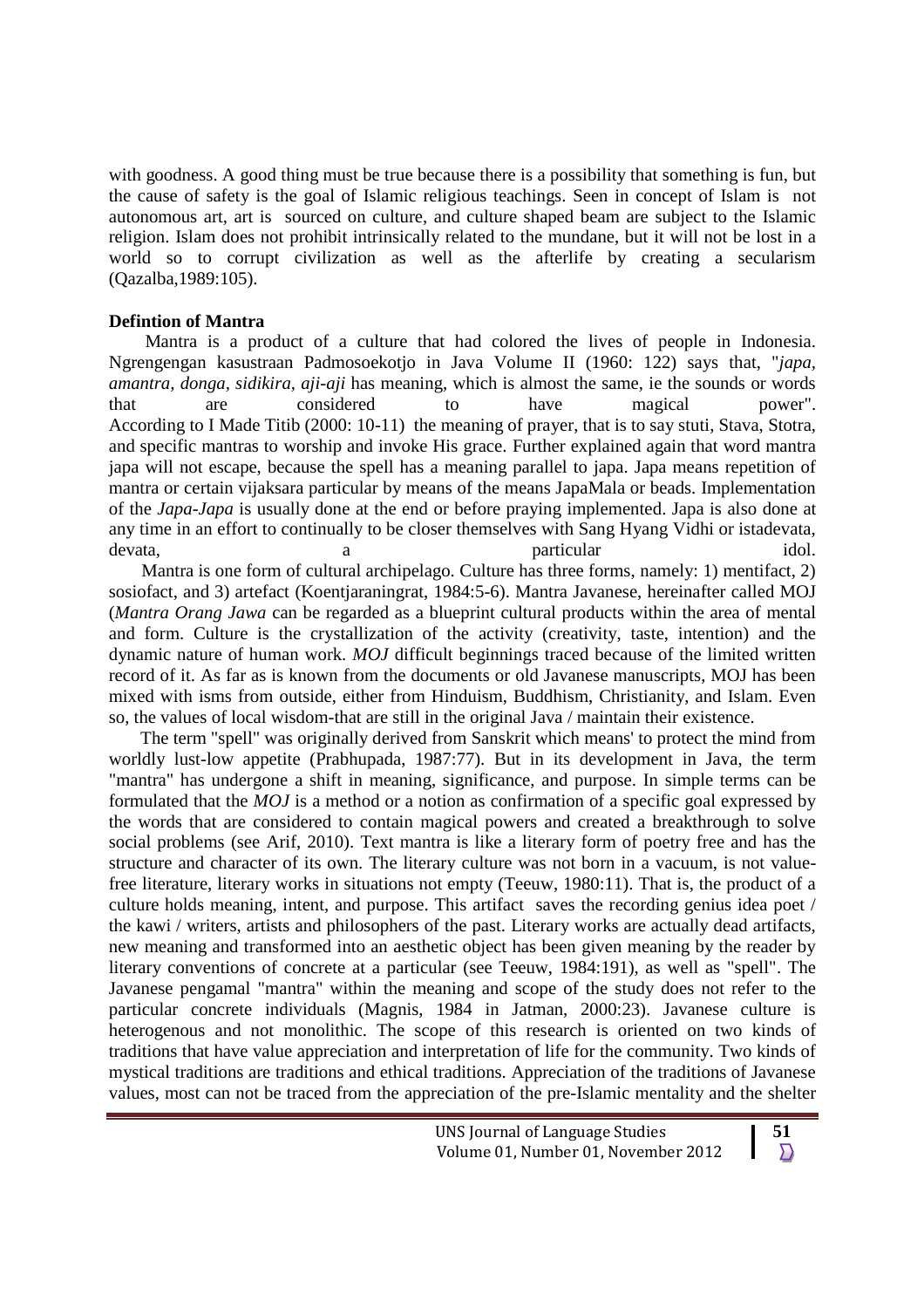system or hegemony. Magnis (2003:3) says that in Java, there is nothing 'typical Java type', all have a plural social life (cf. Mulder, 2005:17). The above statement is supported by a statement of Ahimsa (2000:425) that the so-called Javanese culture is the creation of an anthropologist, and not the actual reality on the ground.

## **D. Research Method**

This research is a case study research, in the analysis of discusssion uses qualitative approach. The analysis tends to describe the theory deeper in one of the approach. It means that the holding the ritual religious ceremony, the form and structure of the carryingout of the art of religious ritual, the function adn the role of each show, also the meaning of life fro the religious society in Caruban Madiun is explained based on the context. Case study is classified into a research is understood how the influence of rice planting as the reflection of the meaning of life in Ngepeh Caruban Madiun. The place of research is Ngepeh Village because Tandur Ceremony has been done until now besides that this village also conserve the aother activities such as Tayub and Slametan in Punden. It is also suppoterd by the society who preserve all the activities related to Tandur ceremony using mantra so it describes in details about the unique features of the research subject. The classification of data based on the types of case study which is hoped to get the understanding about the condition of the field clearly, based on the phenomenon in the place of research.

The technique of collecting the data in thus research are (1) participatory observation and (2) In depth Interview. By conducting participatory observation, the researcher got the data related to the expression of mantra which is used to make a cult of Dewi Sri (Dewi Padi). By conducting in depth interview the researcher got the data such as the interpretation of the society and some public figure about the reinterpretation of meaning of using mantra Tandur in planting the rice, related to the the essence of life especially in the village of Ngepeh Caruban Madiun.

Related to the qualitative research, the researcher is as instrument, follows the cultural assumption as data, flexible, and regletive, but it still takes a distance. It is done in order to get the validity which could explore all the identification of problem in this research.

# **C. Discussion**

Meaning in the text mantra is obtained by contextual understanding. An example is the mantra tandur Javanese " *Sedulur sejati ingkang dados danyang deso mriki... kulo (nama) badhe amwiti tanem pantun mugi-mugi mboten wonten alangan menopo-menopo ngantos dumugi panen, sedoyo omo penyakit wereng, tikus sageto nyingkir saking sabin kulo... dadoso mawujud sabda hingsun*. When the sentence is read heuristically (meaning layers), it will get the meaning of "this mantra is said to plant the rice and will save the rice from the pest." However, when it is read retroactively (shades of meaning), it will get the meaning of "this is the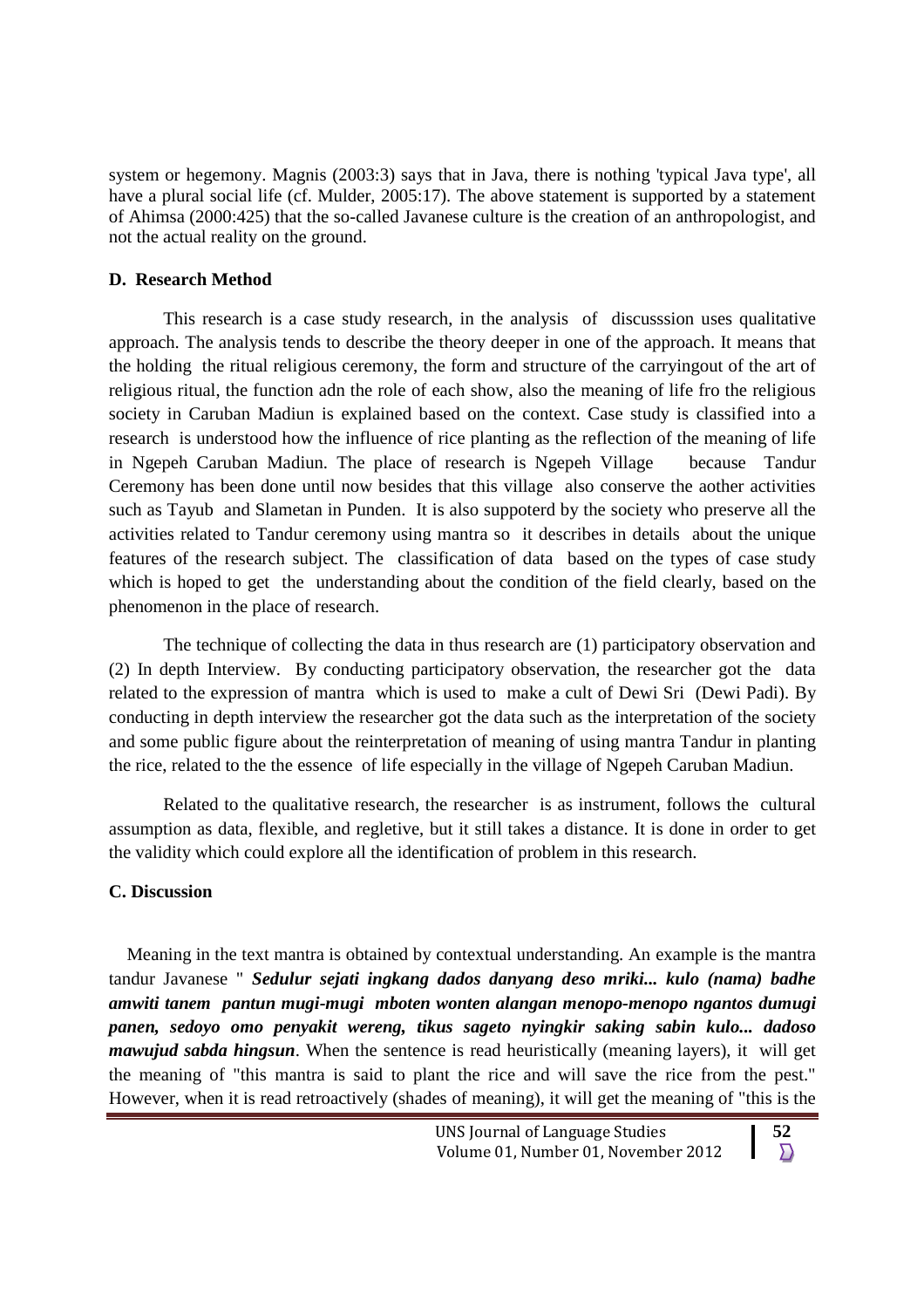intent requirement - (request permission / consent solicitation to danyang / guardian of the village to ask for salvation-that keep us/society from the threat of the evil one (any plant hopper pest, pest diseases and disasters) ". It is said 'sageto nyingkir' (Jw: it can be lost) not only refers to the condition-safe-but rather refers to the connotations of activity 'safe flourish.' As for the word *dadoso hingsun* words: what is the hope of realization request. Mantra is a roundness meaning using language as a medium. Below is an ideal structural patterns of text Mantra Javanese Tandur Pantun and survived plague:

1) Early /Prototype: Head

Elements include a component initial greeting, intention components, and the component name of mantra

2) Middle/Intermediate: Body

Elements amid suggestions include components, component commands, component marking, component name of the target (for a spell request), component objectives and expectations components

3) End/Wasana:Foot

Elements are components of the final cover. The selection of the above terms by considering the concept of understanding or kawruh psychotherapy that researchers get from the teachers as well as a research resource. The concept is said that genepe wong Jawa kuwi telu, meaning 'which is considered even for the Javanese is the number three', namely the early, middle age, and the end, or the other explanation is that the life cycle begins from birth, life, and death. Not all MOJ has the ideal structure, there are lame, and random.

The mantra which are used by the farmers in the area Caruban Madiun tandur ceremony poem (rice) accompanied by offerings called *cok bakal* would that contains raw egg yellow rice and chicken which may symbolize the rice plants was planted from seed will be blessed so that plants can grow fertile in the absence of significant barriers to seed have been planted.

# **d. Process Tandur Ceremony Poem (Rice)**

First the farmer sat in the corner of fields to be planted with rice seedlings while chanting the above then the way around every corner of the land of paddy fields and rice (paddy corner) offerings were called choke will (meaning the forerunner of business offerings to the goddess Sri (Goddess of Rice ) and Danyang village watchman so that they protect the plants to thrive and survive peyakit pests and other natural disasters. use yellow rice as offering a tribute to Dewi Sri (Goddess of Rice) that lowers the rice crop in the earth while the egg is companion offerings so that the rice harvest will also provide abundant harvests bring prosperity to the villagers. while egg symbolizes to request that rice plants can thrive with the abundant harvest that demand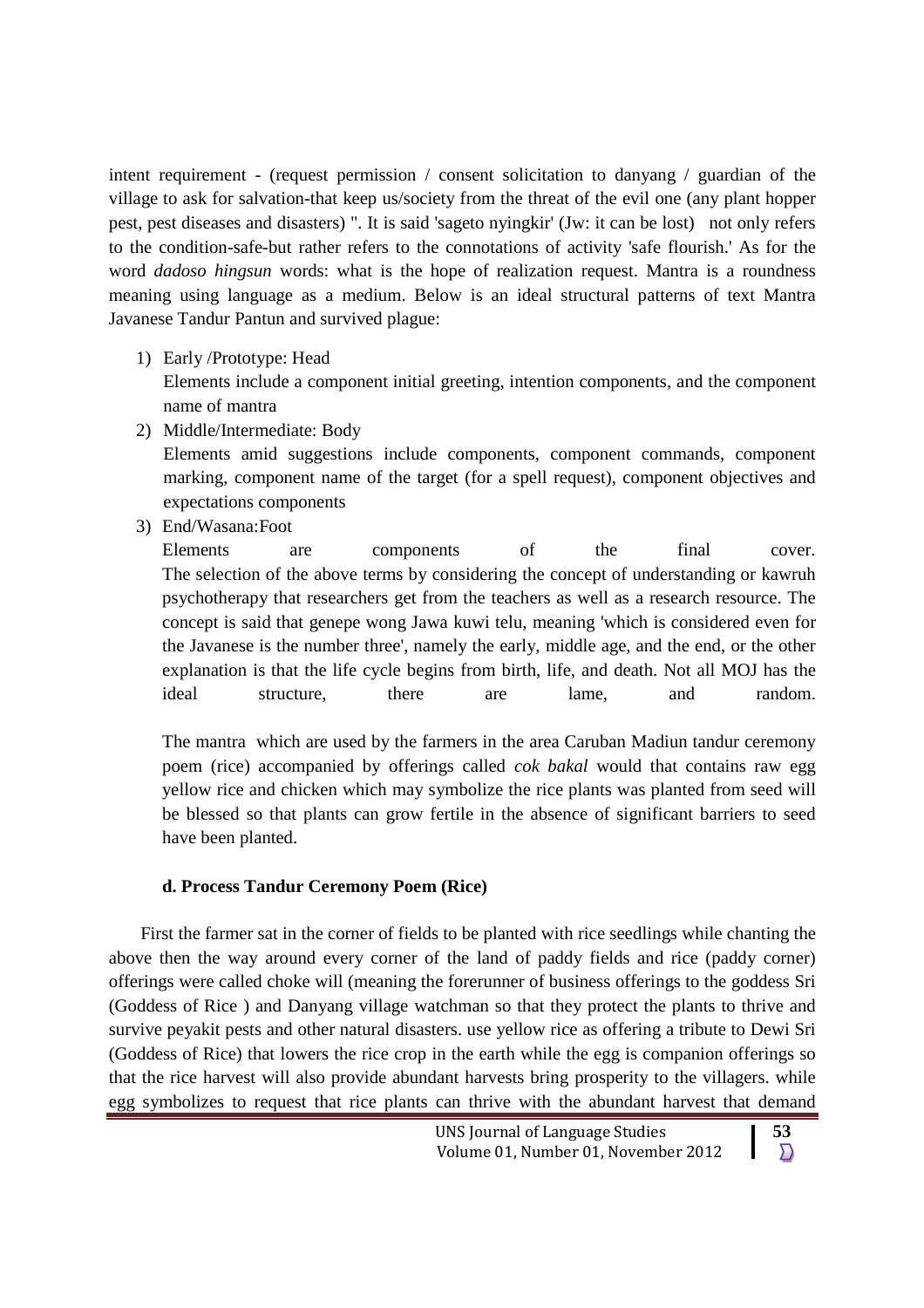danyang village village watchman. By giving the offering are expected to all requests concerning farmers planted rice can thrive, fertilizer, grain-filled so that the results of rice harvest can be abundant.

### **D. Conclusion**

Based on the above discussion it can be concluded that the relationship of culture and language in the Java community also affects the activity of the use of mantra in the rice planting ceremony (tandur rhyme). In this case the farmer Caruban have inherited the tradition of ancestor worship the rice goddess Dewi Sri as well as The Village Danyang Watcher respected to the next generation and they are considered to whom request that all their wishes can be fulfille

#### **E. References**

- Arif Hartarta. 2010. *Mantra Pengasihan: Rahasia Asmara dalam Klenik Jawa*. Yogyakarta: Kreasi Wacana.
- Al-Qaardhawi, Yussuf. (1998). *Islam Bicara Seni*. Alih Bahasa Wahid Ahmadi. Solo: Intermedia.
- ----------------------------. (2000). *Islam dan Seni*. Alih Bahasa Zuhairi Misrawi. Bandung: Pustaka Hidayat.
- Barker, Chris. (2005). *Cultural Studies. Teori dan Praktek.* Yogyakarta: Bentang (PT. Bentang Pustaka).
- Budhisantoso,S. (1994). *Kesenian dan Kebudayaan*, dalam Jurnal Wiled, Surakarta: STSI.
- Brown, A.R. Readliffe. (1976). "On The Concept Of Fungtion in Social Science" dalam A.Coser & Bernard Rosenberg, (ed)., *Sosiology Theory: A Book of Reading*. New York: Macmillan Publishing Co.,Inc.
- Capra, Fritjof. 1991. *The Tao of Physics; An Exploration of the Parallels Between Modern Physics and Eastern Mysticism*. Boston: Shambhala.

\_\_\_\_\_\_\_. 2009. *The Hidden Connections: Strategi Sistemik Melawan Kapitalisme Baru* (terjemahan Andya Primanda). Yogyakarta: Jalasutra.

Cassier, Ernst. (1978). *Manusia dan Kebudayaan*. Jakarta: PT. Gramedia.

- Franz Magnis Suseno. 2003. *Etika Jawa: Sebuah Analisa Falsafi tentang Kebijaksanaan Hidup Jawa*. Jakarta: PT. Gramedia Pustaka Utama.
- Fromm, Erich, D.T. Suzuki, Richard De Martino. 2004. *Zen & Psikoanalisis* (terjemahan Herlambang). Yogyakarta: Suwung.
- Gazalba, S. (1988). *Islam dan Kesenian, Relevansi Islam dan Seni Budaya*. Jakarta: Pustaka Al-Hasana.
- Geertz,Clifford. (1992). *Kebudayaan dan Agama*. Yogyakarta: Kanisius.
- ------------------. (1989). *Abangan, Santri, Priyayi dalam Masyarakat Jawa* (terjemahan). Jakarta: Pustaka Jaya.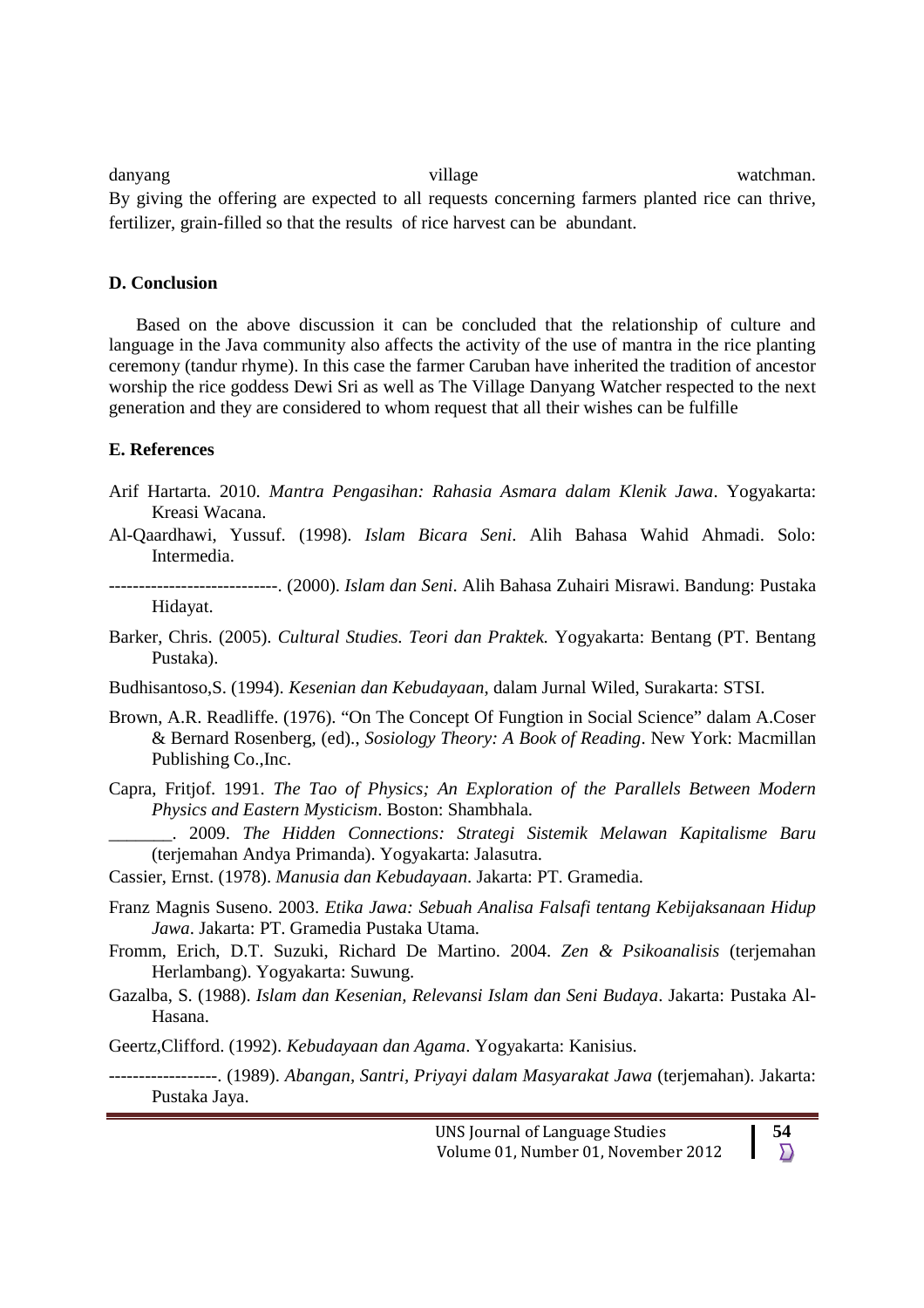------------------------. (2006). *Seni dalam Ritual Agama.* Yogyakarta: Pustaka.

- Giardina, Ric. 2003. *Become A Life Balance Master* (terjemahan Reslian Pardede). Jakarta: Bhuana Ilmu Populer.
- Heddy Shri Ahimsa Putra. 2006. *Ketika Orang Jawa Nyeni*. Yogyakarta: Galang Press.
- Koentjaraningrat. 1974. *Kebudayaan Mentalitet dan Pembangunan*. Jakarta: P.T. Gramedia.
- Kasmahidayat, Yuliawan.(2002). *Individualisme dan Kolektivisme Masyarakat Petani di Banten Selatan (Studi Interaksi Simbolik dari Upacara Rasulan di Desa Mekar Wangi, Banten Selatan)*. (Tesis). Bandung: Program Pascasarjana UNPAD.
- Koentjaraningrat. (2002). *Manusia dan Kebudayaan di Indonesia*. Jakarta:Djambatan.
- Palmer, Richard.E. (2003). *Hermeneutika Teori Baru Mengenai Interpretasi*. Yogyakarta: Pustaka Pelajar.
- Pals,D.L. (2001). *Seven Theories of Relegion*, dari Animisme E.B. Tylor Materialisme Karl Max, Hingga Antropologi Budaya C.Geertz. (alih bahasa) Ali Noer Zaman. Yogyakarta: Qalam.
- Parsons, Talcot. (1949). *The Structure of Social Action*.2nd ed. New York: McGraw-Hill.
- --------------------. (1967). *The Sociology of Relegion.* Tranl. By. Ephraim Fischoff. Boston: Beacon Press.
- Poesprodjo, Wasito. (1985). *Hermeneutika Filsafati. Relevansi Dari Beberapa Perspektifnya Bagi Kebudayaan Indonesia* (disertasi). Bandung: Pascasarjana UNPAD.
- Qurdowi, Y. (1998). *Islam Bicara Seni.* Alih Bahasa Wahid Ahmadi (dkk). Solo: Intermedia.
- Readliffe,Brown E.E. Evans-Pritchwd, Fred Eggan. (1980). *Struktur dan Fungsi dalam Masyarakat Primitif.* Alih Bahasa Abdul Rojak Yahya. Kuala Lumpur: Dewan Bahasa dan Pustaka Kementrian Pelajar Malaysia.
- Talcot, Parson (1986). *Fungsionalisme Imperatif.* Jakarta: CV Rajawali
- Subagya, R. (1981). *Agama Asli Indonesia.* Jakarta: Sinar Harapan dan Yayasan Cipta Loka Caraka.
- Subdin Kebudayaan. (2003). *Benda Cagar Budaya (BCB) Dan Situs Kepurbakalaan Propinsi Banten.* Banten: Dinas Pendidikan Prop. Banten.
- Sumatra. (1997). *Integrasi dan Konflik: Kedudukan Politik Jawara dan Ulama Dalam Budaya Politik Lokal (Studi Kasus Kepemimpinan Informal Perdesaan di Banten Selatan)* (Disertasi). Bandung: Pascasarjana UNPAD.
- Triguna, Ida Bagus Gde Yudha. (1997). *Mobilitas Kelas, Konflik dan Penafsiran Kembali Simbolisme Masyarakat Hindu di Bali* (disertasi). Bandung: Pascasarjana UNPAD.
- Waters, Malcolm. (1994). *Modern Sociologycal Theory*. London, Thousand Oaks, New Delhi: SAGE Publication.
- Wiratini, Ni.Made. (2006). *Peranan Wanita Dalam Seni Pertunjukan Bali di Kota Denpasar: Perspektif Kajian Budaya.* (Disertasi). Denpasar: Program Pascasarjana UNUD.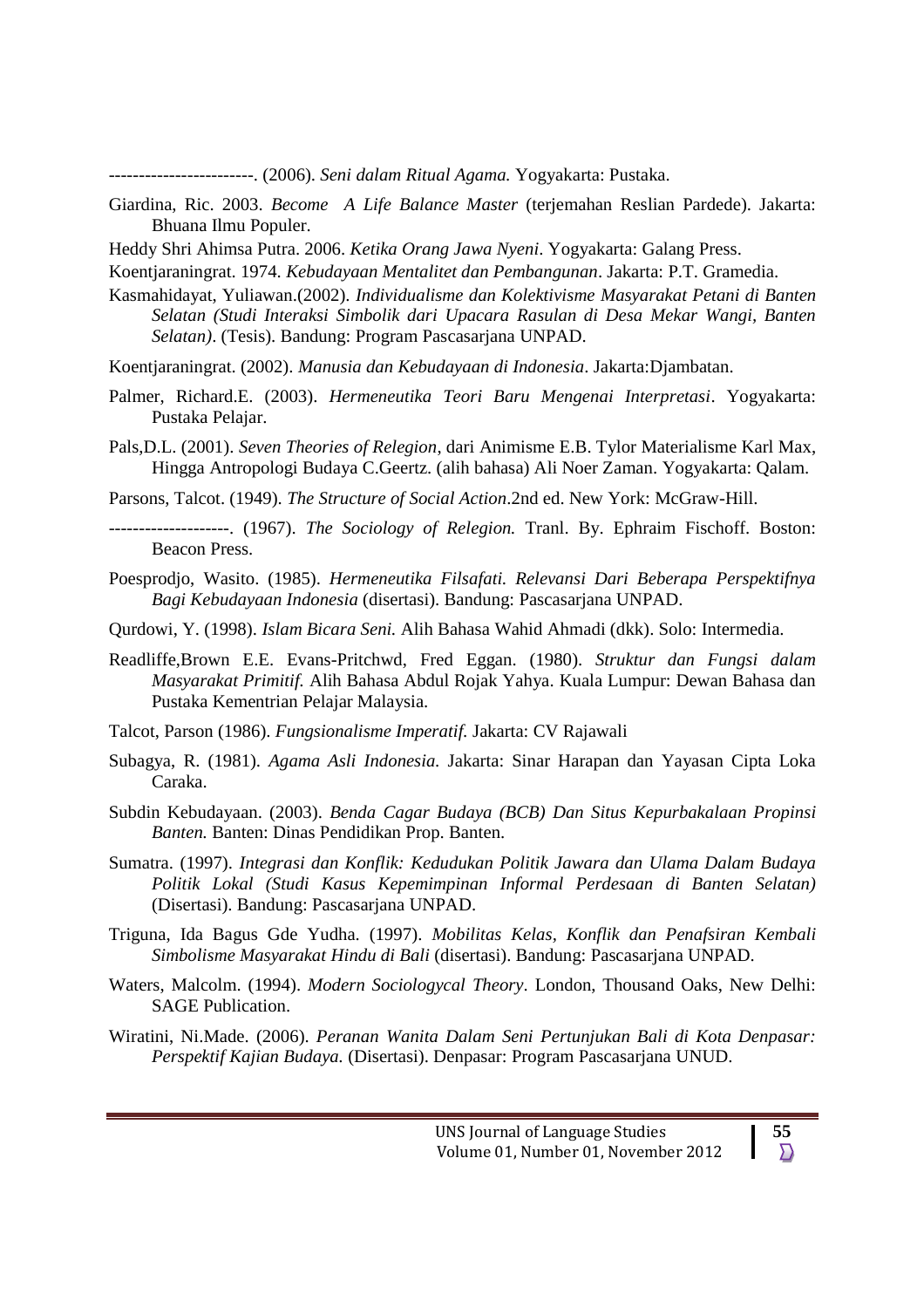Yahya Omar,H.M. Toha. (1983). *Hukum Seni Musik, Seni Suara dan Seni Tari dalam Islam*. Jakarta: Widjaya.

Mulder, Niels. 2005. *Mysticism in Java: Ideologi in Indonesia*. Yogyakarta: Kanisius.

- Murphy, Joseph. 2008. *The Power of Your Subconcious Mind* (penyadur Dian Prati). Semarang: Dahara Prize.
- Peursen, van. C. A. 1988. *Strategi Kebudayaan* (terjemahan Dick Hartoko). Yogyakarta: Kanisius.
- Prabhupada, A.C. Bhaktivedanta Swami. 1987. *Srimad Bhagavatam of Krsna Dvaipayana Vyasa*. Sydney: Bhaktivedanta Book Trust.
- Pradopo, Rachmat Djoko. 2008. *Beberapa Teori Sastra, Metode Kritik, dan Penerapannya*. Yogyakarta: Pustaka Pelajar.
- Robertson, I. 2009. *Misteri Pikiran Manusia: Menyingkap Rahasia Kekuatan Imaginasi dan Pikiran Manusia Memahami Seluk Beluk Lahirnya Setiap Pikiran dan Perilaku Manusia.*
- Teeuw, A. 1980. *Tergantung pada Kata*. Jakarta: Pustaka Jaya.
- \_\_\_\_\_\_. 1984. *Sastra dan Ilmu Sastra*. Jakarta: Pustaka Jaya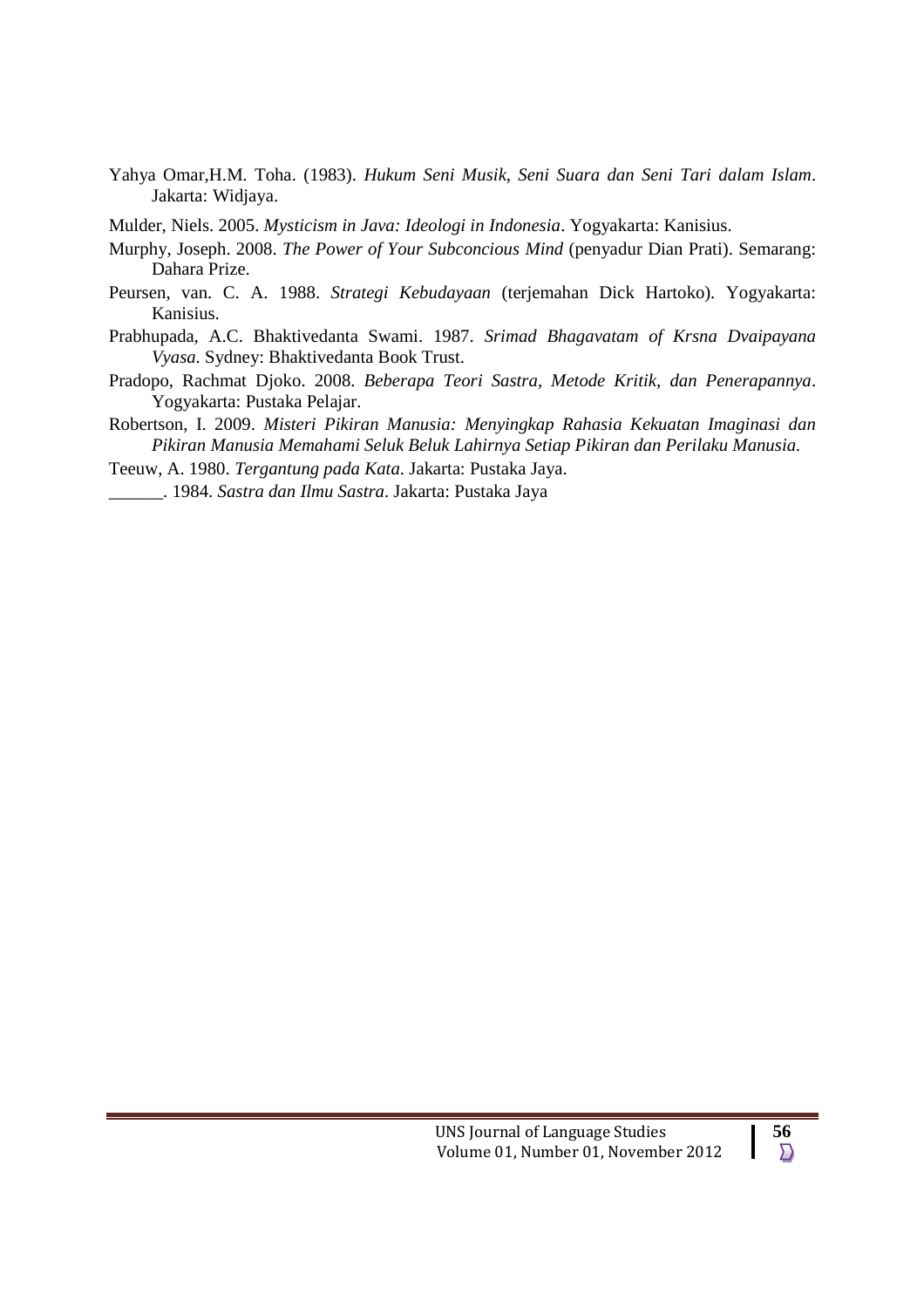## **PRONOUNCIATION QUALITY OF JAVANESE OF ESL STUDENTS IN PRODUCING THE ENGLISH SOUND:**

A Case studty of Javanese ESL Students in Tertiary Level

#### **Malikatul Laila**

Lecturer in Muhammadiyah University of Surakarta; Post graduate student of Linguistics Department, UNS Email: malikatul.laila@yahoo.com

### **ABSTRACT**

*The quality of pronouncing English sounds by Javanese ESL students is much influenced by their way of speaking of their native language. The study aims to examine how Javanese ESL students shift their articulation in producing the English sounds. The data are Javanese ESL students' speech of English in the forms of words, phrases, and sentences which are collected by means of recording, testing and participant interview. The data analysis applies techniques of comparison and contrast \_between RP and Javanese ESL sounds\_ in the domain of impressionistic articulatory phonetics which is assisted by using Audio Edit Magic (AEM). The result shows that Javanese ESL students produce consonant sounds by the lack of maximal force and tend to be lenis; while in pronouncing vowel sounds, they tend to produce some as its phonemes. This shifts the NSE/ FSE have perceived intelligibly is 53,8 %. This implies that Javanese ESL students' shift in pronouncing the English sounds represented in words is still perceived and understood properly by the NSE/ FSE.*

*Key words: pronunciation quality, shift, intelligibility, RP, and impressionistic articulatory phonetics.*

#### **INTRODUCTION**

In the learning process of a foreign language, of course one will have the reference for the standard pronunciation. For English, usually British accent has long dominated in use especially in many courses of English. The common British English to be the standard pronunciation is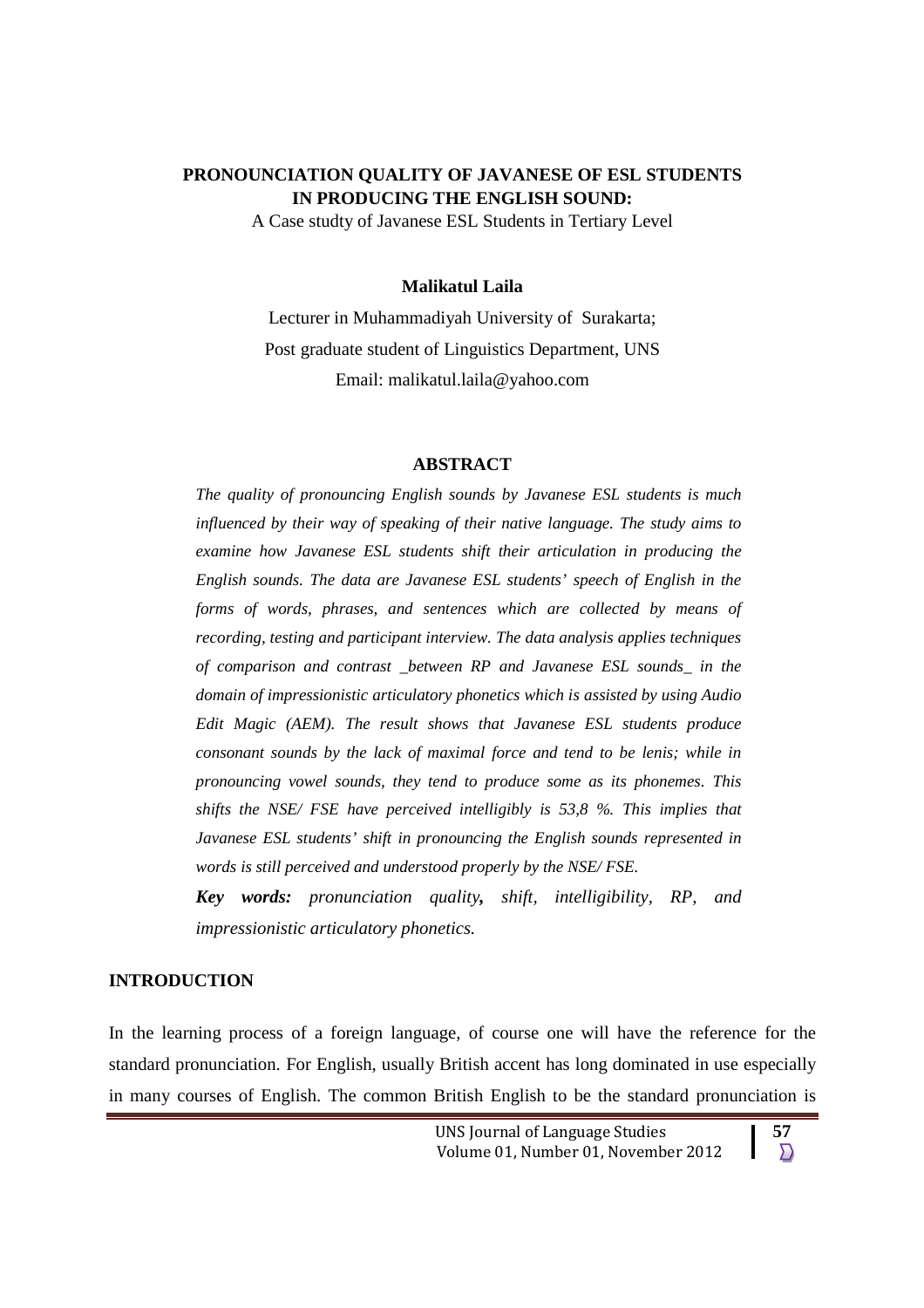called Received Pronunciation (RP). However, during the course of time, with the global progress of nations as revealed by the complex communication among peoples in the world, the use of English tend to vary depending on the country where the communities hold the interaction. So it is undeniable that there are several regional varieties of English in the world.

When we refer to the nature of speech sound as voluntary pronunciation, where the speakers automatically produce them with appropriate points of articulation within the speech organs, we may consider some aspects that are included in the speech itself. Such aspects in speech are stated by Jones referring to speech length, stress, and pitch (1983: 1-8).

A bit least of attention to the aspects above may result in a typical regional pronunciation. This is as confirmed by a research which stated that Native Speakers of English (NSE) who live in different countries will speak their language with a different accent (Roach, 1994: 4-5). In short, different region and speakers' attitude influence different accent.

Javanese ESL students' tendency to produce the English sounds less expressively is influenced by their way of speaking their native language, Javanese Language (JL). Many JL features revealed in Javanese ESL students' pronunciation can be seen as in: (1) pronouncing the sound with its phoneme. For example, to pronounce the word *violence* as [v**i**ələnz], instead of [va<sup>I</sup>lənz]; (2) reducing the degree of voicing such as the pronunciation of suffix –s as in the word *dogs* as [dɔ̃gs], instead of [dɔ̃gz]; (3) omitting the aspiration  $\binom{h}{r}$  such as in producing the word *hesitate* as [hɛsIte<sup>l</sup>t], instead of [hɛsIt<sup>h</sup>e<sup>l</sup>t]; or (4) in changing the English sound [ $\theta$ ] into the Javanese sound [**th**], such as in pronouncing the word *think* as [**th**׀ŋk], instead of [**θ**׀ŋk]. All those JL features, to pronounce the phoneme, to reduce the voicing, to omit the aspiration, or to change the sound are mostly recognized in Javanese ESL students' conversation during the debate competition, in classroom interaction, in English meeting activities, in consultation process, and in research paper examination.

The study explains the Javanese ESL Students' ability in pronouncing the English sounds within the various contexts of English viewed from the discourse context study and impressionistic articulatory phonetics. The study was initiated by identifying the consistence of having the sound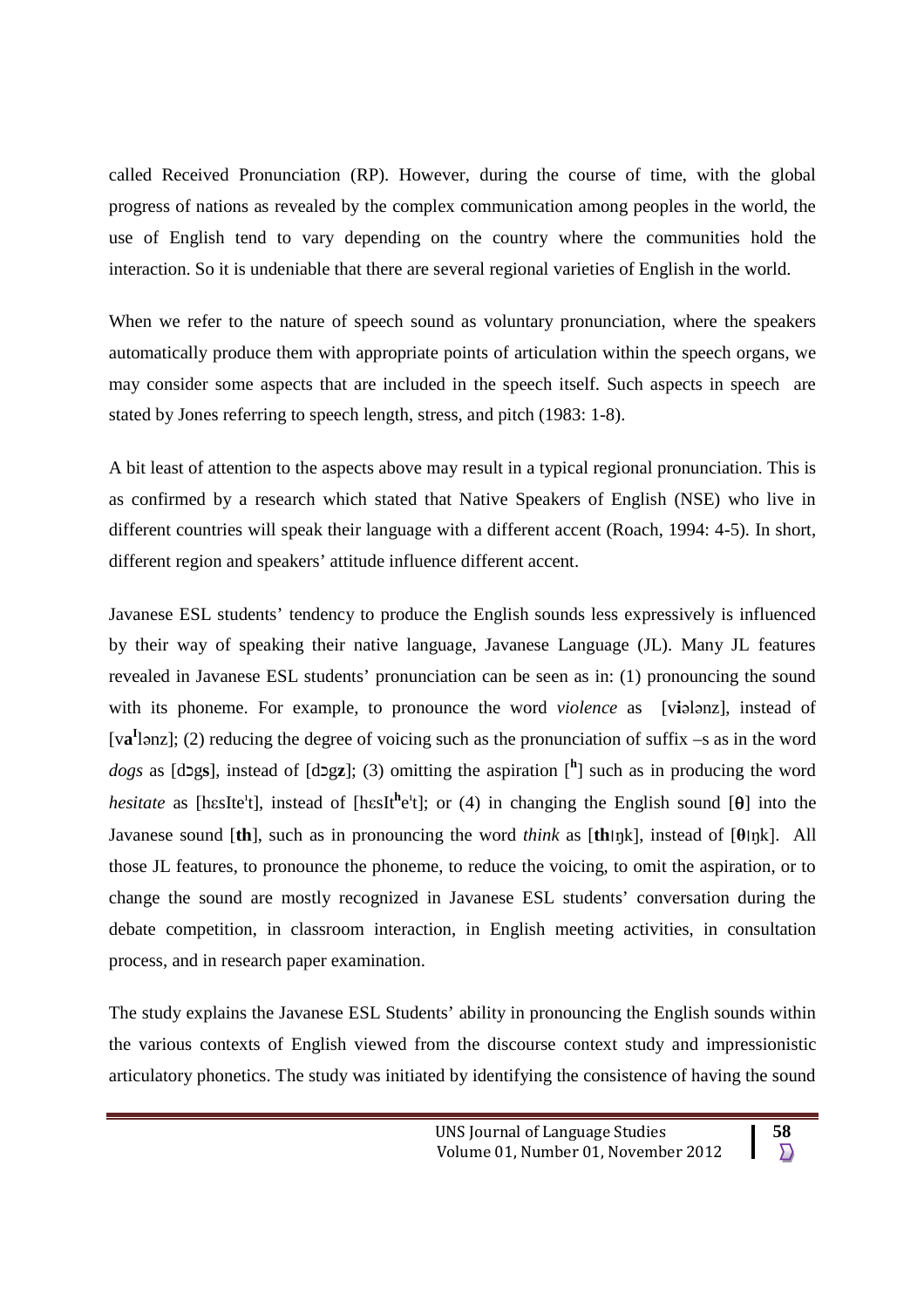shifts in their pronunciation, followed by examining the Javanese ESL Students' quality of pronounciation by means of intelligibility process to NSE/FSE. This is as what Bryan Jenner determined a list of the features of English pronunciation which can be considered esential for intelligibility anywhere in the world which are so called Common Core.

The reason of my interest in the study of pronunciation shift is inspired by the previous research dealing with the perception of Javanese learners of English sounds as conducted by Prince (1989). He stated that in the progress of learning of English, Javanese learners are actually aware of English diphthongs, but their awareness is not stable, or they still tend to be the hyperperceived diphthong speakers. This means that there is a tendency not to put a stress to the vowel being the nucleus, instead to the gliding vowel. Moreover, there is a claim that there is no obligation for English learners to pronounce English well as the NSE do or in referring to RP (Roach, 1991: 6). Also, a research entitled "The Intelligibility to native English Speakers of Interdental Sounds Articulated by Javanese Speakers" by Adityarini (2003) is quite relevant to this study. Based on the ideas in the previous study, therefore, I can infer that one's way of pronouncing speech sounds is various and the Javanese ESL students can only develop appropriate pronunciation so that they can hold the communication with the NSE/ FSE.

Related to the assumption above and based on my research, the objectives of the study are: first, to identify the shifts in articulating the English sounds; second, to examine the level of intelligibility of Javanese ESL students' pronunciation of English sounds by Native Speakers of English (NSE) or Foreign Speakers of English (FSE); and third, to describe the prominence context the Javanese ESL students used in pronouncing the English sounds. The theoretical basis used for the study is phonetics: impressionistic articulatory phonetics, sounds description parameters, and ways of speech sounds production (Walfram, 1981: 13-33; Kantner, 1960: 13- 67; Kelly, 2000: 1-11). The additional references refer to the Standard Pronunciation of English (SPE) (Katamba, 1989), criteria of long or short vowels (Roach, 1991), and about duration and glide in vocalic articulations (Clark and Collin Yallop, 1996).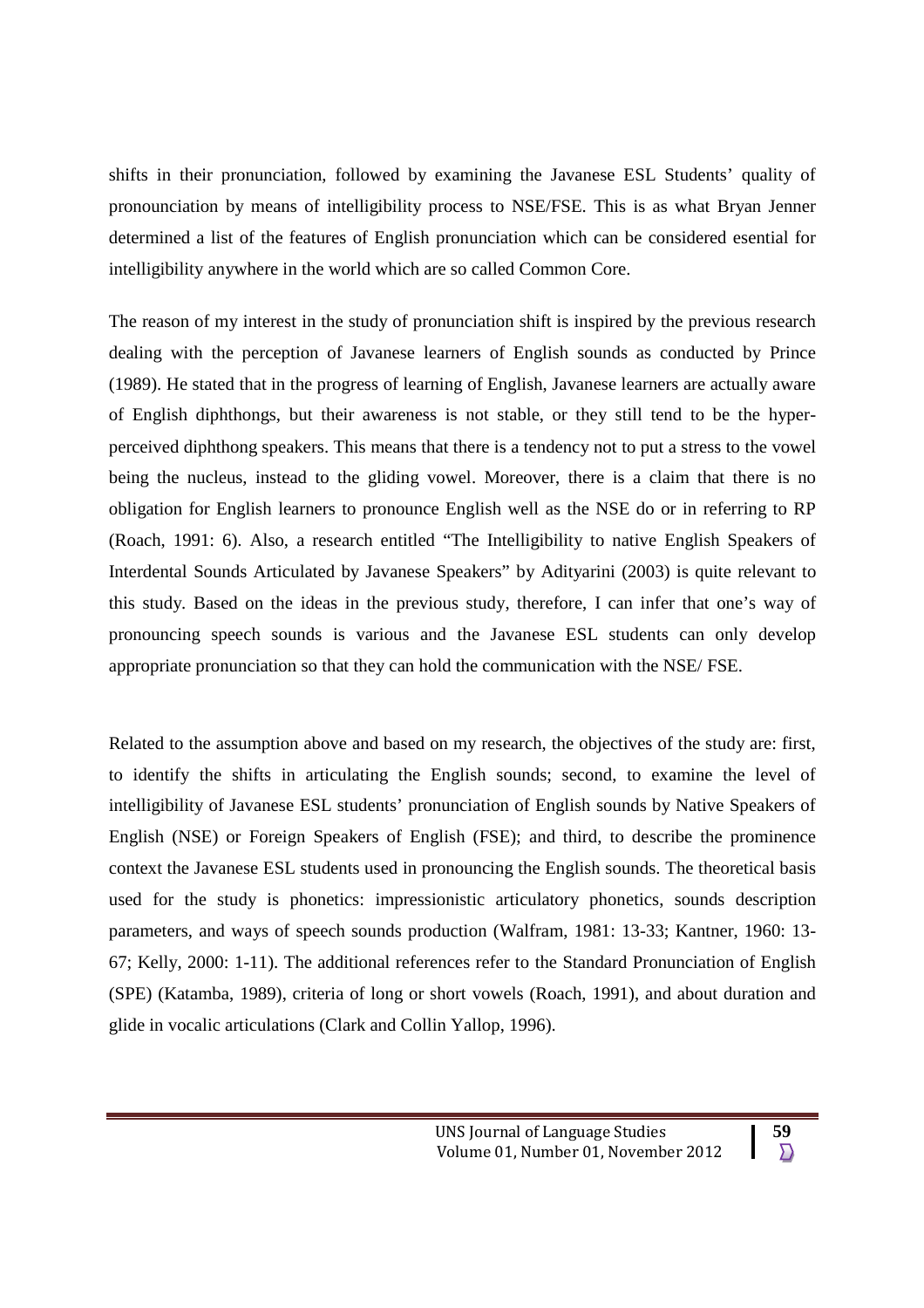#### **METHOD**

The data in this study are speech in the forms of linguistic elements: words, phrases, and sentences which include the sound shifts and which are transcribed phonetically to get to know the Javanese ESL students' real pronunciation of English sounds. The data are collected by means of observasion and participant interview methods, and are operationally recorded for the need of transcription and intelligibility.

The respondents are the Javanese ESL students in Surakarta, i.e. those who sit as tertiary students. The subjects are tertiary students taken variously at random from the state and private universities in Surakarta, such as STBA Pignatelli, UNS, UMS, STAIN, and LIA. The subjects as the source of data are not limited or counted because it is a qualitative type of study; instead, they are chosen depending on the sufficient representativeness of the various pronunciations of English sounds.

To identify the pronunciation shifts as to qualify Javanese ESL students' pronunciation, I use the comparison and contrast techniques (Sudaryanto, 1993: 21-28). The pronunciation of Javanese ESL students as compared to that of RP are used to monitor the deviation of the learned system of producing English sounds. Here, the students' pronunciation which is not relevant to RP is said to have the shift, while the shift grades are still comprehensible since it is recognizable for the NSE/ FSE. The specific articulatory phonetics is chosen for transcribing the recorded data. Moreover, for the continued validity of analysis, I go on the intelligibility to the NSE / FSE in the pronunciation of English sounds. The intelligibility level comprises two phases: written and oral based-analysis. In the written way, the NSE/ FSE listened to Javanese ESL students' record of pronouncing English words; then, they were asked to write the words they had listened. In the oral way, the result of recording of Javanese ESL students's pronunciation will be compared to the result of NSE/ FSE's pronunciation. From the two ways, I made the percentage within the four scales: poor, fair, good, and excellent.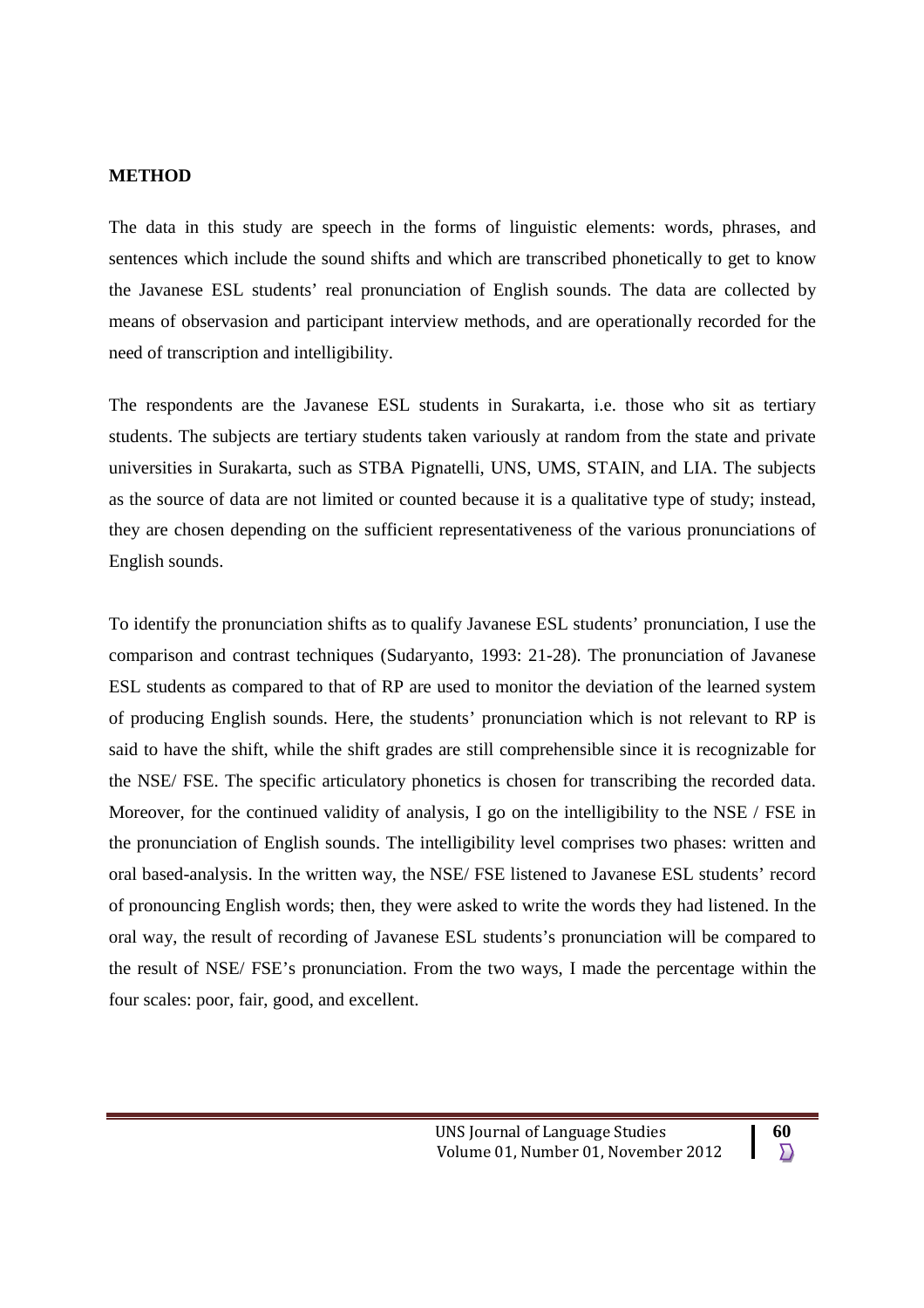## **FINDING AND DISCUSSION**

The pronunciation shifts made by Javanese ESL students in the category of vowel sounds can be described as in the course of the tongue height movement, the expressiveness, and in interference.

The moving downward of the tongue as in  $[e^1]$  into  $[\varepsilon]$  in the words *behave, make;* or as in  $[e^1]$ into [a׀ ] in the words *away, betray,* actually show a shift in the case of the height of the tongue, i.e. from the area of mid and front vowel into a bit lower position of the same area and into a step lower position as in the area of low and front vowel sound. Moreover, the moving upward of the tongue as in  $[a^{\dagger}]$  into  $[\varepsilon]$  in the words *nine, five;* or as in  $[1]$  into  $[i]$  in the words *forty, beauty*, similarly show a shift in the case of the height of the tongue. Here, it is recognized that producing the sound  $[a^{\dagger}]$  into  $[\varepsilon]$  and  $[\dagger]$  into  $[\dagger]$ , respectively show a shift from the area of low and front vowel sound into mid and front sound, and from the area of high and front sound into a bit higher position in the same area.

The reduction of nucleus strength in gliding as in diphthong  $[a^u]$  into [ $\ni$ ] in the words *applause*, *because*;  $[\vartheta^u]$  into  $[\vartheta]$  in the words *no*, *go*, *so*; and in diphthong  $[\vartheta^u]$  into  $[\vartheta]$  in the words *alone*, *mountain*; show a shift in the case of gliding quality, i.e. there is not gliding at all in producing diphthongs.

The pronouncing of sound as its phoneme as in [a<sup>|</sup>] into [1] in the words *violence, organization*, *title;* and [ə] into [u] as in the words *focus, obscure* represents the typical pronunciation of the Javanese ESL students mostly produced the English sounds. Here, they are not aware of the sounds they have to produce; they are much influenced by their native language so that they made interference in their pronunciation. What they have to produce is likely similar to the letters or the phonemes they have identified.

On the other hand, to pronounce the consonant sounds, Javanese ESL students' shift tendency can be seen as in the voicing, the retractness of tongue, points to place the articulation.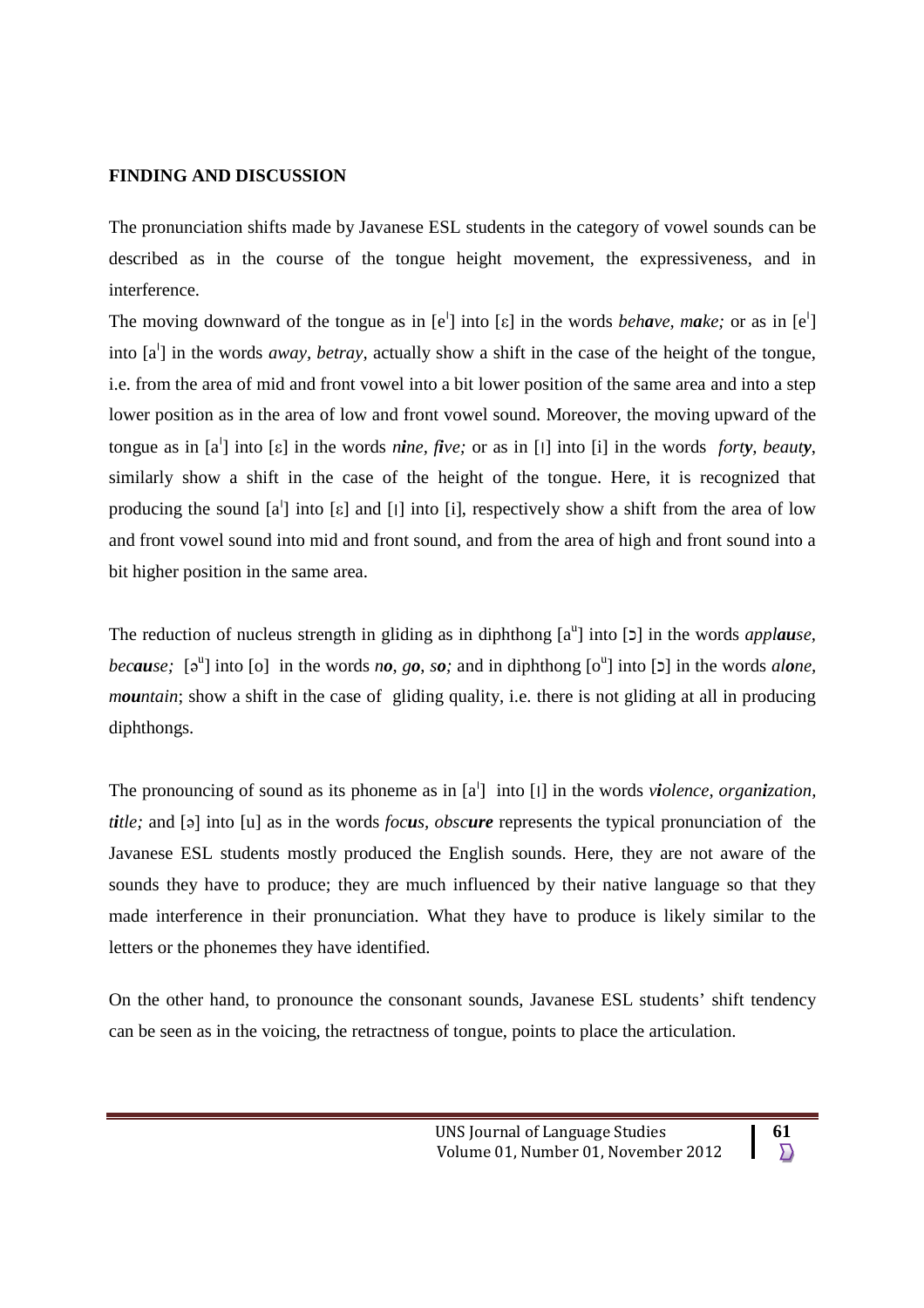The reduction of voicing as in producing the sound [z] into [s] in the words *please, clause* is caused by lack of energy in the flow of airstream from the lung in passing through the larynx or within the vocal cord. Other optional reason in decreasing the voicing is due to a trend of pronouncing the sound similar to its phoneme.

The omission of final sounds as in producing the sounds [s] into [0] in the words *next, teks;* [k] into [0] in the words *think, sink;* [d] into [0] in the words *kind, and*; or in producing the sound [θ] into [0] as in the word *eight*. The symbol [0] means that there is not a sound to produce or the omission of the sound occurs. Such an omission of the final sound may result in different meaning of words. For example, the production such as [nεks] 'the following', [θIŋk] 'use the mind', if the final sounds are omitted, the resulted sounds will have different meaning as in [nεk] 'part of human body between the head and shoulder', [θIŋ] 'something'. Moreover, the the omission of the glide sound such as [j] within the words *figure* [figjƏ], *student* [stjudƏnt] shifting into *figure* [figƏ], *student* [studƏnt] here, seems to simplify the way of pronunciation, while the addition of certain sounds such as [?] in the words *that, not*; the existence of the sound [g] in *high* is also influenced by the pronouncing of the sound as its phoneme.

Moving point of articulation backward as in [ $\theta$ ] into [th] or [t<sup>h</sup>] in the words *through*, *thorough*; similarly as the result of the pronouncing of the sound as its phoneme. Also, moving point of articulation forwards as in producing the sound [∫] into [s], in the word *institution*; [dӡ] into [d] in the word *language* actually shows no motivation to produce the English sounds energetically and expressively. The factor of Javanese sounds production system is still brought to a system of pronouncing English sounds. The shift of sound in the case of its manner of articulation such as in producing [ţ] the flap sound into [t] the alveolar sound in the words *forty, letter* represents Javanese ESL students' typicality in producing the English sound. This is so, because there is no such a flap sound pronounced quickly in Javanese sounds.

Of the 580 words pronounced by Javanese ESL students, only 100 words pronounced with a shift if compared to RP, and the NSE/ FSE are required to understand them all. Their perception of the words intelligibly then is written on the blank sheet. Of the 100 words, thereafter, the NSE/ FSE can only perceive comprehensively about 56 words. The Javanese ESL students'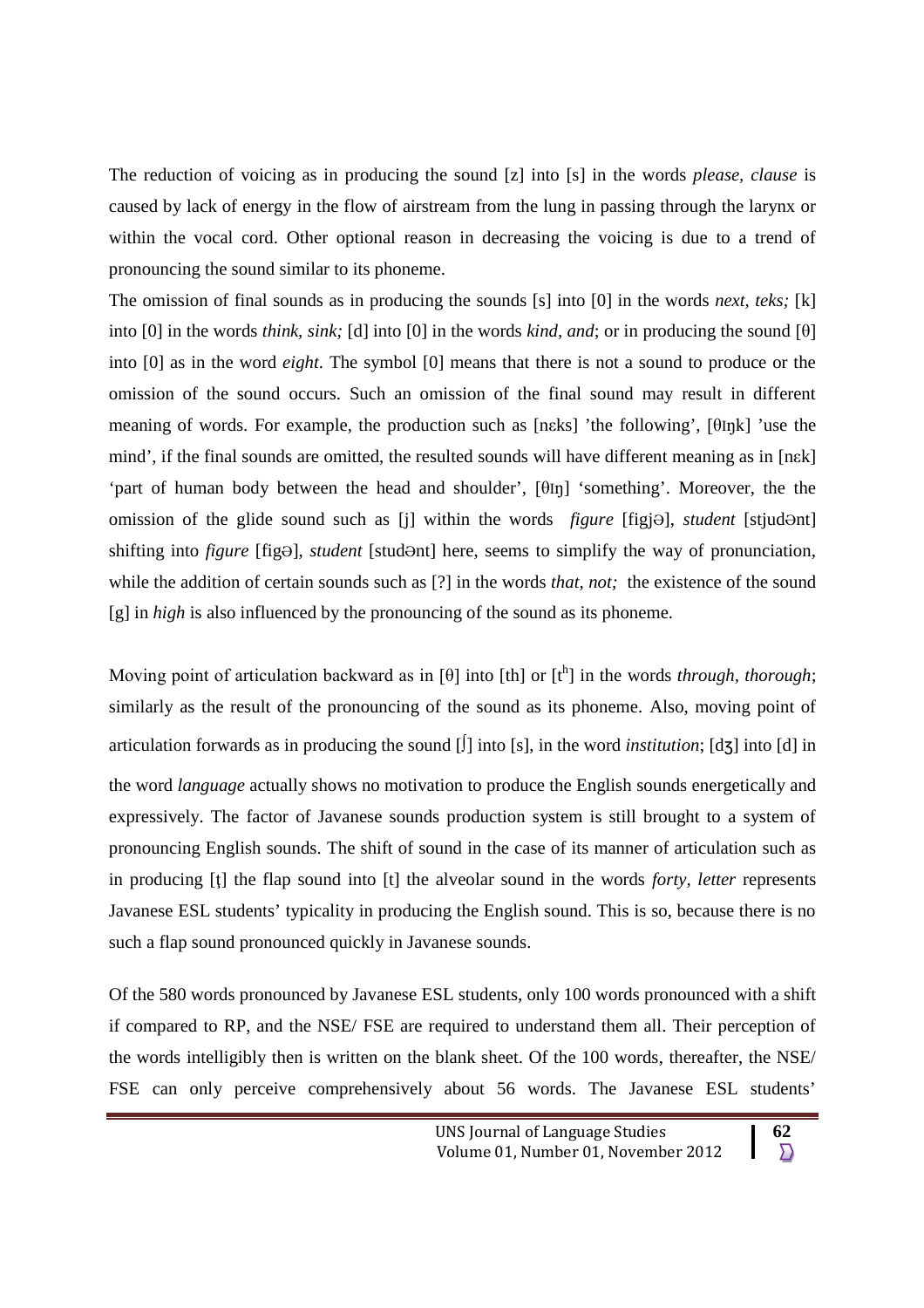pronouncing of the words, for example, *cave* [ke<sup>l</sup>v] is perceived by NSE/ FSE as *keep* [ki:p] atau *give* [gIv]; *lay* [l**e** ׀ ] is perceived by NSE/ FSE as *lake* [l**e** ׀ k], etc. that these can be seen as in the following.

**Javanese ESL students' pronunciation perceived unintelligibly by NSE/FSE**

|          | <b>Javanese ESL sounds</b>               | <b>NSE/FSE's sounds</b> |                                                           |  |  |
|----------|------------------------------------------|-------------------------|-----------------------------------------------------------|--|--|
| cave     | $[ke^{\dagger}v]$                        | keep/ give              | [ki:p] / [g <sup>1</sup> v]                               |  |  |
| day      | $\lceil d\mathbf{e}^{\mathsf{I}} \rceil$ | tea                     | [ti:]                                                     |  |  |
| lay      | $[1e^1]$                                 | lake/play               | $[\text{le}^{\dagger} \text{k}] / [\text{ple}^{\dagger}]$ |  |  |
| minimize | [mInIma <sup>1</sup> z]                  | minimal                 | [mInImal]                                                 |  |  |
| floppy   | [flɔpI]                                  | copy                    | [kɔpI]                                                    |  |  |
| sink     | [sInk]                                   | sing                    | [sIn]                                                     |  |  |
| proof    | $[\text{pru:v}]$                         | prove                   | $[\text{pr}$ Uv]                                          |  |  |

The unintelligible pronunciation of segmental sounds in words occurs when they are put separately out of context, such as of phrases or sentences.

|  |  |  | The above list is taken from the following comparison between Javanese ESL sounds |  |  |
|--|--|--|-----------------------------------------------------------------------------------|--|--|
|  |  |  | and NSE/FSE's sounds. The unintelligible sounds are marked *)                     |  |  |

| Kata-kata JLE |        | Intelligibility | Kata-kata JLE | Intelligibility |
|---------------|--------|-----------------|---------------|-----------------|
|               |        | <b>NSE/FSE</b>  |               | <b>NSE/FSE</b>  |
|               |        |                 |               |                 |
| 1.            | behave | behave          | 51.<br>please | please          |
| 2.            | plane  | *cane           | 52. clause    | *close          |
| 3.            | safely | safely          | 53.<br>text   | text            |
| 4.            | cave   | $*$             | think<br>54.  | $*$ sing        |
| 5.            | name   | name            | sink<br>55.   | sink            |
| 6.            | make   | make            | 56. kind      | $*$             |
| 7.            | away   | away            | 57.<br>and    | *end            |
| 8.            | betray | *gkay           | eighth<br>58. | *eight          |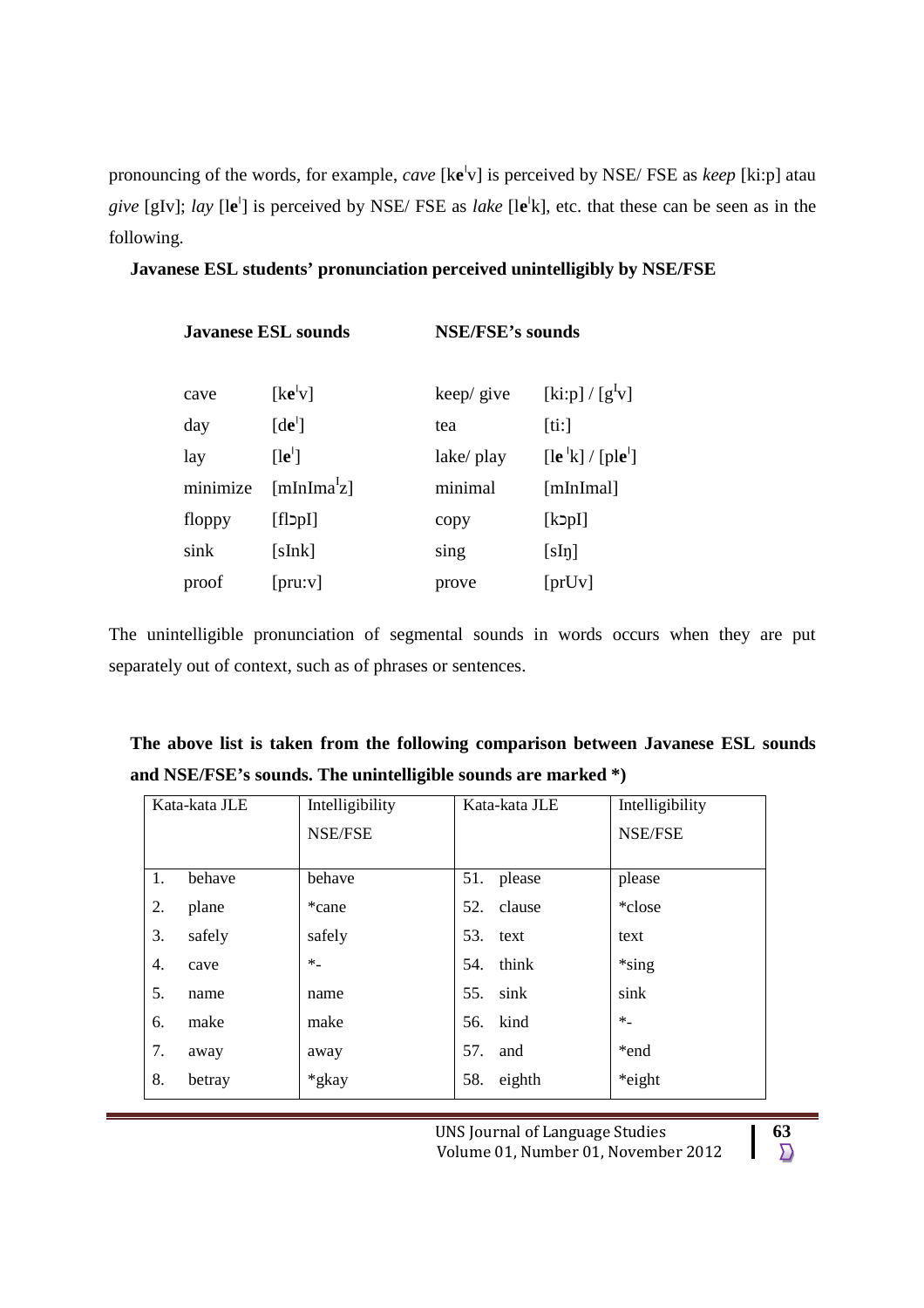| 9.  | day                    | $*$         | 59. | figure     | $*_-$      |
|-----|------------------------|-------------|-----|------------|------------|
| 10. | may                    | may         | 60. | student    | student    |
| 11. | grey                   | $\ast_-$    | 61. | curriculum | curriculum |
| 12. | pay                    | pay         | 62. | that       | that       |
| 13. | say                    | say         | 63. | not        | not        |
| 14. | obey                   | obey        | 64. | high       | *hi        |
| 15. | lay                    | *play       | 65. | church,    | church     |
| 16. | nine                   | nine        | 66. | nature,    | nature     |
| 17. | life                   | $\ast$ $\_$ | 67. | chair,     | chair      |
| 18. | like                   | like        | 68. | match,     | match      |
| 19. | sunshine               | $*$         | 69. | cheap,     | cheap      |
| 20. | sometime               | sometime    | 70. | teacher,   | teacher    |
| 21. | kind                   | kind        | 71. | catch,     | catch      |
| 22. | minimize               | *minimal    | 72. | such,      | *search    |
| 23. | applied                | applied     | 73. | chalk,     | $\ast$     |
| 24. | forty                  | *forthy     | 74. | kitchen.   | kitchen    |
| 25. | usually                | usually     | 75. | Judge,     | *church    |
| 26. | pity                   | pity        | 76. | larger,    | larger     |
| 27. | floppy                 | floppy      | 77. | charge,    | charge     |
| 28. | kitty                  | $\ast_-$    | 78. | jealous,   | $*$        |
| 29. | pretty                 | $*$         | 79. | garage,    | $\ast$ .   |
| 30. | pussy                  | pussy       | 80. | gym,       | $*Jim$     |
| 31. | silly                  | silly       | 81. | age,       | $\ast$ .   |
| 32. | applause               | applause    | 82. | college,   | *colledge  |
| 33. | because                | because     | 83. | engine,    | *enggine   |
| 34. | mouse                  | mouse       | 84. | pigeon.    | pigeon     |
| 35. | house                  | house       | 85. | fan,       | fan        |
| 36. | loud                   | loud        | 86. | hoof,      | $*$        |
| 37. | about                  | about       | 87. | café,      | $*$ .      |
| 38. | $\mathbf{n}\mathbf{o}$ | no          | 88. | phase,     | *face      |
| 39. | go                     | $*$         | 89. | proof,     | prove      |
| 40. | now                    | now         | 90. | tough,     | $*$        |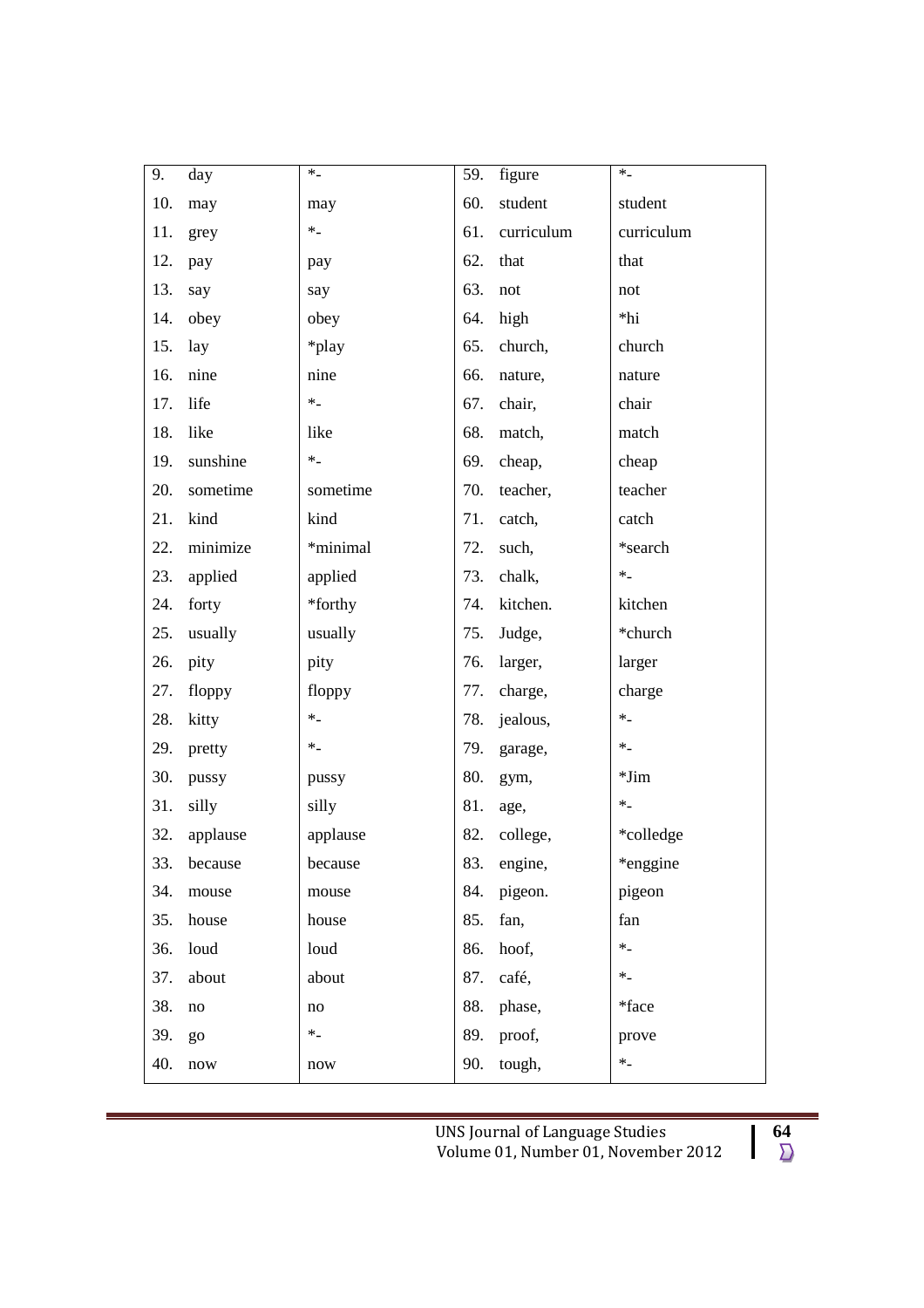| $41.$ do |              | do           |     | 91. laugh,   | $*$        |
|----------|--------------|--------------|-----|--------------|------------|
|          | $42.$ low    | low          |     | 92. awful,   | *carerfull |
| 43.      | opaque       | *barbeque    | 93. | difficult,   | $*$        |
|          | 44. oscar    | $*_{-}$      |     | 94. fulfill, | fulfill    |
| 45.      | othentic     | $*$          |     | 95. fix.     | fix        |
|          | 46. alone    | alone        | 96. | van,         | $*$        |
| 47.      | know         | *none        | 97. | hooves,      | $*$        |
| 48.      | boat         | boat         | 98. | cover,       | Travel     |
| 49.      | violence     | violence     |     |              |            |
| 50.      | organization | organization |     |              |            |

The intelligibility level of NSE or FSE in perceiving JLE's pronounciation of English sounds is in the category of good. This means that JLE's quality of pronouncing English sounds is listened and understood intelligibly by NSE or FSE. This is supported by the first phase procentage that NSE or FSE perceived JLE's words 58,1%, while in the second phase, 49,5% in which the average can be 53, 8 %. From the percentage above, the interpretation we can make is that for the need of communication with foreigners, JLE's quality of pronouncing English sounds is intelligible. The transcription system formulation of English sounds of Javanese variant is presented in both description of sounds and phonetic transcription. Generally, JLE's pronunciation of English sounds shows a bit reduction of force or strength. Consequently, JLE do not maximally express the fortis, instead, they tend to pronounce them in lenis. Moreover, phonetically, the Javanese English sounds can be recognized, among others: the sound [nd] instead of  $[\delta]$ , the sound  $[\text{th}]$  instead of  $[\theta]$ , the sound  $[\text{s}]$  instead of  $[z]$ , and a tendency of pronouncing phoneme instead of its sound. This phenomena might be influenced by JLE's uncertainty in operating the organs of speech, especially in moving the lower jaw during differentiating the production of vowel sounds of English.

# **CONCLUSION**

1. The pronunciation shifts produced by Javanese ESL students focus on the movement from one point of articulation to the adjacent one as viewed from the impressionistic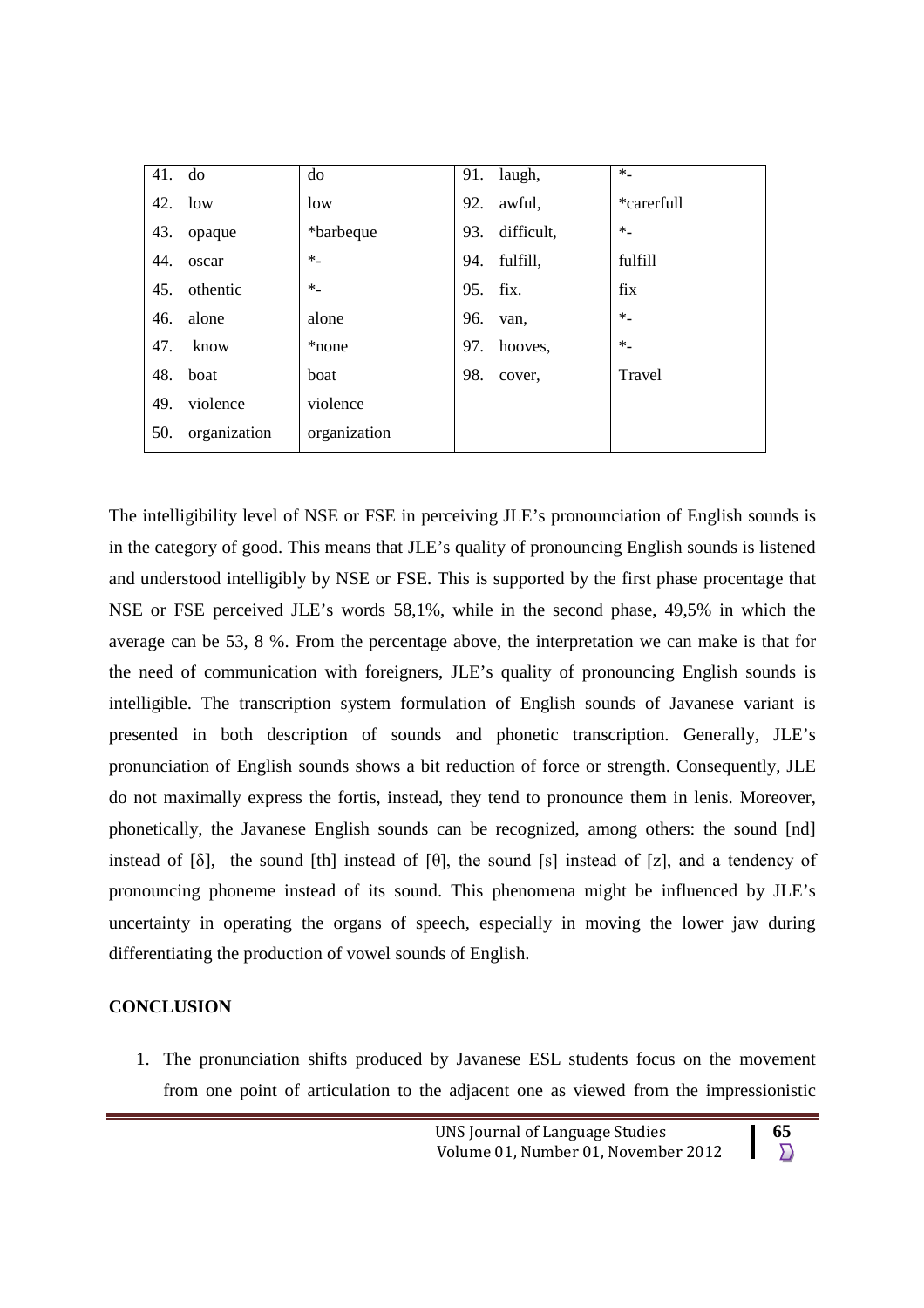articulatory phonetics. In pronouncing the vowel sounds, the Javanese ESL students like (1) to shift the tongue height a bit downward and upward, and to shift the tongue position a bit backward and forward, and (2) to reduce the voicing and the nucleus strength of diphthong. Moreover, to pronounce the consonant sounds, the Javanese ESL students shift (1) to articulate the sound as its phoneme, (2) to omit or add certain sounds, and (3) to replace the sounds in Javanese accented English, such as the sounds: [nd] to replace [δ], [th] to replace [θ], or [s] to replace [z]. The quality of Javanese ESL students' pronouncing of English sounds is initiated from identifying its consistence in its routine production.

2. The intelligibility level of NSE or FSE in perceiving Javanese ESL students' pronunciation of English sounds is 53, 8%, or in the category of good. This means that Javanese ESL students' quality of pronouncing English sounds is listened and understood intelligibly by NSE or FSE. The more implication that can be gained is that for the need of communication with foreigners, Javanese ESL students' quality of pronouncing English sounds is intelligible or still understood by NSE/ FSE. Generally, Javanese ESL students' pronunciation of English sounds shows a bit reduction of force or strength. Consequently, they do not maximally express the fortis; instead, Javanese ESL students tend to pronounce them in lenis. The phenomena are influenced by Javanese ESL students' uncertainty in operating the organs of speech, especially in moving the lower jaw during differentiating the production of vowel sounds of English. The shifts the Javanese ESL students made are still recognized and understood properly and intelligibly by the NSE/FSE because such sound shifts represent the features of English pronunciation which can be considered essential for intelligibility anywhere in the world.

#### **REFERENCES**

- Alford R.L. & Strother J.B. 1990. "Attitudes of Native and Nonnative Speakers Toward Selected Regional Accents of U.S. English" in TESOL QUARTELY Vol. 24. No. 3. Autumn 1990.
- Clark, John &Yallop, Colin. 1995. *An Introduction to Phonetics and Phonology*. Cambridge: Blackwell Publishers,Inc.

Edi Subroto. 1993. *Pengantar Metode Penelitian Linguistik*. Surakarta: UNS Press.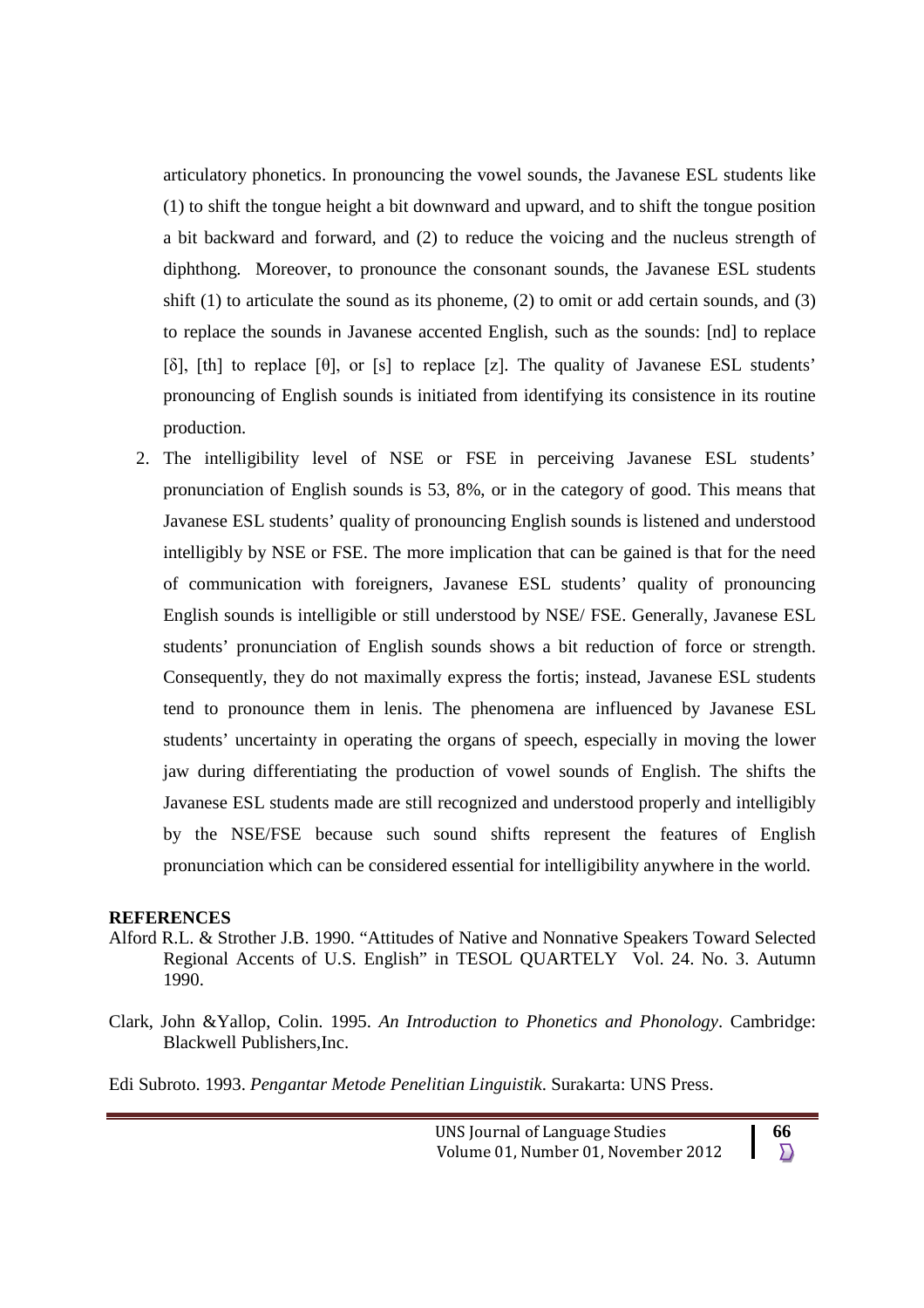- Fabisz, Natalia. 2009. of *Second Analysis of Krashen's Theory Language Acquisition*. http://www.geocilies.com/pan\_andrew/sla.htm 2009.wednesday.7.26
- Hepy Adityarini. 2003. *The IntelligiBIlity to Native English Speakers of Interdental Sounds Articulated by Javanese Speakers*. (The Unpublised Research Work).
- Jones, Daniel. 1956. *English Pronouncing Dictionary*. London: The Aldine Press. Letchworth Herts.
- Jones, Daniel. 1983. *An Outline of English Phonetics*. London: Cambridge University Press.
- Kantner, E. Claude and West, Robert. 1960. Phonetics: *An Introduction to the Principles of Phonetic Science from the Point of View of English Speech*. New York: Harper & Brothers.
- Katamba. 1989. *An Introduction to Phonology*. London: Longman.
- Matsuura, Hiroko, 2007. "Intelligibility and Individual Learner Differences in the EIL Context". SCIENCE DIRECT-SYSTEM. Jurnal Volume 35, Issue 3. September 2007. P. 293-304.
- Kartomihardjo, Suseno. 1988. *Bahasa Cermin Kehidupan Masyarakat*. Jakarta: Depdikbud.
- Munro, M. J. & Derwing, T.M. 1995. "Foreign Accent, Comprehensibility, and Intelligibility in the Speech of Second Language Learners", 45, 73-97.
- Kelly, Gerald. 2000. *How to Teach Pronunciation*. England: Pearson Education Limited.
- Lane, Linda. 2005. *Focus on Pronunciation 2*. New York: Longman.
- Lane, Linda. 2005. *Focus on Pronunciation 3*. New York: Longman.
- Major C. Roy. 2000. "The Effect of Nonnative Accents on Listening Comprehension: Implications for ESL Assessment" (artikel) dalam TESOL QUARTERLY Volume 36, Number 2. Summer 2000.
- Pike, Kenneth. *Phonemics: A Technique for Reducing Languaes to Writing.*
- Prince, S. Moneta. 1989. "A Note on Vowel Perception" in TEFLIN Journal Volume 2 February. 1989.
- RAUX, Antoine. 2002. *Automatic Intelligibility Assessment and Diagnosis of Critical Pronunciation Errors for Computer-Assisted pronunciation Learning*. http://www.cs.cmu.edu/~antoine/papers/ieslp2002a.pdf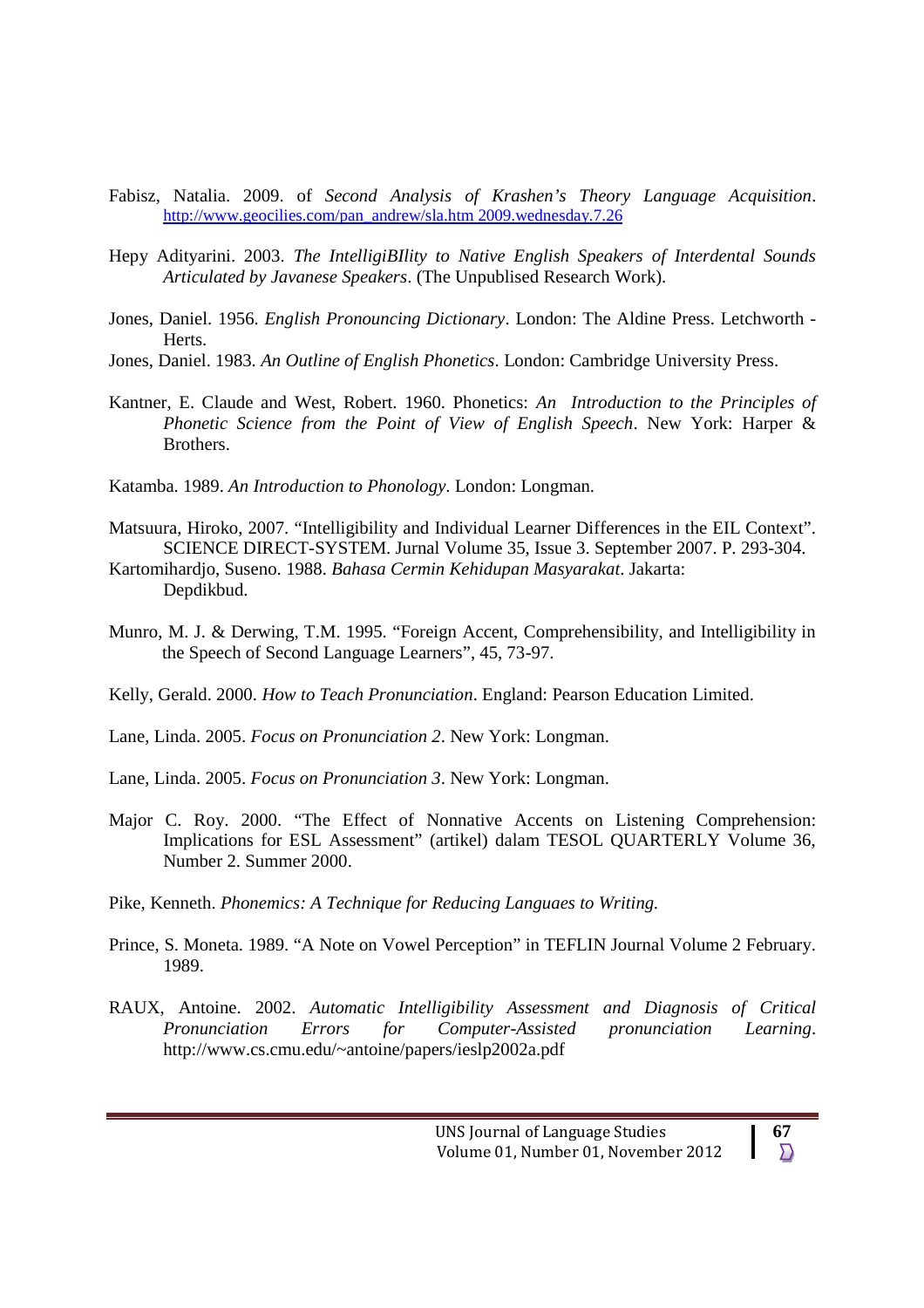- Roach, Peter. 1991. *English Phonetics and Phonology: A Practical Course*. Cambridge: Cambridge University Press.
- Scane, A. Sanford. 1973. *Generative Phonology*. London: Prentice-Hall International Inc.
- Sudaryanto. 1993. *Metode dan Aneka Teknik Analisis Bahasa Pengantar Penelitian Wahana Kebudayaan secara Linguistis*. Yogyakarta: Duta Wacana University Press.
- Walfram, Walt and Johnson, Robert. 1981. *Phonological Analysis Focus on American English.* ColumBIa: University of District of ColumBIa.
- Walker, Robin. 2001. "Pronunciation for International IntelligiBIlity". http://www3.telus.net/linguisticsissues/internationalintelligiBIlity.html
- Wiwid Handayani Setyaningrum. 2005. *Javanese Interference on English Pronunciation of the Fifth Semester English Department Students of UMS*, *Academic Year 2004/2005*. Research Paper S1 (Unpublished).
- "Speech Quality and Evaluation" (a chapter from a Master Thesis) http://www.acoustics.hut.fi/publications/files/theses/lemmetty\_mst/chpt10.html

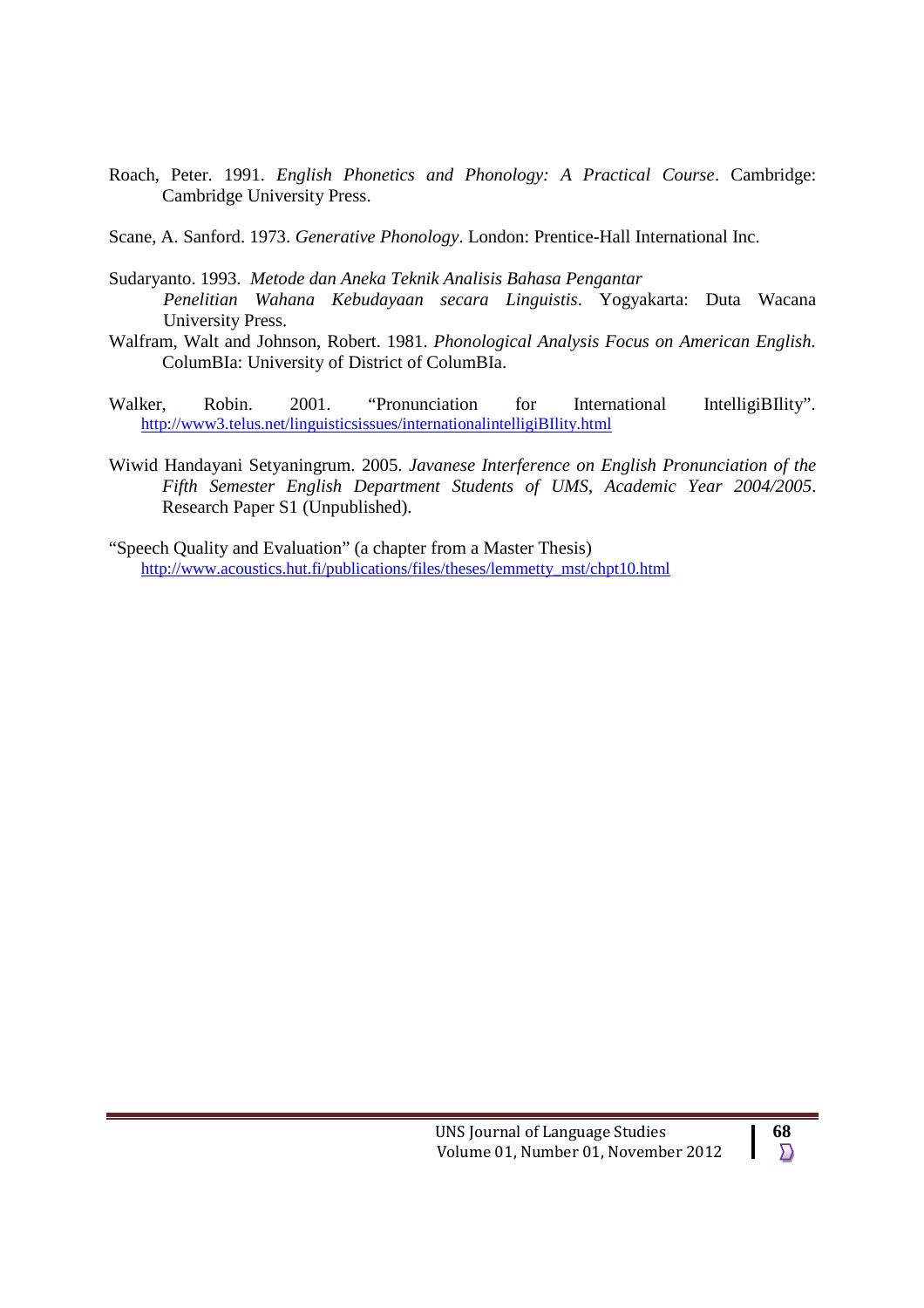### **ROLE RELATION NEGOTIATION BETWEEN NATIVE SPEAKER AND INDONESIAN EFL-LEARNER IN AN ENGLISH CASUAL CONVERSATION**

#### **Sunardi**

Lecturer in Dian Nuswantoro University;

Post graduate student of Linguistics Department, UNS

Email: Soenklaten@gmail.com

#### **Abstract**

Dialogue is the means language gives us for expressing interpersonal meanings about roles and attitudes. Being able to take part in dialogue means being able to negotiate the exchange of interpersonal meanings and being able to realize social relations with other language users. This study aims at describing the patterns of role relation negotiation as the realization of interpersonal meaning in an English casual conversation between native speaker (NS) and Indonesian EFL-learner (NNS). The patterns were studied through the choice of speech functions when the interactants act on each other. The results of this study show that NNS plays his role as initiator, while NS as supporter; the conversation is the one of information negotiation rather than goods and services negotiation.

**Key words**: casual conversation, interpersonal meaning, role relation negotiation, speech function

#### **Introduction**

People communicate daily with each other by talking. It is the most basic and widespread lunguistic means of conducting human affairs (McArthur as cited in Pridham (2001:1)). According to Gumperz (1982:1), communication is a social activity requiring the coordinated efforts of two or more individuals. Mere talk to produce sentences, no matter how well formed or elegant the outcome does not itself constitute communication. Only when a move has elicited a response can we say communication is taking place. Dealing with communication, Canale (in Richards and Schmidt, 1984:4) defines it as the exchange and negotiation of information between at least two individuals through the use of verbal and non-verbal symbols, oral and written/visual modes, and production and comprehension processes. The central principle of communication is intersubjectivity. Intersubjectivity has to do with the sharing of knowledge and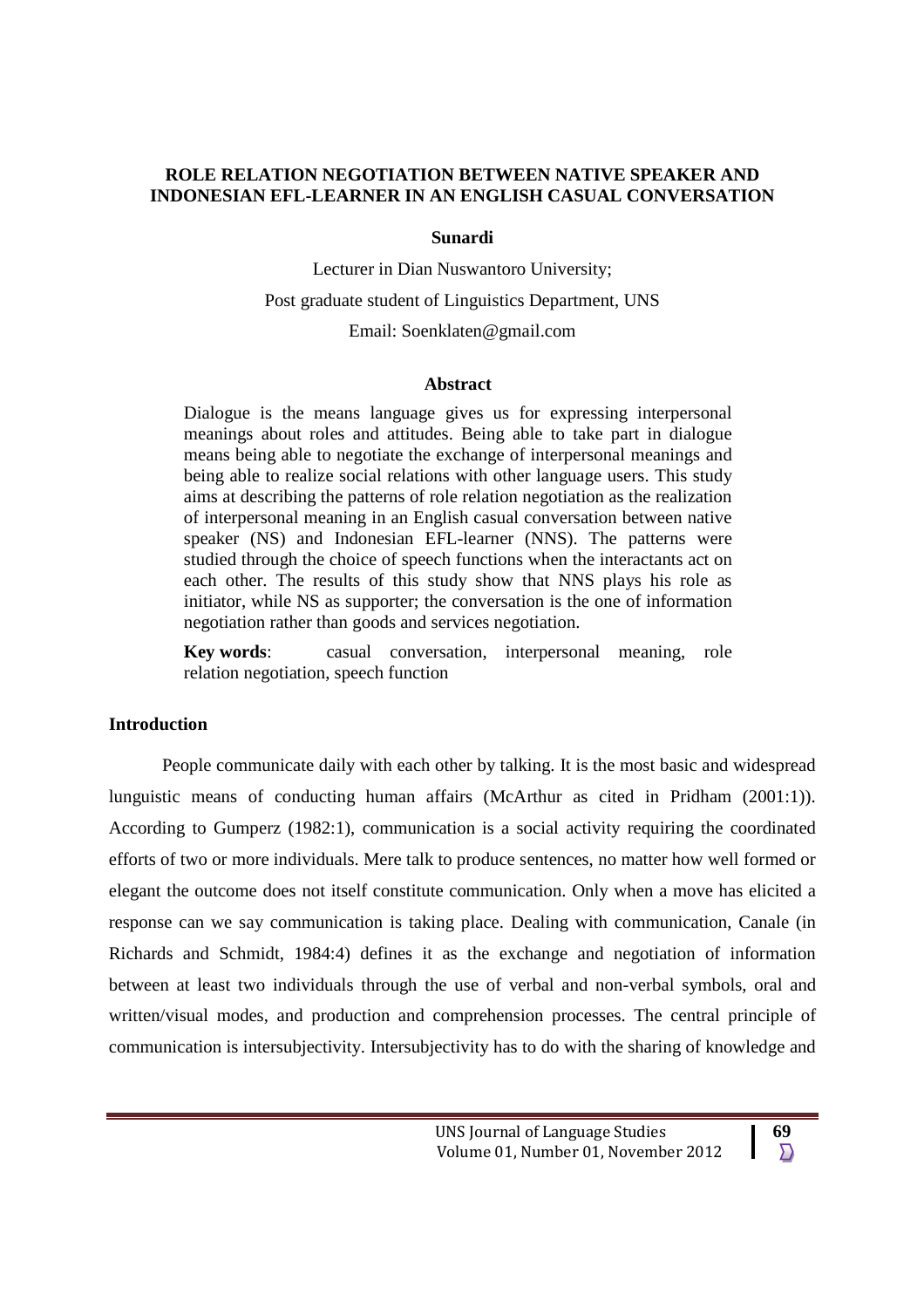experience and is seen as relevant to communication at the two ends of communicative activity itself: its inception and its completion (Schiffrin, 1994:389).

In communication, people use language to convey information and to lead each other toward an interpretation of meanings and intentions. In other words, language is used as a medium of communication. In relation to language as a medium of communication, Ventola (1979:267) states that language as a means of communication can be used not only for the transmission of informative messages but also for establishing and maintaining contact between people. Establishing and maintaining social relationships with others are very needed. Everyday people express this social function of language when they interact casually with one another. Similarly, Eggins and Slade (1997:6) perceive interaction as language activity. Interacting is not just a mechanical process of taking turns at producing sounds and words. Interacting is a semantic activity, a process of making meaning. As we take turns in any interaction we negotiate meanings about what we think is going on in the world, how we feel about, and how we feel about the people we interact with.

According to Gardner (1994:97), the main way in which people come together and exchange information and maintain social relations is through conversation. Conversation as a speech activity can take place in a formal or informal situation. A conversation that takes place in an informal situation is referred to as casual conversation. Slade and Gardner (1985:105) define casual conversation as informal face to face encounters between two or more participants that take place in informal occasions where there is usually no external pressure on the participants to be self-conscious about what they are saying.

Eggins and Slade (1997: 6) point that the purpose of casual conversation is simply for the sake of talking itself. Motivated by interpersonal needs continually to establish who we are, how we relate to others, and what we think of how the world is, casual conversation is a critical site for the negotiation of such important dimensions of our social identity as gender, generational location, sexuality, social class membership, ethnicity, and subcultural and group affiliations.

In relation to the three strands of meaning in systemic functional linguistics (ideational, interpersonal, and textual meanings), Eggins and Slade (1997:49) state that casual conversation can be analyzed from three approaches: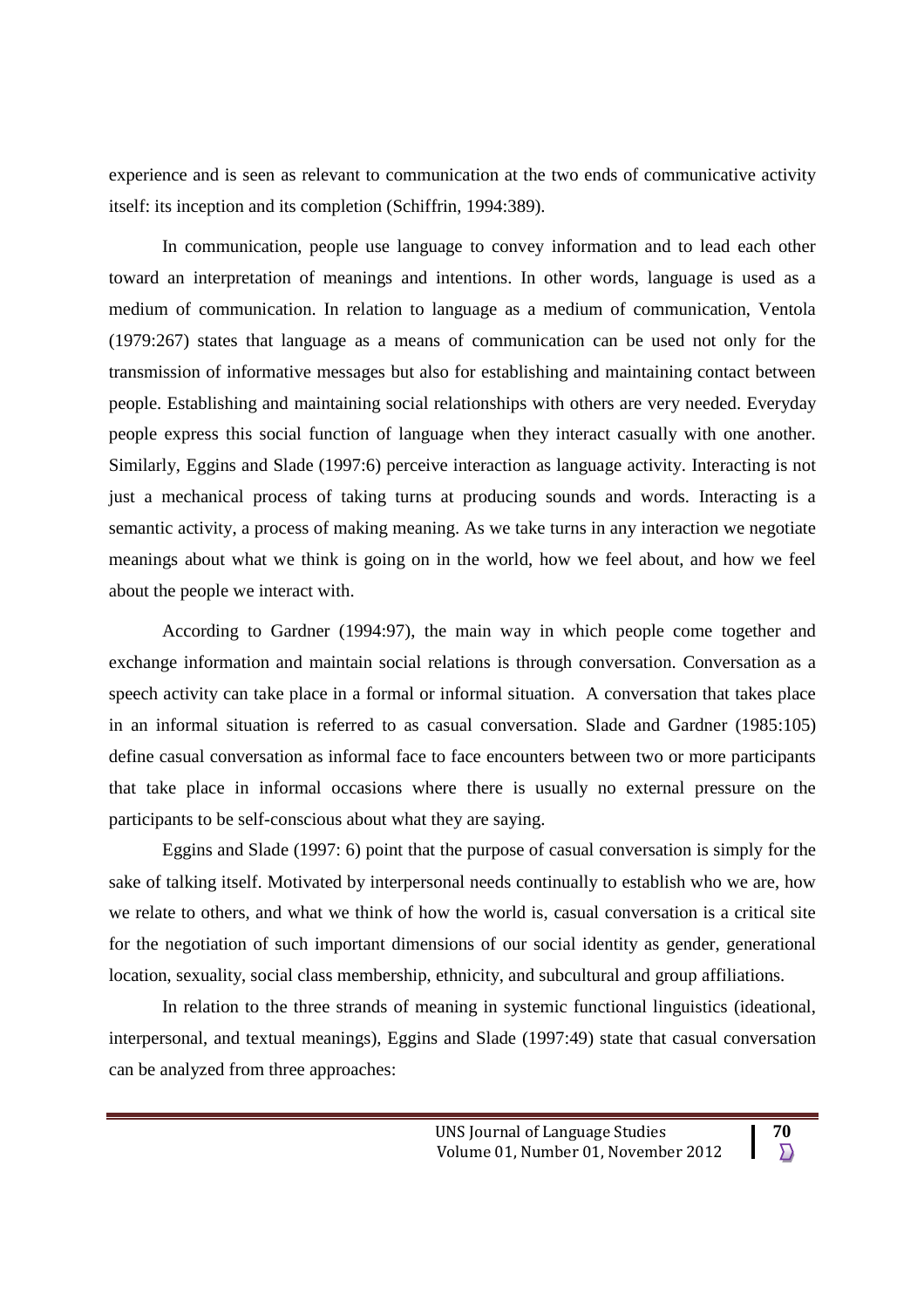- 1. We can focus on the ideational meanings: this involves looking at what topics get talked about, when, by whom, and how topic transition and closure is achieved, etc.
- 2. We can focus on the interpersonal meanings: this involves looking at what kinds of role relations are established through talk, what attitudes interactants express to and about each other, what kinds of things they find funny, and how they negotiate to take turns, etc.
- 3. We can focus on the textual meanings: this involves looking at different types of cohesion used to tie chunks of the talk together, different patterns of salience and foregrounding, etc.

The analysis of casual conversation in this study focuses only on the interpersonal meanings for the main reason as stated by Eggins and Slade (1997:50) that the primary task of casual conversation is the negotiation of social identity and social relations. Thus casual conversation is driven by interpersonal, rather than ideational or textual meanings based on the following considerations:

- a. The absence of any pragmatic motivation or outcomes to casual talk;
- b. Anything can be a topic of talk in casual conversation which suggests that casual conversation is not focused on ideational meanings;
- c. The apparent triviality of much of the ideational content of casual talk, which suggests that the important work of casual conversation is not in the exploration of ideational meanings.

Interpersonal relationship occurs when we interact with others in daily social activities. Halliday (1994:36) simply defines interpersonal relationship as enacting social relationship. In a more elaborated way, Matthiessen (1995:784) states that interpersonal relationship refers to the relationship between the speaker and listener in realizing interpersonal meaning in an interaction. He defines that interpersonal relationship is the relationship between speaker and listener and their potential for interacting: the cluster of socially meaningful participant relationship, both permanent attributes of the participants and role relationships that are specific to the situation, including the speech roles, those that come into being through the change of verbal meanings.

According to Eggins and Slade (1997:53) there are four main types of linguistic patterns which represent and enact the social identities of participants in casual conversation. These patterns, which operate at different levels or within different linguistic units, are grammatical, discourse, semantic, and generic patterns. Grammatical patterns are ones which operate within turns, and have to do with the mood of the clause interactants use. Semantic patterns are ones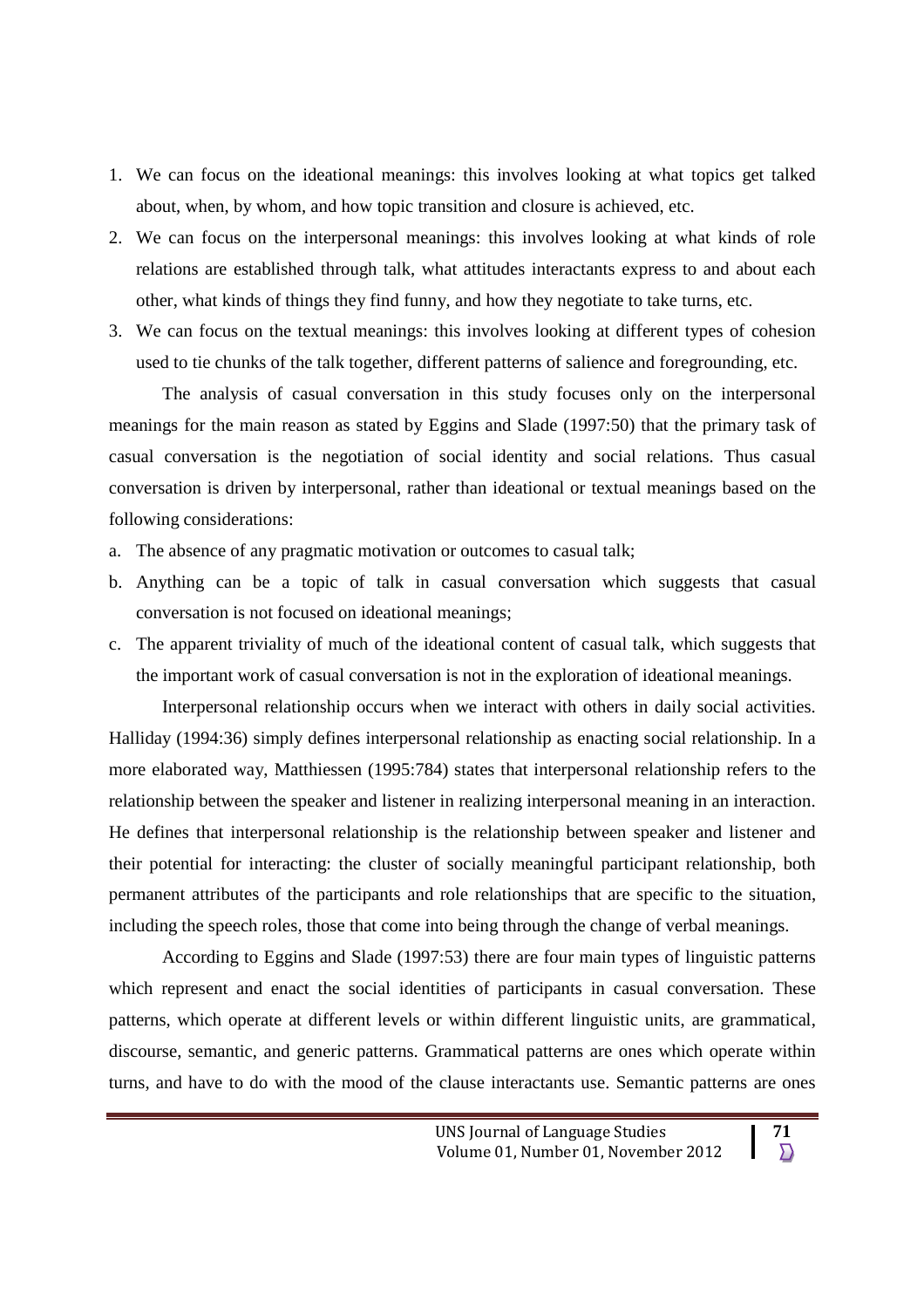which have to do with the types of evaluative and attitudinal lexis interactants use. Discourse patterns are ones which show how participants choose to act on each other through their choice of speech functions. Generic patterns are the staging patterns which operate to build chunks of talk.

Due to the time constraint and the researcher's lack of ability to do a comprehensive analysis which cover those four linguistic patterns of a casual conversation, this study only focuses on how interactants negotiate their role relationships through the choice of speech functions in a casual conversation.

#### **Speech Functions In Conversation**

According to Eggins (1994:149) dialogue is the means language gives us for expressing interpersonal meanings about roles and attitudes. Being able to take part in dialogue, then, means being able to negotiate the exchange of interpersonal meanings, being able to realize social relations with other language users. Whenever we use language to interact, one of the things with is establishing a relationship between us: between the speaker speaking now and the person who will probably speak next. Moreover, Halliday (1984:11) interprets dialogue as a process of exchange involving two variables: (1) the nature of the commodity that is being exchanged: either information or goods-&-services, and (2) the roles that are defined by the exchange process: either giving or demanding. The simultaneous cross-classification of these two variables define the four basic speech functions that can be used to initiate a conversation, as displayed in Table 1.

|                    | <b>Commodity Exchanged</b>  |
|--------------------|-----------------------------|
| <b>Information</b> | <b>Goods &amp; Services</b> |
| Statement          | Offer                       |
| Question           | Command                     |
|                    |                             |

**Table 1. Speech Roles and Commodities in Conversation**

Sources: Halliday (1994:69); Eggins and Slade (1997:181)

Because conversation is an interactive activity, every time a speaker takes on a role, he/she assigns to the listener a role as well. Every time a speaker initiates an interaction, the listener is put into a role of responding if he/she wants to interact. The alternative responses can be broadly differentiated as either supporting or confronting. Supporting responses enact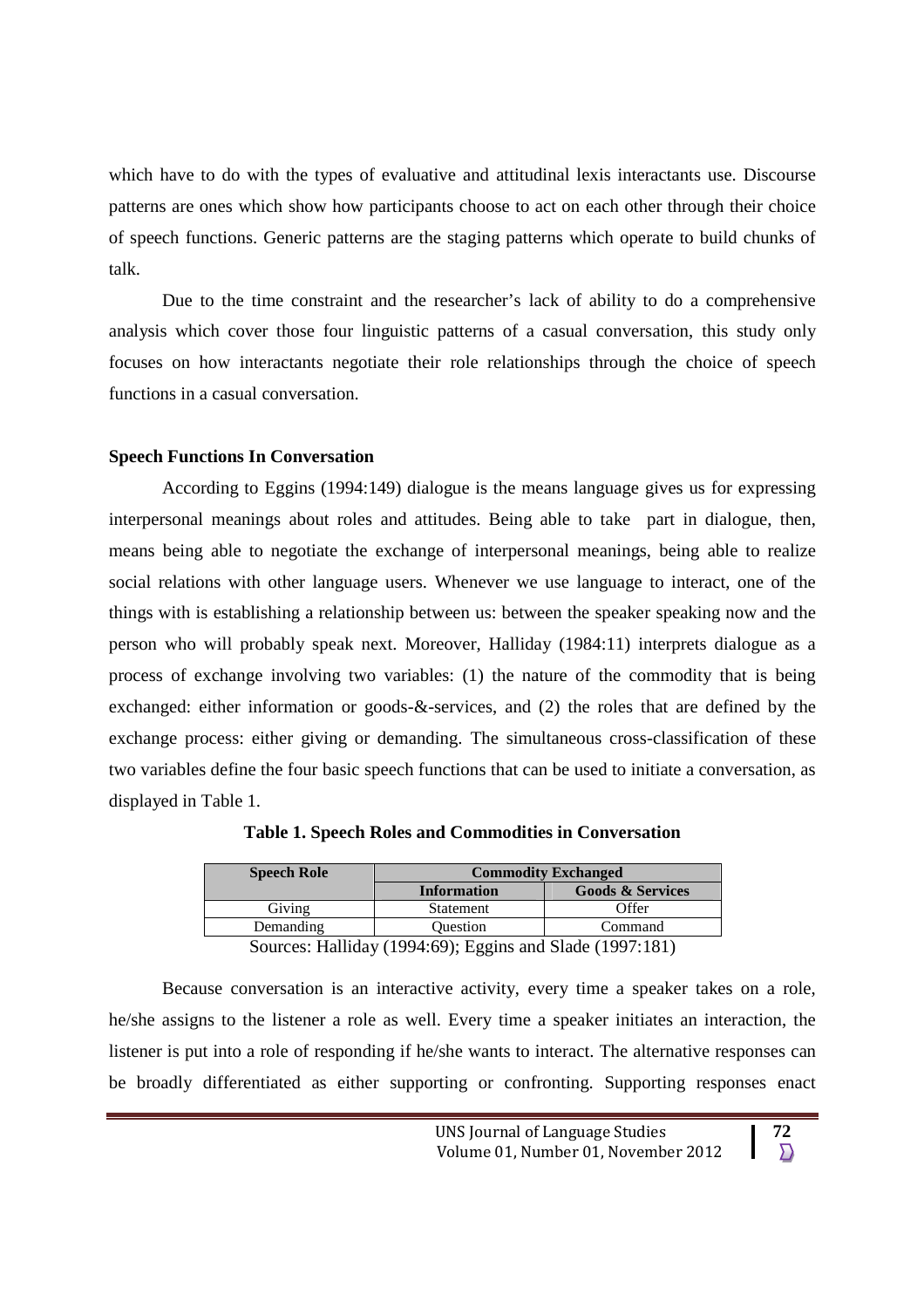consensus and agreement which tend to close off the exchange, while confronting responses enact disagreement or non-compliance which are often followed by further negotiation. The combination of the initiating speech functions and their possible responding ones can be displayed in Table 2.

| <b>Initiating</b>      | <b>Responding Speech Function</b> |               |  |  |  |  |
|------------------------|-----------------------------------|---------------|--|--|--|--|
| <b>Speech Function</b> | <b>Supporting</b>                 | Confronting   |  |  |  |  |
| Offer                  | Acceptance                        | Rejection     |  |  |  |  |
| Command                | Compliance                        | Refusal       |  |  |  |  |
| <b>Statement</b>       | Acknowledgement                   | Contradiction |  |  |  |  |
| Ouestion               | Answer                            | Disclaimer    |  |  |  |  |

|  |  | <b>Table 2. Speech Function Pairs</b> |  |
|--|--|---------------------------------------|--|
|--|--|---------------------------------------|--|

Sources: Halliday (1994:69); Eggins and Slade (1997:183)

Eggins and Slade (1997:191) extend delicately the speech functions proposed by Halliday (1994) in order to capture the more subtle speech function patterns of casual conversation. They present the comprehensive speech function classes in the form of a network, where categories at the lefthand side are the least delicate (most inclusive). Movement towards the right can be read as subclassification, indicating increasing delicacy in the description.

The major speech function classes which constitute conversational moves to begin sequences of talk, or open up new exchanges, and moves which sustain exchanges, as presented in Figure 1.





Opening moves function to initiate talk around a proposition, while sustaining moves keep negotiating the same proposition. Sustaining moves may be achieved either by the speaker who has just been talking (continuing speech function), or by other speakers taking a turn (reacting speech functions). Further, reacting moves can be achieved either by responding speech functions or rejoindering speech functions. Responding moves are reactions which move towards completion, while rejoindering moves are reactions which in some way prolong the exchange.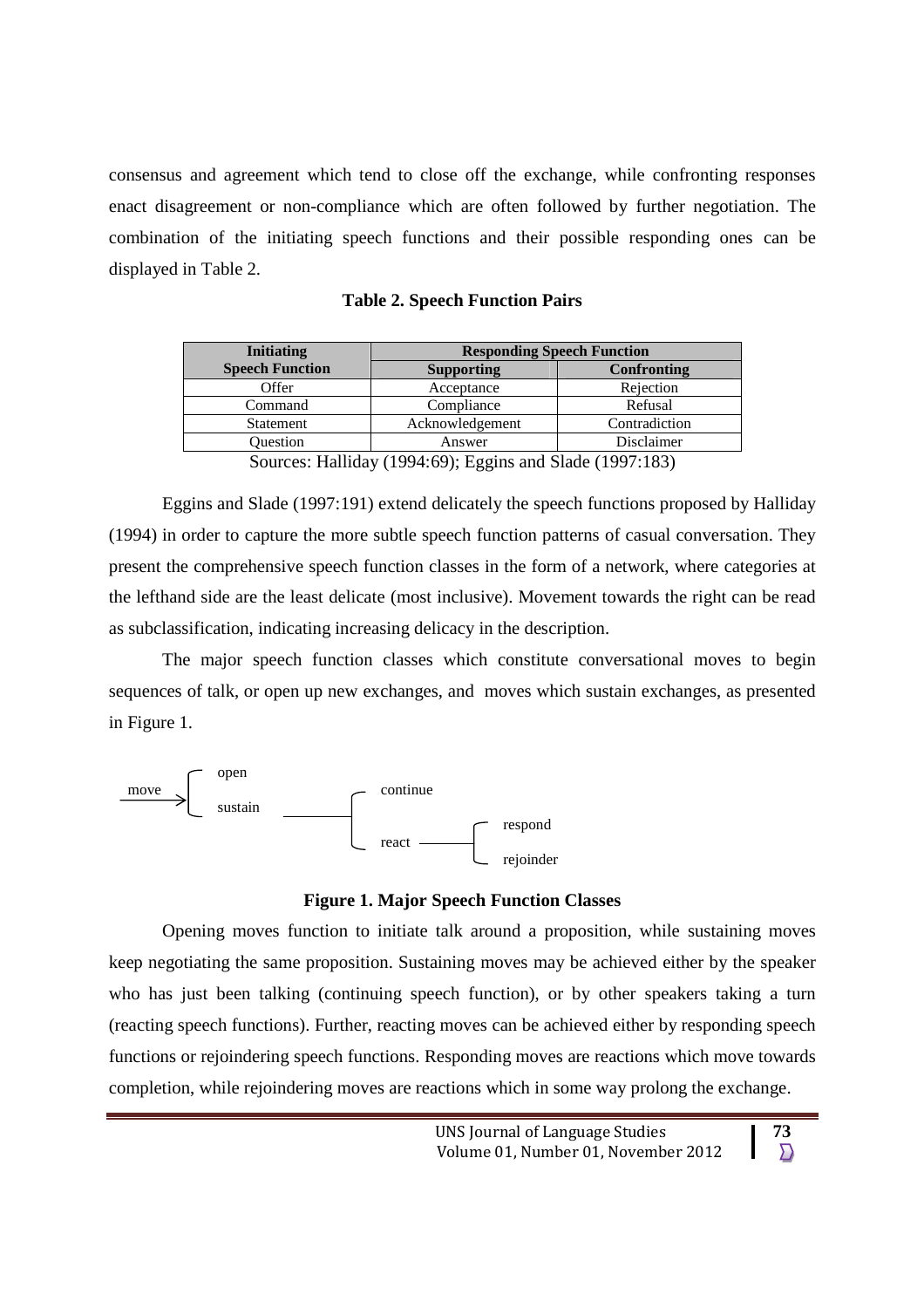

The sub-classification of opening moves is displayed in Figure 2.

#### **3 Figure 2. Opening Speech Functions**

Figure 2. captures two speech functions in opening moves, i.e. attending and initiating speech functions. Attending moves are those which merely set the scene for interaction, while initiating moves are those which actually get the interaction underway. Further subclassification of initiating moves is made to capture the distinction between fact and opinion information for both statements and questions which fall into open and closed questions.

Sustaining moves can be achieved either by the speaker who has just been talking (continuing speech functions) or by other speakers taking a turn (reacting speech functions). There are three options available to continue a move: by monitoring, prolonging, or appending. Monitoring moves are produced when the speaker focus on the state of the interactive situation, for example by checking that the audience is following, or by inviting another speaker to take turn, in which case the invited response is set up as supporting response. Continuing moves can also be achieved by prolonging or appending, each of which can be either elaboration, extension, or enhancement. The subclassification of continuing moves can be displayed in Figure 3.



Volume 01, Number 01, November 2012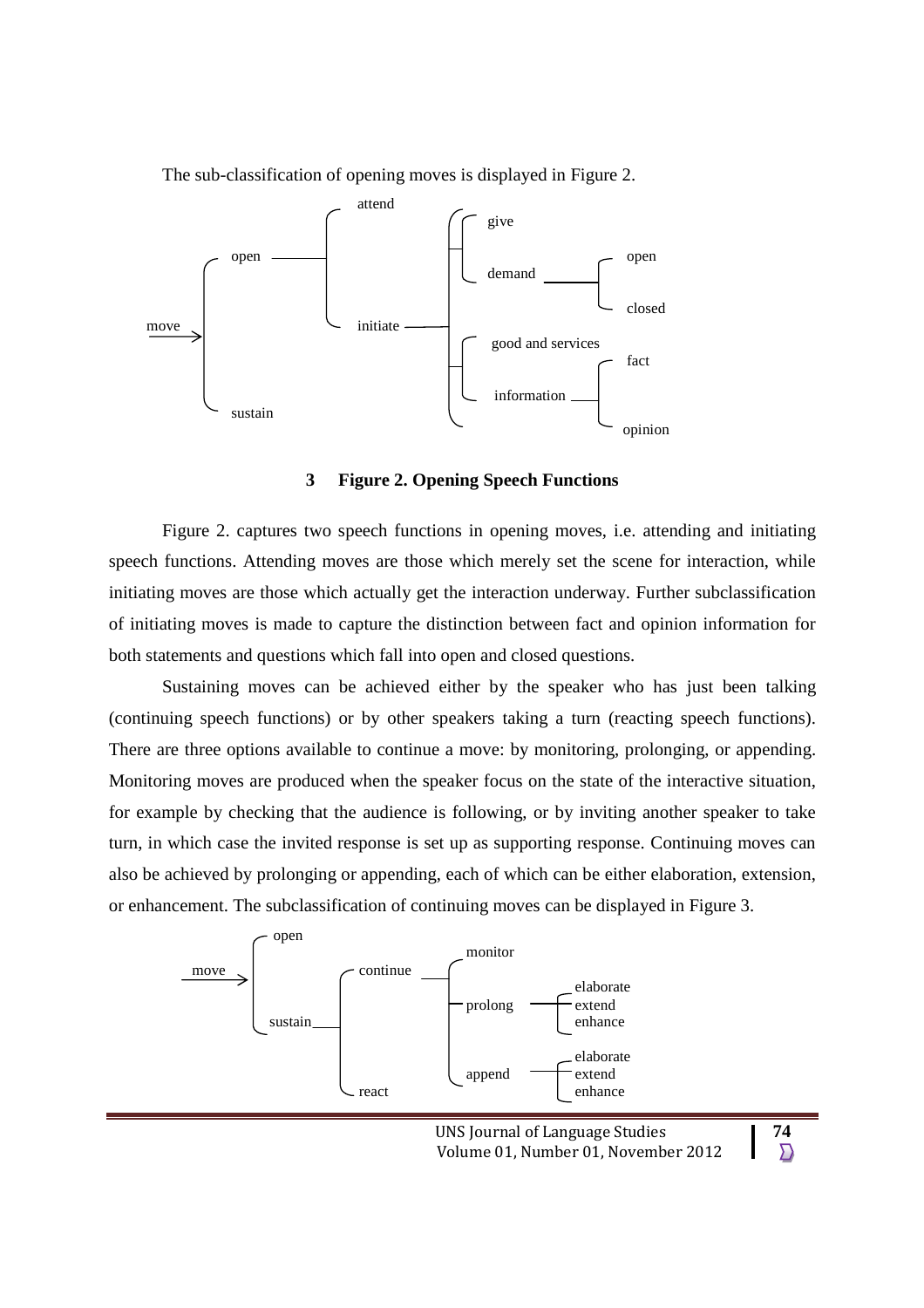#### **4 Figure 3. Continuing Speech Functions**

Reacting moves i.e. when one speaker reacts to a move produced by a different speaker, can be by responding and rejoindering speech functions. Responding speech functions are reactions which move the exchange towards completion, while rejoindering speech functions are ones which in some way prolong the exchange. Responding moves can be achieved either by supporting or confronting. Supporting moves are the preferred responses, while confronting moves are dispreferred or discretionary alternatives. Supporting moves have four categories: developing, engaging, registering, and replying. Confronting responses range from either disengaging (refusing to participate in the exchange, for example, by responding with silence), or by offering confronting replies which can be paired with typical initiations. The subclassification of responding moves can be displayed in Figure 4.



**Figure 4. Responding Speech Functions**

There are two main subclasses of rejoindering moves: tracking moves and challenging moves. These subclasses correspond to the supporting and confronting alternatives available in the responding move classes, with tracking moves supporting negotiation, while challenging moves confront a prior move. Tracking moves are moves which check, confirm, clarify or probe the content of prior moves. Challenging moves confront prior talk by detaching, rebounding, and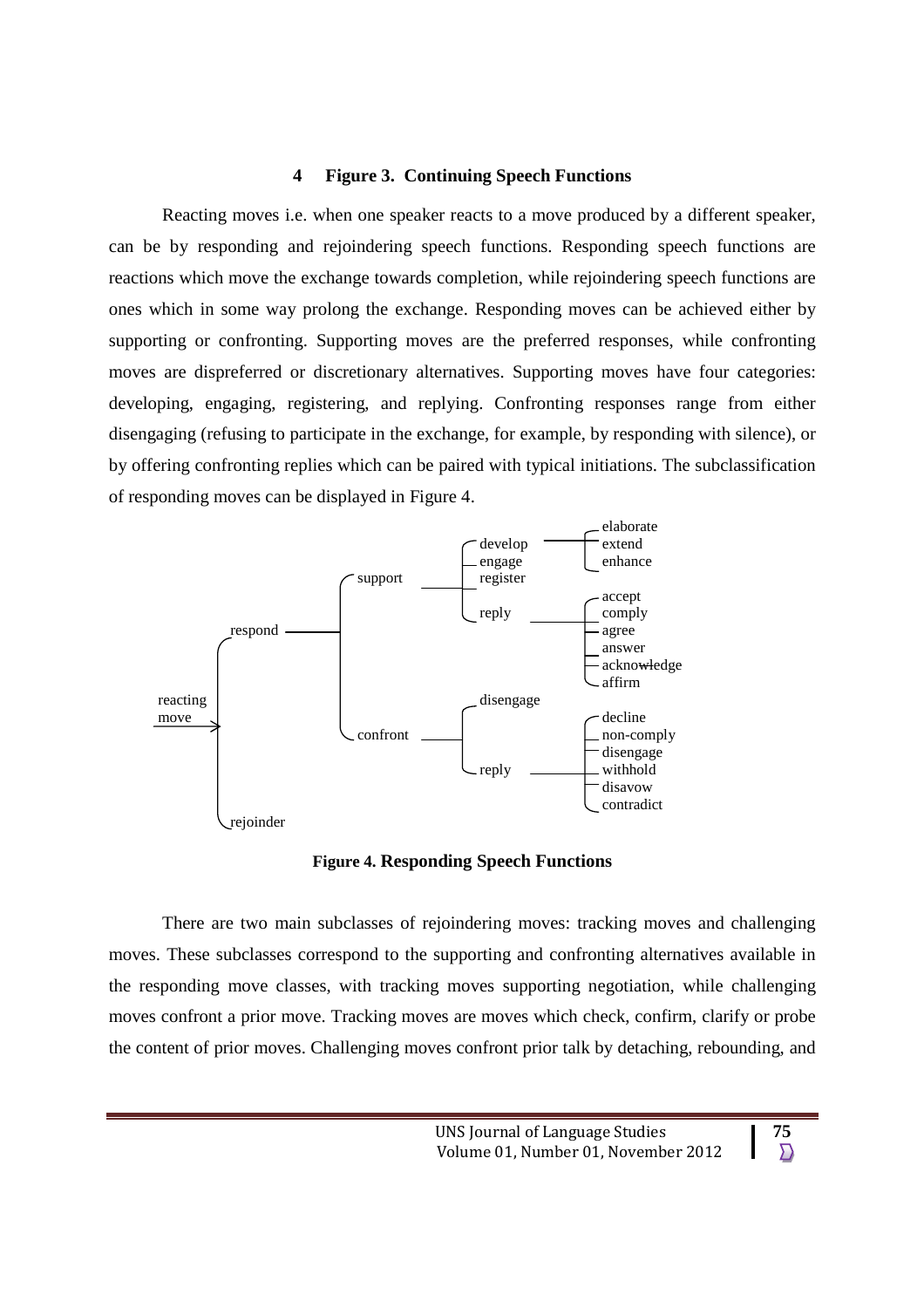countering moves. The subclassification of rejoindering speech functions can be displayed in Figure 5.



**5 Figure 5. Rejoindering Speech Functions**

# **Method of the Study**

This study is a discourse analysis by using systemic functional approach to casual conversation. The choice of systemic functional approach from the other relevant approaches to casual conversation considers the two major benefits offered by this approach, as pointed by Eggins and Slade (1997:47):

- 1. It offers an integrated, comprehensive and systematic model of language which enables conversational patterns to be described and quantified at different levels and in different degrees of detail.
- 2. It theorizes the links between language and social life so that conversation can be approached as a way of doing social life. More specifically, casual conversation can be analyzed as involving different linguistic patterns which both enact and construct dimensions of social identity and interpersonal relations.

The corpus of data of this study was a stretch of approximately fifty-five-minute taped-English-conversation between a native speaker and a non-native speaker. The data was a natural and casual conversation. It was natural because the conversation took place without any particular conditions to control the process of the conversation. Meanwhile, it was also casual because the speakers had the conversation just for the sake of conversing, without any certain pragmatic purpose.

The subjects of the conversation under study were a native speaker and a non-native speaker. The names of the subjects remained confidential and for referring to them in this study the initials were used respectively as NS and NNS.

The NS was an adult American female who has been living in some cities in Indonesia for about ten years teaching and being a counselor at a theological college in Semarang when this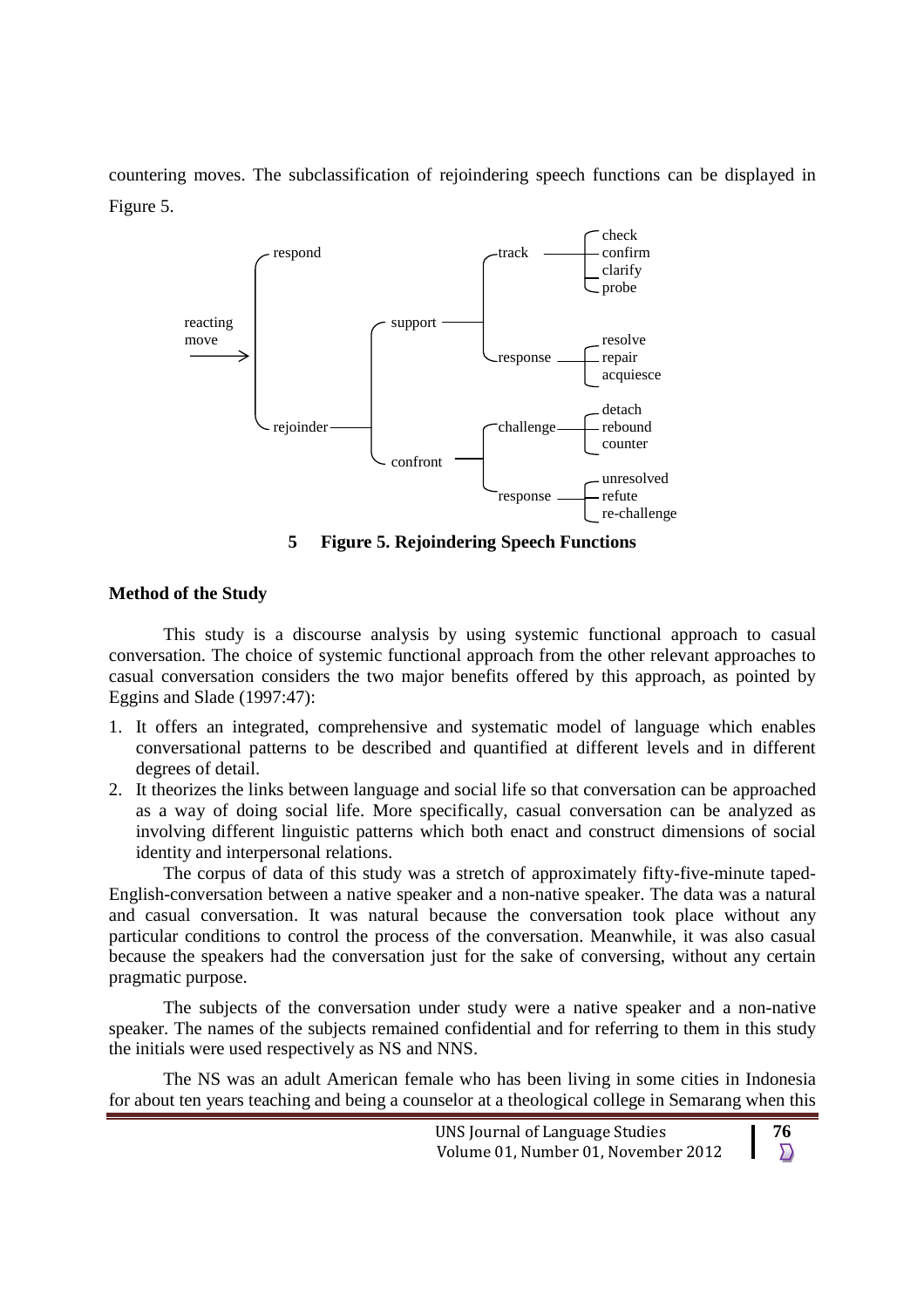conversation was carried out, while the NNS was a twenty-two-year-old Indonesian male student who has been studying English for seven semesters at an English department of a university in Semarang. This conversation was their first interaction. The NS happened to be the mother of the NNS's friend of his age. It was through her son that the intention to have a casual conversation with her at her most convenient chance was proposed. And she discretionarily admitted this proposal and welcomed to have a casual conversation with the NNS.

To represent the recorded conversation in written form, it was then transcribed in a way that is faithful to the spontaneity and informality of the conversation. For the accuracy of the transcription and to guarantee that the transcription really transcribed what were spoken by the interactants, it was rechecked many times by another English native speaker prior to the data analysis. The transcription was done by referring to the transcription symbols used by Eggins and Slade (1997).

To know the role relation negotiaion patterns of the casual conversation under study, speech function analysis was carried out by dividing all clauses produced in the casual conversation into moves. These moves were labeled speech functions which were then summarized in a tabulation of quantitative selection of speech functions for both speakers. The interpretation of role relationship patterns between NNS and NS was conducted from the quantification of overall speech function choices per speaker, and by tracing dynamically the conversational exchanges as the conversation unfolded.

#### **Findings and Discussion**

The overall speech function choices made by NNS and NS in the conversation can be summarized Table 3.

| <b>Speech Function</b> | <b>NNS</b> | $\frac{6}{9}$ | <b>NS</b> | $\frac{6}{9}$ |
|------------------------|------------|---------------|-----------|---------------|
| Number of turns        | 228        | 50.1%         | 227       | 49.9%         |
| Number of moves        | 514        | 53.7%         | 443       | 46.3%         |
| Number of clauses      | 745        | 57.4%         | 552       | 42.6%         |
| Open                   |            |               |           |               |
| question:fact          | 17         | 54.8%         | 14        | 45.2%         |
| question:opinion       | 11         | 64.7%         | 6         | 35.3%         |
| statement:fact         | 13         | 36.1%         | 23        | 63.9%         |
| statement:opinion      | 14         | 82.4%         | 3         | 17.6%         |
| total                  | 55         | 54.5%         | 46        | 45.5%         |
| Continue               |            |               |           |               |

**Table 3. The Summary of Speech Function Choices of NNS and NS**

UNS Journal of Language Studies **1996**<br>**77** Volume 01. Number 01. November 2012 Volume 01, Number 01, November 2012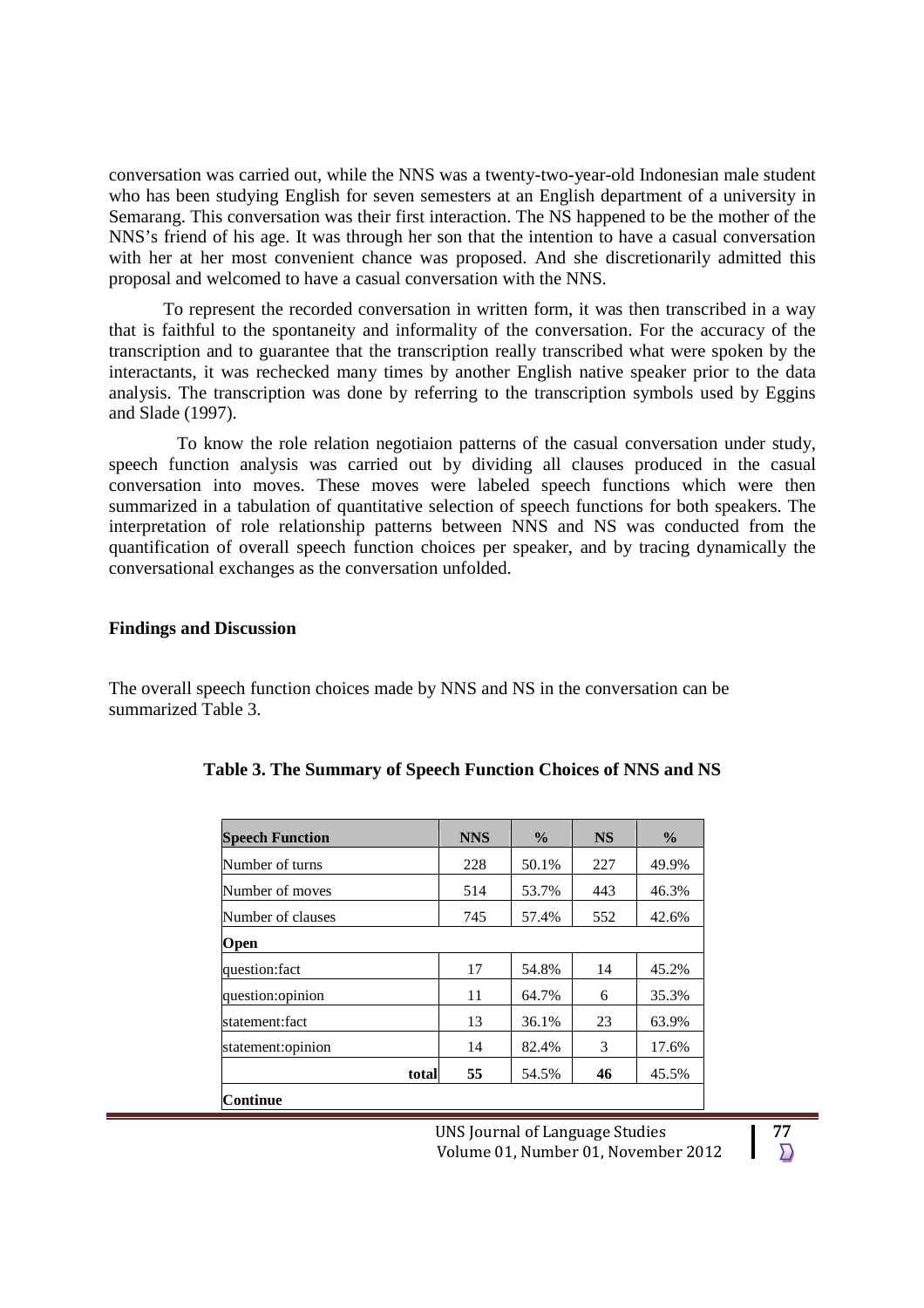| Monitor                      |       | 3                | 20.0% | 12               | 80.0% |
|------------------------------|-------|------------------|-------|------------------|-------|
| prolong:elaborate            |       | 111              | 56.1% | 87               | 43.9% |
| prolong: extend              |       | 92               | 59.0% | 64               | 41.0% |
| prolong:enhance              |       | 53               | 49.5% | 54               | 50.5% |
| append:elaborate             |       | 9                | 25.7% | 26               | 74.3% |
| append:extend                |       | 3                | 17.6% | 14               | 82.4% |
| append:enhance               |       | 5                | 38.5% | 8                | 61.5% |
|                              | total | 276              | 51.0% | 265              | 49.0% |
| <b>React:responding</b>      |       |                  |       |                  |       |
| support:develop:elaborate    |       | 21               | 65.6% | 11               | 34.4% |
| support:develop:extend       |       | $\overline{c}$   | 20.0% | 8                | 80.0% |
| support:develop:enhance      |       | 5                | 45.5% | 6                | 54.5% |
| support:register             |       | 49               | 67.1% | 24               | 32.9% |
| support:reply:accept         |       | 1                | 20.0% | $\overline{4}$   | 80.0% |
| support:reply:agree          |       | 50               | 69.4% | 22               | 30.6% |
| support:reply:answer         |       | 17               | 60.7% | 11               | 39.3% |
| support:reply:acknowledge    |       | 3                | 23.1% | 10               | 76.9% |
| support:reply:affirm         |       | 10               | 66.7% | 5                | 33.3% |
| confront:reply:disagree      |       | $\overline{0}$   | 0%    | 9                | 100%  |
| confront:reply:withhold      |       | $\mathbf{1}$     | 100%  | $\boldsymbol{0}$ | $0\%$ |
| confront:reply:contradict    |       | 1                | 100%  | $\boldsymbol{0}$ | 0%    |
|                              | total | 160              | 59%   | 110              | 41%   |
| React:rejoinder              |       |                  |       |                  |       |
| support:tracking:confirm     |       | 10               | 52.6% | 9                | 47.4% |
| support:tracking:clarify     |       | $\boldsymbol{0}$ | 0%    | $\overline{c}$   | 100%  |
| support:tracking:probe       |       | 5                | 55.6% | 4                | 44.4% |
| support:response:resolve     |       | 8                | 57.1% | 6                | 42.9% |
| confront:challenging:counter |       | $\mathbf{0}$     | $0\%$ | 1                | 100%  |
|                              | total | 23               | 51%   | 22               | 49%   |

Table 3 shows that both NNS and NS use various categories of speech function. The discussion of the speech function patterns of both NNS and NS can be described as follows.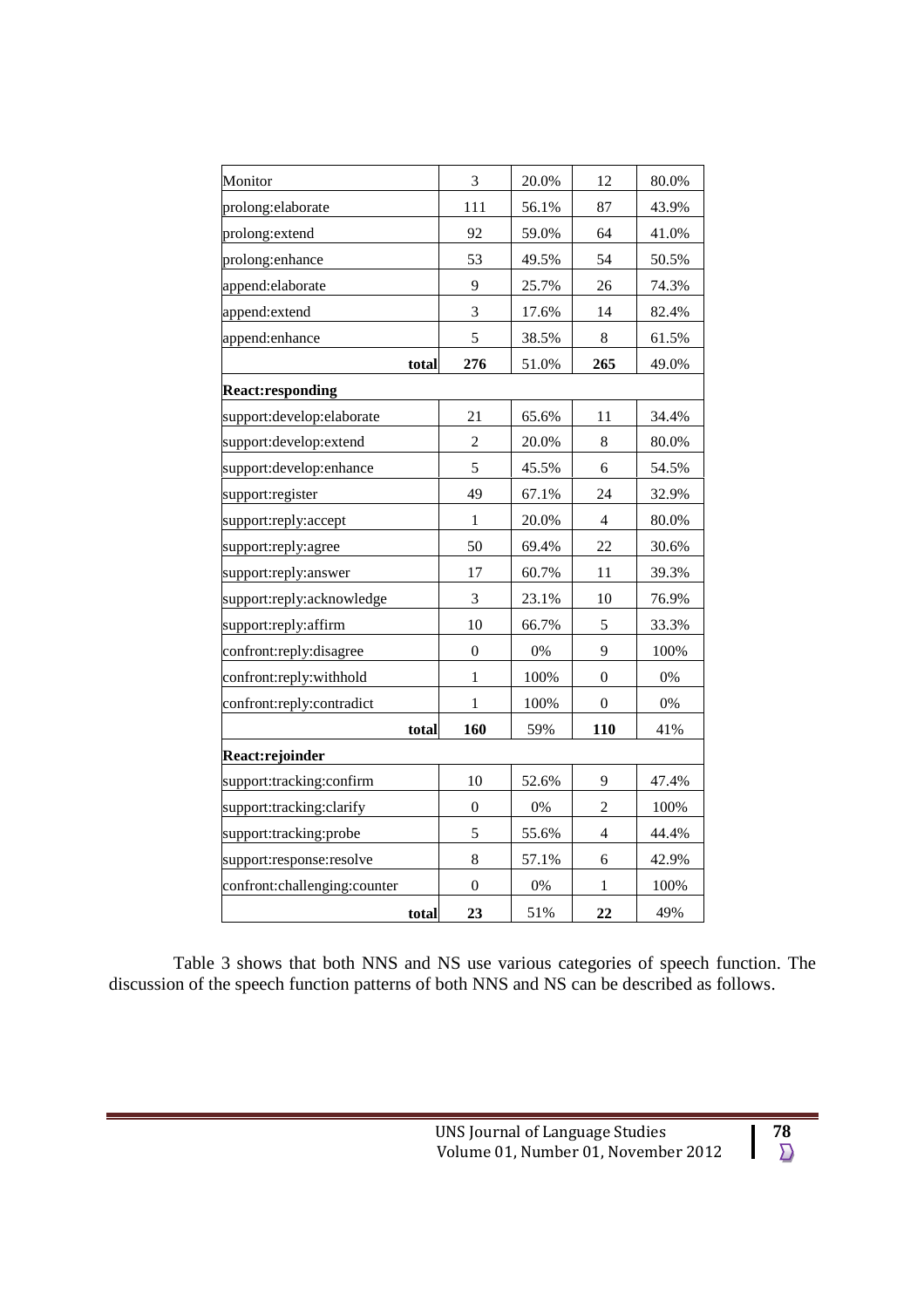## *Number of Turns*

By referring to Table 3, particularly on the number of turns, there is a remarkably close similarity in the number of turns for NNS and NS, with NNS gets 228 turns and NS 227. This suggests that the interactants are competing for turns, and shows that they have right to equal turns at talk.

## *Number of Moves and Clauses*

There is a striking difference in the amount of moves produced by NNS and NS. NNS produces more with 514 moves or 53.7 % of the whole moves of the conversation, while NS produces slightly less with 443 moves or 46.3 %. Although both interactants get similar turns at talk, NNS makes more moves in his turns. This is an indication that in this interaction NNS plays the dominant interactant. NNS's dominance of the interaction can also be seen from his higher production of clauses with 745 or 57.6 % compared to NS who makes 552 clauses or 42.6 %.

## *Opening Speech Function*

Comparison of the number of opening moves made by NNS and NS shows that NNS dominates the openings. He makes more openings with 56, while NS makes slightly less with 46. NNS initiates the exchanges more often rather than NS. This is an indication that NNS plays the role of initiator, while NS as supporter.

In initiating exchanges, both NNS and NS use statement and question of both fact and opinion. NNS initiates the exchanges more frequently by question rather than statement. On the other hand, NS's initiations are encoded in statement. This fact also indicates different roles played by NNS and NS. NNS plays his role as the demander, while NS plays as the giver.

There is also significantly different type of information exchanged by NNS and NS in their initiations of question and statement. NNS favors giving and demanding of opinion information that risks himself for a further debate. In contrast, NS prefers giving and demanding of fact information suggesting that she does not risk presenting her own opinion for debate.

The following excerpts are the examples of the opening speech functions made by NNS.

| 5.1.1.1.1.1.1         | O:I:question: 1<br>fact     | <b>NNS</b> | (i) When you were in the Philippines almost two years, (ii)<br>what are you doing there?                                                                                      |
|-----------------------|-----------------------------|------------|-------------------------------------------------------------------------------------------------------------------------------------------------------------------------------|
| 5.1.2                 | O:I: question:opinion 429/m | <b>NNS</b> | (xviii) So, do you think (xix) it's a difficult to have a<br>conversation with somebody (xx) you never meet before (xxi)<br>or you scare to meet? (xxii) Something like that. |
| O:I:statement:opinion | 113/c                       | <b>NNS</b> | (iv) To be honest (v) when the first time I phoned you last<br>Sunday, (vi) I just feel a little bit afraid.                                                                  |
| O:I:statement:fact    | 127/b                       | <b>NNS</b> | (ii) I remember (iii) when the first time I have to give my<br>testimony in Baptist church in Candi, an international church.                                                 |

In move 1 NNS initiates an exchange by demanding factual information from NS on her past experience when he was in the Philippines, while in move 429/m he demands on NS's opinion about the first conversation with a total stranger. He also initiates an exchange by giving opinion statement as in move 113/c telling what he feels before calling NNS for an appointment to have a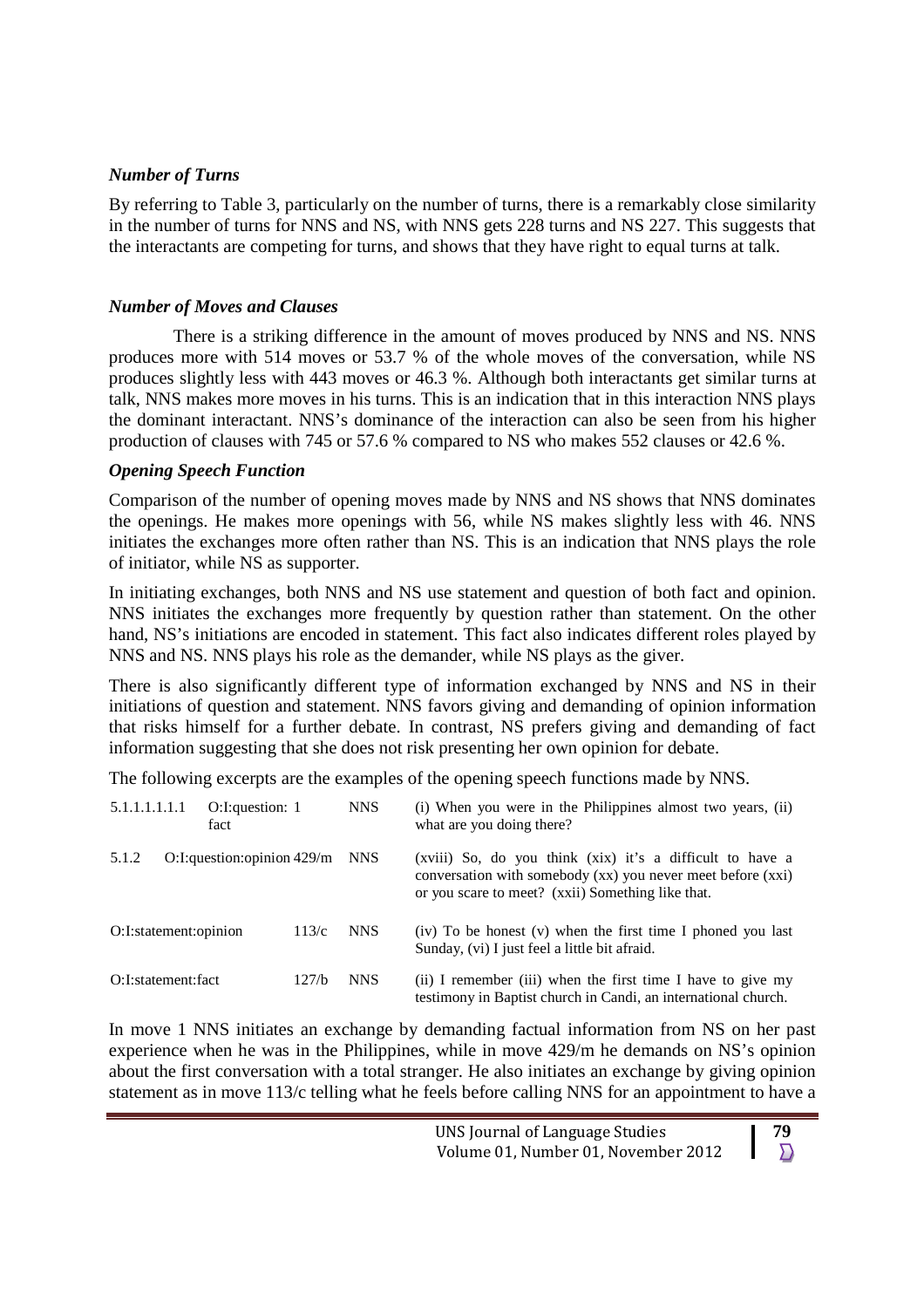casual conversation. Move 127/b is an initiation of exchange done by NNS by telling experience about his first testimony in an international Baptist church somewhere in Candi.

The use of opening speech functions in initiating exchanges by NS can be exemplified in the following excerpt:

| O:I:question:opinion  | 234       | N | (i) What  what  did you see through in everything $\ldots$ in high<br>school? |
|-----------------------|-----------|---|-------------------------------------------------------------------------------|
| O:I:question:fact     | $256/a$ N |   | (i) Is your family part of your church too?                                   |
| O:I:statement:opinion | 112       | N | (i) That's what I like to do.                                                 |
| O:I:statement:fact    | 110/e     | N | (v) This morning somebody had a car accident.                                 |

#### *Continuing Speech Function*

Table 3 shows that continuing speech functions dominate the speech function production in the conversation either by NNS or NS. NNS produces 276 continuing speech functions or 54 % of his own speech functions, while NS makes 265 or 50 % of her own speech functions. This indicates that both NNS and NS favor sustain the negotiations by keeping continuing the same propositions in his or her previous moves. In sustaining the exchanges, NNS continues more often by making 275 continuing moves compared to NS who does the same moves with 265. Both NNS and NS continue their negotiations by monitoring, prolonging, and appending.

From these continuing moves, prolonging moves are most frequently used by either NNS or NS. NNS and NS prolong 255 and 205 times respectively. This means that they are not straightforward in their negotiations: i.e. they do not say all they want to say in one single move. In prolonging moves, they use elaboration by clarifying an immediately prior move, extension by adding to the information in an immediately prior move, and enhancement by modifying the information in an immediately prior move. Both NNS and NS favour prolonging their moves by elaboration. This means that they say the same thing in a different way: i.e. they do less to broaden subsequent discussion. The examples of prolonging moves made by NNS and NS are among other as follows:

| O:I:statement:fact     | 62/a | <b>NS</b>  | (i) So he loved to have a language            |
|------------------------|------|------------|-----------------------------------------------|
| C:prolong: extend      | 62/b |            | (ii) but Jenny speaks too.                    |
| C:prolong:elaborate    | 62/c |            | (iii) Jenny speaks better Javanese than John. |
| R:resp:sup:reply:agree | 63   | <b>NNS</b> | $(i)$ Yeah.                                   |
| C:prolong:extend       | 64   | <b>NS</b>  | (i) But Jennifer is afraid.                   |
| Rej:sup:track:probe    | 65   | <b>NNS</b> | $(i)$ Why?                                    |
| Rej:sup:resp:resolve   | 66/a | <b>NS</b>  | (i) She is a fraid better than the others.    |
| C:prolong:elaborate    | 66/b |            | (ii) Jennifer is more of a perfectionist.     |
| R:resp:sup:reply:agree | 67/a | <b>NNS</b> | $(i)$ Yeah.                                   |

 $\sum$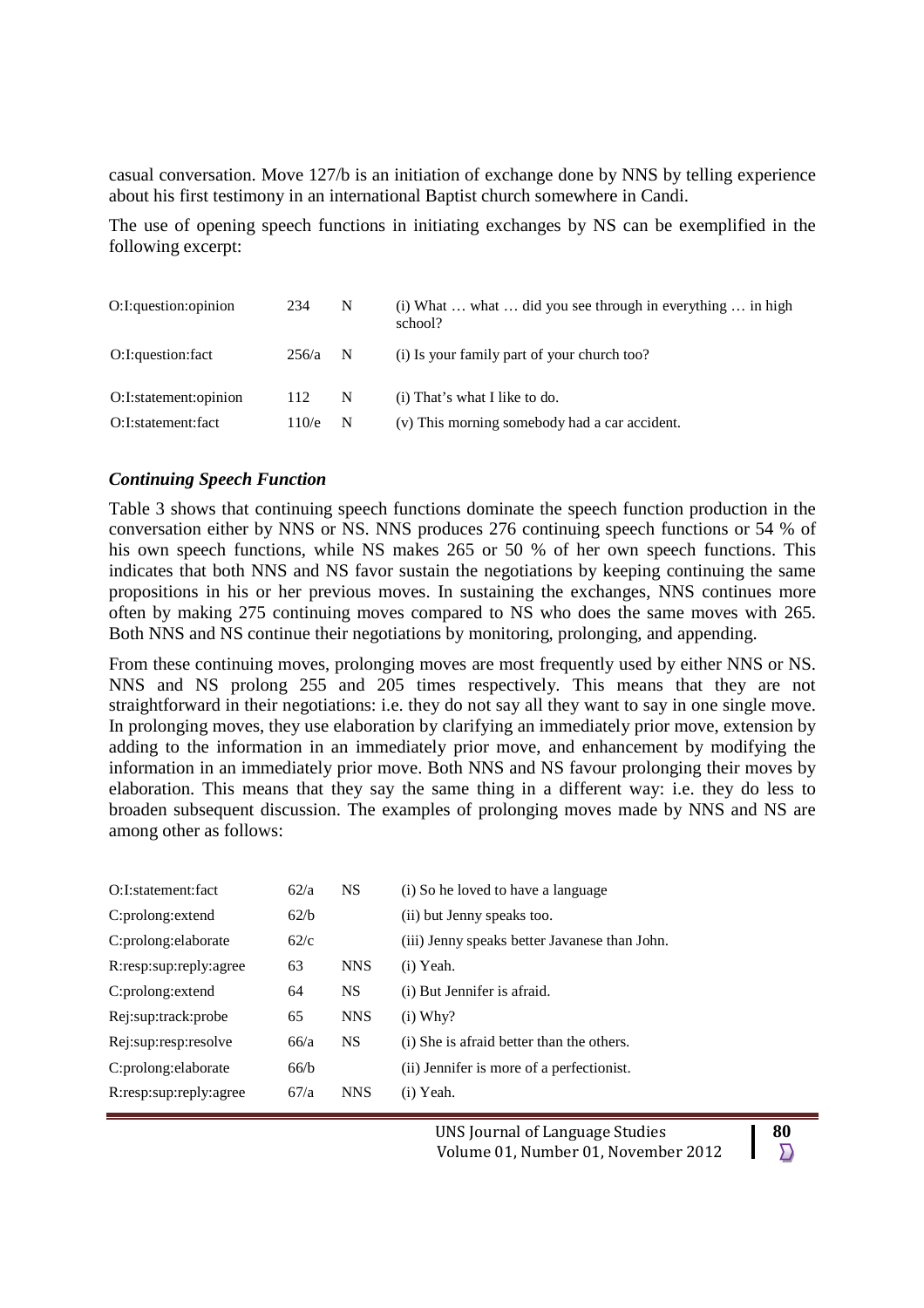C:prolong:elaborate 67/b (ii) I can see it.

NS dominates in continuing moves by monitoring. She uses 12 times much more than NNS who makes only 3. This correlates with her role as the giver of factual information. In doing so, she focuses on the state of the interactive situation by checking that her addressee is following or understanding her negotiation. For example:

| C:prolong:elaborate    | 22/a | NS         | (i) The cities speak English                                         |
|------------------------|------|------------|----------------------------------------------------------------------|
| C:prolong:extend       | 22/b |            | (iii)<br>(ii) and the dessert speak whatever language<br>they speak, |
| C:prolong:enhance      | 22/c |            | (iv) same like here.                                                 |
| C:monitor              | 22/d |            | (v) You know the dessert?                                            |
| C:prolong:elaborate    | 22/e |            | (vi) They speak Javanese.                                            |
| R:resp:sup:reply:agree | 23   | <b>NNS</b> | $(i)$ Yes.                                                           |

Besides using prolonging speech functions, both NNS and NS also make appending speech functions. This happens when they make one move, lose the turn, but then as soon as they regain the turn they produce a move which represents a logical expansion of their immediate prior move. Like prolonging moves, appending moves can also be done by elaboration, extension, or enhancement. For example:

| O:I:statement:fact  | 8/a  | NS.  | (i) So Greg was in the end in a language position.    |
|---------------------|------|------|-------------------------------------------------------|
| C:prolong:enhance   | 8/b  |      | (ii) So we went to Mindanao                           |
| R:resp:sup:register | 9    | NNS. | (i) Oh, Mindanao.                                     |
| C:app:elaborate     | 10/a | NS.  | (i) Which spoke Samoano.                              |
| C:prolong:elaborate | 10/b |      | (ii) In that area we lived, (iii) they spoke Samoano. |

NNS's interruption "*Oh, Mindanao*" in turn 9 makes NS lose her turn. But then she gets her turn again in turn 10, and she makes an elaboration to the information in move 8/b which is interrupted by NNS.

### *Reacting-Responding Speech Function*

In responding reactions NNS is more dominant than NS. He produces 160 moves and she makes less with 110 moves. Most of the responses are supporting moves. From NNS's 160 responding moves, 158 are supporting moves and only 2 are confronting moves. Similarly, of NS's 110 responding moves, 101 are supporting moves and 9 are confronting moves. The high number of supporting moves made by both NNS and NS indicates that they accept each other to negotiate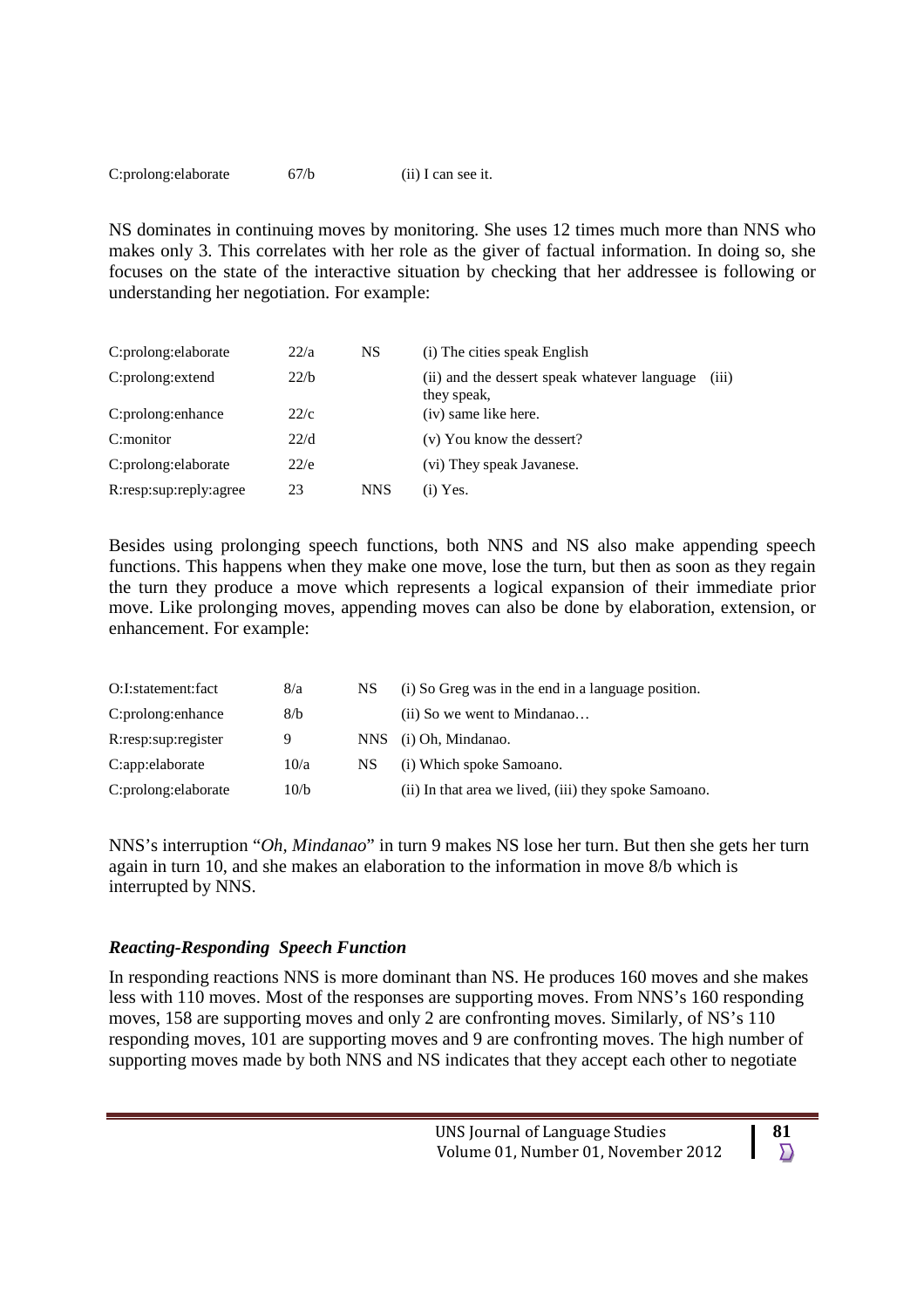the other's proposition by giving predicted response: a response which is preferred by the proposition giver.

In supporting the other's propositions NNS and NS use developing, registering, and replying moves. The developing-supporting moves are expressed by using elaboration, extension, or enhancement. The developing-supporting moves made by NNS and NS are dominated by elaboration. This pattern of elaboration continues the similar elaboration in continuing moves. This means that they tend to re-say what someone else has already said. For example:

| C:prolong: enhance         | 36/a  | <b>NS</b><br>(i) Because actually in Bandung is the same as Indonesia, |                                                                                           |
|----------------------------|-------|------------------------------------------------------------------------|-------------------------------------------------------------------------------------------|
| C:prolong:elaborate        | 36/b  |                                                                        | (ii) has more Sundanese.                                                                  |
| R:resp:sup:devel:elaborate | 37    | <b>NNS</b>                                                             | (i) Sundanese, dialect.                                                                   |
| R:sup:reply:agree          | 38/a  | NS.                                                                    | $(i)$ Yes.                                                                                |
|                            |       |                                                                        |                                                                                           |
| C:prolong: extend          | 429/s | <b>NNS</b>                                                             | (xxxiv) And my mother is teaching at a kindergarten.                                      |
| C:prolong:elaborate        | 429/t |                                                                        | (xxxv) She is the headmaster of the kindergarten.(xxxvi) And<br>she took the study again, |
| C:prolong:enhance          | 429/u |                                                                        | $(xxxvii)$ so she has no time for $==$ her family.                                        |
| R:resp:sup:devel:elaborate | 430   | <b>NS</b>                                                              | $=$ = (i) Very very busy.                                                                 |

In move 37 NNS makes a clarifying elaboration of NNS's earlier move "*has more Sundanese*" by saying "*Sundanese, dialect*" to clarify that what is meant by *Sundanese* is a dialect. Similarly, in move 430 NS supports NNS's proposition about his mother who has many works to do by expressing elliptical declarative "*(She is) very very busy*".

Another way of supporting the other's proposition in this conversation is by registering. Such moves provide supportive encouragement for the other speaker to take another turn without introducing any new material for negotiation. Registering moves made by NNS and NS in this conversation are expressed with back channeling clues and evaluative reactions. For example:

| C:prolong: enhance     | 104   | NS.        | (i) Because when I lived in America, (ii) I feel (iii) that God<br>called me (iv) and told me (v) to come to Indonesia (vi) to $\dots$<br>just be myself |  |
|------------------------|-------|------------|----------------------------------------------------------------------------------------------------------------------------------------------------------|--|
| R:resp:sup:register    | 105   | <b>NNS</b> | (i) Just to be yourself.                                                                                                                                 |  |
| C:app:elaborate        | 106   | <b>NS</b>  | (i) In Indonesia.                                                                                                                                        |  |
| R:resp:sup:register    | 107   | <b>NNS</b> | $(i)$ He $\dots$ hem.                                                                                                                                    |  |
|                        |       |            |                                                                                                                                                          |  |
| O:I:question:fact      | 144/b | <b>NS</b>  | (ii) So you gonna have a television                                                                                                                      |  |
| R:resp:sup:reply:agree | 145   | <b>NNS</b> | $(i)$ Yeah.                                                                                                                                              |  |
| C:app:elaborate        | 146   | NS.        | (i) Station at your church.                                                                                                                              |  |
| R:resp:sup:reply:agree | 147   | <b>NNS</b> | $(i)$ Yeah.                                                                                                                                              |  |
| R:resp:sup:register    | 148   | <b>NS</b>  | $(i)$ Wow!                                                                                                                                               |  |
|                        |       |            |                                                                                                                                                          |  |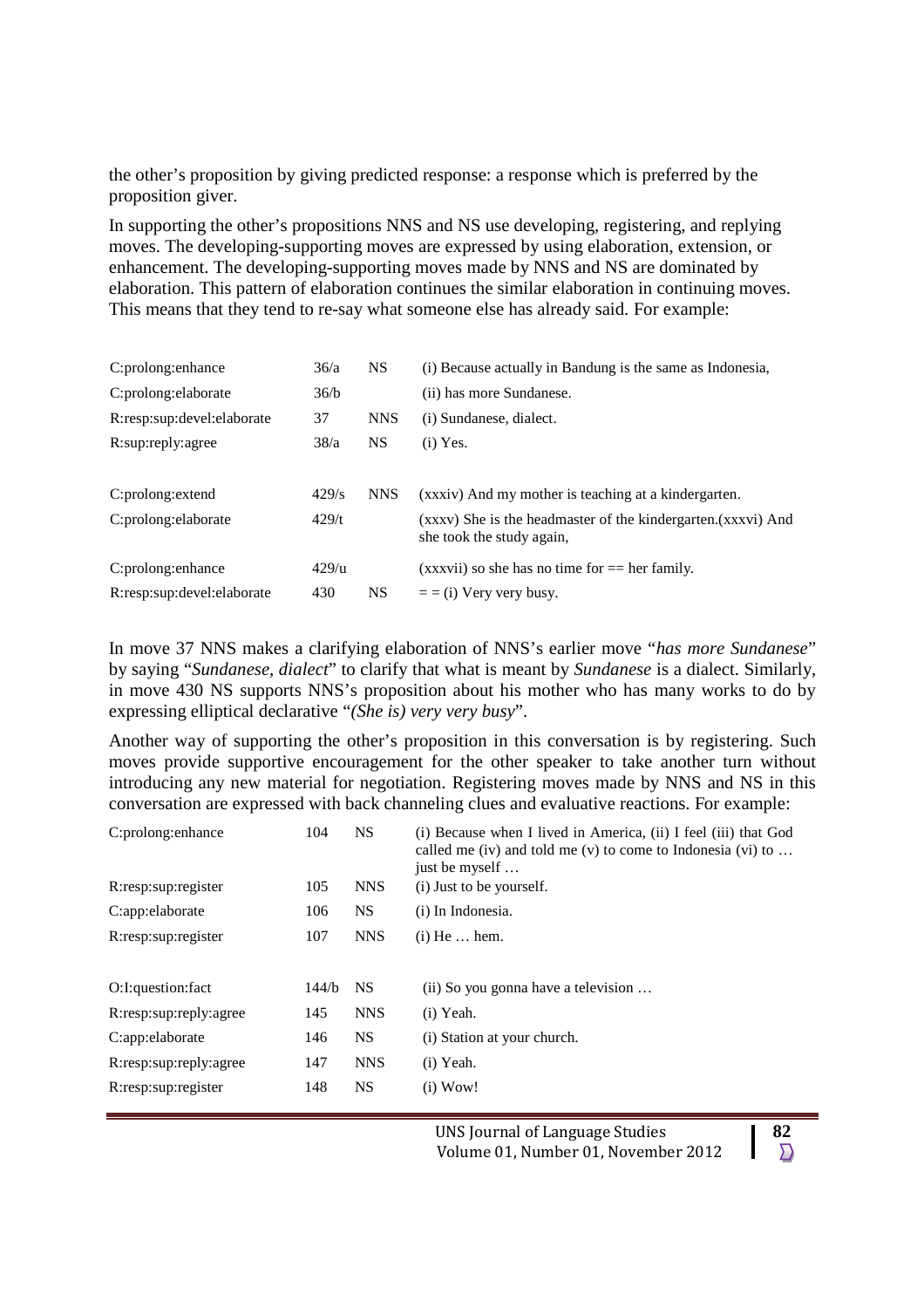In move 107 NNS gives feedback "*he hem*" to indicate that he has understood what NS has said in the previous move and he encourages NS to take the next turn. The similar registering also happens in move 148 when NS gives evaluative reaction "*Wow!*" on the information given by NNS in the previous moves about his church's plan to build a television station. This registering move expresses sympathetic surprise that does not implicate a confrontation or further resolution by the next speaker.

Compared to the other two categories of supporting speech functions, replying speech functions are mostly used by NNS and NS. The replies include accepting, agreeing, answering, acknowledging, and affirming. These categories of replies are dominated by agreeing replies. NNS agrees 50 times and NS does 22 times mush more than the frequencies of the other categories of supporting replies. This is an indication that to maintain the interpersonal relationships in the conversation both NNS and NS support each other by agreement replies toward their propositions. The uses of replying moves can be exemplified as follows:

| O:I:statement:fact     | 62/a | <b>NS</b>  | (i) So he loved to have a language            |
|------------------------|------|------------|-----------------------------------------------|
| C:prolong: extend      | 62/b |            | (ii) but Jenny speaks too.                    |
| C:prolong:elaborate    | 62/c |            | (iii) Jenny speaks better Javanese than John. |
| R:resp:sup:reply:agree | 63   | <b>NNS</b> | $(i)$ Yeah.                                   |
| C:prolong: extend      | 64   | <b>NS</b>  | (i) But Jennifer is afraid.                   |
| Rej:sup:track:probe    | 65   | <b>NNS</b> | $(i)$ Why?                                    |
| Rej:sup:resp:resolve   | 66/a | <b>NS</b>  | (i) She is a fraid better than the others.    |
| C:prolong:elaborate    | 66/b |            | (ii) Jennifer is more of a perfectionist.     |
| R:resp:sup:reply:agree | 67/a | <b>NNS</b> | $(i)$ Yeah.                                   |
| C:prolong:elaborate    | 67/b |            | $(ii)$ I can see it.                          |

The agreement replies made by NNS in moves 63 and 67/a show that he agrees to accept the propositions that he express in the prior moves.

It is also interesting to note that the responses of the other's propositions and proposals are not only done by supporting moves but also by confronting ones although their frequencies are not as many as supporting moves. NNS confronts less with 1 by withholding and the other 1 by contradicting. On the other hand, NS confronts more with 9 moves, and all are disagreeing. Those confronting replies made by NNS are responses to closed polarity questions in the initiating moves by responding with negative polarity to positive questions. But the disagreements made by NS in the conversation are intended to encourage NNS to have and continue the conversation. For example:

| O:I:question:opinion           | 101/b | <b>NNS</b> | (ii) Do you feel, what is it, <i>keberatan</i> ? (iii) Do<br>you mind about this? |
|--------------------------------|-------|------------|-----------------------------------------------------------------------------------|
| R:resp:confront:reply:disagree | 102/a | NS.        | $(i)$ No. $(ii)$ No.                                                              |
| O:I:question:opinion           | 161/b | NNS.       | $(ii)$ Do you mind $(iii)$ if I share something?                                  |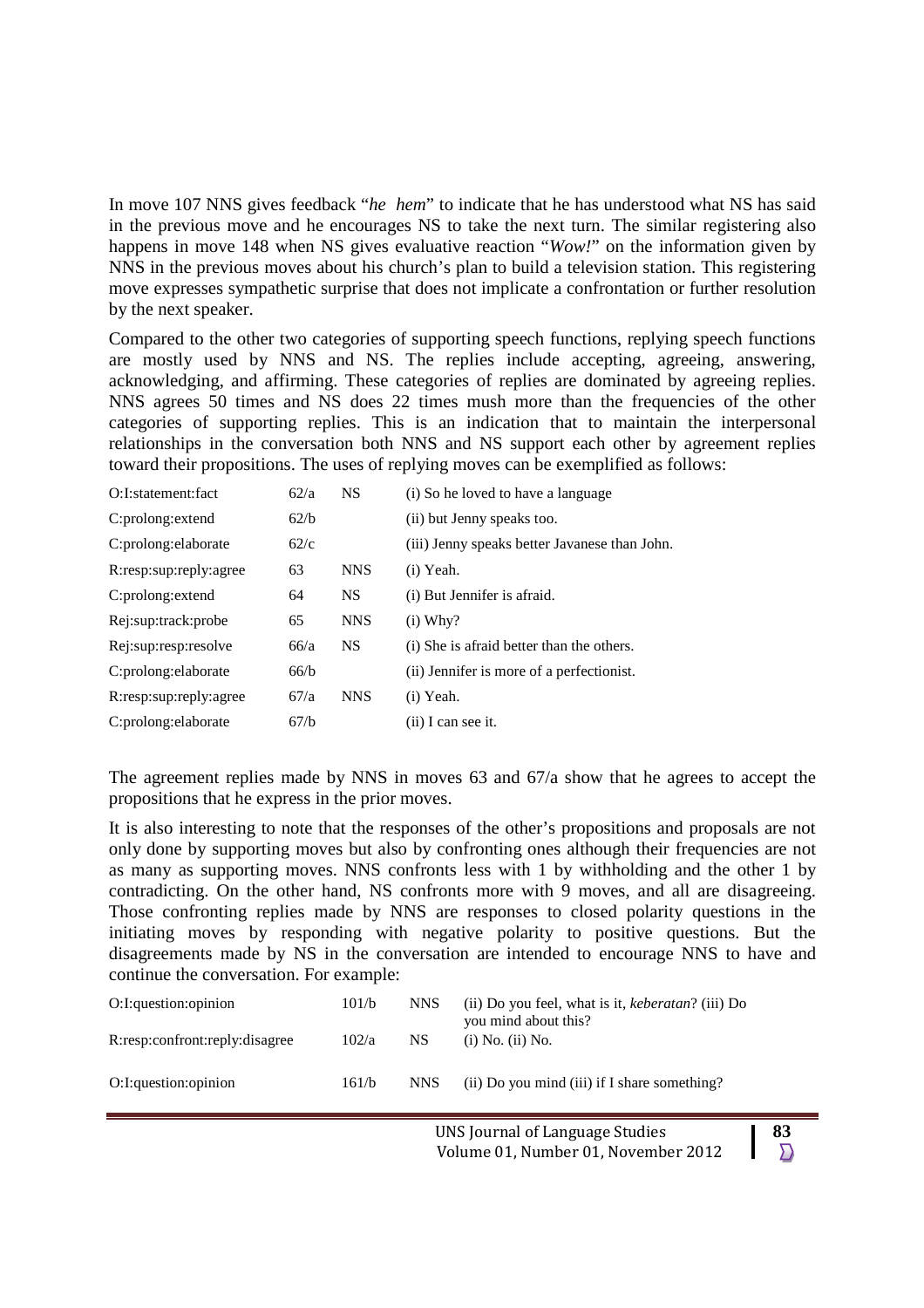| R:resp:confront:disagree       | 162/a | <b>NS</b>  | (i) No that's great.               |
|--------------------------------|-------|------------|------------------------------------|
| Rej:sup:track:probe            | 181   | <b>NNS</b> | (i) Do you think it's so straight? |
| R:resp:confront:reply:disagree | 182/a | NS         | $(i)$ No.                          |
| O:I:question:fact              | 225/c | <b>NNS</b> | (iii) So Puri always come here?    |
| R:resp:confront:reply:disagree | 226/a | <b>NS</b>  | (i) Not all the time.              |
| O:I:question:fact              | 287   | <b>NNS</b> | (i) You yourself cook it?          |
| R:resp:confr:disagree          | 288/a | <b>NS</b>  | $(i)$ No, no, I don't.             |

## *Reacting-Rejoinder Speech Function*

Rejoinder speech functions set underway sequences of talk that interrupt, postpone, abort or suspend the initial speech function sequence. Thus with respect to what is already negotiated on the table, rejoinders query it (demanding further details) or reject it (offering alternative explanations). In this conversation, NNS and NS make nearly equal number of rejoinders. They make 23 and 22 rejoinders respectively. This indicates that all of the interactants contribute to the maintenance and open-endedness of the conversation. The rejoinder speech functions of NNS and NS are dominated by tracking moves of confirmation which indicate that try to promote sustained talk by seeking verification of what he or she has heard. The rejoinder speech functions made by NNS and NS in this conversation can be exemplified in the following excerpts:

| C:app:extend          | NS. | (i) And all of his friends are Javanese. |
|-----------------------|-----|------------------------------------------|
| Rej:sup:track:confirm |     | NNS (i) Javanese?                        |

In move 55 NNS indicates that he has heard NS's claim about her son's total Javanese friends and wants it confirmed.

The following is an example of tracking-clarifying move made by NS in seeking for additional information in order to understand the prior move: i.e. about NNS's grandmother.

| O:I:statement:opinion   | 413/a | <b>NNS</b> | (i) Yeah I think that's I just feel pity for the people (ii) who<br>doesn't know the Lord. |
|-------------------------|-------|------------|--------------------------------------------------------------------------------------------|
| C:prolong:elaborate     | 413/b |            | (iii) I can't imagine (iv) how can they use with the conditions.                           |
| C:prolong:enhance       | 413/c |            | (v) Since my grandmother is not a Christian yet.                                           |
| C:prolong:elaborate     | 413/d |            | (vi) She is coming from another religion.                                                  |
| Rej:sup:track:clarify   | 414   | NS.        | (i) On your dad's side or mother's?                                                        |
| R:resp:sup:reply:answer | 415   | <b>NNS</b> | (i) My mother's side.                                                                      |

The move of tracking-probing which offers further details or proposes implication for confirmation by the initial speaker, and the move of tracking-resolving to provide clarification by the initial speaker can be exemplified in the following excerpt:

| UNS Journal of Language Studies     | -84 |
|-------------------------------------|-----|
| Volume 01, Number 01, November 2012 |     |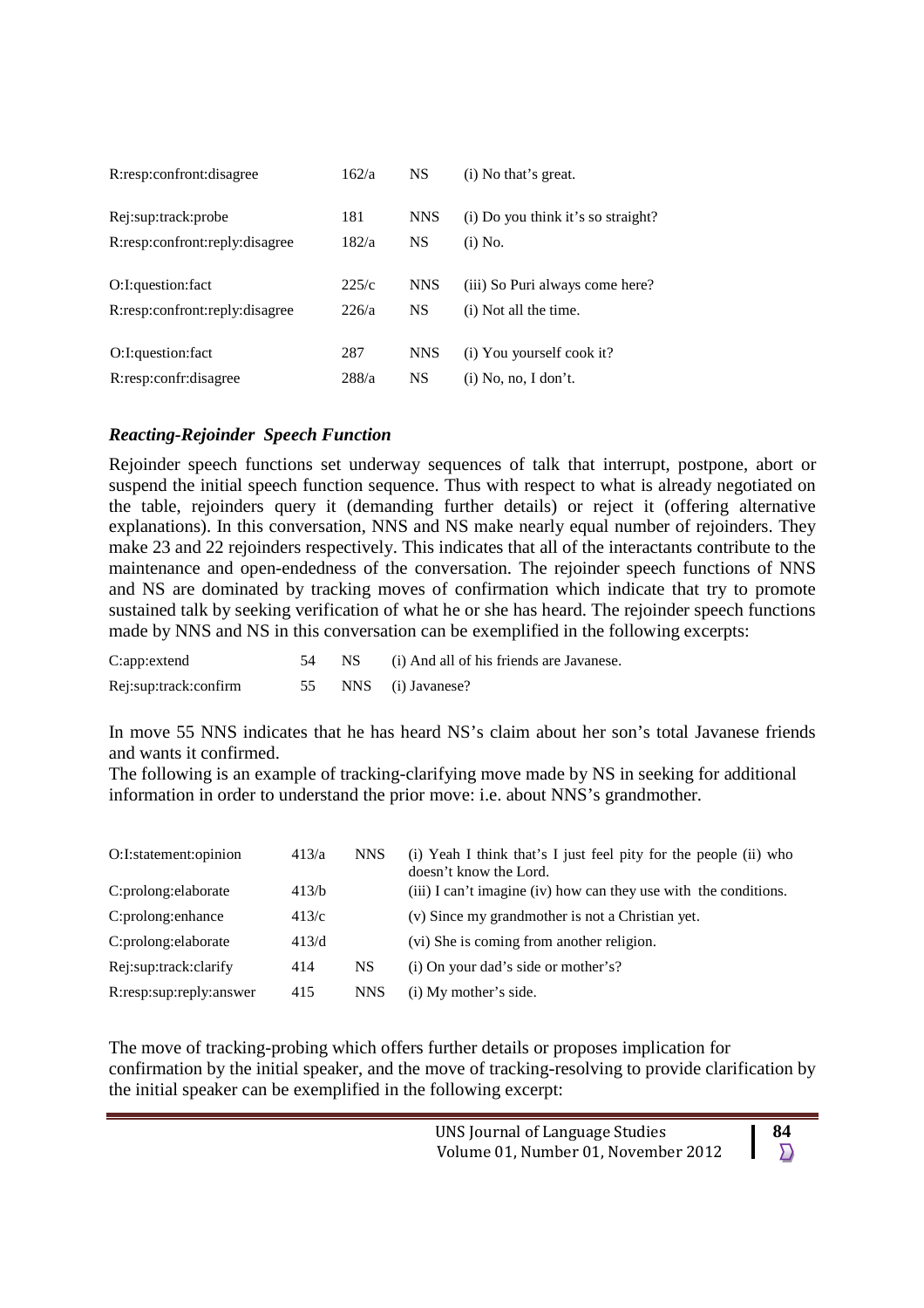| O:I:statement:fact       | 30/b | <b>NS</b>  | (ii) The language is different                                  |
|--------------------------|------|------------|-----------------------------------------------------------------|
| C:prolong:enhance        | 30/c |            | (iii) cause we went to a language school in Bandung.            |
| Rej:sup:track:confirm    | 31   | <b>NNS</b> | (i) So you were learning <i>Bahasa Indonesia</i> in<br>Bandung? |
| Rej:sup:response:resolve | 32   | <b>NS</b>  | (i) Yeah.                                                       |
| Rej:sup:track:probe      | 33   | <b>NNS</b> | (i) Do you find it so difficult to learn?                       |
| Rej:sup:response:resolve | 34   | <b>NS</b>  | (i) Very much.                                                  |
| R:resp:sup:register      | 35   | <b>NNS</b> | (i) Very much.                                                  |

## **Conclusion**

The patterns of role relation negotiation as the realization of the interpersonal meanings between non-native speaker (NNS) and native speaker (NS) in the casual conversation under study can be inferred as the following.

- a. In terms of opening speech functions, NNS plays his role as the initiator of interaction by choosing more questions while NS as the supporter with more statements.
- b. In continuing the talk, both NNS and NS use prolonging, appending, and monitoring speech functions. They favour prolong their own moves by elaboration: i.e. saying the same thing in different way.
- c. In responding, both NNS and NS choose mostly the supporting speech functions by replying (indicating a willingness to accept the propositions of the other interactant), registering (providing supportive encouragement), and developing (expanding the propositions experientially). Only minimal confronting responses are produced.
- d. In rejoinder, both NNS and NS choose supporting moves; most are tracking the prior moves. NS enacts more various ways in tracking by confirming, clarifying, probing, resolving, and countering.

## **References**

Eggins, Suzanne and Slade, Diana. 1997. *Analysing Casual Conversation*. London: Cassel.

Eggins, Suzanne. 1994. *An Introduction to Systemic Functional Linguistics*. London: Pinter Publisher Ltd.

Gardner, Roderick J. Conversation Analysis: Some Thoughts on Its Applicability to Applied Linguistics. *Australian Review of Applied Linguistics*. Series S, No. 11 (1994) 97-118.

Gumperz, J. 1982. *Language and Social Identity*. Cambridge: Cambridge University Press.

Halliday, M.A.K. 1984. Language as Code and Language as Behaviour: A Systemic Functional Interpretation of the Nature and Ontogenesis of Dialogue, in R. Fawcett, M.A.K Halliday, S.M. Lamb and A. Makkai (eds.). *The Semiotics of Language and Culture Vol. 1: Language as Social Semiotics*. London: Pinter. 3 – 35.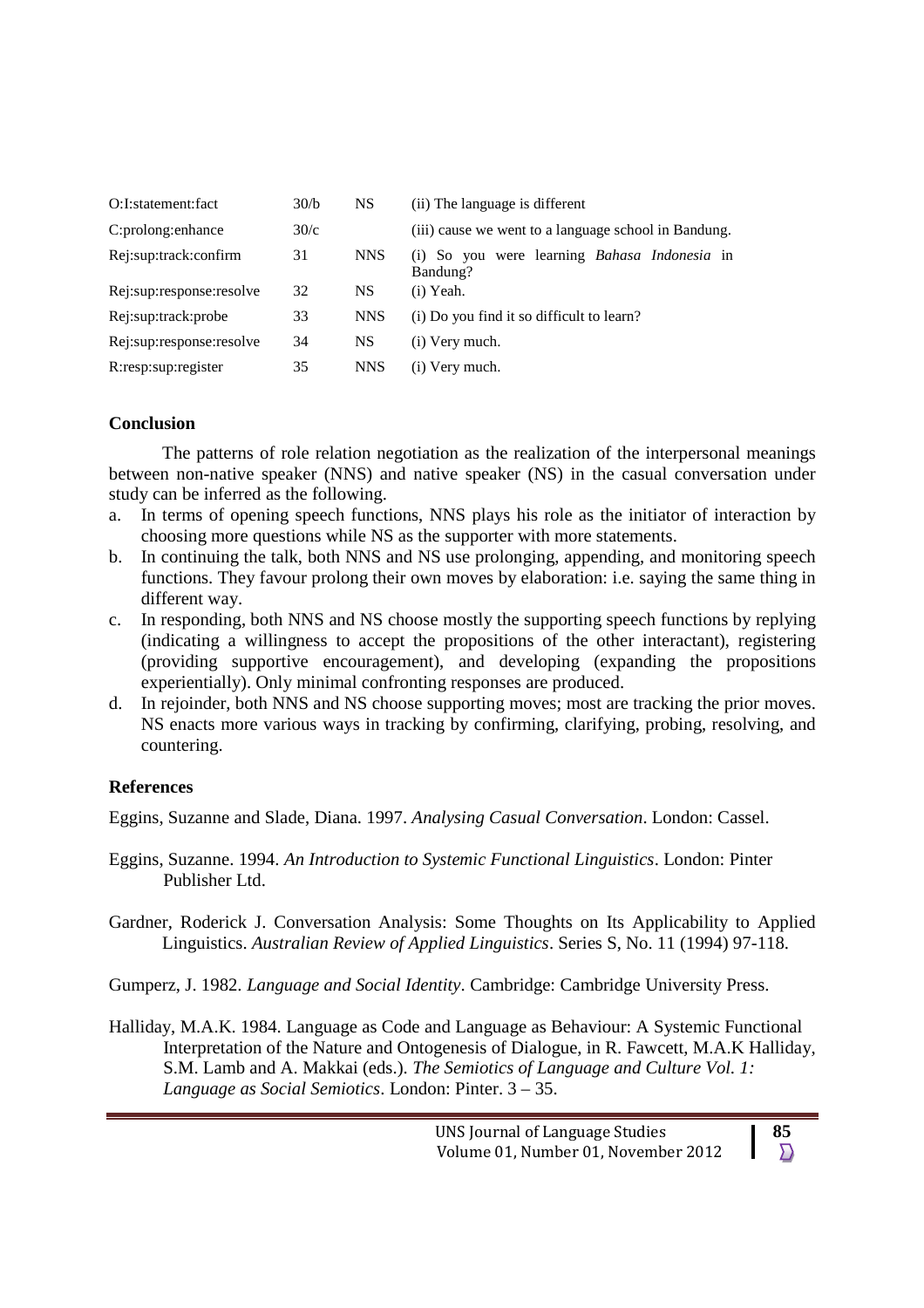Halliday, M.A.K. 1994. *Introduction to Functional Grammar*. London: Edward Arnold.

- Matthiessen, Christian M.I.M. 1995. *Lexicogrammatical Cartography: English Systems*. Tokyo: International Language Sciences Publishers.
- Pridham, Francesca. 2001. *The Language of Conversation*. London: Routledge.
- Richards, Jack C. and Schmidt, Richard W. (eds.). 1984. *Language and Communication*. New York: Longman.
- Schiffrin, Deborah. 1994. *Approaches to Discourse*. Cambridge: Blackwell.
- Slade, Diana M. and Gardner, Roderick J. Interactional Skill in Casual Conversation: Discourse Analysis and Teaching of Conversational Skills to Adult ESL. *Australian Review of Applied Linguistics*. Volume 8, Number 1, (June 1985) 105 – 120.
- Ventola, Eija. The Structure of Casual Conversation in English. *Journal of Pragmatics*. 3 (1979) 267-298.